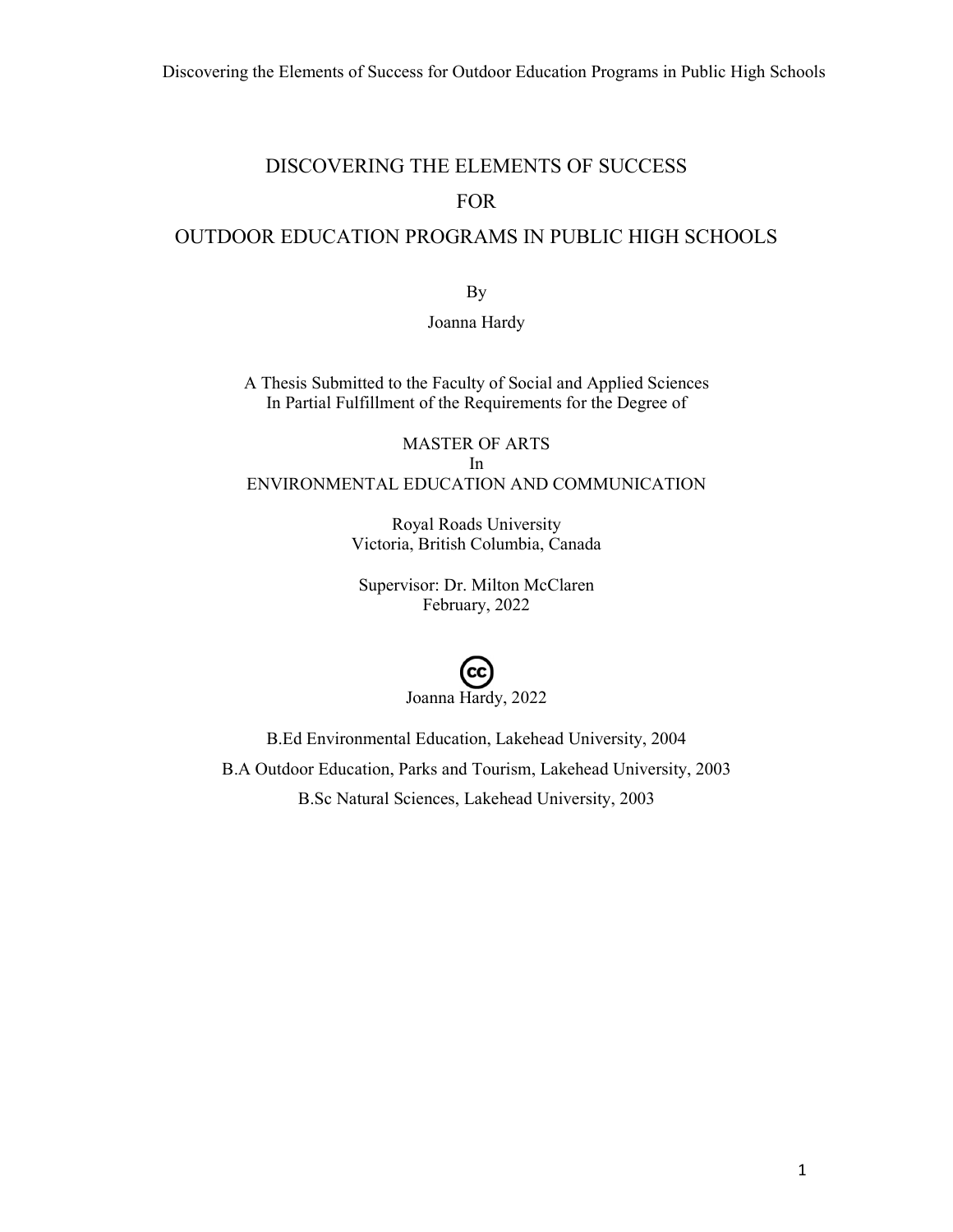#### **COMMITTEE APPROVAL**

The members of Joanna Hardy's Thesis Committee certify that they have read the thesis titled, Discovering the Elements of Success for Outdoor Education Programs in Public High Schools and recommend that it be accepted as fulfilling the thesis requirements for the Degree of Master of Arts in Environmental Education and Communication.

> Dr. Milton McClaren [signature on file] Dr. Bill Hammond [signature on file]

Final approval and acceptance of this thesis is contingent upon submission of the final copy of the thesis to Royal Roads University. The thesis supervisor confirms to have read this thesis and recommends that it be accepted as fulfilling the thesis requirements:

Dr. Milton McClaren [signature on file]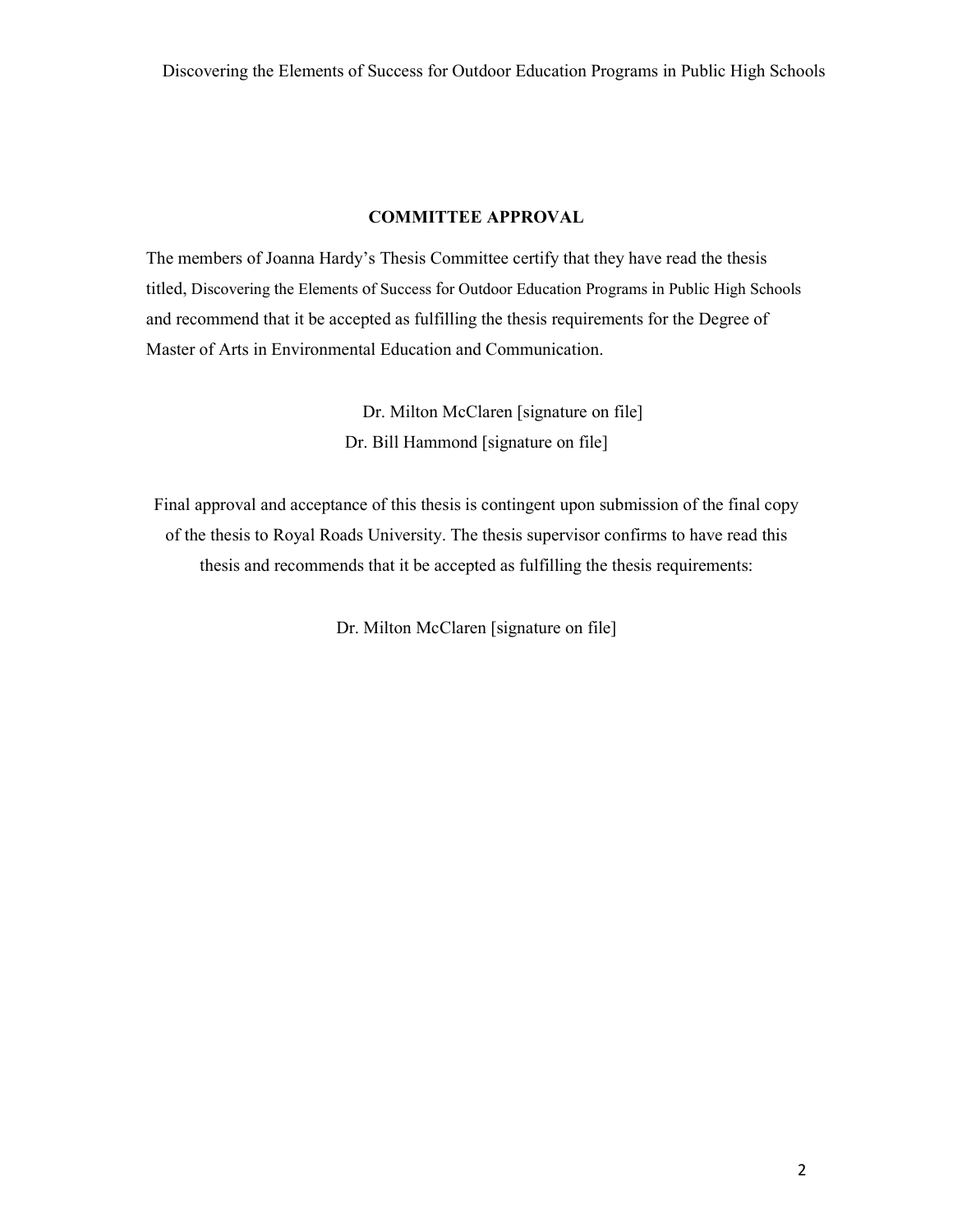#### **Creative Commons Statement**



This work is licensed under the Creative Commons Attribution-Non-Commercial-ShareAlike

2.5 Canada License. To view a copy of this license, visit

http://creativecommons.org/licenses/by-nc-sa/2.5/ca/.

Some material in this work is not being made available under the terms of this licence:

- o Third-Party material that is being used under fair dealing or with permission.
- o Any photographs where individuals are easily identifiable.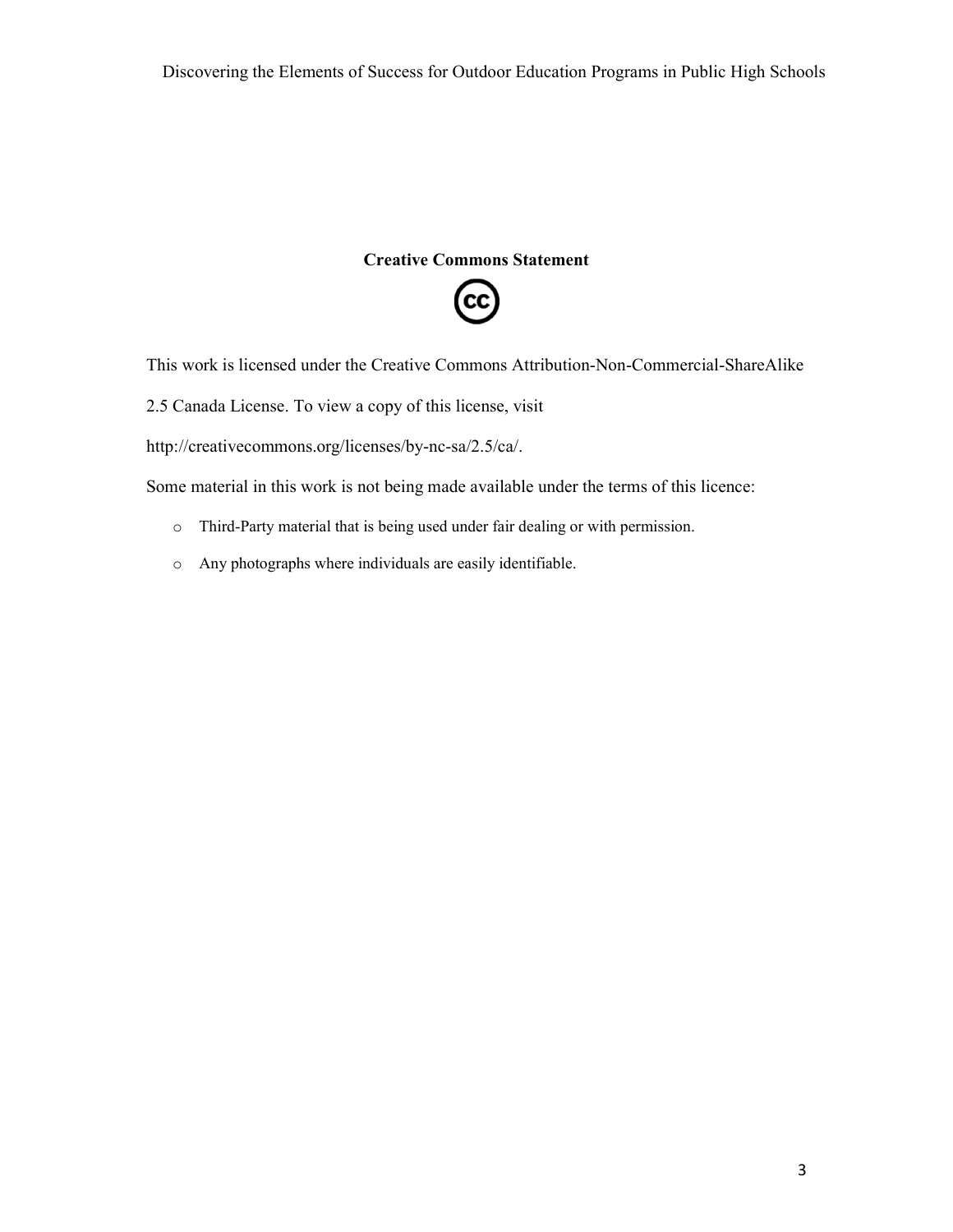#### **Abstract**

The study reported for this thesis sought to examine the design and process elements that are significant attributes for the successful implementation and sustained operation of programs of outdoor education (OE) in high school settings. A qualitative analysis was made of the results of semi-structured interviews conducted with twelve experienced OE practitioners about their views of the requirements for success in developing, implementing, and sustaining OE programs in high school contexts. The interviews focused on discovering and collating participants' experiences and narratives concerning the factors that they had found to be important to sustaining OE programs in secondary schools. When the interviews were transcribed and collated the study participants described program formats that were important to the successful implementation of OE programs in high school settings with particular emphasis on developing effective relationships with community settings, an understanding of school culture, and effective student recruitment. Time use and scheduling patterns, staffing ratios, and funding for program equipment and student transportation were identified as potential program obstacles. Interviewees also described the personal attitudes, knowledge, and skills that they considered to be important for the success of teachers working in OE programs.

#### **Keywords**

Outdoor education; Experiential Education; Environmental Education; Collaboration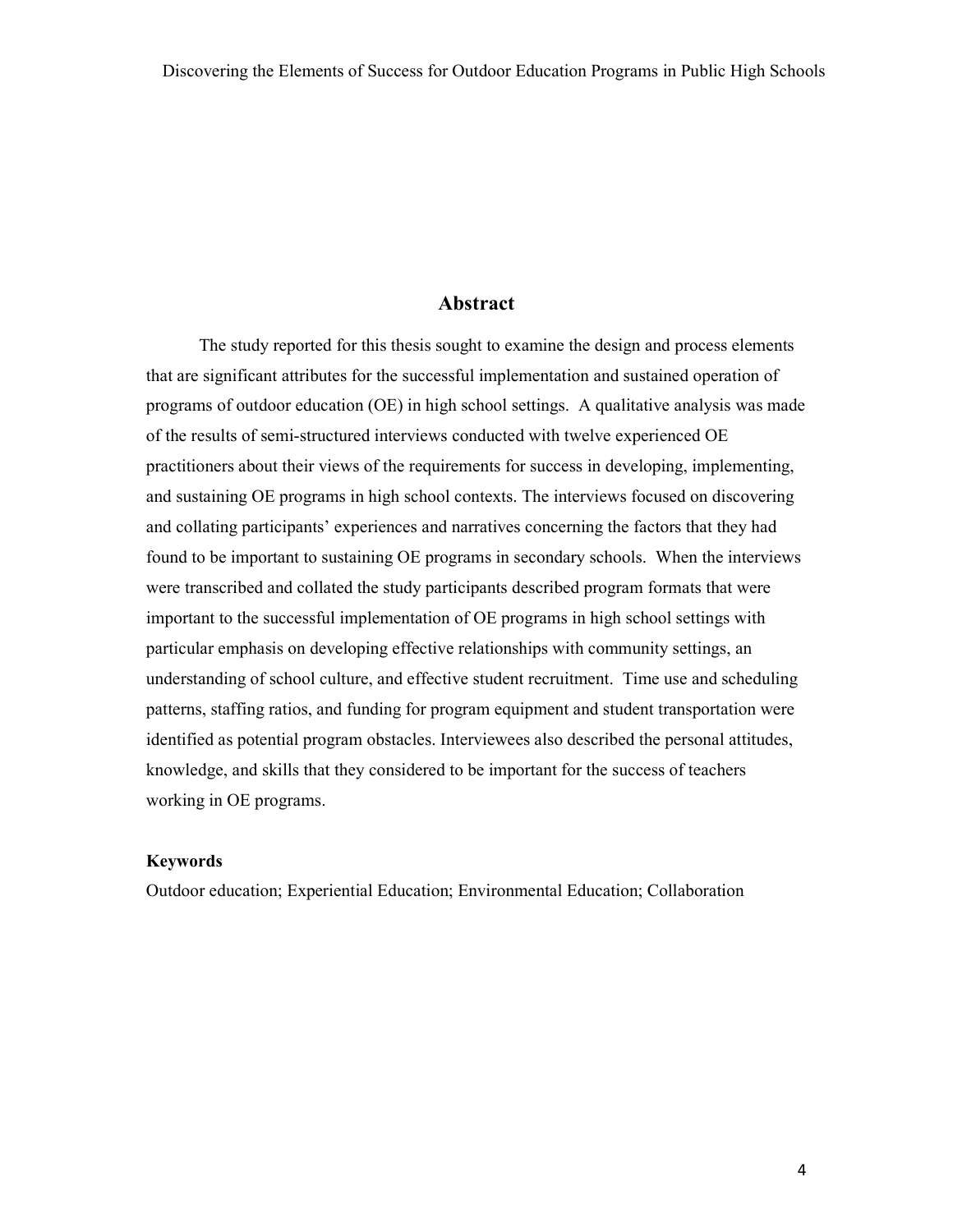## **Acknowledgements**

*I would like to thank all of the people that helped me get to this point. I must thank Dr. Milt McClaren, my thesis supervisor, for getting my back and helping me push through despite life changes and challenges throughout the past 2 years. MAEEC staff and the students of my class that remained supportive and await me at the finish line to celebrate. I learned a lot about myself through the ecopsychology course, a highlight of this program. My sister, Rebecca Hardy, for behind the scenes help with how to write with style and grace. I would like to thank my interview participants for their incredible heartfelt stories that have shaped my thesis. I would like to thank my mom for her daily phone conversations to help me feel empowered to do this. My kids Brooklyn and Jonas for being positive and encouraging me to finish and find success. They are all my love and celebration awaiting me at the finish line. I appreciate the Rocky Mountains as my adventures in them continue to fill my bucket and keep me sane.*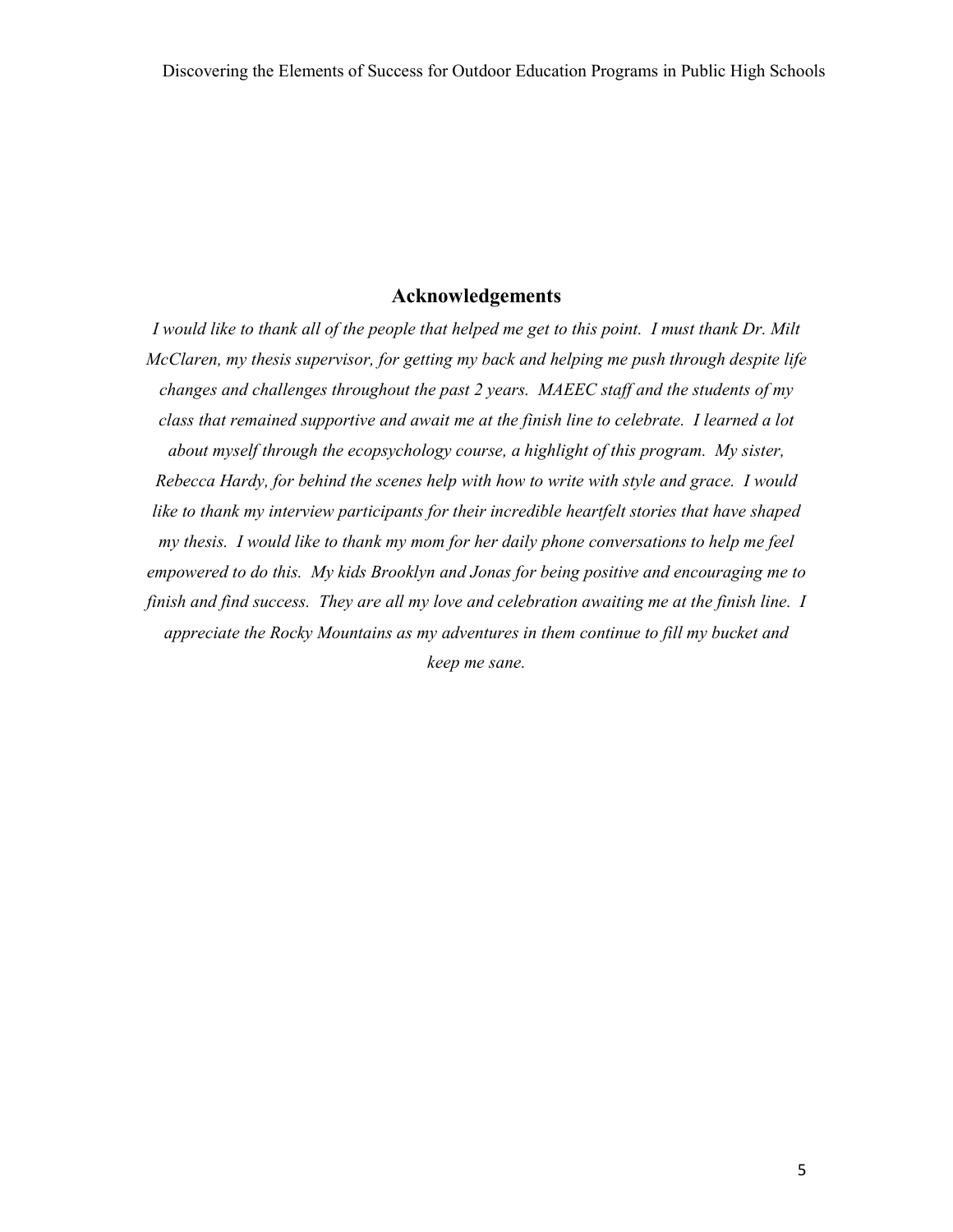# **Table of Contents**

| Program formats contributing to success in attracting students and meeting |  |
|----------------------------------------------------------------------------|--|
|                                                                            |  |
| Attitudes, Knowledge and Skills viewed as important elements20             |  |
|                                                                            |  |
|                                                                            |  |
|                                                                            |  |
|                                                                            |  |
|                                                                            |  |
|                                                                            |  |
|                                                                            |  |
| Interview Formats including questions, introduction and topics28           |  |
|                                                                            |  |
|                                                                            |  |
|                                                                            |  |
|                                                                            |  |
|                                                                            |  |
|                                                                            |  |
| The importance of developing interpersonal relationships33                 |  |
|                                                                            |  |
|                                                                            |  |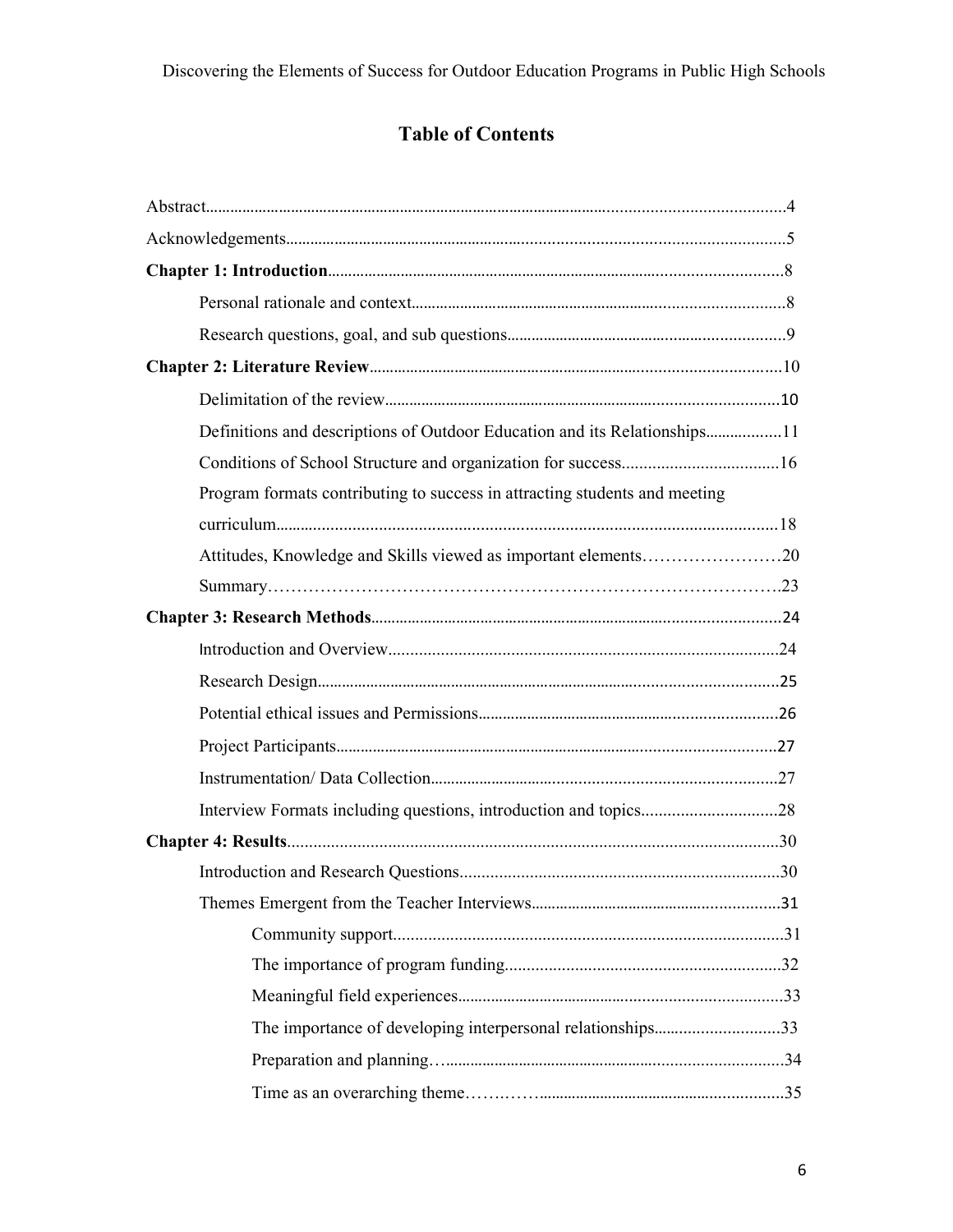| Chapter 5: Reflection and Recommendations on the Research Results42          |  |
|------------------------------------------------------------------------------|--|
|                                                                              |  |
|                                                                              |  |
|                                                                              |  |
| The importance of healthy relationships between the OE/EE program and its    |  |
|                                                                              |  |
| Desirable characteristics and preparation for teachers in OE programs in the |  |
|                                                                              |  |
|                                                                              |  |
|                                                                              |  |
|                                                                              |  |
|                                                                              |  |
|                                                                              |  |
|                                                                              |  |
|                                                                              |  |
|                                                                              |  |
|                                                                              |  |
|                                                                              |  |
|                                                                              |  |
|                                                                              |  |
|                                                                              |  |
|                                                                              |  |
|                                                                              |  |
|                                                                              |  |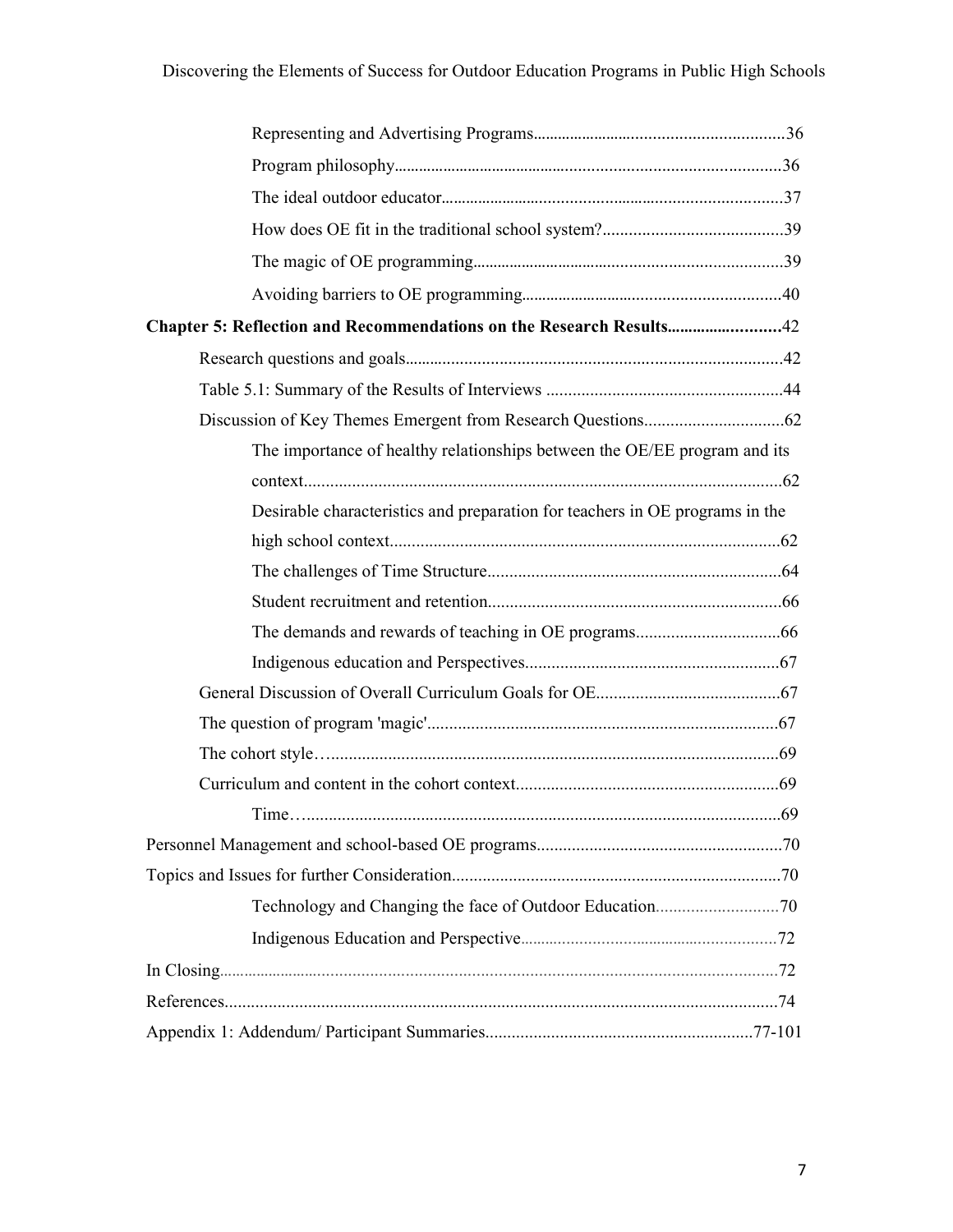#### **Chapter 1: Introduction**

 "*School-based experiential outdoor education, although often neglected as a part of the curriculum in our current era of high-stakes testbased accountability, is definitely a necessity*." (James & Williams, 2017,  $p.58$ <sup>1</sup>

*The realities are these. Those of us who teach environment-related subjects, in various departments, are mostly employed in large organizations that are not wholly supportive or understanding of what we do or why we do it. For the most part we are tolerated—not always and everywhere, mind you, but mostly. We exist as outliers—a curricular out-shed behind the big house where the really important stuff happens.* David W. Orr.

Foreword in Jickling, Bob and Sterling, Stephen (Eds.) (2017), p. vii)

#### **Personal Rationale and Context**

I had a transformative experience in a Grade 11 outdoor education program in Ontario that has shaped my views of OE for 10 years. I now feel reconnected to the powers and importance of OE through my Masters in Environmental Education and Communication at Royal Roads University. Today, proposals for outdoor education programs (OE) at the high school level may encounter uphill battles to prove their worth in the overall curriculum. Many studies of outdoor education programs report considerable variation in their approaches, structures, outcomes, and effectiveness (Hattie et al., 1997, p.77). My claim is that it would be an improvement to the acceptance and credibility of OE programs if there were clearly defined criteria that could be used to guide the development and implementation of high functioning programs with a greater probability of successful outcomes. Therefore, the goal of this study was to explore the fundamental elements or design features that may make a school-based outdoor program successful. Considering this goal, the proposed research described here sought to discover some of the experiences, methods, and goals viewed by practitioners as important in making high school-based OE programs effective and worthwhile learning experiences. On beginning this study I believed that there were many elements required for an outdoor education program to be successful. Thus, for this research I wanted to collect narratives from teachers working in the field of OE and faculty and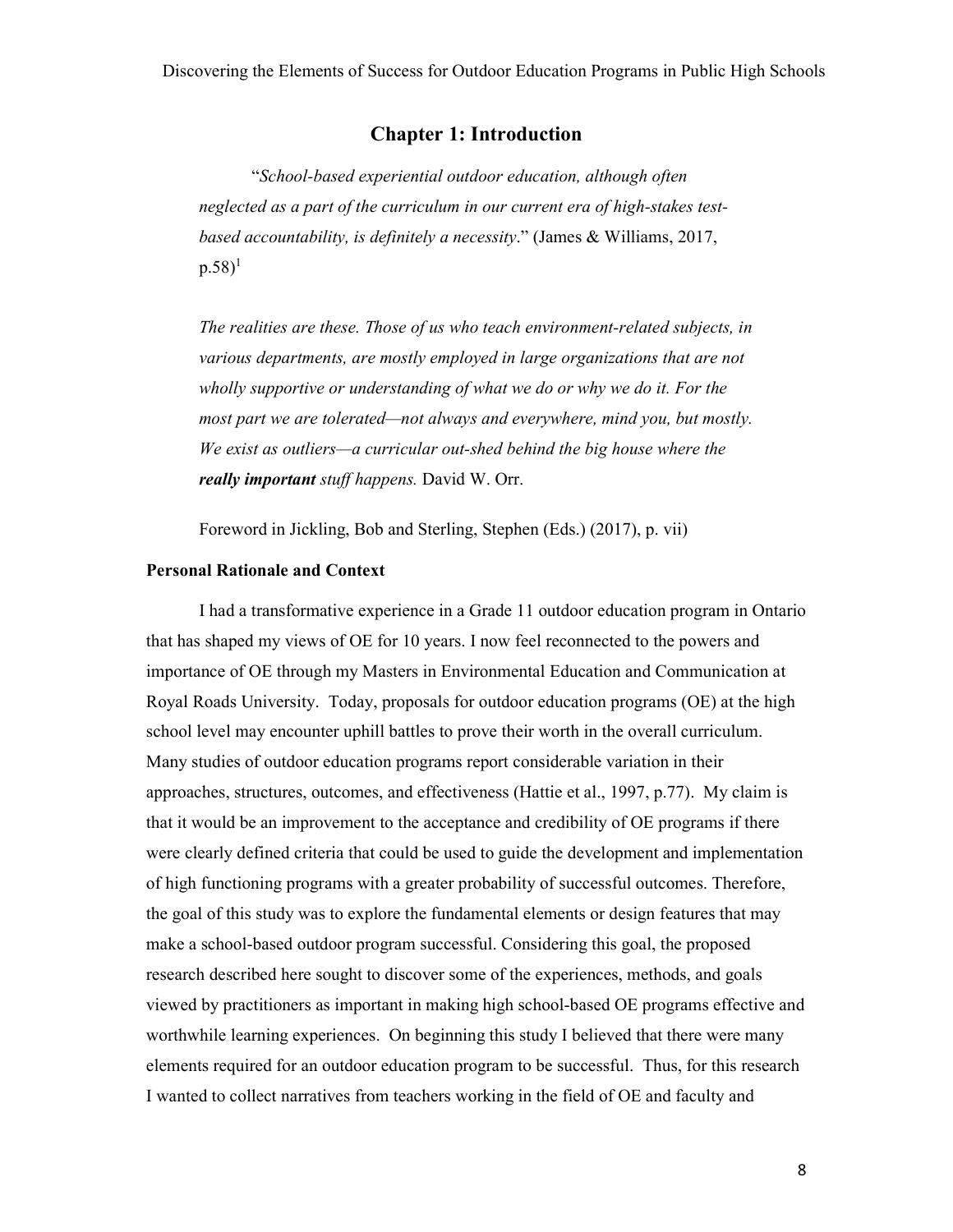instructors involved in training professionals to activate OE programs in order to discover their insights about starting a new program or sustaining and enhancing an existing OE program.

 In an initial review of existing scholarship on outdoor education programs I found that there is some published material on "best practices" in outdoor education, including field trips, and other activities applied in outdoor education programs. There is also theoretical literature concerned with the nature of learning environments and instructional approaches as well as about the general goals and purposes of environmental education. However, I found that there seemed to be a lack of research on practitioners' views of the essential elements required for OE programs to be successfully implemented and sustained in the organization and school culture of contemporary Canadian High Schools, especially given that these important educational institutions now face multiple demands and changes from a wide range of stakeholders.

#### **Research Questions**

#### **General research question.**

#### *Goal.*

How do experienced practitioners of Outdoor/ Environmental Education describe the major factors that have contributed to their successes in implementing and sustaining OEE programs in the context of high school organizations and curricula?

#### *Sub-Questions.*

1. What elements of structure and organization should be in place to create, implement and sustain an outdoor education program as an effective educational experience for students at high school levels?

2.What program formats are likely to be important in gaining success in implementing an OE program in the organizational structure and cultures of a public high school setting, including the expectations of students, colleagues, and parents.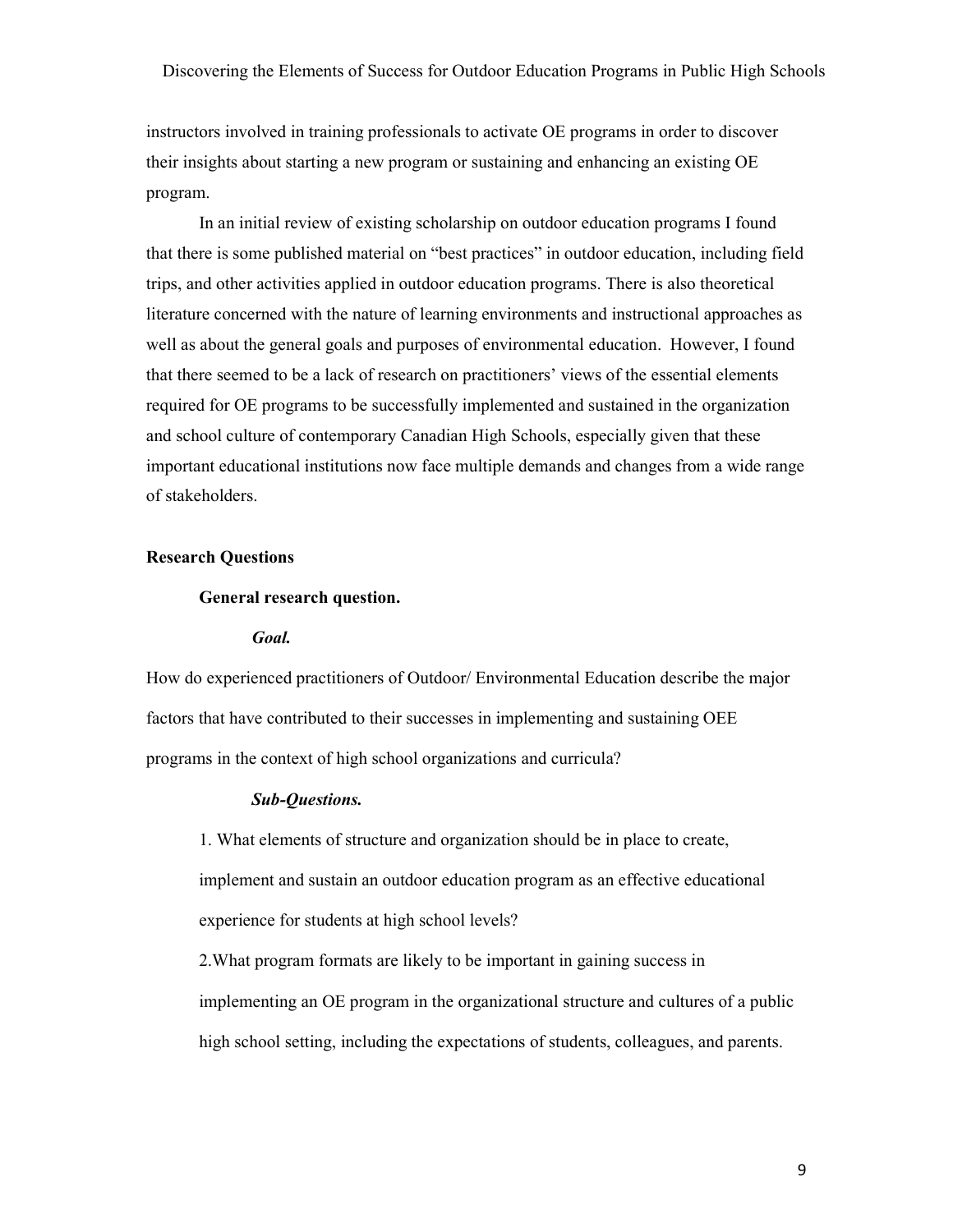3. What are the most important attitudes, knowledge, and skills required for success in working as a teacher in an OE learning environment.

4. How do these experienced OE Teachers assess the effectiveness of their

professional preparation or other life experiences for their work in OE?

#### **Thesis Outline and Structure**

The thesis is organized into the following Chapters.

- Chapter 2. Literature Review
- Chapter 3. Research Methods
- Chapter 4. Research Results
- Chapter 5. Discussion of Results and Recommendations
- **References**
- **Appendices**

# **Chapter 2: Literature Review**

#### **Delimitation of the Review**

The focus of the research conducted for this thesis was an examination of the factors that are seen by practitioners as having significant influences on the development and implementation of successful outdoor education programs offered in the context of public high schools.

Outdoor education (OE) is often described and discussed in the context of programs offered and organized outside the domain of schools and particularly in high schools. Programs that could be included in the realm of outdoor education have been organized by private schools, and non-school-based groups such as the Scouts and Guides, Outward Bound, Mountain Schools, Sea Schools, Nature Centers and summer camps. For the purposes of this review the focus has been on research and theory related to outdoor education programs offered and structured within public high schools and typically taught by credentialed teachers.

The thesis research was focused on a series of interviews conducted with teachers who were directly involved in outdoor education programs offered in public high schools. The teachers recruited for the interviews had designed, developed, and implemented programs that typically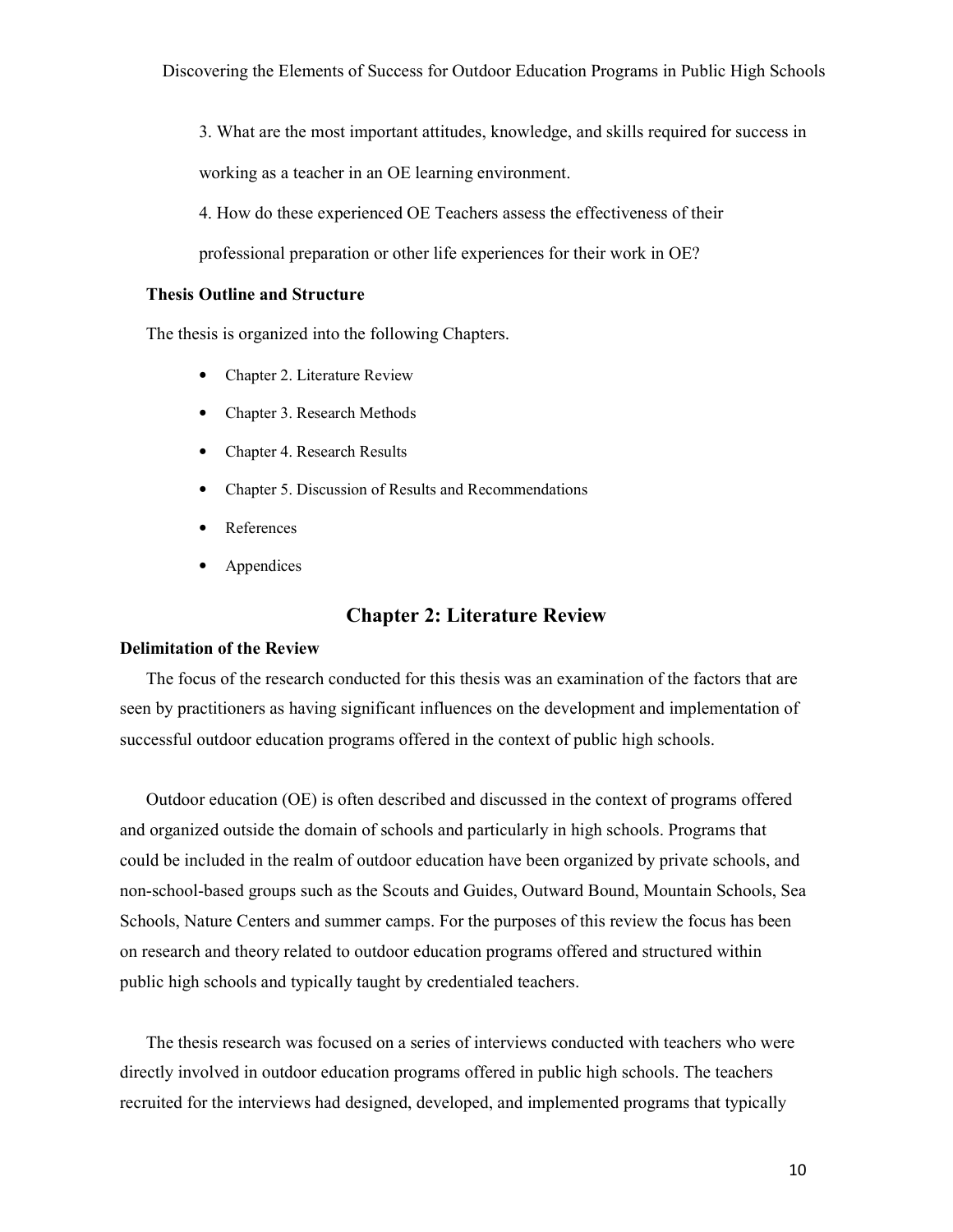had been successfully offered to a range of students over varying lengths of time and were programs that varied in their styles and structures depending on the overall organization and schedules of their schools.

Given the overall purpose of the thesis and the research approach, this literature review is organized around the following headings.

- Definitions and Descriptions of Outdoor Education and its Relationships within the broad field of Environmental Education
- What Elements of Structure and Organization should be in place to create, implement and sustain an Outdoor Education program as an effective educational experience for students at high school levels?
- What Program Formats are likely to be important to gaining success in implementing an OE program in the organizational structure and cultures of a public high school setting, including the expectations of students, colleagues, and parents*?*
- What Attitudes, Knowledge and Skills are viewed by outdoor education teachers as having been important components of their overall preparation, experience and training for their roles in program instruction and operations?

As will be noted below, the field of environmental education is currently an area of active discussion, research and scholarship and is now often connected to concerns about education related to climate change, energy resources and sustainable development. However, given the thesis goals this review is focused on writings and research that address outdoor education, although there will be some discussion of connections to programs being offered and developed in areas of education that are not specifically associated with, or only broadly connected to, outdoor education.

# **Definitions and Descriptions of Outdoor Education and its Relationships within the broad field of Environmental Education**

It should be noted that discussions and debates around the definition and description of environmental education and outdoor education have been long-standing. McBride et al  $(2013)^{1}$ write that, "Numerous scholars have argued that the terms environmental literacy, ecological

<sup>&</sup>lt;sup>1</sup> McBride, B.B., Brewer, C.A., Berkowitz, A.R., & Borrie, W.T. (2013). Environmental literacy, ecological literacy, ecoliteracy: What do we mean and how did we get here? Ecosphere 4 (5) 67. Retrieved from http://dx.doi.org/10.1890/ES13-00075.1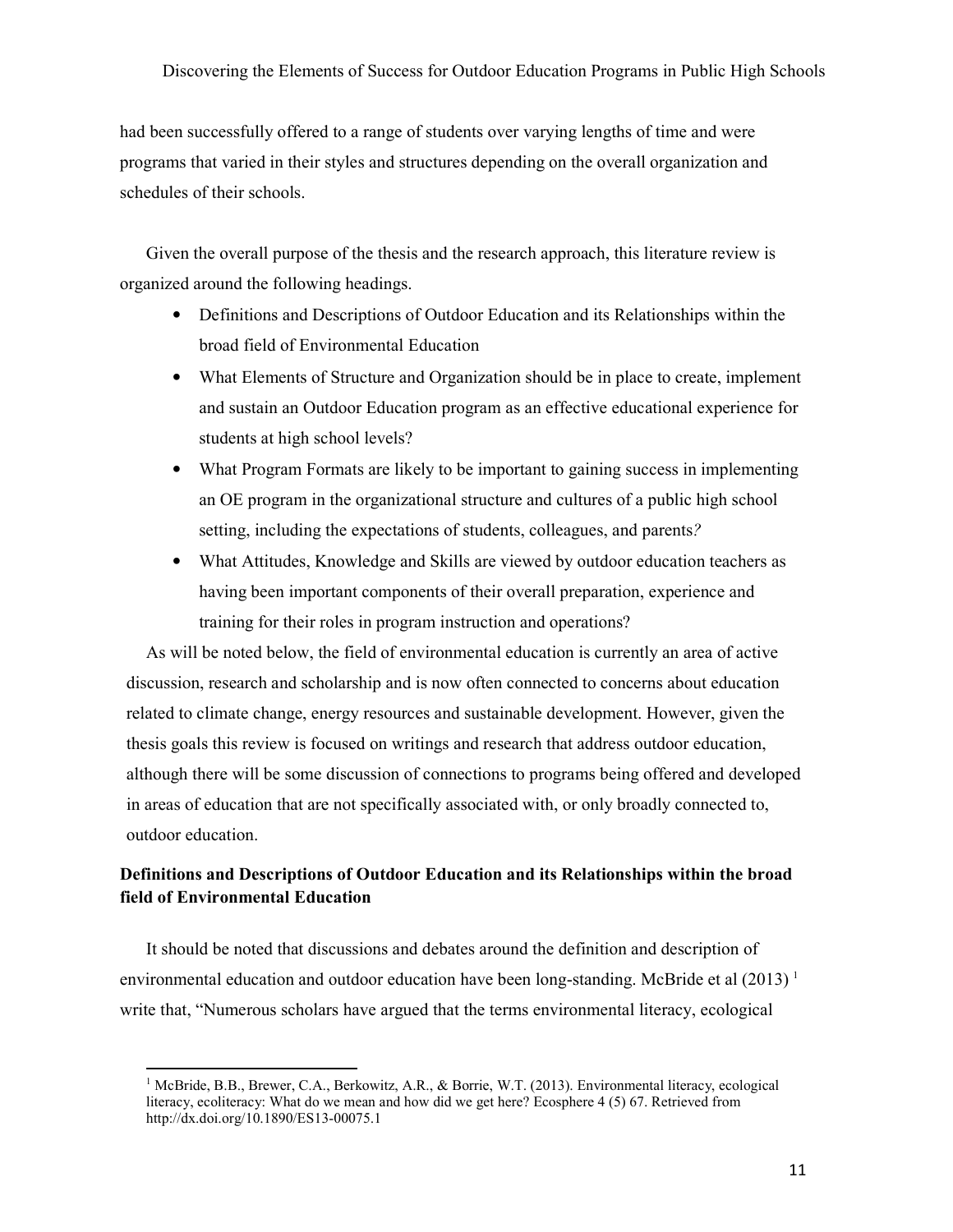literacy, and Eco literacy have been used in so many different ways and/or are so allencompassing that they have very little useful meaning."

Outdoor education, adventure education, experiential education, environmental education, ecological education, and education for sustainable development can be seen as a family of educational programs or curricula that are broadly concerned with how humans perceive and interact with their environments, with an emphasis on nature or natural environments. More recently cultural biodiversity is being considered as an addition to environmental education.

Charles Roth  $(1968)^2$  is often credited with developing one of the first descriptions of a curriculum for environmental education. Roth wrote," Is environmental education the same as conservation education, resource-use education or outdoor education? Yes and No." (p.2.) He continued stating, "Outdoor education" is a very broad term that is perhaps best summarized in the statement of one of its founders, Dr. L.B. Sharp 3 ."Outdoor education is teaching outdoors those things which are best taught outdoors while teaching indoors those things best taught there." Roth extended his discussion of the place of outdoor education in the context of environmental education when he wrote,

> "The greatest original push for outdoor education came from the physical education and outdoor recreation people. Much of their field trip and school camping activities has related directly to environmental education. In recent years there has been a great increase in the use of outdoor education methods in academic contexts. Outdoor education is a method. It is an important aspect of environmental education, but it is only one aspect." (p.3.)

As Roth observed, the field of outdoor education has roots that extend into the late nineteenth and early 20th centuries where it was often associated with outdoor recreation and conservation education, organizations that were not generally viewed as having significant places in the curriculum of schools and were part of extra-curricular or general community programs offered by a range of organizations. However, during the Second World War concerns developed about providing a variety of educational and recreational programming to the families of those who

<sup>&</sup>lt;sup>2</sup> Roth, Charles E. Curriculum Overview for Developing Environmentally Literate Citizens. Liberty Council of Schools. Lincoln. Mass. Conservation Education Center. Spons Agency Office of Education <DHEW>. Washington. D.C. Div. of Plans and Supplementary Centers. Pub Date (68)

<sup>&</sup>lt;sup>3</sup> Sharp, L.B. 1943. Outside the Classroom. The Educational Forum, 7(4), 361-368.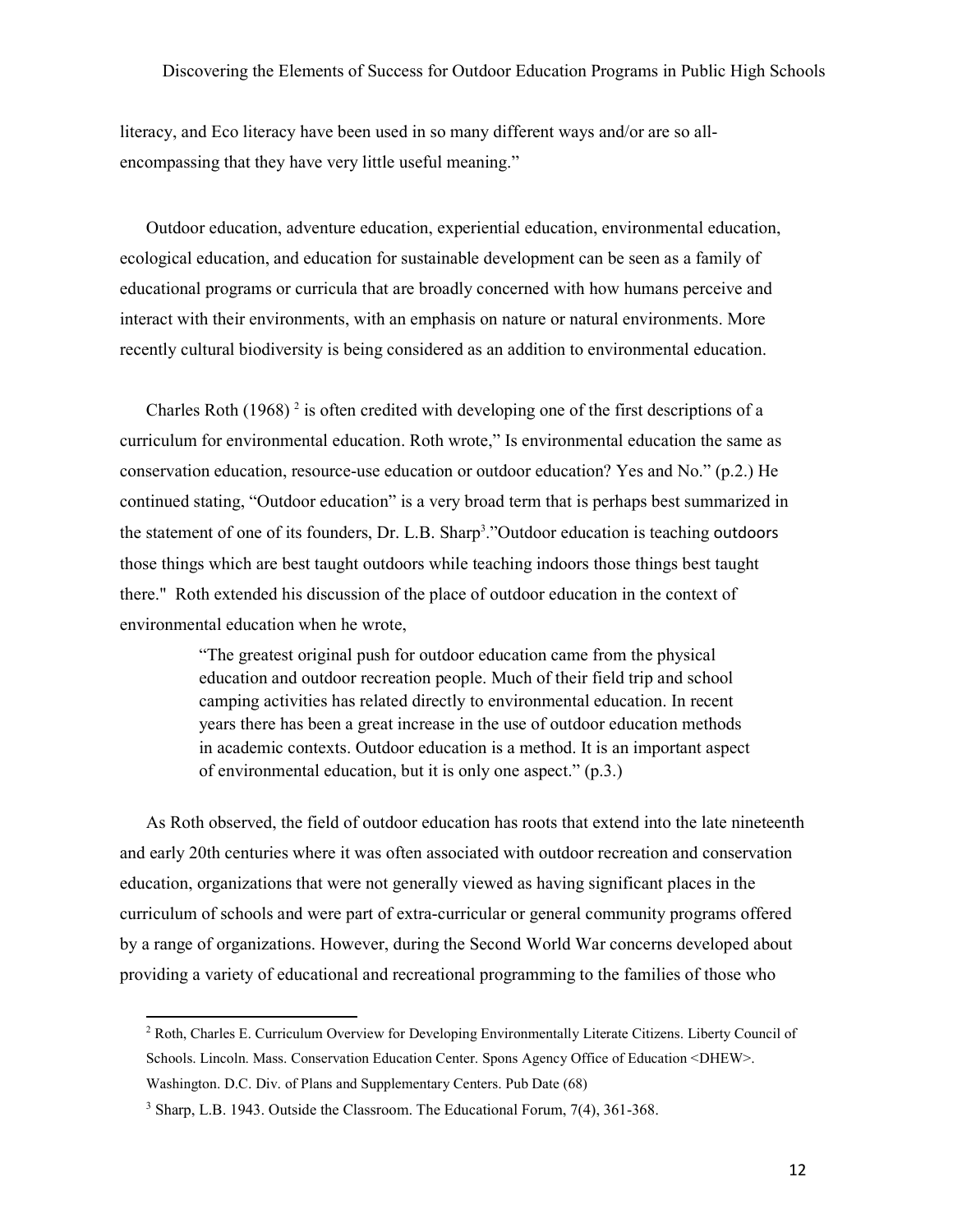were away into the military. Of note here was the work of Lloyd B. Sharp, who discussed the differences between school and non-school programs as noted above. Sharp's proposal as to the differences between school-based and outdoor-based programs has since often been cited as providing a criterion for program design. For example, in their widely used text, Outdoor Education, (Smith, Carlson, Donaldson and Masters (1963)4 reflected Sharp's distinction.

> "Outdoor education is conceived to mean learning in and for the outdoors. ….Outdoor education is a means of curriculum enrichment through experiences in and for the outdoors. It is not a separate discipline with prescribed objectives like science and mathematics – it is simply a learning climate which offers opportunities for direct laboratory experiences in identifying and resolving real life problems, for acquiring skills with which to enjoy a lifetime of creative living for attaining concepts and insights about human and natural resources and for getting us back in touch with those aspects of living where our roots were once firmly established. (p.19).

It is clear here that Smith et al did not propose adding a new item to the school curriculum in a way similar to the offerings of science, math or other subjects. They firmly stated that the most important aspect of outdoor education was that the outdoor environment is "boundless and abundant in material phenomena" that are particularly important for some kinds of learning. (p.21). Further, Smith et al claimed that the skills and attitudes that can be developed through outdoor learning are important parts of a good general education and they were also concerned that people should develop habits and skills that will contribute to the conservation of nature. These habits were claimed to be fostered through learning outdoor sports such as camping, fishing, angling, shooting and hunting. (p.22).

In their textbook Smith et al expressed serious concerns that too many people were not developing outdoor skills and they wrote as a consequence, "Millions of people, many of them without the adequate skills, are surging into the woods and onto the lakes and streams--they crowd into parks, they camp everywhere, they move around the country in search of adventure and relief from crowded areas." Smith et al estimated that "by the year 2000 there would be ten

<sup>4</sup> Smith, Julian W. Carlson, Reynold E. Donaldson, George W, Masters Hugh B. Outdoor Education. 1963.Englewood Cliffs NJ. Prentice-Hall.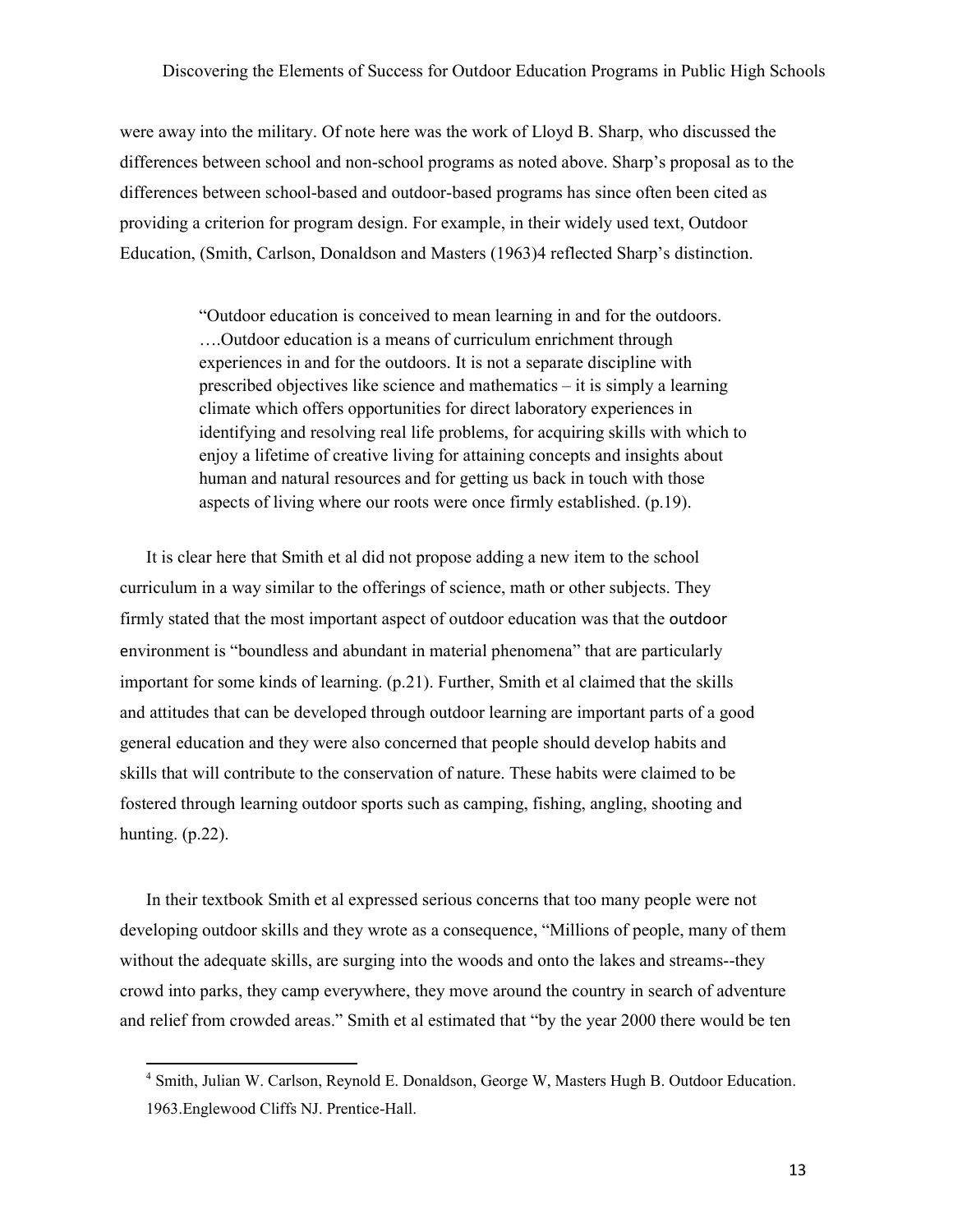times as many people as there are now participating in outdoor activities." (p.22.) They could not have anticipated the future directions and growth of post pandemic recreational activities or the frequent reports of people getting lost in wilderness areas, leaving campfires untended, and the demands to use gas-powered quad vehicles and large RVs as substitutes for hiking on foot, tent camping or staying in rural cottages or huts. Nor could they anticipate large numbers of people trying to book camp spaces months in advance, not to mention large amounts of junk and trash being left in forests, fields, lakes and along seashores.

Later writers continued to discuss the nature of outdoor education and its position as a component of a general education and an important element of learning environments. Simon Priest<sup>5,</sup> an authority in Adventure Education, noted that Outdoor Education could be Simon Priest<sup>6,</sup> an authority in Adventure Education, noted that Outdoor Education could be described as a place (natural environment), a subject (ecological processes), and a reason for learning (resources stewardship). He claimed that OE could also be considered a method (experiential), a process (sensory), and a topic (learning about relationships). Priest defined outdoor education as "an experiential method of learning with the use of all senses that took place primarily through exposure to natural environments and as placing emphasis on relationships between humans and natural resources. He claimed that OE included environmental education and adventure education. (p.113.)

In a 2011 publication Smith and Knapp proposed that outdoor education and environmental education were separate but closely related educational movements. They also claimed that during the 60s and 70s critics of environmental education accused educators of simply renaming their outdoor science, nature study, or outdoor education programs by adopting the term "environmental education" to modernise their program contents. Smith and Knapp also proposed that while EE and OE do overlap, outdoor education can be applied to any discipline that can be learned and taught outside. They also commented that both OE and EE are offered mainly through schools, nature centers and outdoor residential facilities where priority is placed on

<sup>&</sup>lt;sup>5</sup> Priest, Simon. The Semantics of Adventure Education. In Miles, John and Priest Simon, Adventure Education. 1990. State College PA. Venture Publishing.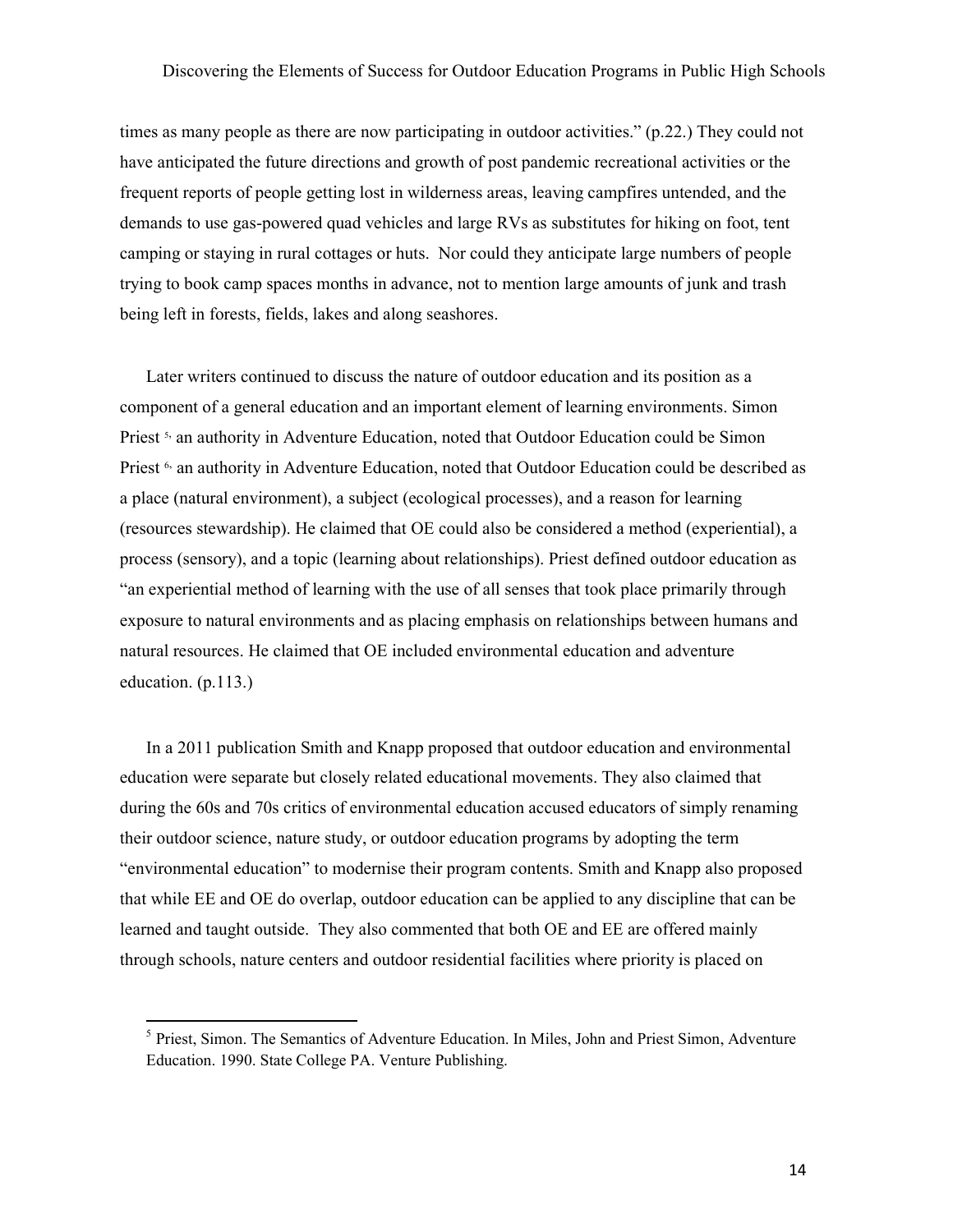contextual, direct, and unmediated experiences and where students are encouraged to use a variety of senses in exploring the content as a means to maximize their active engagement and learning (p.83).

As can be seen in the above brief summary of some descriptions of OE, there is fairly general agreement that outdoor education can be viewed as a method, approach, or style of education, rather than as a specific body of content or a discipline like science, mathematics, or history. As a method or approach outdoor education focuses on the learner, on the learners' primary and direct experiences, and invites the application of all the senses. Outdoor education is typically seen as taking place through exposure to natural environments, although constructed or built environments can also be included and outdoor education may take place indoors through trip preparation. The emphasis of OE is on the relationships between people and their environments—whether built or born (an idea reflected in the writing of the American poet E.E. Cummings<sup>7</sup>, who stated that there was a world of difference between the built and the born).

In 2009 the North American Association for Environmental Education (NAAEE) issued a publication Environmental Education Materials: Guidelines for Excellence as part of the NAAEE's National Project for Excellence in Environmental Education.8 That publication makes the claim that "Environmental Education is good education." (p.8.) Further, the document states, "…the goal of environmental education is to develop an environmentally literate citizenry." This statement can be directly compared to the writings by Charles Roth in 1968.

The NAAEE document also outlines how environmental education should be conducted.

Through comprehensive, cohesive programs, learners explore how feelings, experiences, attitudes, and perceptions influence environmental issues. They become knowledgeable about natural processes and systems and gain an understanding of human processes and systems. Learners are able to investigate and analyze environmental problems and issues using a variety of techniques. They also use basic science and math skills and explore the nature of bias. They develop a sense of their rights and responsibilities as citizens, are able to understand the ideals, principles, and practices of citizenship in our democratic republic, and they gain the skills necessary for citizenship (p.8).

<sup>7</sup> *E. E. Cummings* (2006) Catherine Reef, Houghton Mifflin Harcourt.

<sup>&</sup>lt;sup>8</sup> Environmental Education Materials Guidelines for Excellence. (2009). North American Association for Environmental Education, Washington, DC.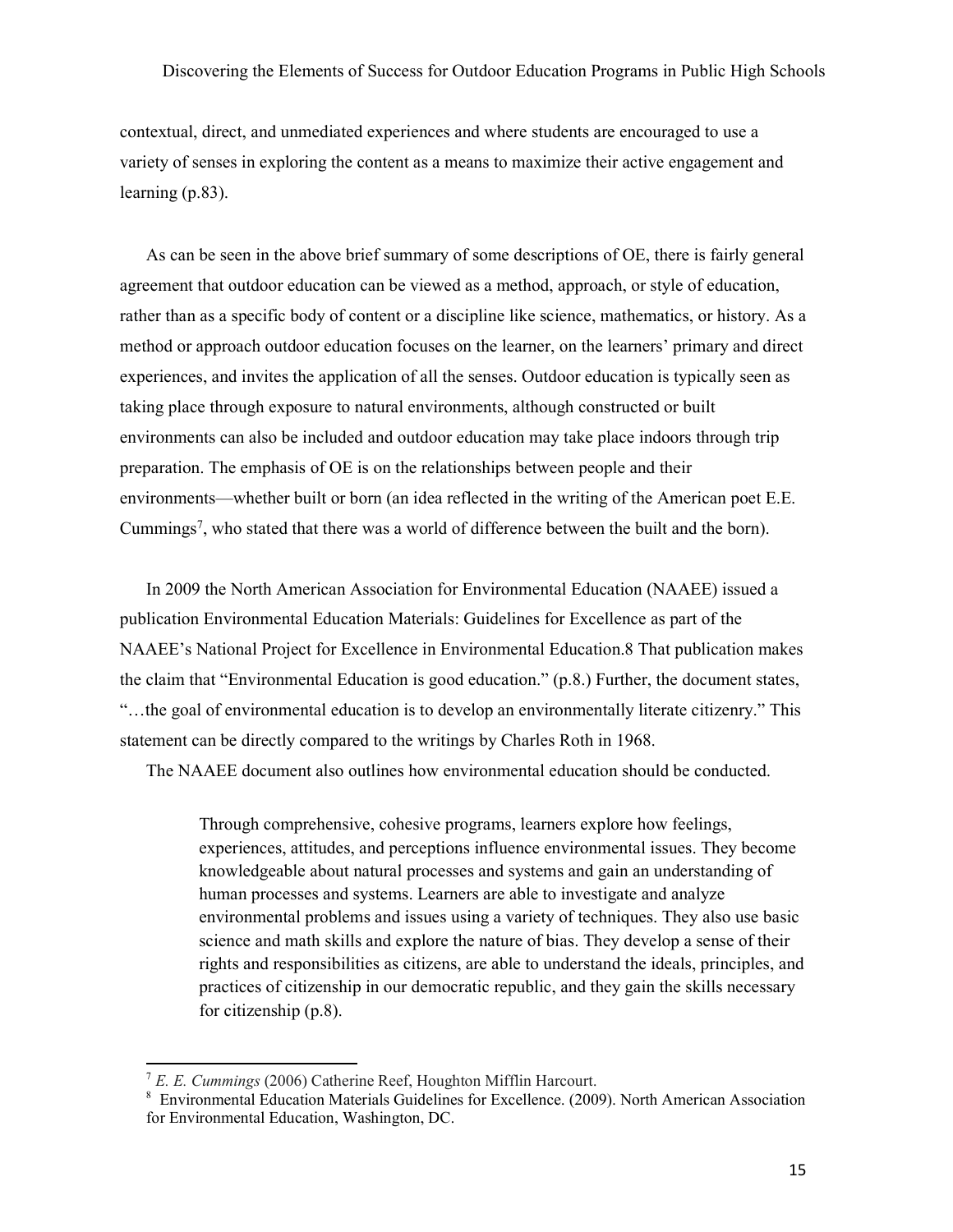It is notable that this description places emphasis on basic science and math, as well as on the attributes of effective citizenship and the development of character.

While descriptions of outdoor education place emphasis on experience—the direct experiences of learners-- John Dewey, an important philosopher of learning and curriculum, commented critically that the notion that all genuine education comes about through experience does not mean all experiences are genuinely or equally educational. Further, Dewey claimed that some experiences may be mis-educational and that mis-educational experiences were those that have the effect of arresting or distorting the growth of further experience. <sup>9</sup>

The discussion of the nature of outdoor education the differences between it and other environment and experienced-related programs is continuing. It was my intention in this section to provide a brief overview of some of the definitions and descriptions made by authors whose works are often cited.

# **What conditions of school structure and organization are important factors in the successful offering of educationally effective high school outdoor education programs?**

While outdoor education programs have deep roots in the offerings of organizations outside formal public schools, OE is now often found as an offering by public high schools as well as by private schools and other agencies. In some cases public school-based OE programs are promoted or advertised to parents and potential students while other schools do not list outdoor education projects among their regular curricula. It is useful to question why some schools are firm supporters of outdoor education experiences and programs as part of their overall offerings, while others are not interested or supportive.

Schools, especially large enrolment urban public high schools, are complex organizations that reflect the influences of many different stakeholders—parents, teachers, school administrators, school boards, and the general community. In this thesis the focus is on public

l

<sup>9</sup> Dewey, John. 1963. Learning and Experience. NY. The Macmillan Co.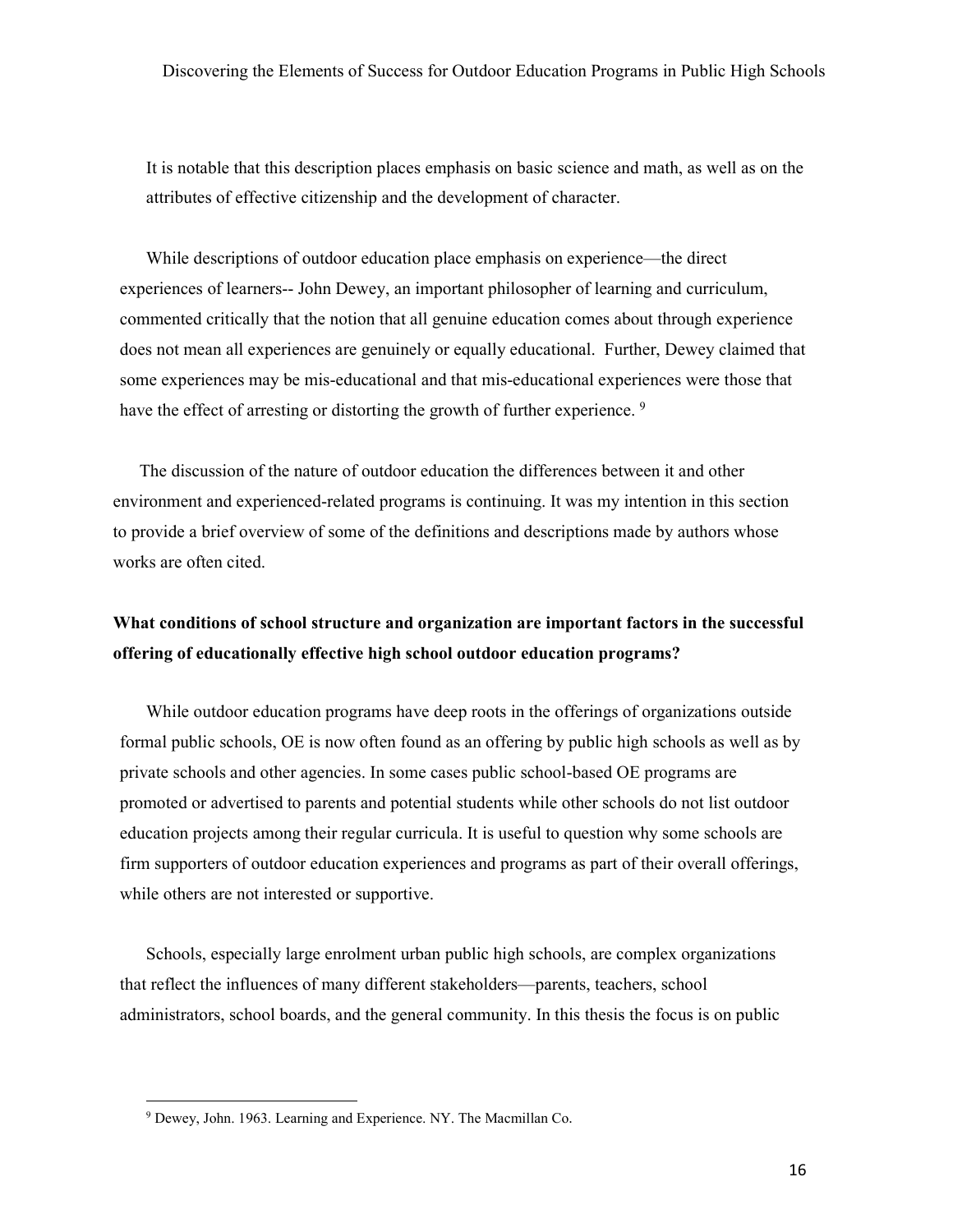high schools, but the program offerings of public and private schools may be shaped by funders or patrons as well as by parents and school alumni.

Environmental education and outdoor education have been described as challenging many of the assumptions of contemporary curriculum and the roles and purposes of schools. (O'Sullivan, 1999<sup>10</sup> Jickling & Sterling,  $(2017)^{11}$ . The patterns of scheduling and the distribution of students and teachers, as well as resources of time space and equipment among different curriculum subjects might be seen as reflecting the operations of industrial era factories, farms, and businesses.12 This claim was included in a controversial report from the Educational Commission of the States titled, *Prisoners of Time* (1994). The Report was revised and re-issued in 2005 and is still often cited in discussions of how schools are organized and curriculum structured. In the original Report the Commission argued that while standards must be held constant, time can vary. It would seem logical that as higher aspirations are held for all children, we would be willing to battle traditional structures and practices. *"*Students' lives have changed. They live in a digital world. They use the Internet, cell phones and other digital devices to access information and to accelerate communication. For them, time is a resource, not a barrier. We call not only for more learning time, but for all time to be used in new and better ways. "(p.2).

Of direct relevance to outdoor education and similar program innovations, the Report stated,

"A bright spot in the creative use of time is the development of "after-school" or "out-of- school" programs and activities. These programs, in addition to providing safe havens and healthy places for children, contribute to student achievement in unique ways. The many hours spent in after-school and out-ofschool activities provide teaching and learning opportunities that often complement and enrich school- day instruction." (p.2).

If environmental and outdoor education programs intend to invite students to re-examine human-environment interactions and consider possible changes in the nature of those

<sup>&</sup>lt;sup>10</sup> O'Sullivan, Edmund, 1999. Transformative Learning. Educational Vision for the 21<sup>st</sup> Century. London. Zed Books.

 $<sup>11</sup>$  Jickling, Bob and Sterling, Stephen. 2017. Post-Sustainability and Environmental Education.</sup> Remaking Education for the Future. Cham, Switzerland. Palgrave Macmillan.

 $12$  Prisoners of Time. 1994. (2005 Reprint). The Education Commission of the States Education Reform Reprint Series. (https://files.eric.ed.gov/fulltext/ED489343.pdf).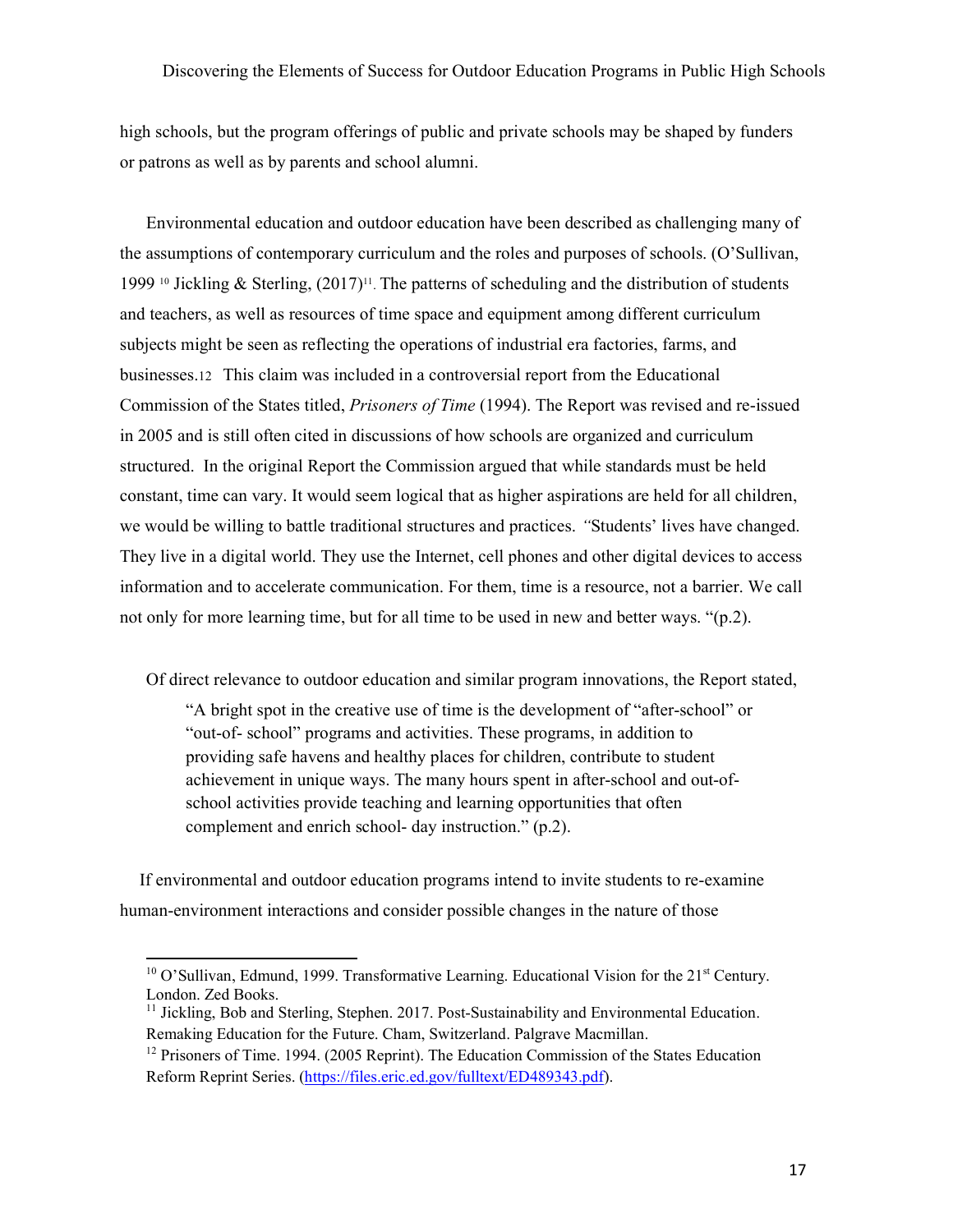interactions, then we might ask how school physical structures, organizations and program offerings could be changed to support environmental and outdoor education.

The *Guidelines for Excellence* document from the NAAEE offers advice to "educators, administrators, curriculum designers or materials developers" in the evaluation of the quality of EE materials. (p.10). The document claims that it provides direction while allowing flexibility to shape content, technique and other aspects of instruction. (p.10)

For this thesis interviews were conducted with outdoor education teachers who were invited to describe elements of school structure and organization that they considered to either be assets or obstacles to their activities in outdoor education or other environment-related school projects and programs. The results of the interviews are presented in Chapter 4 and discussed in Chapter 5.

# **What outdoor education program formats have been found to contribute to success in attracting students, meeting curriculum requirements and the expectations of stakeholders?**

There is a considerable diversity to be found in descriptions of specific formats for schoolbased outdoor education programs. This section of the review provides a brief sample of some representative pioneers or pace-setters in the development of programs of outdoor education.

An early pioneer and advocate for nature study as a component of school programs was Anna Botsford Comstock (1854-1930). She is described as having developed nature study materials for use by elementary school teachers. Her major text was Handbook of Nature Study (1911)<sup>13</sup>. The 930 page Handbook was a compilation of nature studies that she and others had developed. Botsford put considerable effort into convincing teachers and school administrators of the value of nature study and was a pioneer in putting into writing and distributing the concept of students "exploring their place and using direct experience to make meaning of the world around them." She was also committed to the principle that the time to study any living thing is when you chance to find it. (1904, p.57.) In her view each lesson should be taught independently as the opportunity arises to make observations in nature rather than as a part of a planned and structured series of lessons. Comstock also held to the principle that learners should be actively engaged in

l

<sup>&</sup>lt;sup>13</sup> Comstock, A.B. 1910. Handbook of Nature Study (24<sup>th</sup> Ed.) Ithaca, NY. Comstock Publishing.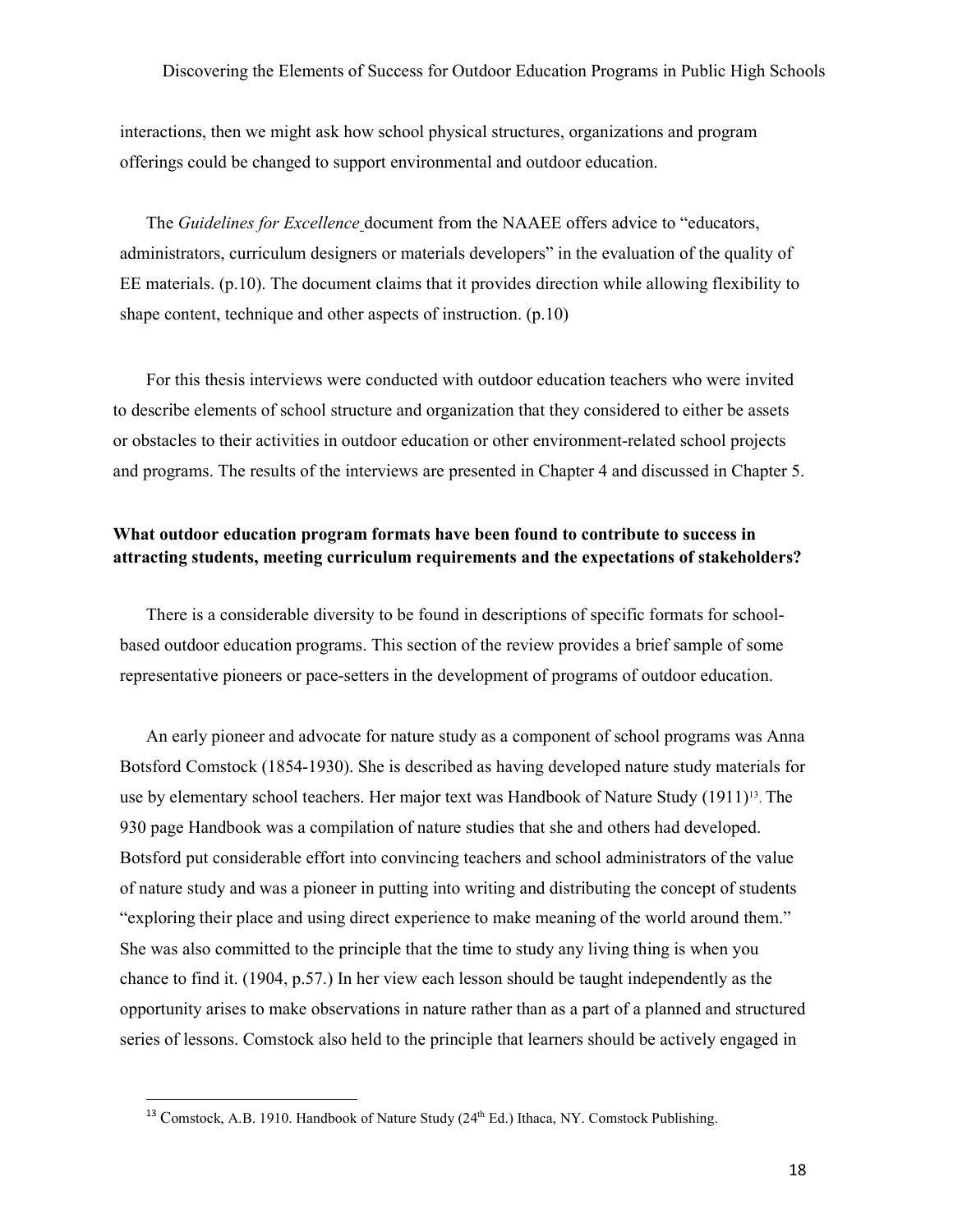posing questions, investigating, experimenting, being curious, solving problems, assuming responsibility, being creative, and constructing meaning. (p.102) <sup>14</sup>

She also spoke about the value of nature study to teachers' meetings throughout the state of New York and at universities in New York, Virginia and California and even developed a correspondence course for teachers. Comstock made a path for others to follow. "She focused on what was wanted and needed in the contexts of the time" (p.105). Certainly many of Comstock's principles could still be assigned and seen in some current program offerings.<sup>15</sup>

Another person who can be seen as having an influence on the formats of programs and experiences in outdoor education was Maria Montessori.<sup>16</sup> Montessori's ideas about the teaching and learning of children continue to be influential among educators across various curriculum and subject areas. Among her core principles was the concept that children have an inherent desire to learn and that on their own they are capable of accumulating an incredible amount of information and wisdom about their natural surroundings. Montessori also had an important influence on how classrooms should be designed and activated and she proposed that the school environment should include the use of nature. Further, she advocated that children should be encouraged to make decisions and be allowed to engage in their work without interruption while stating that character development involved children learning to take care of themselves and their environments. Montessori believed that the learning environment was just as important as the learning itself. She was also a firm advocate of the importance of hands-on activity and learning by doing and believed that the learning environment should support social development. It has been argued that Montessori's work influenced others who were important in the areas of experiential learning, including John Dewey.

Other writers have also commented on the need to rethink the domination of school classrooms and school buildings in general on the learning experiences of students. In 1970 a

<sup>&</sup>lt;sup>14</sup> Anna Botsford Comstock. Beyond science—Learning about self and nature through field experience. Woodhouse, Janice L. and Christopher D.Wells. pp.100-107. In Smith T.E. and Knapp, C.E. 2011. Sourcebook of Experiential Education, NY. Routledge.

<sup>&</sup>lt;sup>15</sup> Woodhouse, Janice L. and Christopher D.Wells. pp.100-107. In Smith T.E. and Knapp, C.E. 2011. Sourcebook of Experiential Education, NY. Routledge.

<sup>16</sup> Swiderski, Michael J. (2011). Maria Montessori. Founding Mother of Experiential Education. in Smith T.E. and Knapp, C.E. 2011. Sourcebook of Experiential Education, NY. Routledge. (p.197.)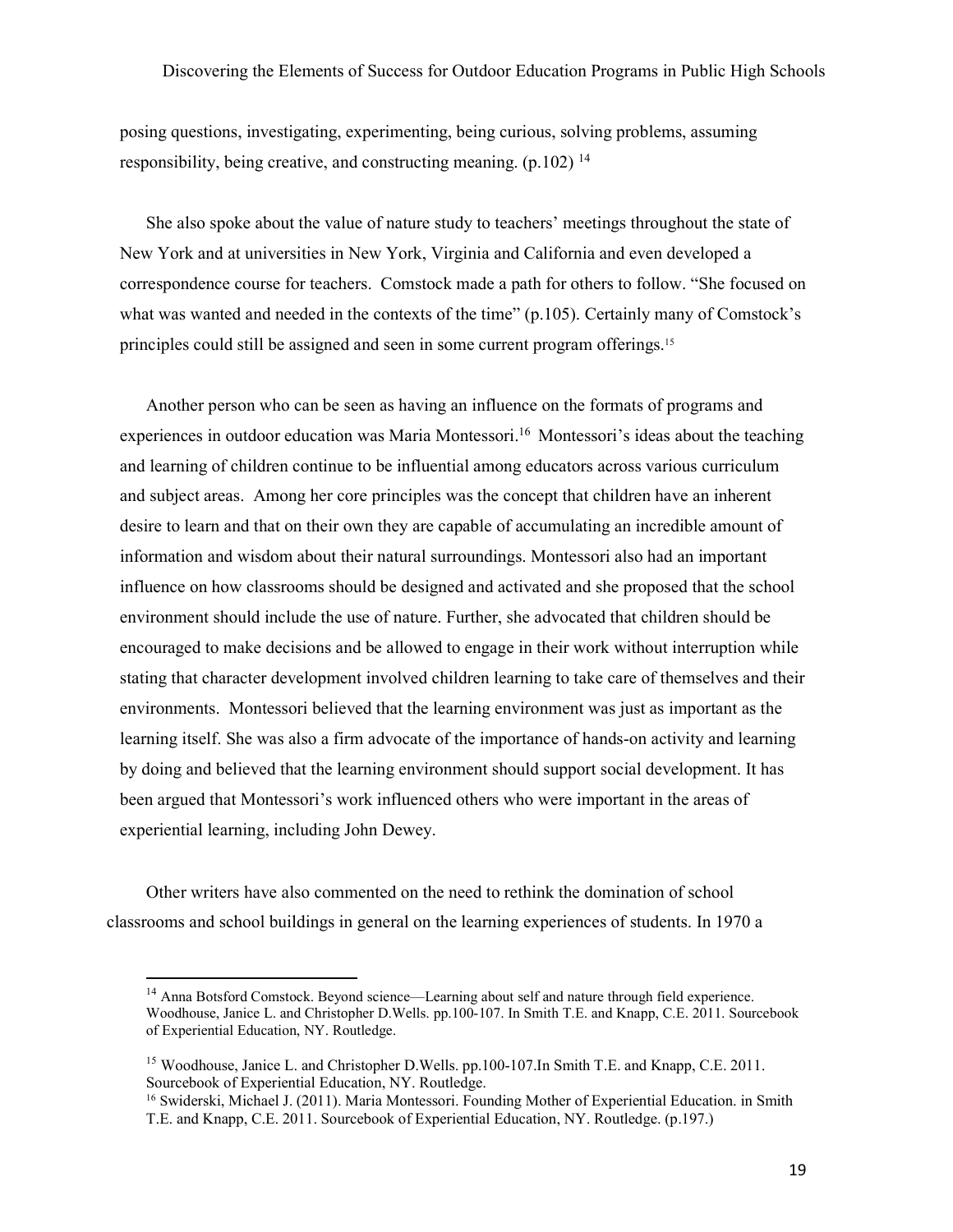representative from the Ford Foundation reported to the US Senate Committee on The Environmental Education Act in which he stated

…the schools present a very special environment which is different from that of the community and quite separate from the life that surrounds them. This separation is pervasive throughout the school experience. Children learn about the environment of their community from being in it, and from their experience in it. In schools they learn about school environment and how to survive in that special setting.

Several writers have commented on the need to focus the development of outdoor and environmental education on a reconsideration of the physical environment of school grounds and the local urban community. In The Environmental Classroom, Hawkins and Vinton note that environmental learning can be extended into the students' own neighbourhoods and onto the larger community. The following comment illustrates this shift in thinking.

A schoolyard that initially exhibits features as ordinary as those of a lemon can also become a unique and varied environment to learners trained to use all their senses in perceiving their surroundings. A deep hole in the ground turns into a soil laboratory from which texture, content, depth, and acidity can be determined. A hill of dirt only two feet high reveals erosion processes. Rocks and plants lend themselves to a variety of investigative activities. Trees, shrubs, plants, water areas from streams to puddles. Paving and animal habitats disclose ecological principles. Even cracks in the sidewalk can be studied for plant and animal life. Seasonal changes, and effects on nearby areas and patterns development.  $(p.40)$ .<sup>17</sup>

Hawkins and Vinton give as an example a program in Bellevue, Washington which uses their community for an integrated multidisciplinary approach to environmental learning while studying the physical and geographical features of the city. Students also learn about its human resources and the Bellevue schools find "teachers" in the thousands of persons who run the various enterprises facilities and resources of the community. The architecture, industrial parks, libraries, businesses, natural areas, and museums help to comprise the other classroom for learning. (p.44.)

<sup>&</sup>lt;sup>17</sup> Hawkins, Donald E. and Vinton, Dennis A. 1973. The Environmental Classroom. Toronto. ON. Prentice-Hall. p.40.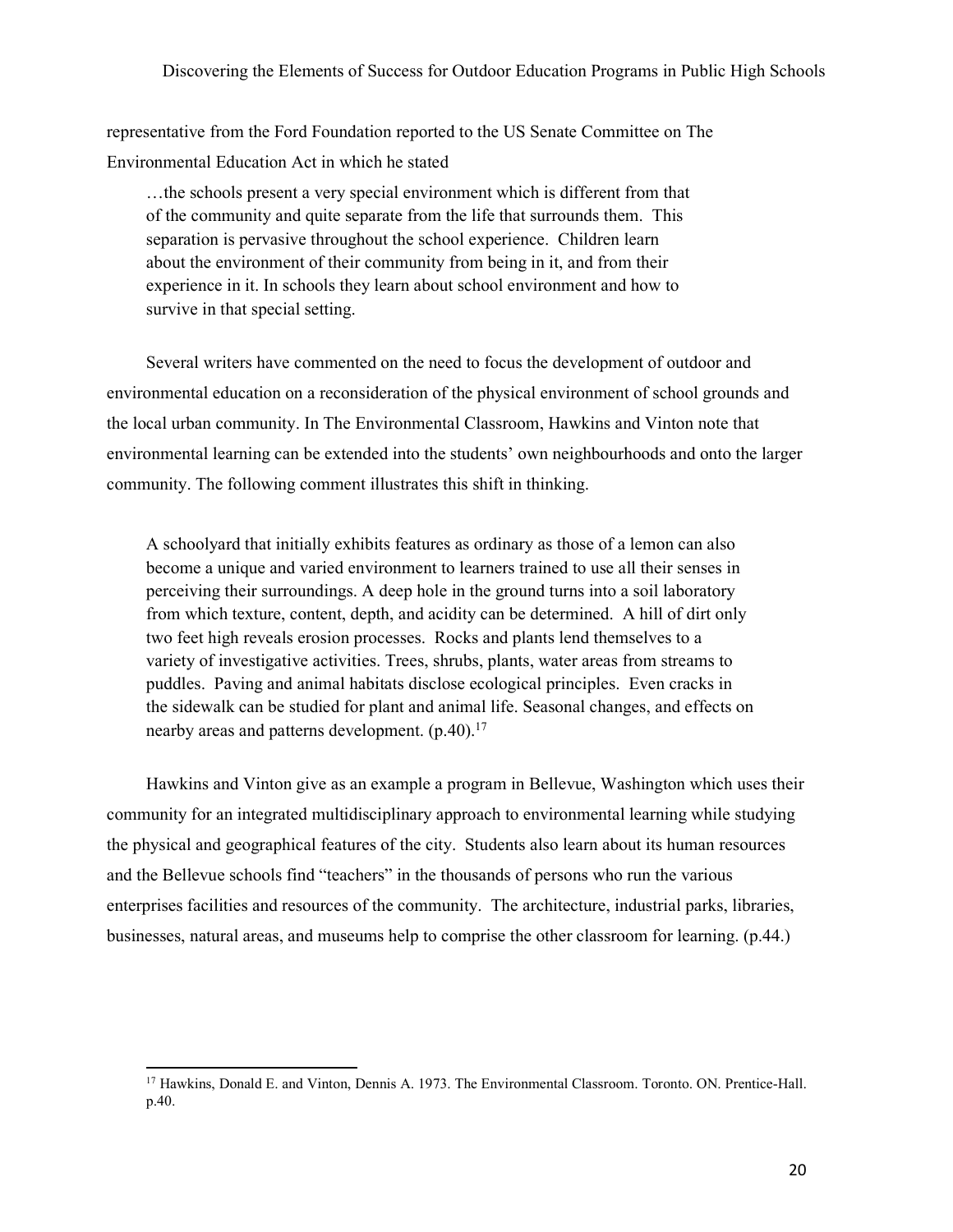# **What attitudes, knowledge and skills are viewed by teachers as being important elements of experience and training for those involved in school-based outdoor education programs?**

In an address to a 1970 conference held for BC teachers on outdoor and environmental education John Kirk described outdoor education during the early 20th century as seen as being very directly concerned with outdoor recreation. For example Kirk claimed that L.B. Sharp proposed that emphasis in outdoor education should be placed on teaching and learning outdoor living skills such as learning to cook, to build shelters, and accomplish other campcraft activities. Kirk also proposed that Sharp's thesis was that freeing students from the confines of the classroom would foster self-assurance, competence, and the abilities to relate better to their classmates, teachers, and other people in general.<sup>18</sup>

Julian Smith, whose text on outdoor education has been mentioned above, saw outdoor education as being education IN the outdoors and FOR the outdoors with an emphasis on the development of recreational skills such as archery, riflery, fly-casting, fishing, boating and canoeing. Both Sharp and Smith emphasized five day resident experiences in wilderness or semiwilderness settings as being essential components of outdoor education programs with students in Grades 5 and 6. <sup>19</sup>

In his 1970 Conference Address also Kirk proposed that the period from 1940-1950 could be described as the Recreation Period of Outdoor Education while the period from 1950-1960 should be referred to as the Curriculum Period, in which all subjects could be taught in the outdoors, with a focus on improved assimilation of the curriculum content by students—a process of curriculum enrichment. Kirk saw the Curriculum Period as one in which Outdoor Education became a PROCESS, with camping and recreational skills being replaced by outdoor laboratories that were often operated on the school grounds.

<sup>&</sup>lt;sup>18</sup> Kirk, John J. Values and Current Trends in Outdoor Education. Keynote Address delivered by Dr. John J. Kirk at Educational Change—What about the Outdoors, a Conference on Outdoor Education and Recreation, Vancouver BC, October 23, 1970.

<sup>19</sup> Smith, J.W., Carlson, Reynold E., Carlson, G.W. and Masters, H.B. Outdoor Education, 1963. Englewood Cliffs, N.J. Prentice -Hall.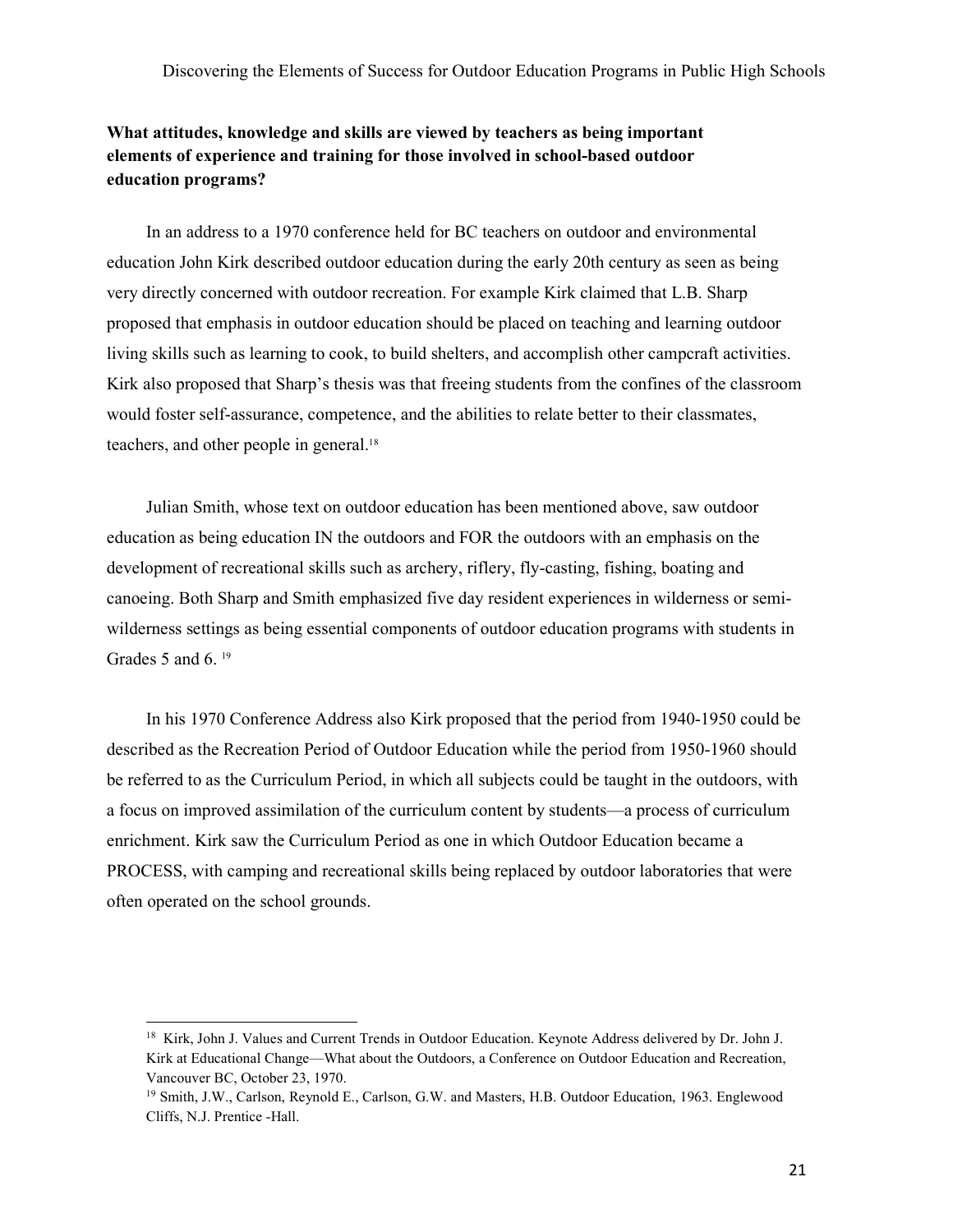In his conference address Kirk <sup>20</sup> proposed that in the 1960s there was a shift towards a focus on human misuse of the natural environment and on helping students of all ages better understand their role and place in the spectrum of living things. Outdoor education was seen as a most effective vehicle for accomplishing these goals and as a result outdoor education programs began to reflect an emphasis on attitude formation in conservation with the focus on Land Management and Land Use. Kirk described the shift in emphasis in outdoor education from recreation towards viewing outdoor education as cultivating a reverence for life through an ecological exploration of the interdependence of all living things and as fostering the development of a land ethic in students. The term land ethic is often related to the works of Aldo Leopold, and in particular to his classic, *A Sand County Almanac*. <sup>21</sup> For Leopold the emphasis should be on teaching students to see the land, to understand what they see, and enjoy what they see. Leopold termed such an approach as teaching land ecology, a process that involved putting the arts and sciences together for the purpose of understanding the environment (p.118).<sup>22</sup> Kirk described this as an approach that views outdoor education as a method that cultivates a reverence for life through an ecological exploration of the interdependence of all living things. Further, Kirk claimed that "the reverence for life concept when properly demonstrated enables the student to see himself quite differently and to see more clearly the "kindship we share with all other life forms and begin to realize that that if any of these other life forms, even the tiniest microscopic animal found in a pond or stream is adversely affected or destroyed, then the quality of all life is proportionately diminished."

# **What attitudes, knowledge and skills are viewed by teachers as being important elements of experience and training for those involved in school-based outdoor education programs?**

The writers and practitioners whose ideas have been briefly described in this review also often made comments and recommendations concerning the need for teachers involved in outdoor education to develop a set of skills and attitudes that will contribute to effective educational

<sup>&</sup>lt;sup>20</sup> Keynote Address delivered by Dr. John J. Kirk at Educational Change—what about the Outdoors, a Conference on Outdoor Education and Recreation, Vancouver BC, October 23, 1970.

<sup>21</sup> Leopold, A. (1966). *A Sand County Almanac*: With Essays from Round River. New York. Sierra Club/ Ballantine.

<sup>22</sup> Simpson, Steven. Aldo Leopold. *Teaching in the Spirit of the Land Ethic*. In pps 117-123. In Smith, T.E. and Knapp, C.E. 2011. *Sourcebook of Experiential Education*. Key Thinkers and their Contributions. NY. Routledge.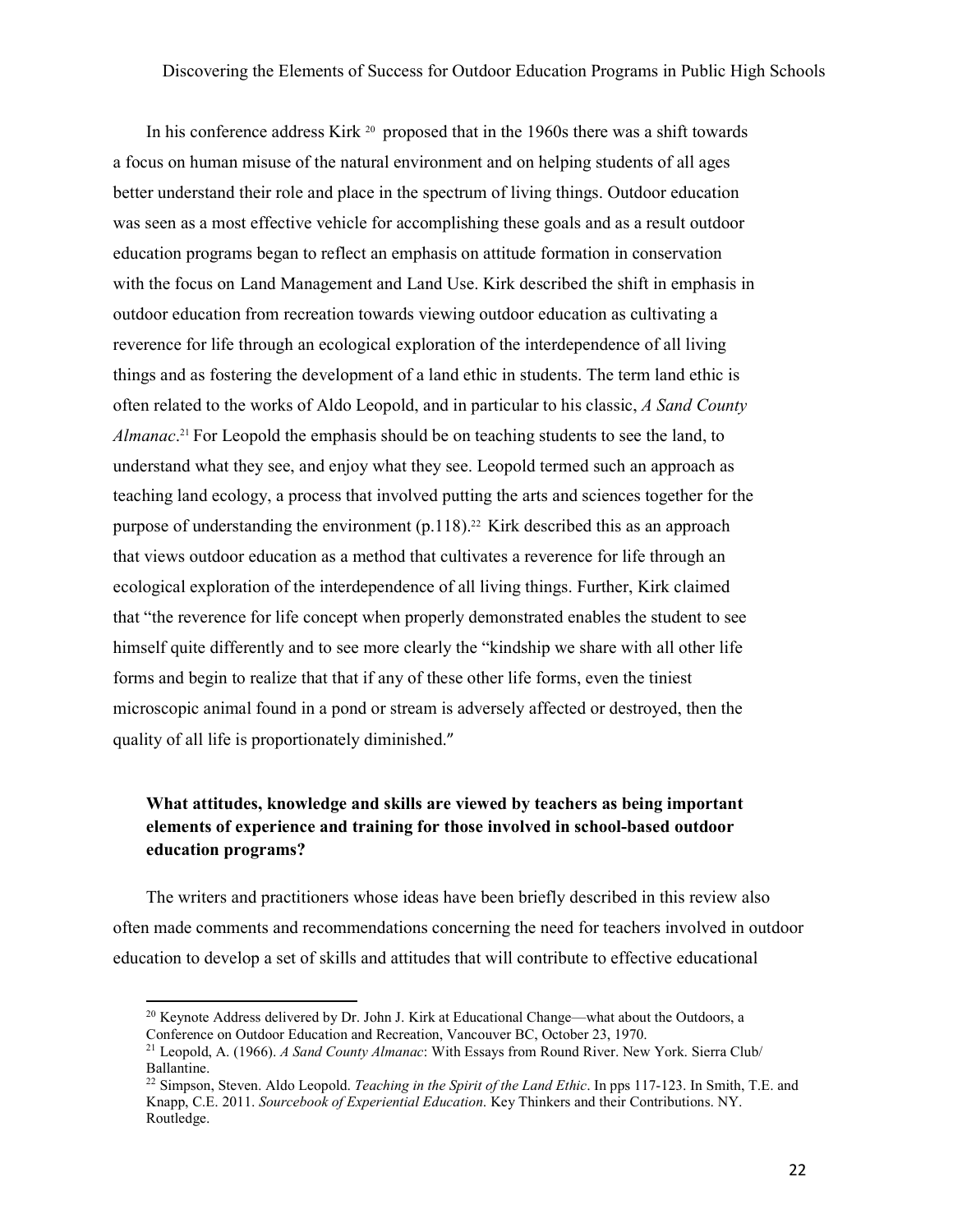experiences on the part of the students. In an analysis of Aldo Leopold's Sand County Almanac Simpson found that Leopold was a strong believer that enjoyment, playfulness and fun should be integral parts of learning experiences. Simpson cites Newton (2006) as quoting a letter from Leopold to a friend in which he states, "What young people need most is not buildings or tracts to facilitate their contact with nature, but those inner qualities which enable them to enjoy nature wherever they go" (p.267).  $23$ 

As has been noted many outdoor education programs place focus on a range of student experiences in a variety of natural settings and conditions. In the early recreational phase of outdoor education the focus was often on developing students' recreational skills in areas such as fishing, hunting, cooking, shelter-building, etc. In this phase many programs were actually taught and directed by expert consultants who did the actual teaching and skill development while classroom teachers observed or maintained basic order. As greater emphasis began to be placed on outdoor education as a means to developing greater understanding of and value for humanenvironment connections and dependencies, teachers needed to develop their abilities to foster and sustain consideration and understanding of values and diverse cultural perspectives as well as needing basic knowledge of methodologies in observation, data gathering, measurement, and recording along with skills in values clarification, collaboration, team-building and conflict resolution. In effect, teachers needed to acquire the attitudes and abilities of reflective practice, along with practical skills in safe outdoor travel and navigation. Teachers are now also challenged to address the needs of an increasingly diverse student body and to include the perspectives and knowledge of indigenous peoples along with a range of socio-cultural beliefs and behaviours in their program experiences.

#### **Summary**

l

This review reveals that educational programs in outdoor education can be viewed as needing to integrate a range of curriculum content, across a number of disciplines and subjects, with a range of learning experiences and in variety of settings and schedules. It is not easy for an individual teacher to have the educational preparation and personal experiences needed to address these expectations—reality that suggests the need for outdoor education programs to involve teaching teams in which the members bring a range of skills and styles into the learning

<sup>23</sup> Newton, J.L. (2006). Aldo Leopold's odyssey: Rediscovering the author of *A Sand County Almanac*. Washington, DC. Island Press.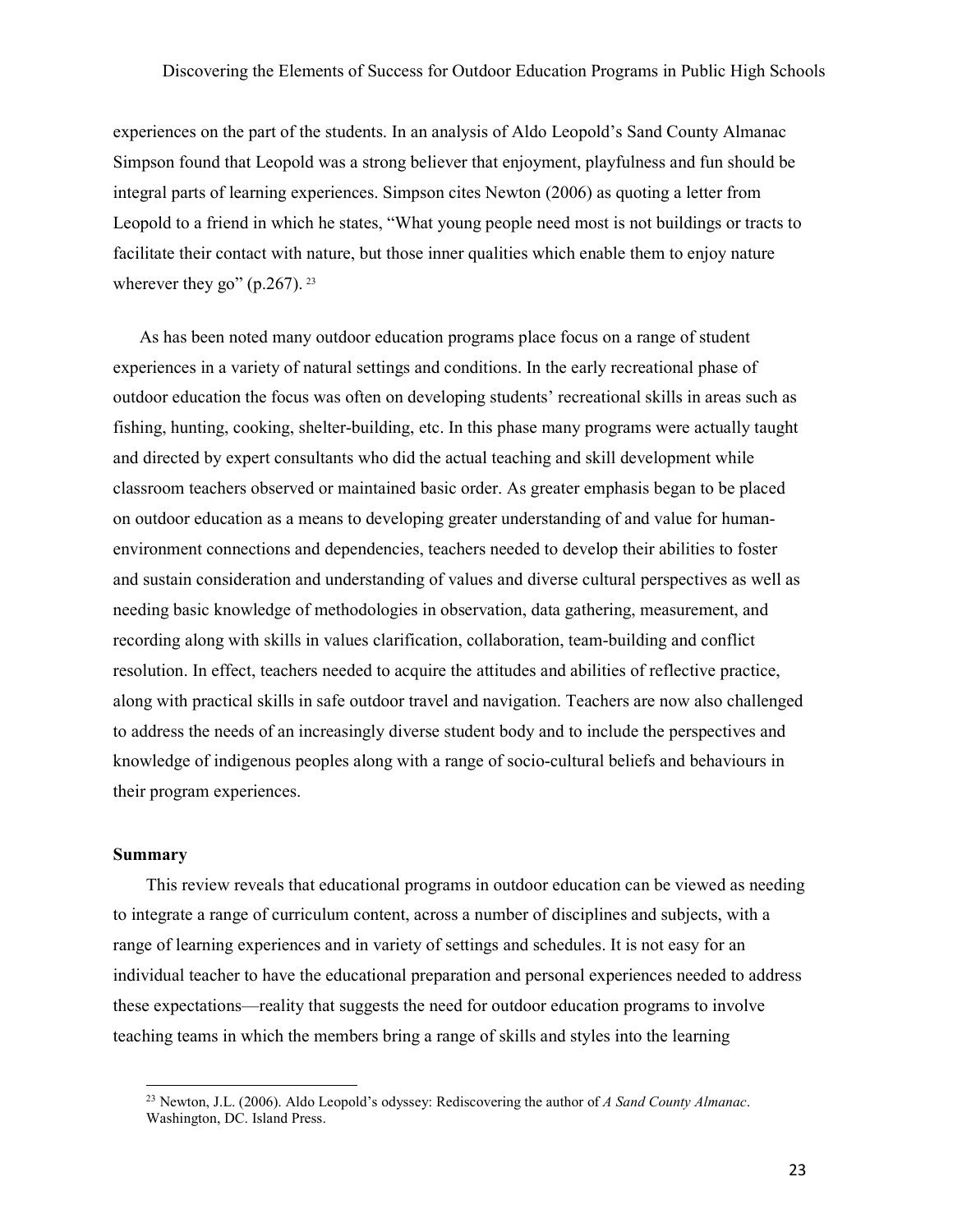environment. A great many schools, especially high schools, are still organized on the model of an individual teacher working with a single class often within tightly compartmentalized content and schedule. The challenges presented by attempting to offer effective outdoor education in a conventional school environment will be explored through the interviews conducted in this thesis with experienced teachers who are dedicated to providing effective and educationally valid learning experiences to high school students.

# **Chapter 3: Research Methods**

#### **Introduction and Overview**

The research described for this thesis employed a qualitative approach through involving semi-structured interviews with teachers who had extensive experience in implementing and sustaining programs of environmental and outdoor education in high school contexts. The use of an interview method was intended to enable immersion in the cultural and contextual field of OE and add "participant voice and collection of themes" (Suter, 2012, p.369) to the development of an understanding of the current state of OE programs in public high schools. The interviews were examined for recurring themes as well as unique elements that may be found in OE programs that are currently in operation. In the Analysis phase, I intended to study what people actually reported to be doing, as well as what was in their minds as possibilities or future goals (Silverman, 2017). A systematic analysis of themes and rigorous analysis of the sequences seen across the interviews was central to the review of the data collected during the semi-structured interviews. The interview format was intended to allow me to take a journalistic approach to the research topic.

In this thesis my approach to the research method was to listen and learn from the participants' stories (narrative inquiry), and also to take an investigative, journalistic approach. As I analyzed and learned from the OE educators' experiences, I attempted to prioritize and select areas of significance from the interview contents. My definition of significance was to seek participants' descriptions of what made an OE program successful based on the longevity of the program and a positive culture of support for the program and its continuation.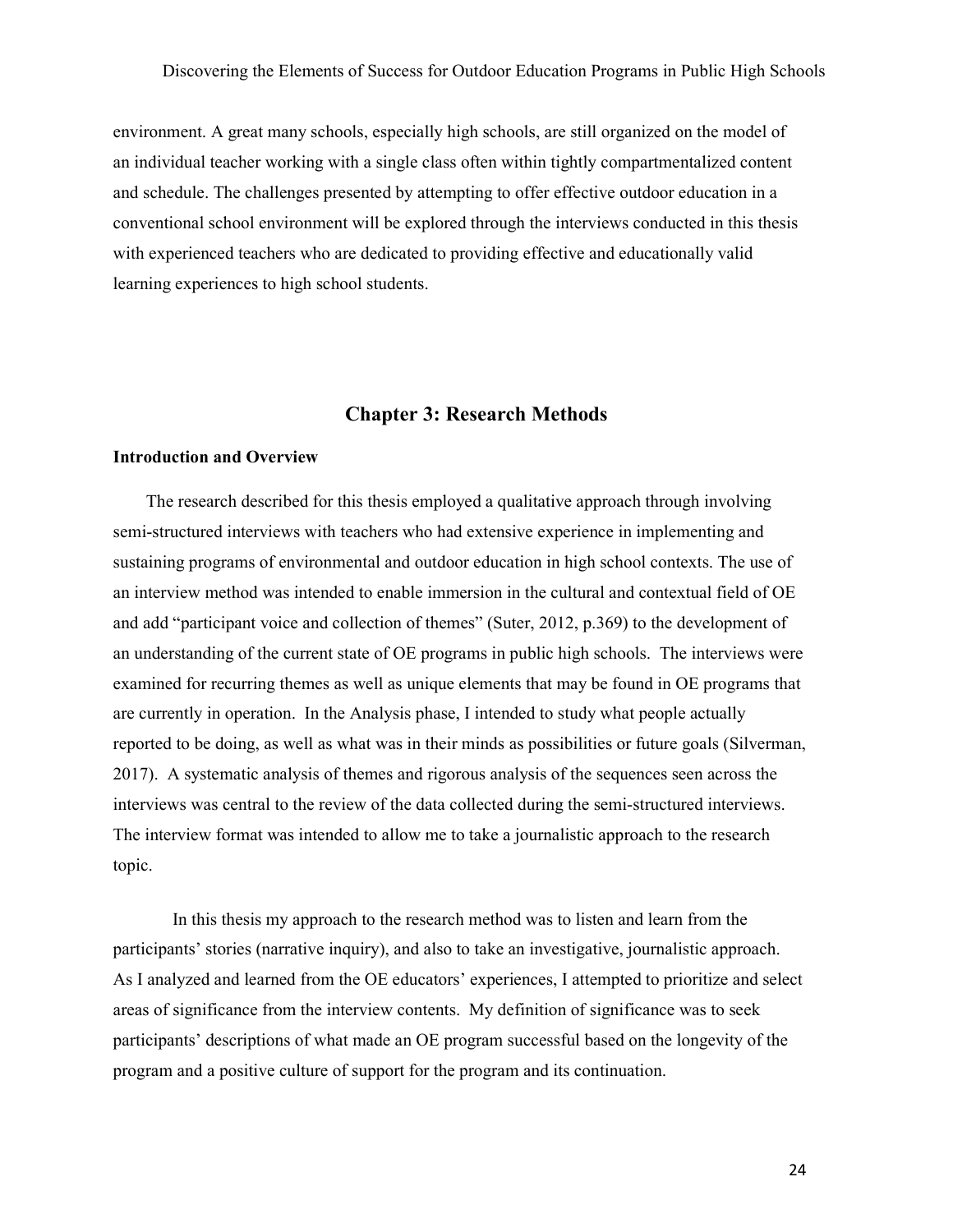Lacy Marvette (2017) a professor in narrative inquiry, explains that "Narrative inquiry is about how the participants tells and understand their experiences and how society, culture, and institutions shape those experiences" (p.1). In my analysis and search to develop understanding, I looked into the extra pieces that shaped each story while considering that each successful school OE program exists in a different culture, institution, and circumstance. The context of a narrative is important for a researcher in their re-telling of the story (Clandinin & Connelly, 1999). My analysis of the interviews sought to uncover some themes and structures that were viewed as being significant for successful OE programming in high schools.

#### **Research Design**

#### **Step 1.**

This step involved the identification of current or recent programs in high school level OE. The data for this step came from publications such as research journals, professional journals, reports in local media and through contacts with current practitioners or administrators and recommendations made by my faculty supervisor. My supervisor's recommendations were based on his network of contacts with OE teachers who had been enrolled for EE graduate studies at universities in British Columbia and Alberta.

#### **Step 2.**

In this step, I made contact with persons identified in Step 1 as having been involved in high-school or post-secondary level OE programs with a focus on programs that have been successfully implemented and sustained over time and/or are currently active. My contact was made in the form of an email or online contact in which I provided my potential interviewees with a description of my research goals and process and invited them to indicate if they were willing to participate in my study. I followed up with those who indicated willingness to participate by sending them detailed Project Information and a participant Consent Form (Appendix A and B). I then set up times and dates for computer-based interviews to be conducted via Zoom™ or by telephone. The research design used semi structured interviews to gain insight through the OE professionals' descriptions of their experiences and any learnings they had gained from those experiences.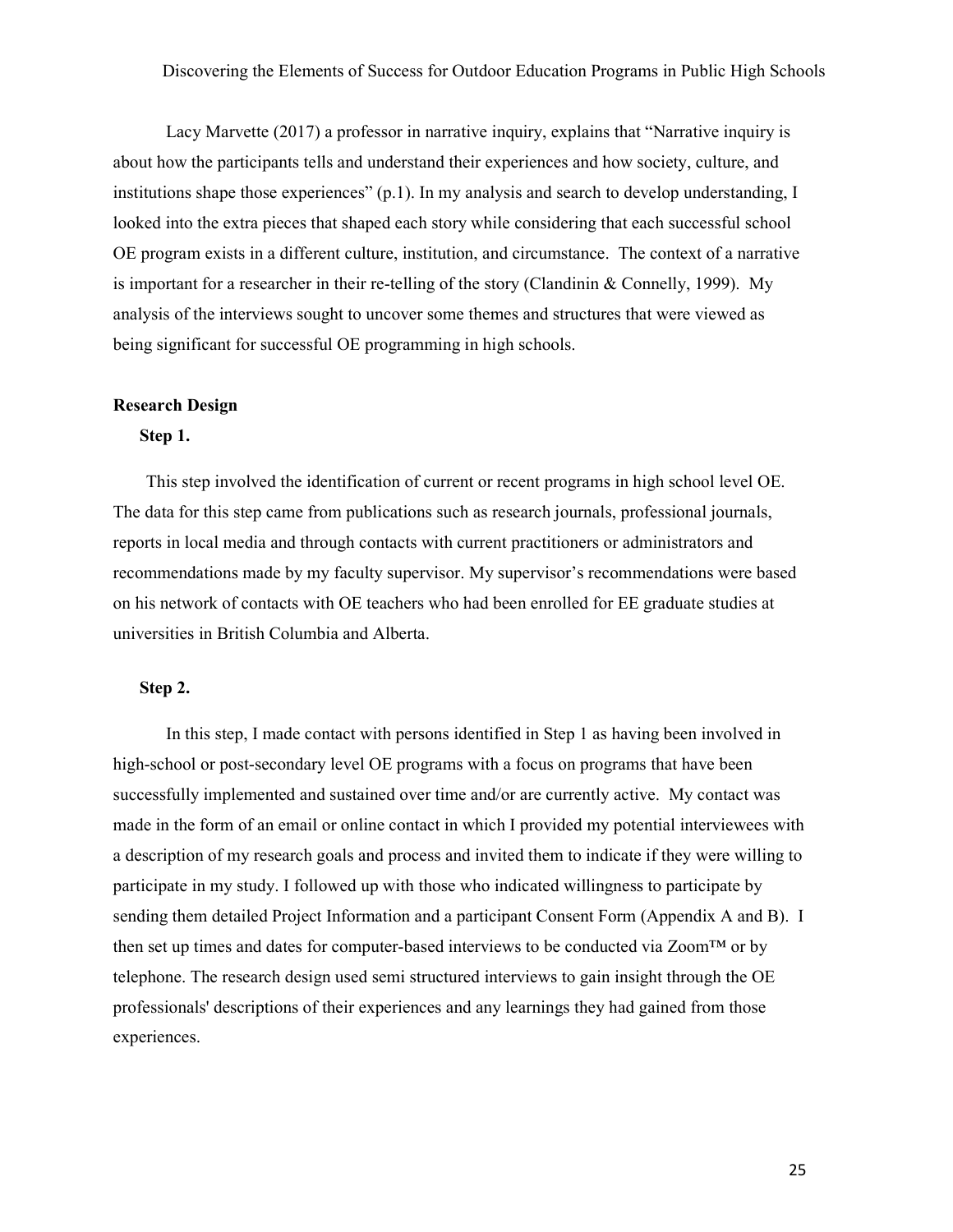#### **Step 3. Interviews.**

In this step, I conducted semi-structured interviews that were intended to allow the unfolding of participants' advice and their accounts for successes and possible challenges in high school outdoor education programming. (Describe how you made the recordings and how you transcribed the recordings into text.) I then collated and analyzed the interview transcripts. The participants were also sent transcripts or summaries of their interviews so that they could make any changes or additions. The Interview Topics are listed below in Table XX. In this step I conducted semi-structured interviews that were intended to allow participants to provide their narrative and advice concerning the factors that are important contributors to success in OE programming in the high school context.

#### **Step 4. Development a Draft of the Research Findings.**

In this Step I used the information from Steps 1-3 to develop a working draft of the research findings. Chapter 4 describes the results from my analysis of the interviews.

#### **Potential Ethical Issues and Permissions**

Writing about the faults, successes and inner workings of a school program can have significant ethical impacts. The interviews, although semi-structured and conversational, were guided and respectful. The participants were contacted by email or phone, and the purposes of the project and their involvement was outlined. Those who agreed to participate were then sent a detailed Project Description and a Consent Form. (Copies in Appendix A). The Consent Form secured permissions for each interview and confirmed that the identity of the interviewee would be strictly protected. I maintained the anonymity of those interviewed by assigning interviewees with alias names. The names of any schools, institutions and programs that were mentioned in the interviews were also protected by aliases. Any references to particular persons who were mentioned during the interviews were removed from the interview transcripts. My intent in this research was to find solutions, ideas and ways to implement, sustain, and improve high schoolbased OE programs. It was not my intention to use the interviews as a form of evaluation of any specific program. Before any contact was made with potential participants or any interviews were conducted the research proposal was evaluated and approved by the Research Ethics Committee of Royal Roads University.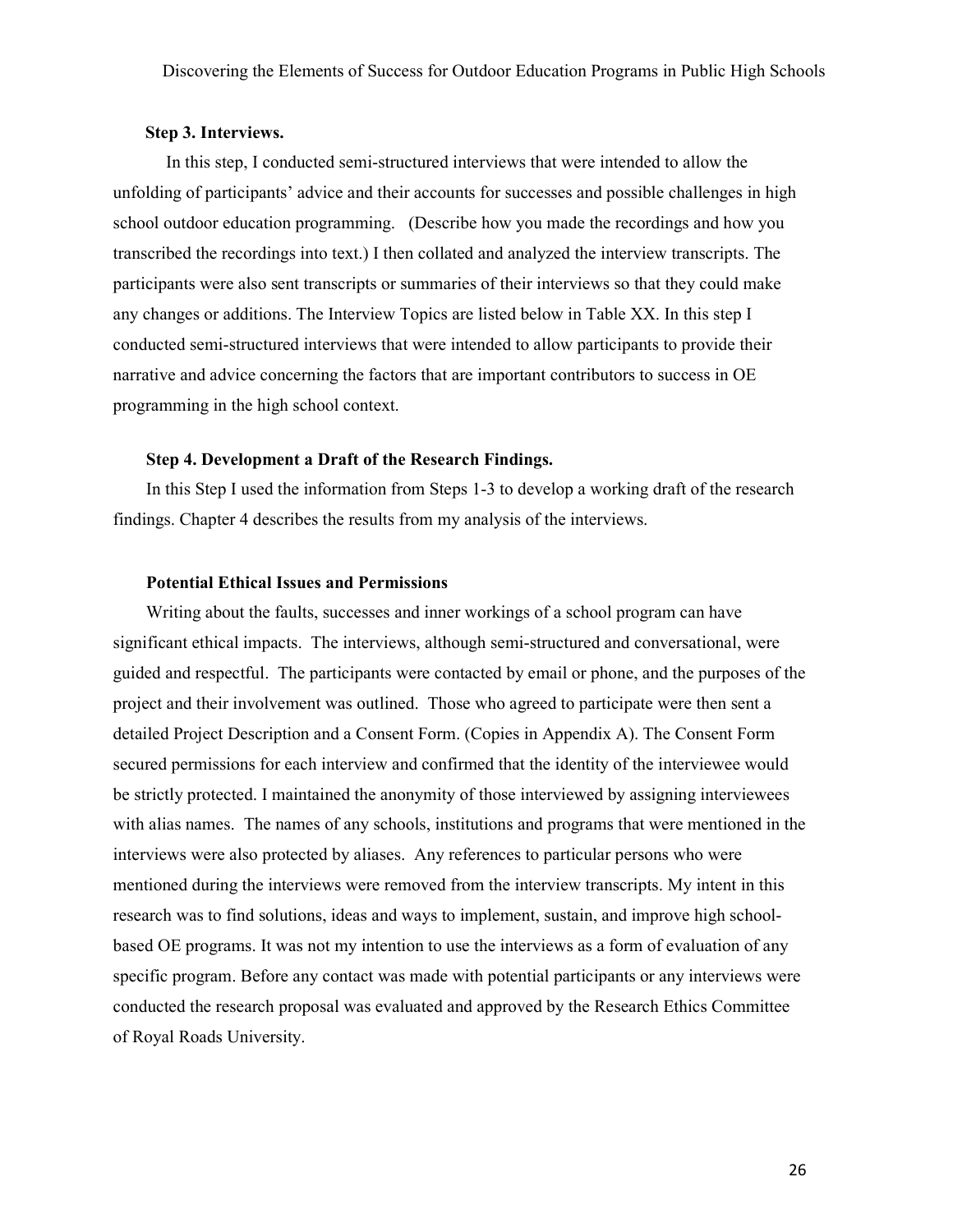### **Project Participants**

#### **Grouping.**

Prior to beginning with any interviews I had planned to group the participants into two main categories with Group 1 being faculty or instructors at college or university levels who were involved in professional teacher education with an emphasis on students interested in Outdoor Education.

#### *Group 1. Pre or In-service Teacher Professional Education.*

In developing my plan for this thesis I was intrigued by a program called Educational Leadership with a focus in Outdoor Education offered at St. Francis Xavier (STFX) University in Nova Scotia. The program involves students in a Masters Degree program on how to design and implement a successful outdoor education program. I hoped to compare or contrast the SFTX program with other post-secondary Outdoor Education focussed programs such as those offered at Royal Roads, Simon Fraser, and Lakehead Universities. However, I was unable to arrange interviews with the people at SFTX. However, three of the interview participants were involved in professional level teacher education in the area of outdoor education.

# *Group 2. Teachers currently involved in Outdoor Education programming at the High School Level.*

The interviewees who agreed to participate in this study were practitioners who were actively doing the work of outdoor education programming at the high school level or had considerable personal experience in such programming. I wanted to find people who were presently working in outdoor education programs, preferably including people who had initiated and developed programs still running today or that had operated over a considerable time period (several years).

#### **Instrumentation/ data collection.**

I used the Zoom<sup>tm</sup> video conferencing platform for interviews. I chose Zoom<sup>tm</sup> because it was easy to use for audio recording and saving. Because the interviews were in both audio and visual formats I was able to establish a more personal contact since I could see the participants and they could see me. I used Zoom $t<sub>m</sub>$  for all interviews including those interviews that were in-person.There was one interview that wouldn't allow a good connection on zoom and so a phone call audio recording was necessary for half of the allotted time. Once the interviews were completed, I reviewed the record of each interview and then sent transcripts and summaries of major points to the participants so they could make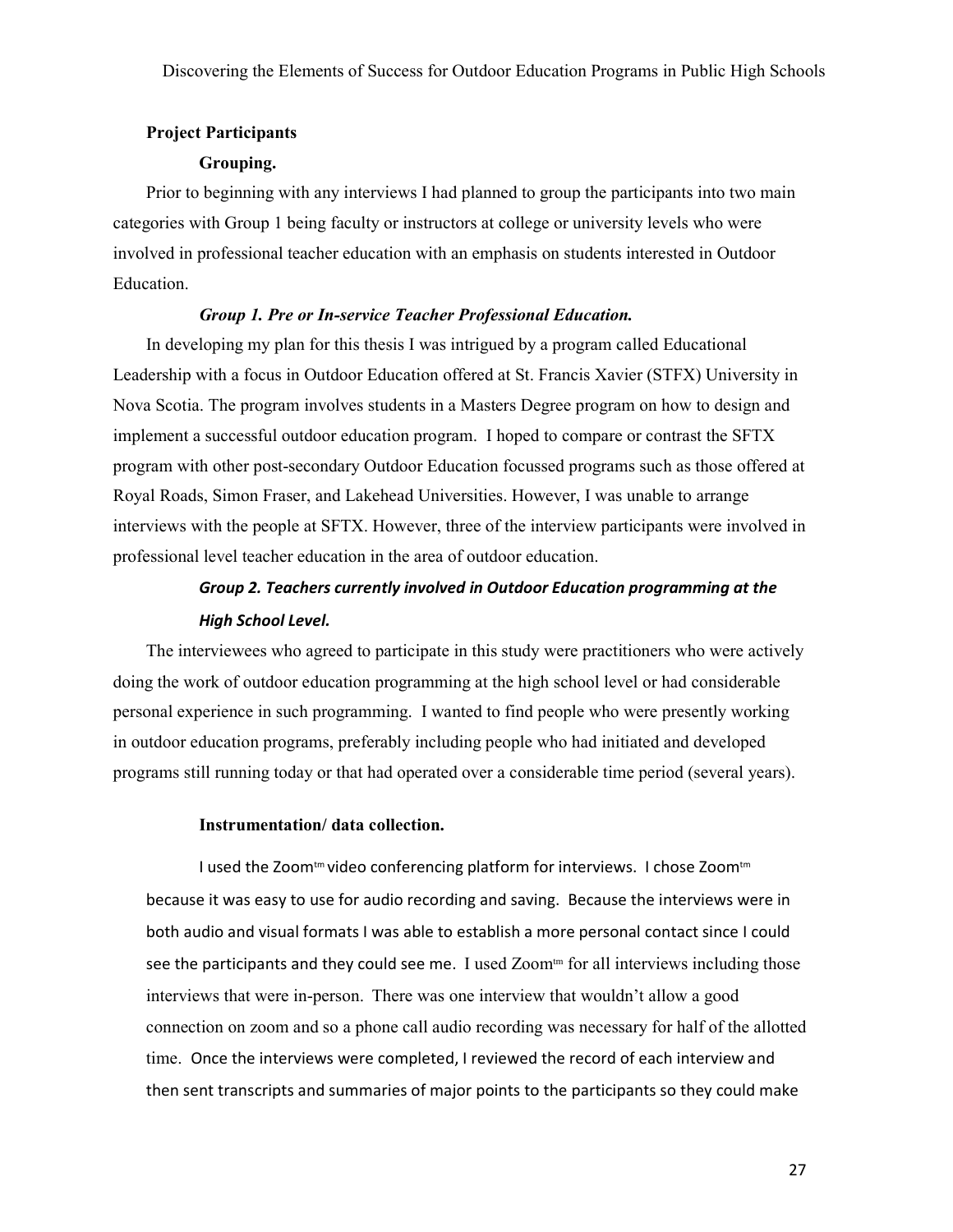any additions or corrections and ensure that I had not overlooked any of their major ideas. The transcribing phase was rigorous and detailed by listening using voice to text and then fixing any misheard words. I would often listen and re-listen to ensure accuracy, but this method allowed me to live the words, text, ideas and circumstances of each participant. For example, the emotions of fatigue, or busyness of a participant was felt in several interviews. These extra steps in the communication with participants helped to ensure credible and valid representation of their views. I then reviewed the responses by each participant to the basic interview topics and looked for emergent stories and themes about program implementation and success factors. I looked in particular for key elements proposed as important to successful program implementation with particular references to the high school environment. I then reviewed the interviews to identify any success factors that were identified across a number of interviews.

#### **Interview Formats.**

I began each interview with a personal introduction and with a short reminder to the participant about their Informed Consent agreement.

#### *Personal introduction and research context.*

*To begin our interview I would like to offer a brief description of my personal context in undertaking this research project. I am currently working in a High School in South Calgary that will be cutting the outdoor education program by the end of June this year after 7 years of being offered. I do not feel like I had a chance to save this program in the year and a half that I have been on the staff of the school. I had a successful program running at the junior high school level (gr.7-9), a program that is still doing well today along with programs at a handful of other junior and middle high schools in Calgary. As a result of this experience my research question has become what conditions are required to start and maintain a successful outdoor education program at the high school level, given structure and culture of public high school settings, including the expectations of students, colleagues, and parents?* 

*I invited you to participate in this interview because you have considerable experience in offering a high school-based experiential program of outdoor and environmental education and I am seeking to understand and learn from your work. By signing a Letter of Consent, you have agreed to participate in this research and I would like to emphasize here also that you are completely free not to discuss any of the topics in this interview, or to stop participating at any time and leave the session. I appreciate your willingness to participate.*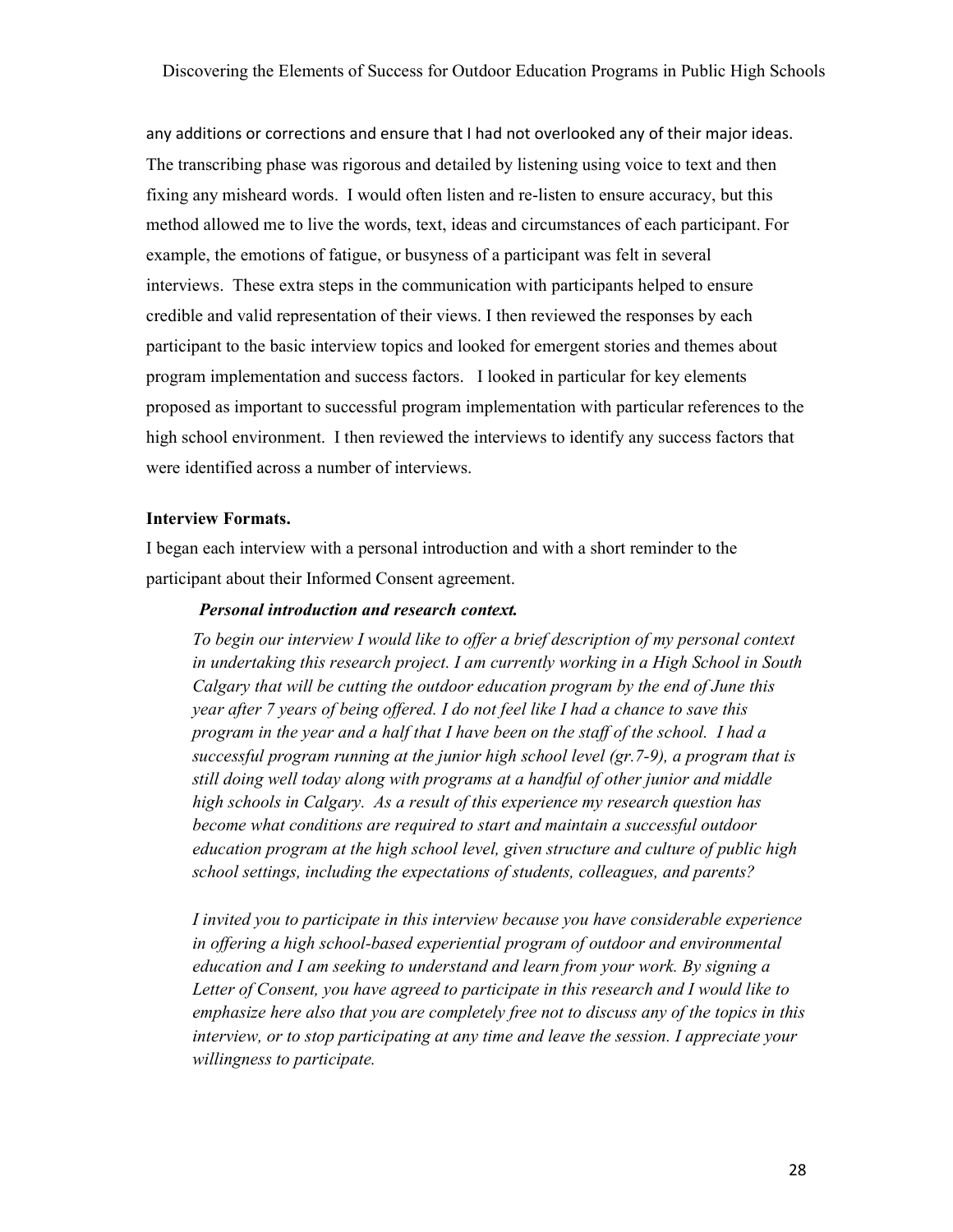# *Interview questions and topics.*

 *1. What would you say are the essential or characteristic elements you included in your outdoor education program, that is, the things that made your program what it is or was? Why do you believe these are significant features of your program's design? What do you believe are essential requirements for success in starting up a program in a high school setting?* 

*2. What is required in the formatting of an OE program that will likely allow its success and sustainability? Specifically, how should one arrange or set up a high school-based program?* 

*3. What attitude, knowledge and skills are required of a teacher for success working in an OE learning environment? What parts of your previous education or life experiences do you regard as being most important for your work in OE?* 

*4. What support networks are required to build and sustain an OE program?* 

*5. How do you think OE programs can mesh with traditional school systems and the current organization of high school learning? Where do you see OE fitting in with curriculum, assessments, preparation for post-graduation university or college/career programs and the structures of high school settings?* 

*6. What do you believe are the unique essentials to a successful OE program? For example, what learning experiences or design features should be included in a program in order for it to be sustained over time and change?* 

*7. What are particular challenges that you need to pay attention to in offering an OE/EE program in a high school setting? What things would you advise me to pay attention to in launching and maintaining an OE program in a public high school?* 

*8. In my experience so far, I feel like there is some kind of magic in OE programs that makes them worthwhile and loved by participants and stakeholders. Are there aspects of your program that contribute its "magic"?* 

*9. What have you experienced as the most important barriers to implementing and sustaining your high school-based OE program? Do you have any suggestions about how you might have removed or reduced these barriers?*

*Please feel free to add any topics or advice that you feel we have not discussed in this interview so far. Thanks very much for your contribution and advice. As previously indicated, I will send you a transcript or summary of our conversation so that you can review it and make any corrections or additions.*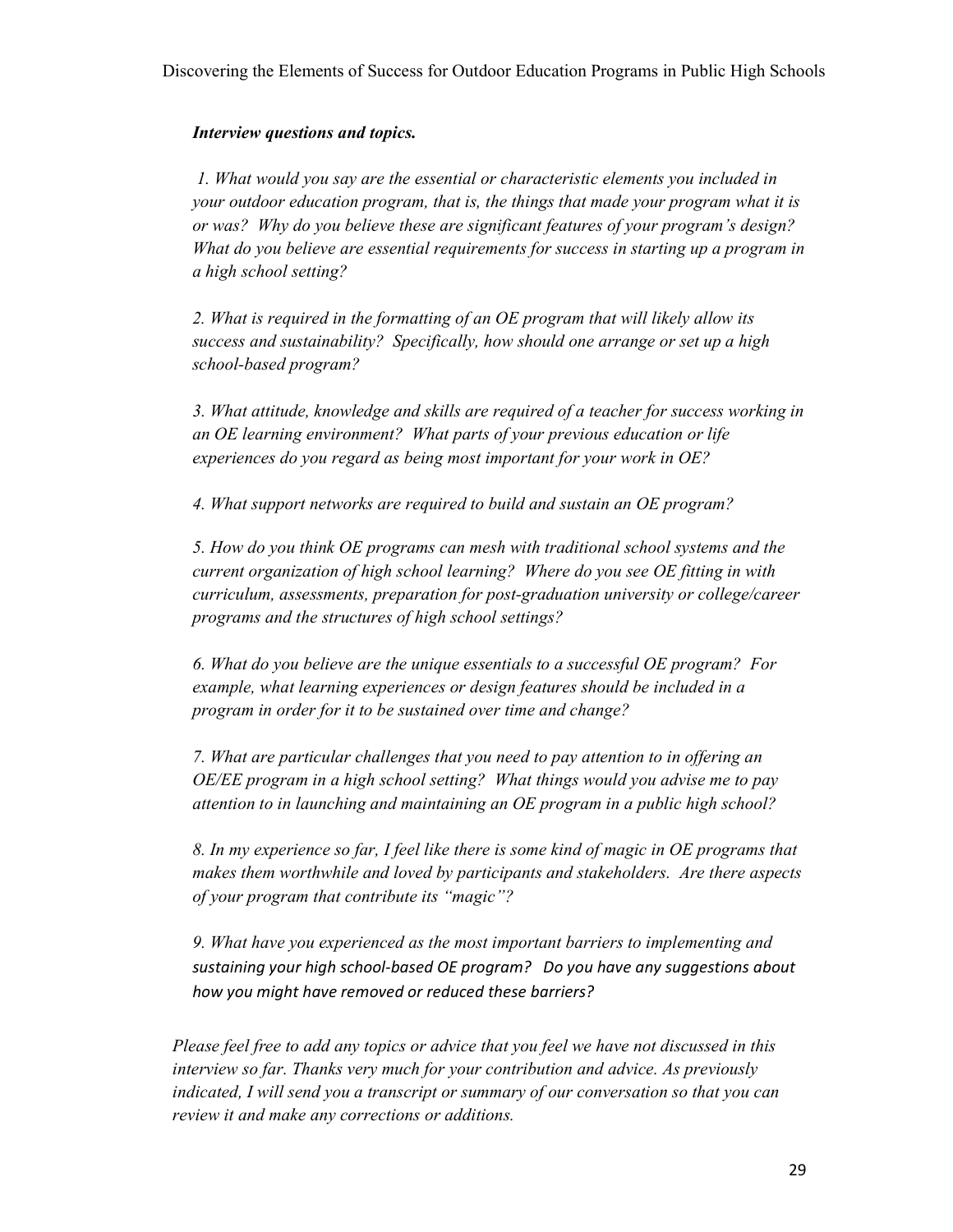It should be noted that I tried to develop a conversational tone in the interviews and allow the interviewees to inject topics that were of importance to them and also allowed them to modify the schedule that I had planned while still attempting to eventually cover the questions and topics listed above.

#### **Chapter 4: Interview Results**

#### **Introduction and Research Questions**

A major goal of this thesis was to discover the characteristics of programs of outdoor and environmental education that had been successfully implemented and sustained in the context of public high schools with a view to discovering whether these programs shared common characteristics. The research method involved interviewing the teachers who had been directly involved in establishing and operating these programs in order to collect their stories and gather advice they might have to offer about factors that contributed to their successes in running a high school OE/EE program.

As stated in Chapter 1, the research for this thesis was framed by a general research question and several sub-questions. The General Research Question was stated as:

> How do experienced practitioners of Outdoor/ Environmental Education describe the major factors that have contributed to their successes in implementing and sustaining OEE programs in the context of high school organizations and curricula?

The general question was extended by four sub-questions.

1. What elements of structure and organization should be in place to create, implement and sustain an outdoor education program as an effective educational experience for students at high school levels? 2.What program formats are likely to be important in gaining success in implementing an OE program in the organizational structure and cultures of a public high school setting, including the expectations of students, colleagues, and parents.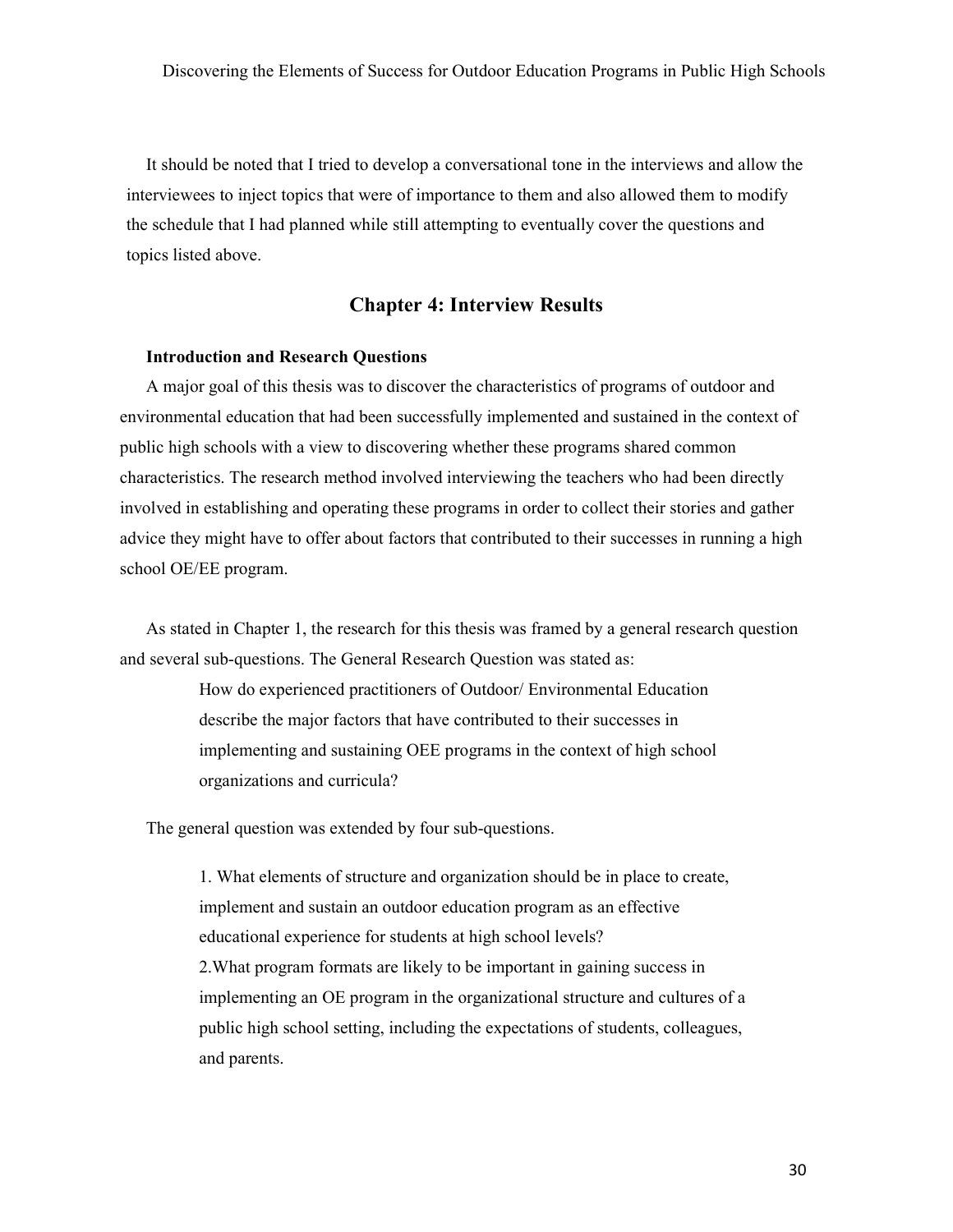3. What are the most important attitudes, knowledge, and skills required for success in working as a teacher in an OE learning environment. 4. How do these experienced OE Teachers assess the effectiveness of their professional preparation or other life experiences for their work in OE?

The methods used in conducting the interviews, transcribing the interview results and collating the interview data are described in Chapter 3. After conducting and transcribing the interviews several common themes were identified. The following sections provide details about the common themes as they were described and discussed in the interview conversations. Note: in the following sections the interviewees are identified by their assigned pseudonyms which are formatted in italics. Table 5.1 in Chapter 5 was designed to summarize the major components that were described during the interviews as being needed to establish and maintain a successful OE program. Appendix 1 summarises the transcripts made from the Interviews.

#### **Themes Emergent from the Teacher Interviews**

#### **Community support.**

Based on my interviews with several teachers who have operated successful OE programs it became clear that a teacher cannot carry the weight of an OE program on their own and that it is imperative that an OE program have community support. Community support was seen by these teachers as being a fundamental component in running and sustaining a high school-based OE program and that community support might include be derived from administrators, teachers, parents, students, and district level policy makers. Further, interviewees stated that it was important that an OE program's facilitator/teacher be supported by other stakeholders who also viewed the program as a valuable non-traditional form of educational experience. (All twelve of the expert teachers who were interviewed expressed the need for general support from communities and colleagues to be important for program success. This view is evident in *The Travelling Son's* statement.

> *…You are never going to be able to do it all by yourself, so it is about finding the people around you, in both your school and community, that can support you. You need to cater to the appetite of the community for the type of program you're trying to run.*

During his interview the *Humble Innovator* claimed that they were "…not ready to start a program until ... there was a build up of support within the community from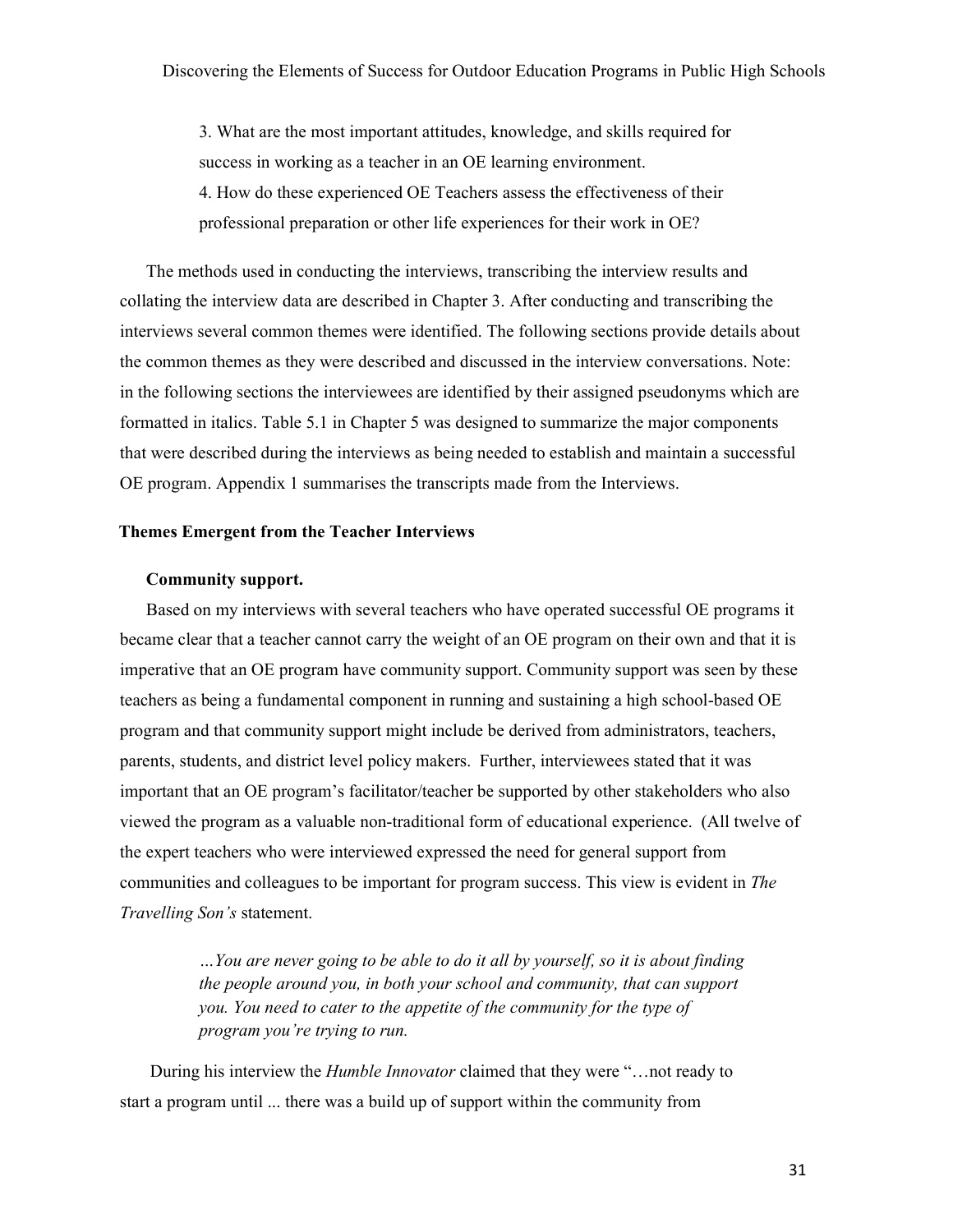teachers, parents, students, administrators" and stated further that the whole village had to be onboard sharing the desire to build a great OE learning experience for as many kids as possible. The *Humble Innovator* added that, "just having another person to lean on can really help you push forward and gain more experience. Once the programs were being offered to the youth, it just took off and people wanted more."

These statements clearly make a case that without the support of the community failure is very likely or inevitable.

#### **The importance of program funding.**

When asked about the barriers to outdoor education, participant *Max Cadence* stated emphatically, "Funding, end of story!" As noted above, while community support for a program is imperative, this support needs to be shown through funding. *Max Cadence* further stated that while supporters can say they believe in and support a program, they also need to "walk the talk". Based on various interviews it became clear that funding can be achieved through donations of money, gear, and/or buses, and also from grants, fundraising activities, contributions from foundations or program fees (if school or district policies will allow the charging of student fees. The interview participants generally agreed that the biggest expenses are for transportation, equipment, support from expert guides, and are a result of the costs of operating with a lower ratio of students to teachers. Based on his years of experience participant *Biophilic Salamander* noted that the need for finances can be a recurrent threat to a program. To address this issue *Biophilic Salamander* described creating a personal, non-profit foundation as a way of finding financial endowments to keep his program up and running. He claimed that after about 3 to 5 years with the support of a successful foundation, a program could become selfsupporting.

Participant *Oliver E. Coach* also spoke about the financial struggles faced by his program and noted that making people aware of his needs and asking for donations or even contributions in kind from used clothing stores, had been helpful at times. The interviews generally found that funding is a crucial factor in the development and operation of OE programs and must be thought through and planned for. Participant *Fortunate Free Spirit* stated that while her job was teaching, a huge additional part of her work was fundraising. For example she described running an open lot during the month of December to sell Christmas Trees. She also emphasized the low

32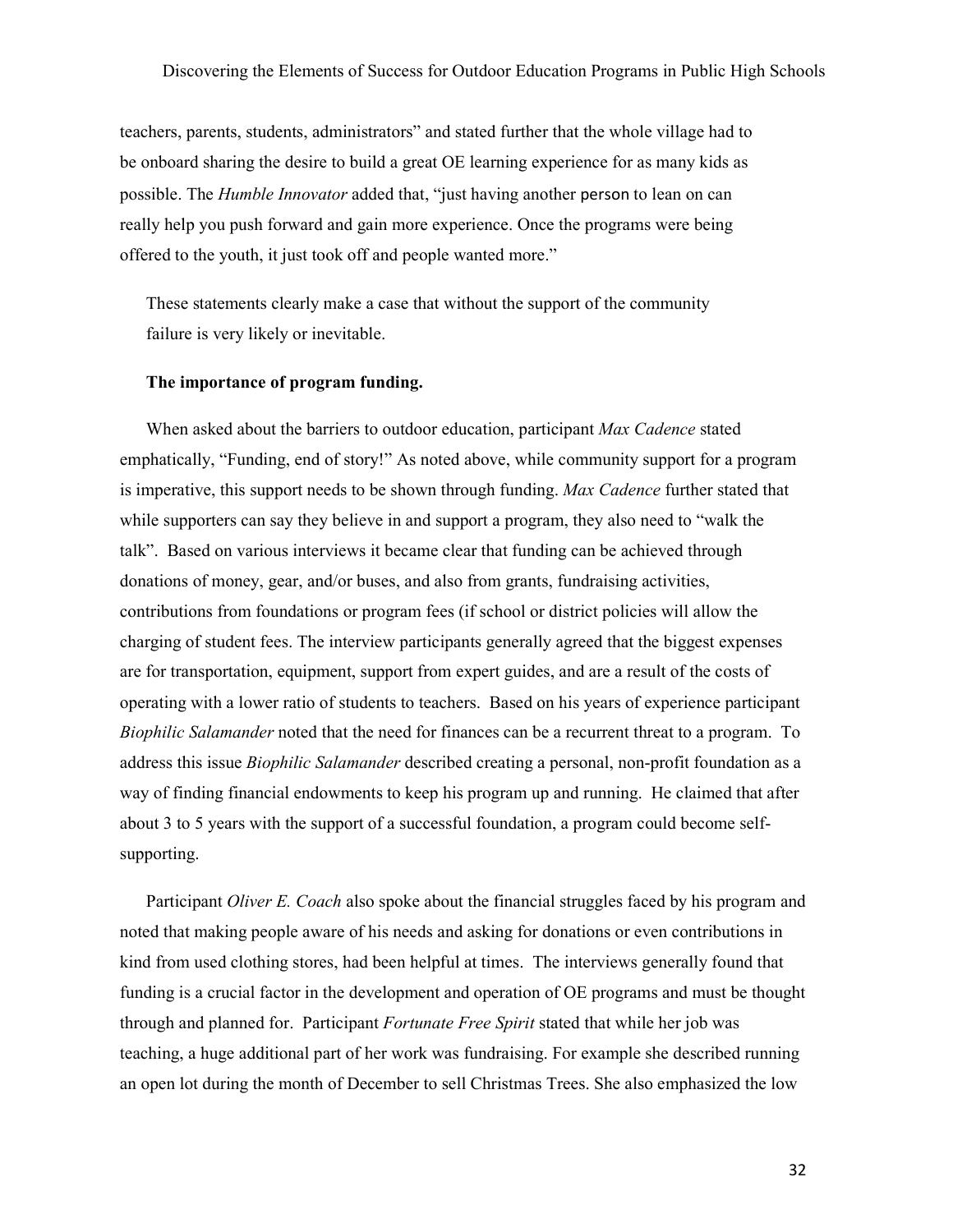student/teacher ratio and need for staff time to plan and prepare for fieldwork as important factors in her program.

#### **Meaningful field experiences.**

The interview participants were in general agreement that an OE program must be structured to contain a minimum of two meaningful field experiences. Interviewees also claimed that extended field experiences may entail substantial amounts of time away from students' home cities, as well as from cell phones and classroom structures. Further, these experiences may present new challenges, provide time for bonding, create powerful memories, build selfawareness and support the development of teams. When she talked about the "magic" of OE programming participant *Pathways Beginning* described extended field experiences as being required for program success and noted that "the misery days are the memory days". She claimed that challenging experiences are highly important and legitimate components of OE programming. Every interviewee had a story that was an account of the real, relevant, characterbuilding learning that happens as students have time away together to make deeper connections. Participant *Carpe Diem* made further points about the importance of extended field experiences when he stated that they are crucial, must be well planned and to use every moment. He also claimed that including challenges in field experiences made a trip that much more worthwhile and added that teachers shouldn't just focus on booking a means of travel and should consider the entire time spent in travel as having the potential to be used in meaningful and creative ways.

*Max Cadence's* program began with a trip to see a local volcano as a day outing. He stated that this trip started the curiosity and connection of students with the land and peaked their interest to learn more and do more outdoor experiences in their learning. In addition, *Project Wizard* reflected on a key trip to the mountains that acted as a hook to get students signed up for his program. His trip to a place where he grew up and knew a lot about acted as a place for students to connect with his outdoor passion and find their own drive to take his outdoor program. It becomes word-of-mouth in the school and the new students can anticipate their chance to experience that field trip.

#### **The importance of developing interpersonal relationships.**

In this study the interviewees emphasized that developing interpersonal relationships should be at the core of all outdoor education programs. The group dynamics, communications,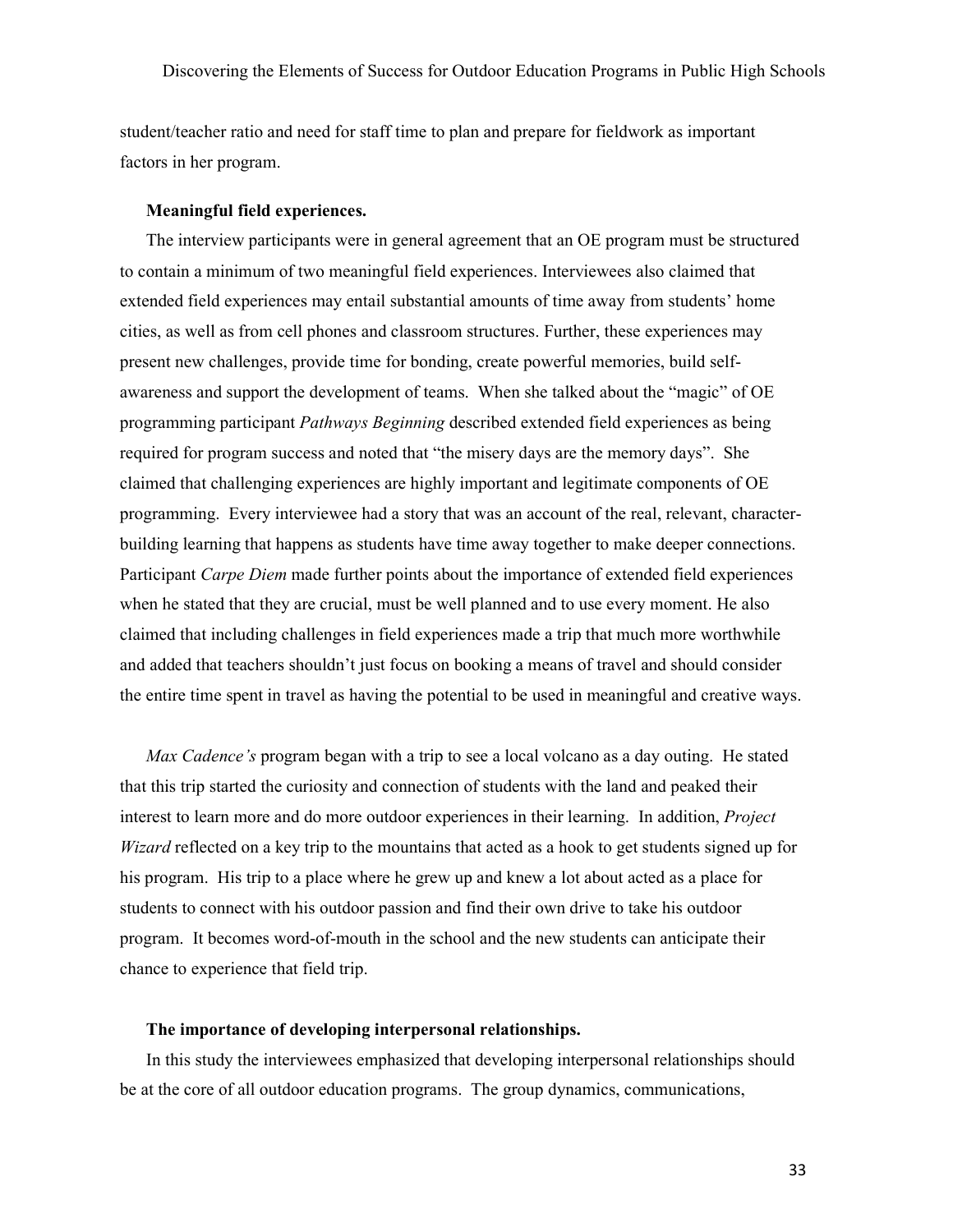relationships, and the family-type atmosphere of an OE program can provide the foundation for success of the entire program and a basis for each student getting the most out of a program. Participant *Pathways Beginning* referred to planning a program that placed learning curriculum course content at the forefront to be a big mistake. She claimed that while course curriculum objectives can be addressed this should never be done at a cost to the development of processes of teamwork and group building. All the interviewees claimed here that the "magic" in an OE program was a result of the social learning, personal development and character growth that came from the relationships that students develop with each another and the teachers. The *Travelling Son* clearly expressed this view when he stated,"…developing a sense of community among the kids is a really important place to start" and that "…academics can wait, you need to get the group functioning first."

#### **Preparation and planning.**

Several of the interviewees stated that being ready to engage in some professional debates is a necessary way of thinking for a teacher who is preparing to undertake OE programming. Several participants spoke about the battles that may come up during program planning and development. For example, *Fortunate Free Spirit* spoke about some changes that put her program at risk, with particular mention of teacher/student ratios becoming unsustainable within the budgeting process. *Biophilic Salamander* stated that things change almost every decade, and you need to be prepared to first convince and later to re-convince stakeholders about the worth of a program. *Biophilic Salamander* also noted that he had to go to the School District with a plan for the fight that he expected to have in order to even maintain a program that clearly had momentum and longevity after being on-going for 10, 20, and even 30 years.

Despite high profile persons like Greta Thurnberg pushing the need for system level changes, an OE program that is different from traditional approaches to learning must not only gain additional support, but maintain that support by constantly sharing program successes and reporting the benefits of immersive and relevant learning experiences. Further, a program needs to be consistently well represented by the students, staff, and local media outlets. Participant *Shutumin Sapin Spirit Hawk* reiterated the point about the need to maintain program legitimacy by stating, "I think that environmental education, by nature, lives outside of what is perceived to be part of the standard processes and practices" and that OE needs to be noted for its worth and importance in a culture and community. *Pathways Beginning* reiterated the importance of the

34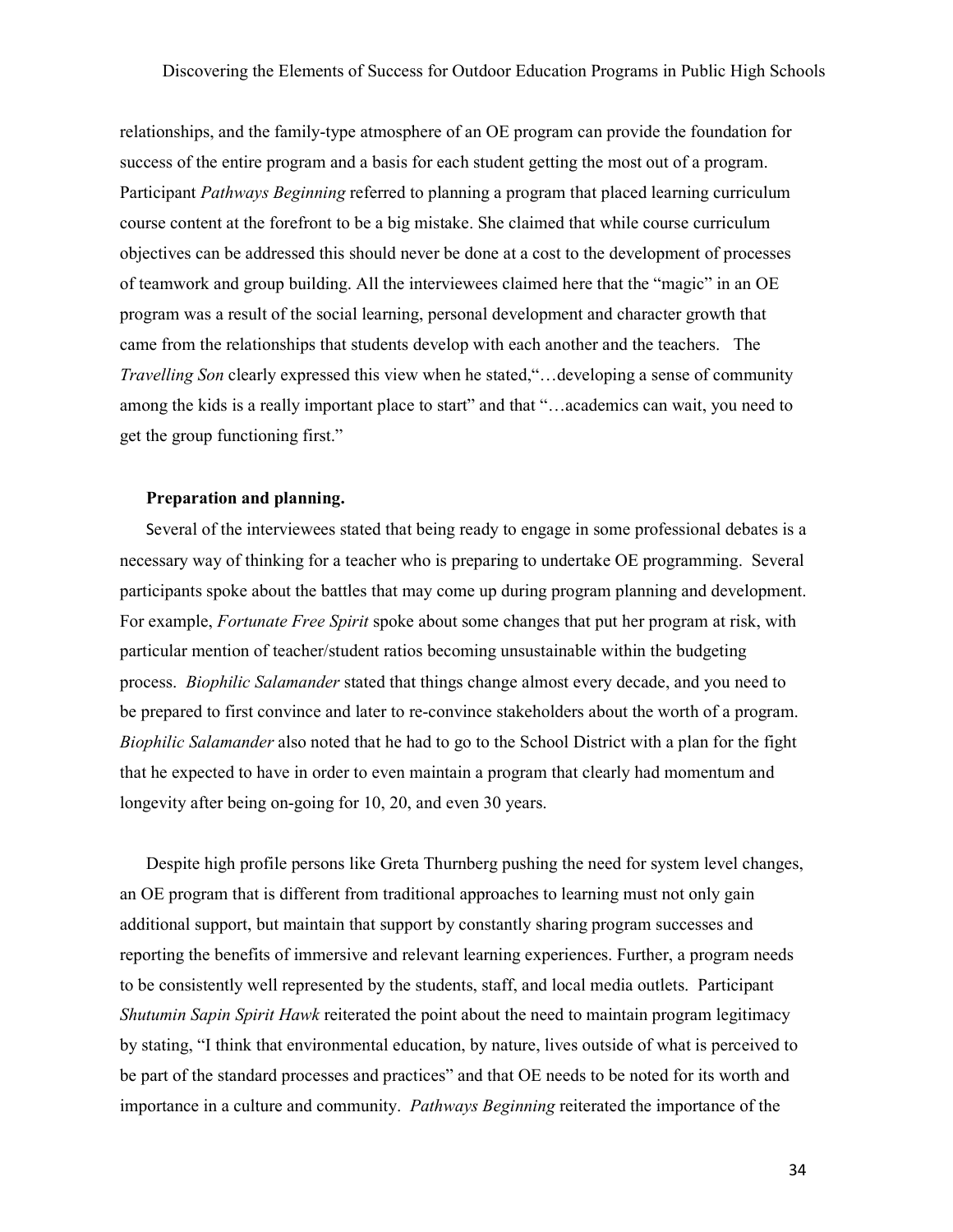program being represented through the students' voices and by awareness of how they must behave and act in order to represent the program effectively.

Preparation and planning are essential to success in starting and maintaining an OE program. All interview participants referred to the sort of background research that was required to ensure that they were ready to launch a program. Participant *Pathways Beginning* cited using literature and research on the nature of learning and education to support her proposal and to back up her planned programming. *Max Cadence* spent a lot of time getting to understand the community and to know their interests in and need or want for outdoor learning. *Humble Innovator* invested time in Professional Development opportunities and presentations at Admin meetings in order to share ideas about OE and experiential learning. In addition he noted that the time spent was a great way to gain connections with all of the people who are needed to support and invest in an OE program.

The interview participants also indicated the value of doing research about the needs of their school colleagues in order to discover the people who are onboard with support for outdoor programming. These comments indicate that research and preparatory work can shape the way a program begins and over time can support the way it is maintained, gains momentum and finds success.

#### **Time as an overarching theme.**

The interview results clearly indicated that available time was viewed as an essential element for OE program development and operations. To be successful an OE program requires blocks of time scheduled to that provide freedom for the magic of OE programming to take shape: time to move through activities, time for field experiences, and time for participants to connect with each other and to nature. Often programs fail because there isn't enough time allotted and bells ringing to change classes and outside commitments become dominant, in a downward spiral. All the interviewees made claims about the need for administrators to support and develop timetable structures that allowed sufficient time for the building of group dynamics and meaningful field experiences. When interviewees were asked what makes a program "magical", they came back to the need to have the time available to create, innovate and make meaningful learning experiences.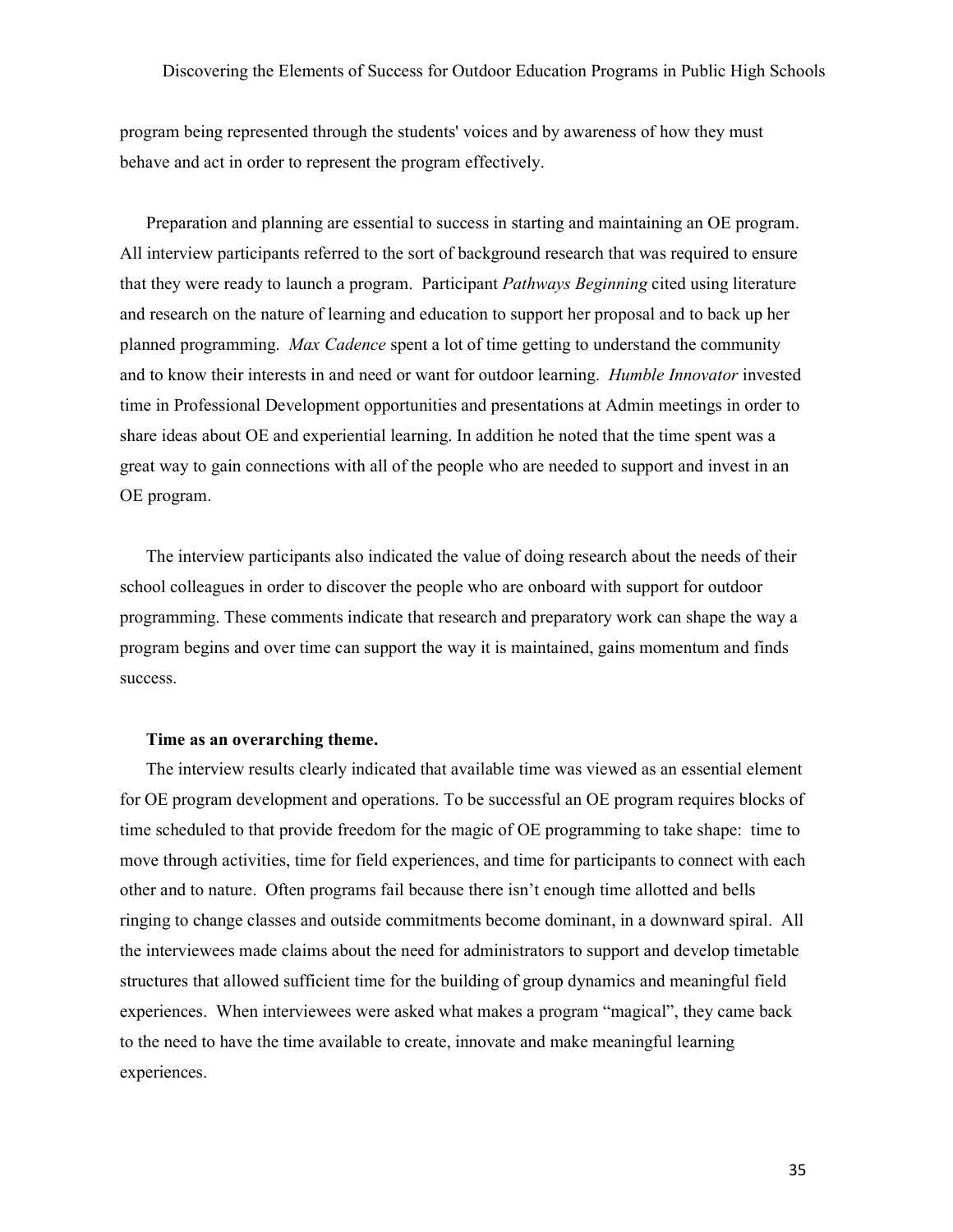Participant *Fortunate Free Spirit* provided some examples of the need for time in a successful program when she stated that it was essential to her program to "be able to ignore the bells a lot". *Project Wizard* stated that, "…when boxed into one typical 90 minute high school time period there isn't enough time to create opportunities for learning, connection and community building". In regard to time, *Humble Innovator* also commented, "the ones (OE programs) that are the most successful are the ones that can have the kids for the longest period of time without interruptions".

#### **Representing and advertising programs.**

In my interviews an emergent theme referred to the importance of making OE programs become known in their communities in a positive and even exceptional light, and to drawing in the community and maintaining their support. Participant *Pathways Beginning* spoke about the importance of the ways that students represent the program, talk about it and the ways they interact with others when out on field trips. In regard to his circumstances *Project Wizard* spoke of needing a process to recruit students by making them aware of the opportunities offered by an OE program. There was a general feeling from all the interviewees that an essential element of success is developing a general awareness that places a program in a positive light. That might mean going to feeder schools or other high schools to advertise the program. Especially useful is having current or former students speak about the program at Open Houses and other events. These presentations can promote the program to the population of people who are potentially eligible to enrol.

#### **Program philosophy.**

I entered this research looking for specific factors for program success in outdoor education offered in public high schools. A program's philosophy often takes shape in a context where the OE program exists as a school within a school or in a specialised "or magnet" school that exists slightly outside or parallel to the public school system. During the interviews for this study some participants noted that a program philosophy is something that should to be agreed upon, ideally by the entire support network of the school district administrators, students, parents and teaching staff. Participant *Humble Innovator* described the philosophy as "a strong foundational belief system that is clearly outlined". He noted that in his school the overall philosophy has 4 pillars: inquiry, place, community, and experiential education. This philosophy provides the legitimacy and values needed for a program to exist and succeed. *Biophilic Salamander* explained that a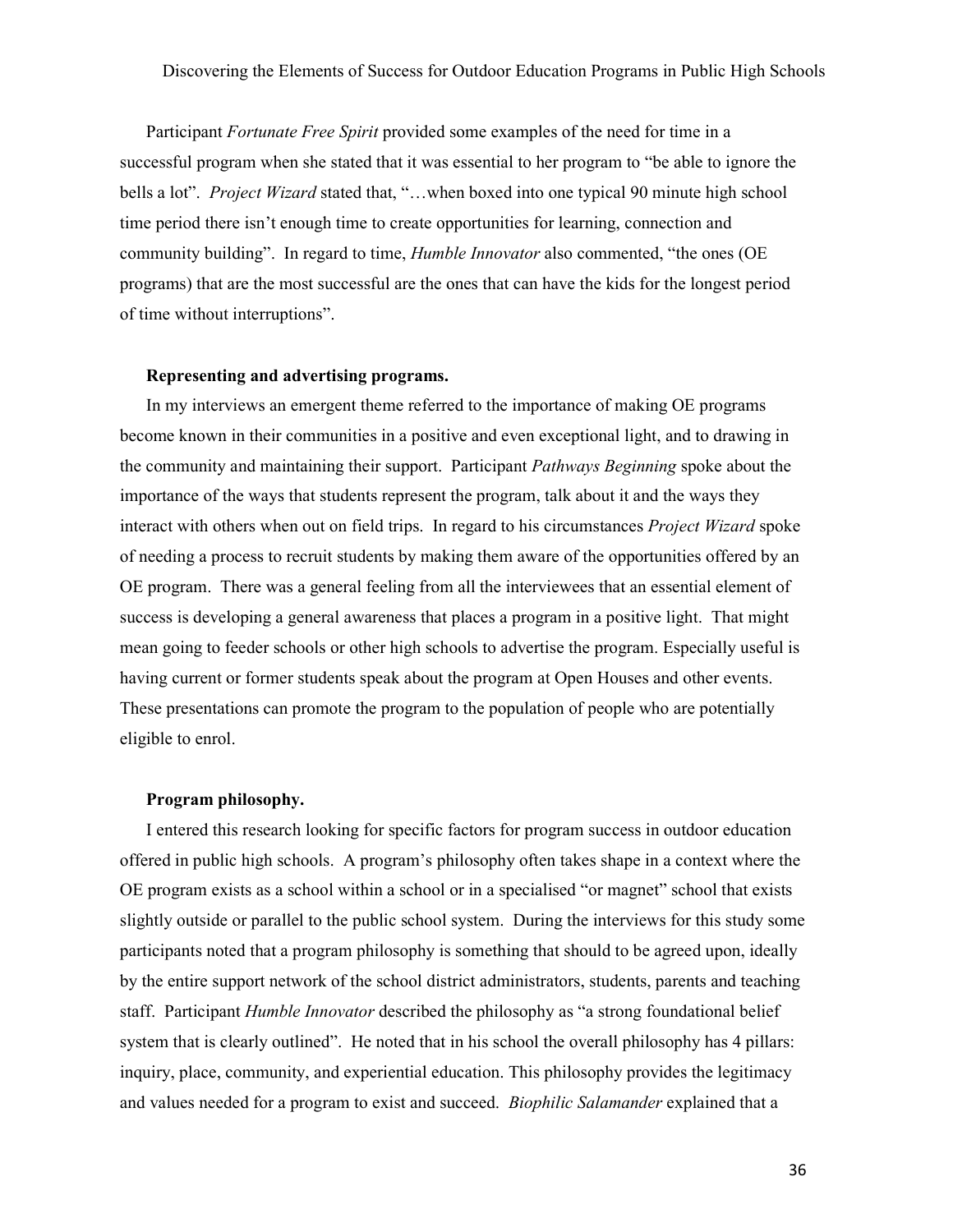strong program philosophy that expresses why we would be doing this and why learning in the out-of-doors is important is imperative to starting up and maintaining a strong program supported by the generally shared belief in the value of the program and its benefits to the community and culture of the area. Participant *Spirit Hawk* stated that a philosophy should be seen as a vision that is shared by all involved. "You sometimes have to shift from the initial vision and just go with it" meaning that while having a philosophy is key, it may be necessary to break or adapt the philosophy to different circumstances as a program takes shape.

## **The ideal outdoor educator.**

During the interviews I asked a specific question seeking descriptions of the personal strengths and abilities that participants saw as being needed by outdoor educators. What are the key attributes needed by outdoor educators in finding OE program success? This question provoked descriptions of some idealistic traits desired for the job of outdoor educator, but also resulted in descriptions of OE teachers who were capable of breaking away from traditional learning environments and making outdoor learning available to more people. Participant *Fortunate Free Spirit* stated that having left her highly successful outdoor education program, she is now really passionate to find avenues for making outdoor education and learning accessible to as many students as possible by training teachers to feel comfortable in getting kids outside. She is not alone in this endeavor.

I was overwhelmed by the number of participants with whom I spoke who were moving away from their individual OE programs towards making a difference on a larger scale. For example, *Humble Innovator* has taken a role in an entire elementary school which has outdoor learning at the forefront while *Carpe Diem*, *Pathways Beginning*, *The Roaming Explorer*, *Max Cadence*, and the *Biophilic Salamander* have all started to extend from their original programs to reach more students with real, relevant, outdoor educational learning. These informants claim to be seeking to accomplish the goal of creating OE opportunities for more students by through working in the field of teacher education and taking leadership roles in professional development programs for teachers in their jurisdictions.

The participants' descriptions of the traits needed by an effective outdoor educator typically began with stating a passion for outdoor education and learning because without passion, an educator won't have the strength to put in the extra time and work required to run an outdoor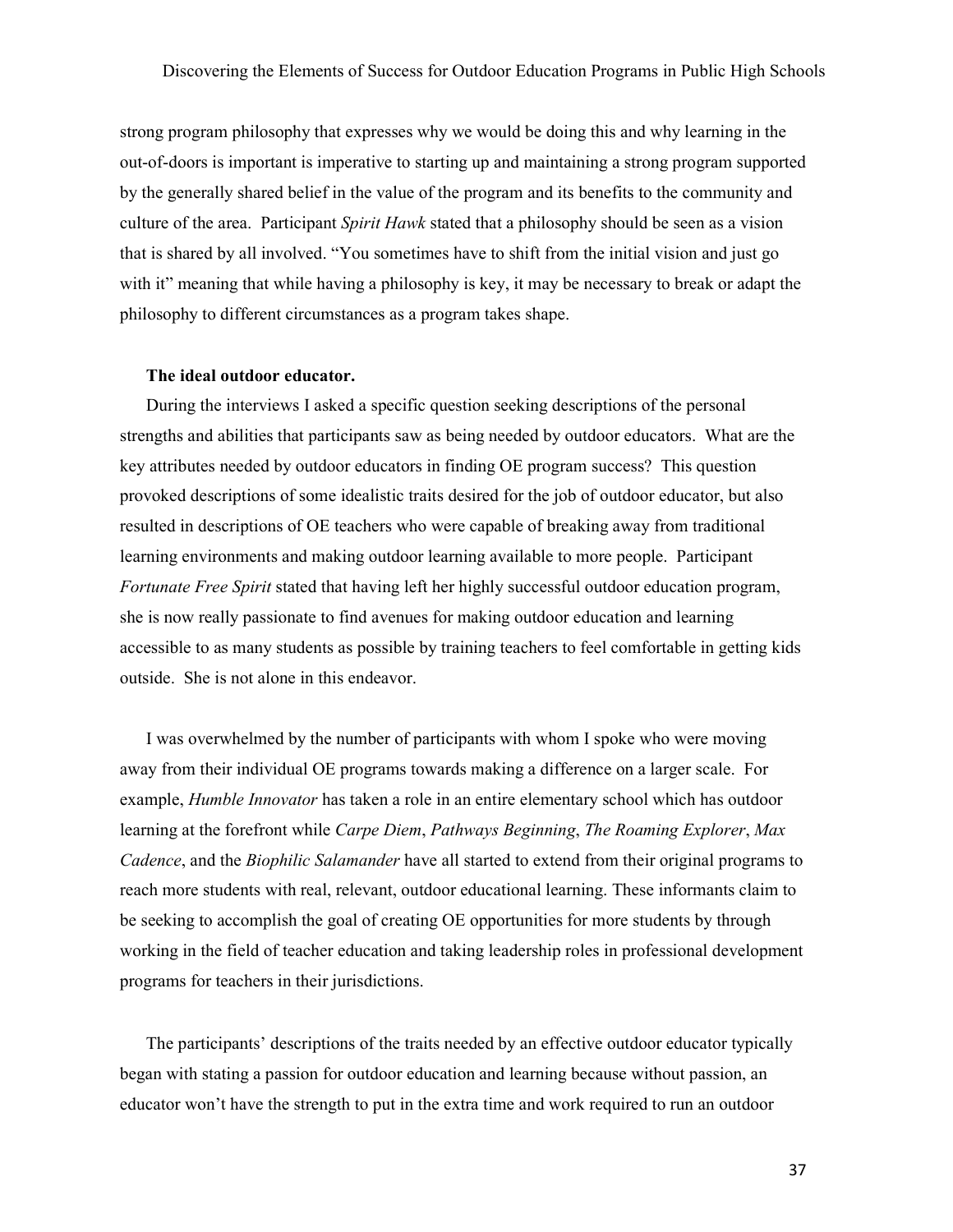education program. Every interviewee described some degree of passion for the work as an important trait. For example, *Fortunate Free Spirit* called it "passion beyond reason" and continued to say that the educator has to have "a willingness to spend more time with your students and colleagues than probably your own family…it is an immersive experience". *Oliver E. Coach* explained that the passion is what gives an educator the ability and drive to put in the necessary work. He stated that he rarely does a trip that isn't also a site inspection looking to expand what he can offer his students. *Biophilic Salamander* also described this passion as including a love for nature that drives an educator to intentionally build and maintain amazing experiences and opportunities for students to "find connections both social and with the otherthan-human world". Thus, passion was viewed as driving the dedication of an educator to the program and their work.

 Additionally the outdoor educators in this study were described as needing to have confidence in what they do and in their knowledge and connection with the culture in their schools and communities. This theme was recurrent in the interviews and was illustrated with examples such as the suggestion from *The Travelling Son* and *Humble Innovator* that it would be very hard to walk into a new school and start a program with little or no understanding of how things worked in the building. *The Travelling Son* claimed to have developed strength and confidence through experiences with his father (who was the previous OE Teacher at his current school) and from having grown up in the area. The participants generally saw the combination of outdoor skills, knowing your capacity as an educator, and a commitment to building your interpersonal and group skills as being essential to developing confidence, a confidence that ran through to students and supported them in their trust in the outdoor educator's ability and in the safety of group experiences.

*Pathways Beginning* described confidence in safety management and in being "educated and skillful in group dynamics" as key components for a successful OE teacher. However, an outdoor educator need not be an expert in everything and they should be open and willing to ask for help or find help as needed. Most of the interviewees regarded the characteristics of expressing a lack of ego and a willingness to continue to learn and grow in a way that is never overpowering and always open, as being desirable for an OE teacher. *Fortunate Free Spirit* spoke of her good fortune and luck rather than her skill, ability and talent for innovation as being critical to her success in creating a beautiful and highly successful OE program. *Oliver E. Coach*

38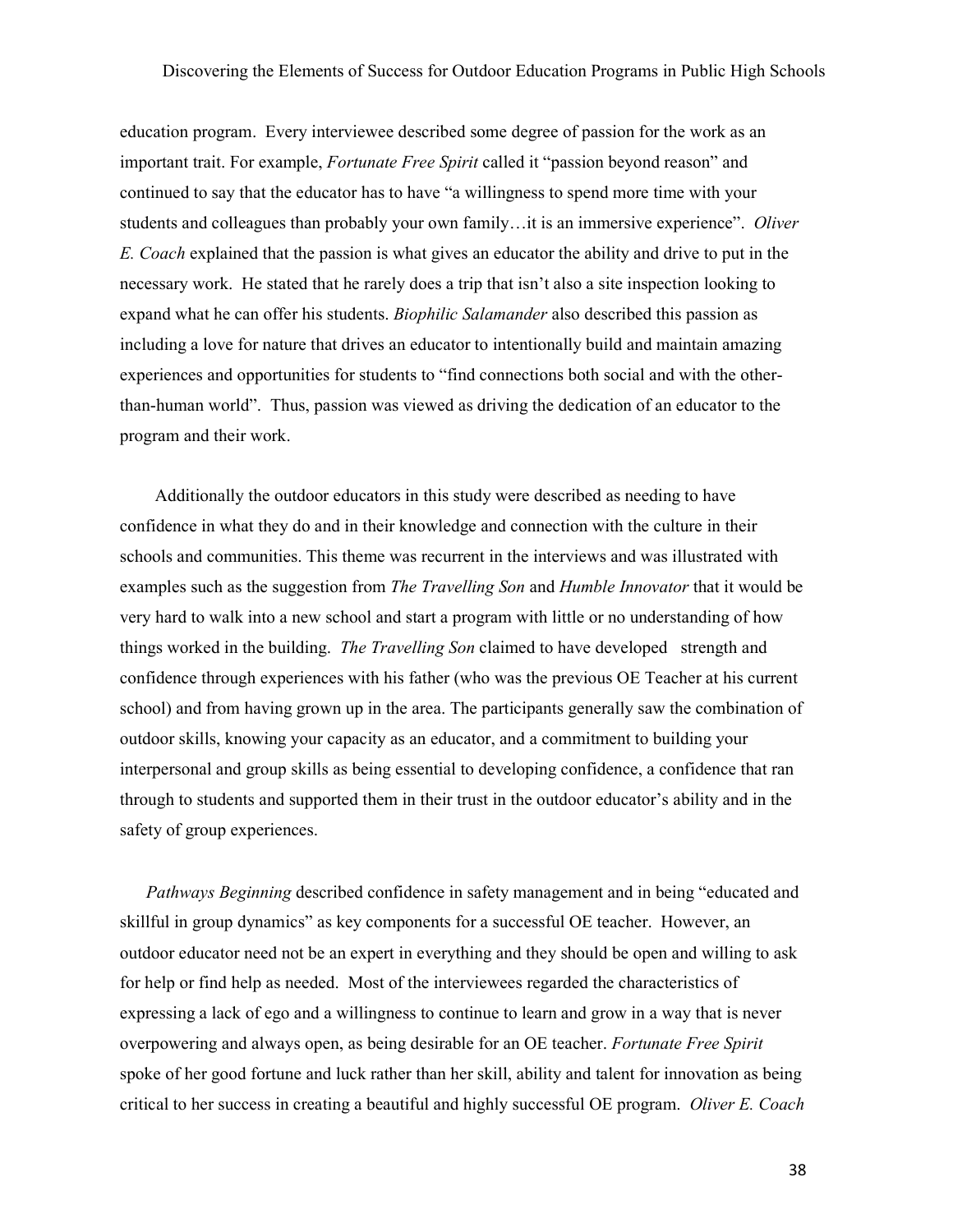stated that an OE educator is always learning and growing, "gaining/ building capacity". A view shared throughout my interviews was that an educator needs to be willing to continue learning, ask for help and perform within their personal set of comfort and skill.

Flexibility was also viewed as a common trait desired of an outdoor educator. *Fortunate Free Spirit* described the ability to adapt in the way that you speak with and make connections with students as "speaking their language", while *The Travelling Son* referred to the need for flexibility in terms of adapting to changing weather and the unpredictable nature of the outdoor experiences of being outside on trips and as well as changes to group dynamics. A general theme was that as things come up and circumstances shift, the OE educator must be able to adapt and make good decisions on-the-fly, a trait that contributes to the support they receive by being skillful, knowledgeable and trustworthy. Participant *Carpe Diem* gave a great example of having to move classrooms and creating a desk and chair moving challenge for his students, rather than seeing the task as a cumbersome inconvenience.

#### **How does Outdoor Education fit in the traditional school system?**

In my interview discussions the topic of the challenges of formatting OE programs and working in the traditional formats of public high schools generated a unanimous response that edging out (escaping) from the system was to some extent essential. *Project Wizard* stated that the formatting should include an academic course attached to an optional OE course in order to get the time needed and to give legitimacy to the program. All participants emphasized that there should to be a minimum of 2 high school [schedule] blocks dedicated to an OE program and that OE works best when taken outside the structured timetable/ schedule and offered in a situation where bells can be ignored. *Oliver E. Coach* described a program that is running within a bell schedule and he mentioned the difficulties and limitations of having to end activities on a bell ring as barriers to getting deep into activities. He has opted to develop an extracurricular club that provides opportunities for extended field trips and weekend sessions for outdoor skill training. It would seem that time becomes a major factor when looking for full immersion in a program that is different from the traditional system of class changes and curriculum blocks.

#### **The Magic in OE programming.**

I asked my interview participants about their views of the special characteristics or "magic" in their programs and the sort of magic that should happen with OE programming in general. In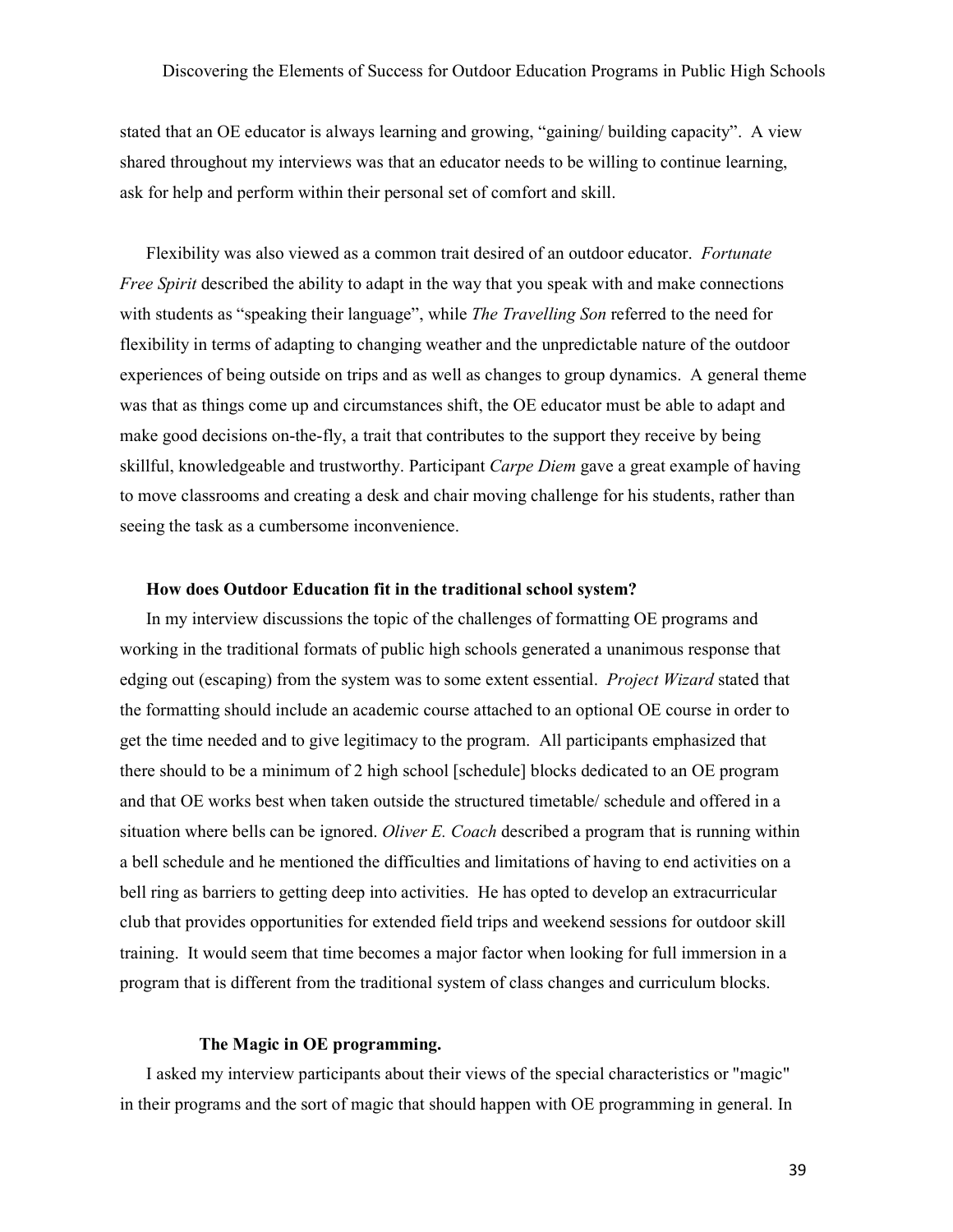my interviews I defined the term magic as that special characteristic or identity that may not be palpable, but is ever-present and makes a program important and special in the eyes of the students and OE teacher. Through this question I sought to elicit the participants' views of the elements that were needed to make an OE program important, valued, and legitimate. I also intended here to provide an opportunity to explore the whole idea of why there should be this kind of programming in high schools in the first place. The question about program "magic" provided a chance for conversations about the essence of Outdoor Education.

*Max Cadence* claimed "one of the most important impacts is the real deep relationships that build confidence in kids and now kids can take risks and accomplish things they couldn't have done before." Similar impacts were described by majority of participants. *Shutumin Sapin Spirit Hawk* described the magic element as "...when you see the intentions of the program being fulfilled in creating this sense of community, joy and accomplishment". *Carpe Diem* spoke of "pushing past comfort zones" as a magical and powerful component of OE learning.

All the participants spoke of the rich relationships and learning obtained through gaining confidence and working through challenges that lead to accomplishments in skill, personal development and character. *Biophilic Salamander* added that making connections to the otherthan-human world were being important in addition to social and emotional growth. This notion was extended by *Roaming Explorer* who commented on the value of sitting in the forest for 20 minutes and listening to the quiet. Reflection through journaling and being in solo spots in outdoor spaces and connecting to places were also mentioned by a number of the participants. Participant *Project Wizard* provided a great image when asked about magic

> *That ultimate or high point is when the cell phone is put away, they are laying in an open field in the winter, bundled up, looking up at the stars and finally hearing their own voice, just hearing other things and just experiencing feeling cold and they just think that is the greatest thing in the world. There is nothing they would describe they like more as when we have those moments.*

#### **Avoiding barriers to OE programming.**

In looking for successes in OE programs, I also realized that there are barriers that the interviewees might have had to overcome in order to achieve the resulting longevity and success of an OE program. All participants in my study referred to the Administration of a school as a possible barrier to programming. However *Max Cadence* was an exception when he stated,

> *Money, end of story! It is the biggest barrier… Admin is never really a barrier because they want to provide what is best for the kids and they want to*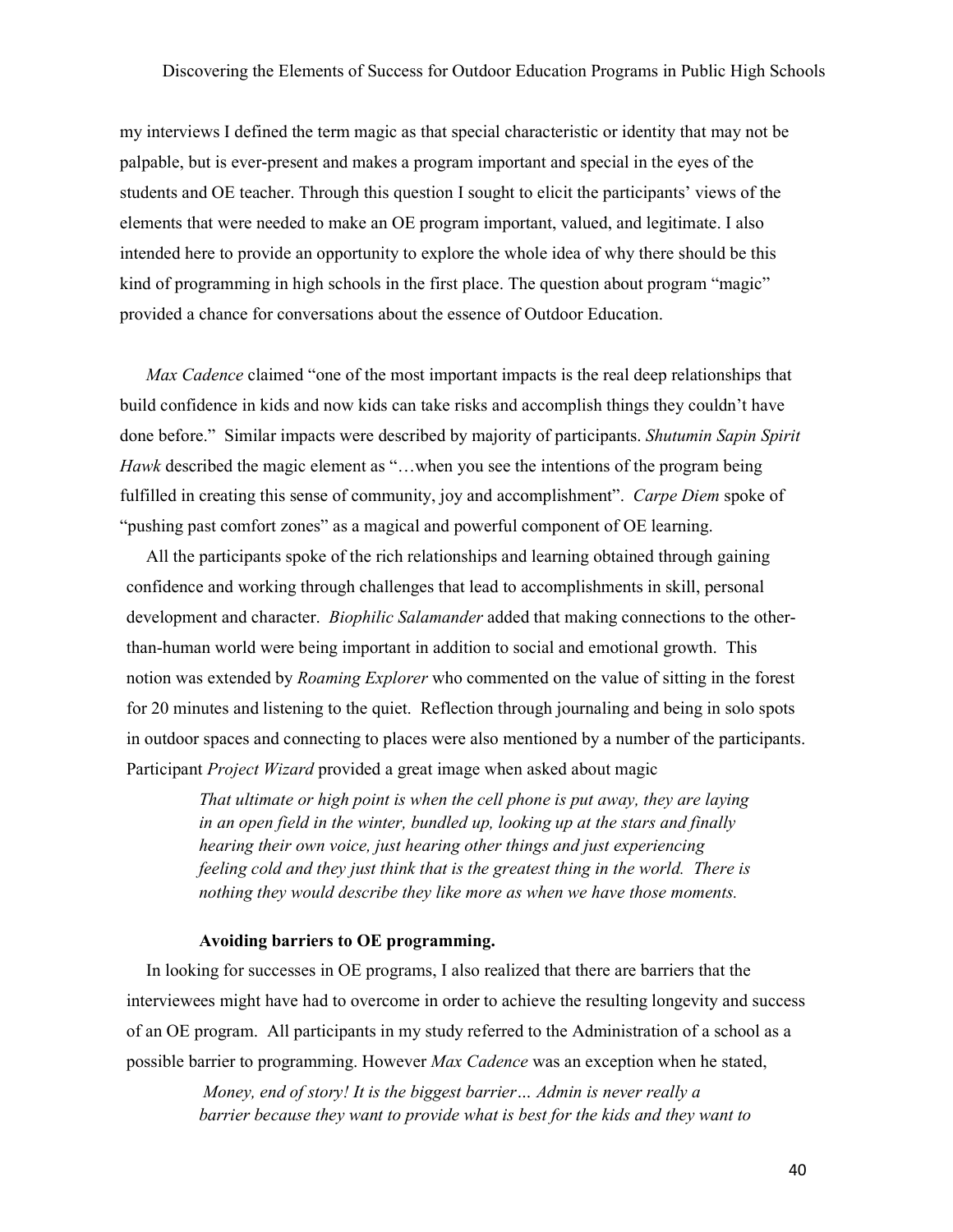*look good, and if the program runs and it is good, then that looks good on them.* 

Administrators have control over budgeting, timetabling and overall communication with the rest of the supporting community. *Oliver E. Coach* stated, "You are kind of always at the whim of the administrators". However, *The Travelling Son* referred to time as the greatest barrier. He seemed busy and was possibly stressed (or tired) when he commented.

> *Time is the biggest struggle for getting kids out, for building community, for creating connections, for opportunities to share learning, to conduct authentic inquiry, for planning, for paperwork, for meetings to ensure safety and support from the district and colleagues, time to let conversations carry on.*

*The Travelling Son's* statement certainly indicates that time can be a barrier although his statement also eludes to a barrier that some referred to as teacher burnout. *Fortunate Free Spirit* reported strongly on this factor as the job is hard work and all-consuming. She stated that she has seen programs that don't have enough support in place and it becomes too much for a teacher to handle. *Max Cadence* spoke of teacher burnout with comments on strategies to avoid burnout. "If you can't feed your own soul then there's no way that you're going to find the energy and ability to feed others". For him this meant getting out on his bike every day to avoid feeling "twisted up inside".

 Acquiring and maintaining resources like money, and support from youth leadership, elders, and guides or guest speakers were also described as barriers. To avoid these barriers it is crucial that OE educators apply networking skills to make connections and use the resources that might be readily available right in front. As *Biophilic Salamander* explained, "A teacher needs to be non-judgemental and have a business sense of how to get to "yes" and how to make connections in the community, school and with organizations. Resources and funding require creativity, innovation, and hard work."

Taken together the interviews with the experienced outdoor and environmental education teachers provided a clear picture of the rewards and demands of developing, teaching and sustaining these types of programs. Chapter 5 discusses the implications of their comments and the general picture that they present of the modern high school as a learning environment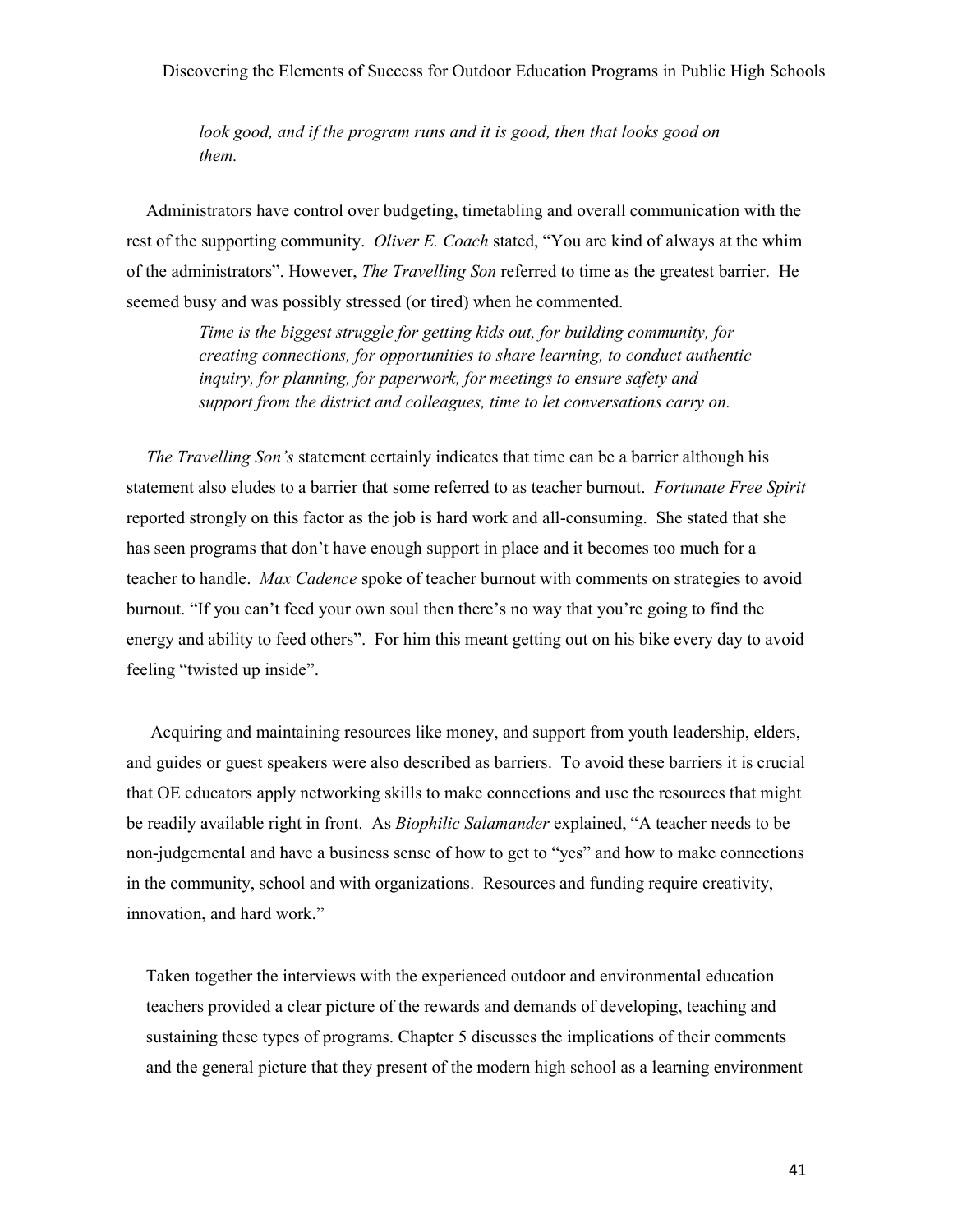and also compares these findings with other current proposals concerning the requirements for effective school-based EE and OE.

## **Chapter 5: Reflections and Recommendations on the Research Results**

## **Research Questions and Goals**

Chapter 1 opened the thesis by describing the general purpose of the research and listed the questions that were proposed as shaping the methodology and design of the research.

The general goal of the research was:

How do experienced practitioners of Outdoor/ Environmental Education describe the major factors that have contributed to their successes in implementing and sustaining OEE programs in the context of high school organizations and curricula?

The goal was reflected in four questions:

1. What elements of structure and organization should be in place to create, implement and sustain an outdoor education program as an effective educational experience for students at high school levels? 2.What program formats are likely to be important in gaining success in implementing an OE program in the organizational structure and cultures of a public high school setting, including the expectations of students, colleagues, and parents? 3. What are the most important attitudes, knowledge, and skills required for success in working as a teacher in an OE learning environment? 4. How do experienced OE Teachers assess the impacts of their professional

preparation or other life experiences as influences on their work in OE?

These questions were intended to be broadly reflected in the 1:1 interviews that I conducted in this thesis. The interview and recording process has been described in Chapter 3 and the detailed results of the interviews are summarized and presented in Chapter 4 and in Appendix 1. Table 5.1 of this chapter is intended to organize the interview summaries around the four research questions as presented above and in Chapter 1. The intent of this Chapter is also to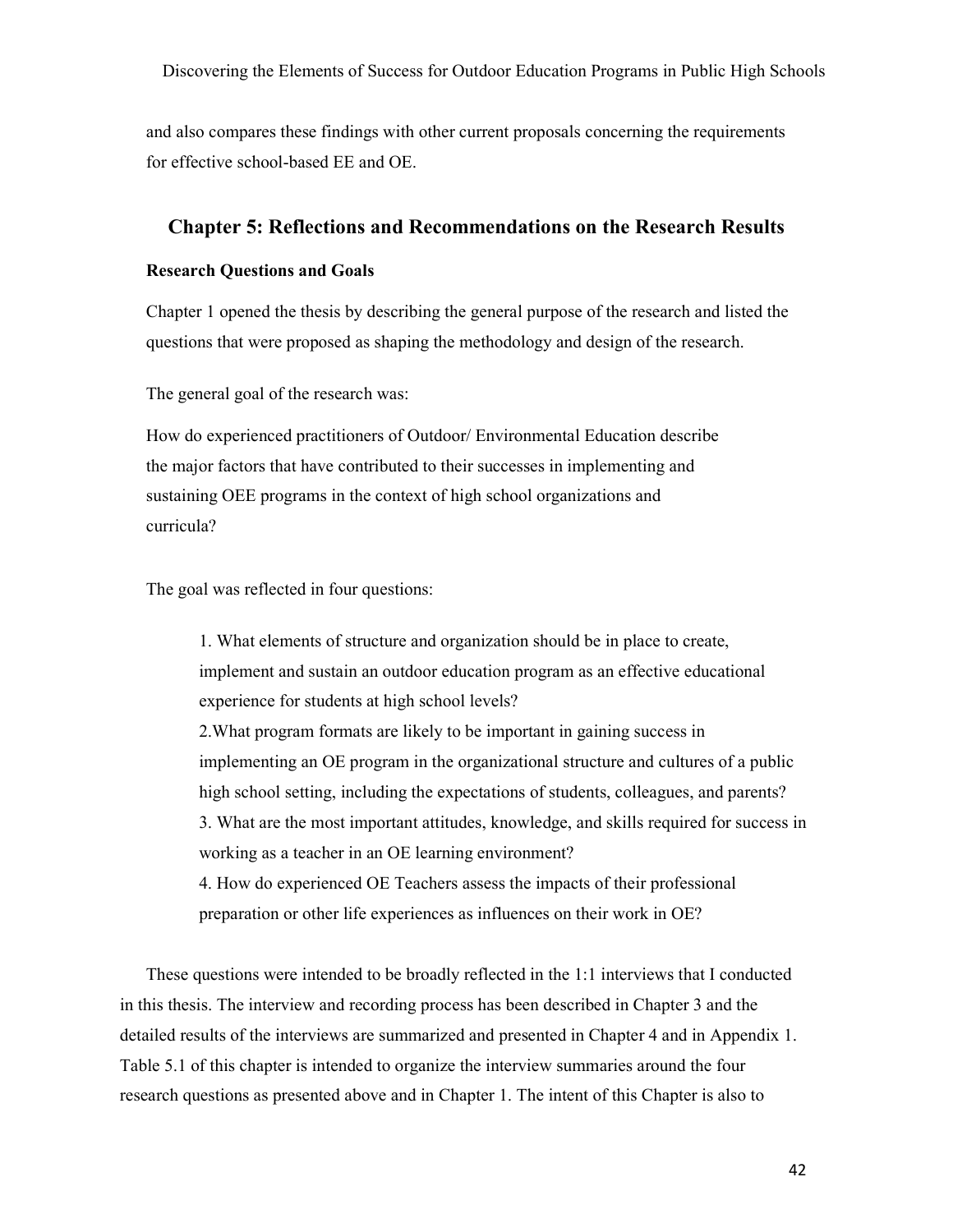discuss some issues that might be seen as important themes or influences on the development of OE programs in the context of high school organizations.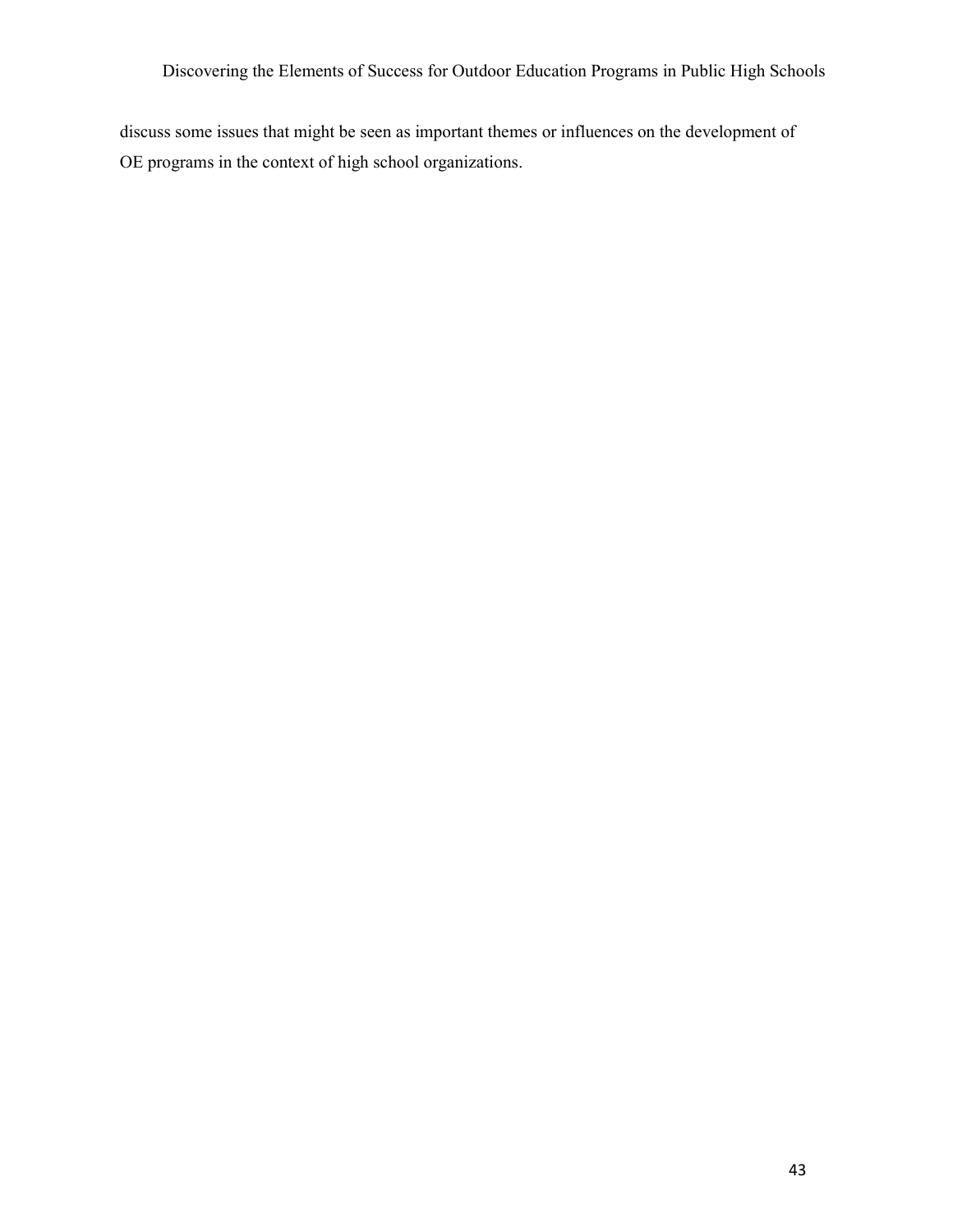#### **Table 5.1.**  Summary of the Results of Interviews designed to Address the Question: *How do experienced practitioners of Outdoor/ Environmental Education describe the major factors that have contributed to their successes in implementing and sustaining OEE programs in the context of high school organizations and curricula?Note: Use of Alias In this Table, as in other sections of the thesis, the identity of participants is protected through the use of alias names. These replacement names are intended to capture some of the personal backgrounds of the interviewee without revealing their identity.* **Interview Topics 1.What elements of structure** and organization should be in place to create, implement and sustain an outdoor education program as an effective educational experience for students at high school levels?2.What program formats are likely to be important in gaining success in implementing an OE program in the organizational structure and cultures of a public high school setting, including the expectations of students, colleagues, and parents.3. What are the most important attitudes, knowledge, and skills required for success in working as a teacher in an OE learning environment. 4. How do these experienced OE Teachers assess the effectiveness of their professional preparation or other life experiences for their work in OE. **Project Wizard** ● Calm intensive 4-5 day programs - focus on real learning that is hands-on; ●Focus on connection to place • Need to be having fun, doing fun things ● Time is required for meaningful learning and when boxed into 1 high ● An open approach to learning together and finding experts or organizations to support learning ● Project-oriented work that is studentled, designed and implemented ● Always be ready to defend what you are doing, as being meaningful learning; ● Develop notoriety through media and advertising to protect the program and validate its value to the community Learning about other communities and going to other communities, can really help kids understand their own communities. Taking them away and then talking about Calgary or other places they've visited is much more effective.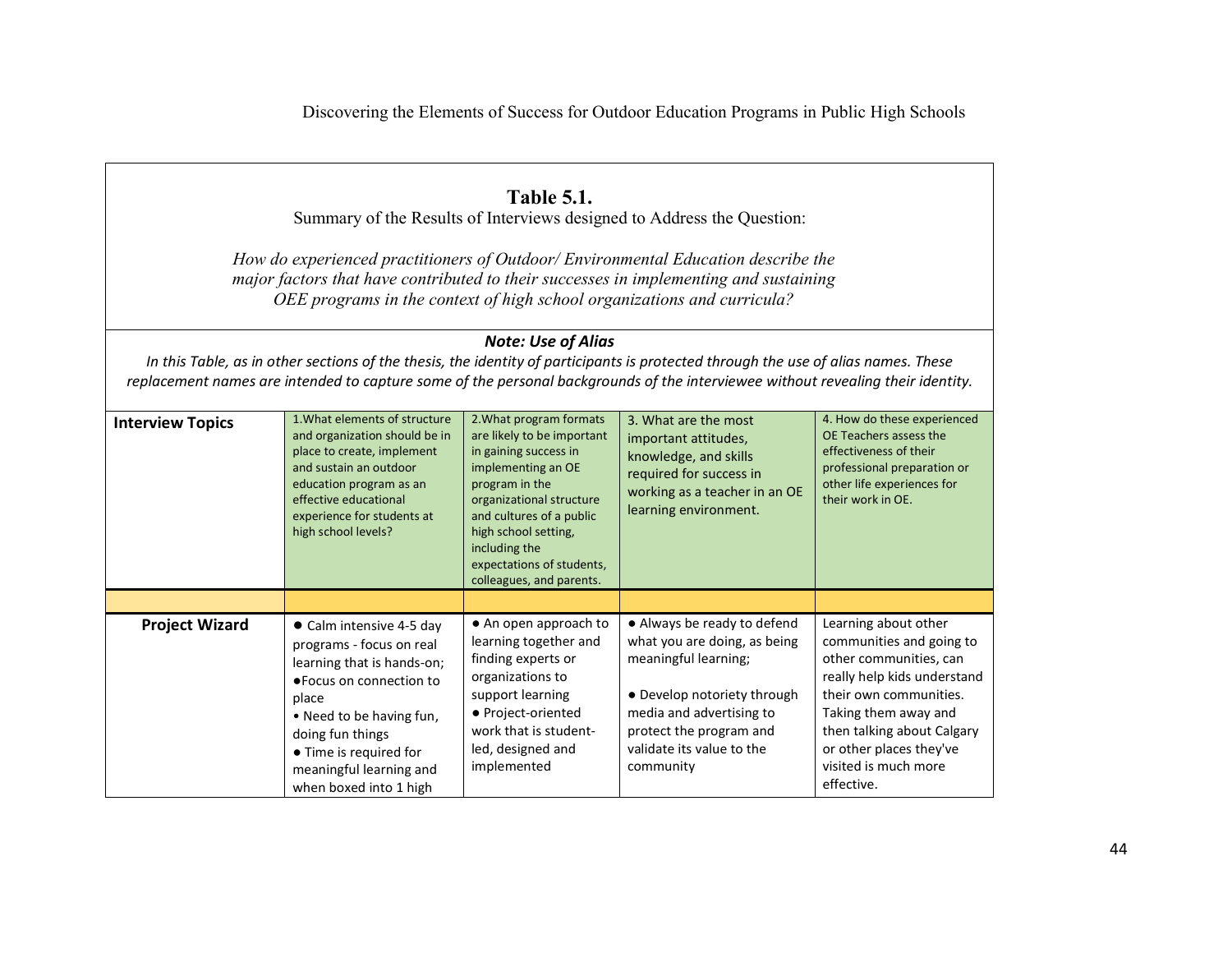|                    | school 90 minute periods,<br>there isn't enough time to                                                                                                                                                                                                                                                                                         | • An Administrator                                                                                                                                                                                                                                                                                                                        | • Be able to speak to people<br>in their language or styles.                                                                                                                                                                                                                                                                                                        |                                                                                                                                                                                                                                                                                                                                                                  |
|--------------------|-------------------------------------------------------------------------------------------------------------------------------------------------------------------------------------------------------------------------------------------------------------------------------------------------------------------------------------------------|-------------------------------------------------------------------------------------------------------------------------------------------------------------------------------------------------------------------------------------------------------------------------------------------------------------------------------------------|---------------------------------------------------------------------------------------------------------------------------------------------------------------------------------------------------------------------------------------------------------------------------------------------------------------------------------------------------------------------|------------------------------------------------------------------------------------------------------------------------------------------------------------------------------------------------------------------------------------------------------------------------------------------------------------------------------------------------------------------|
|                    | create opportunities for                                                                                                                                                                                                                                                                                                                        | who is on board<br>•Community backing                                                                                                                                                                                                                                                                                                     |                                                                                                                                                                                                                                                                                                                                                                     |                                                                                                                                                                                                                                                                                                                                                                  |
|                    | learning, connection,<br>community building, et<br>cetera.<br>• Mental health is a real<br>concern and it is more<br>necessary than ever to<br>provide opportunities for<br>connection to the land and<br>place, to the outdoor<br>environment and the<br>health benefits of real<br>learning in an outdoor<br>atmosphere                       | and belief in the value<br>of the program,<br>including community<br>partners<br>· Validation - through<br>community members,<br>and local media,<br>sharing stories, word of<br>mouth, people seeing<br>value in the program                                                                                                             | • You can't be passive,<br>"You've gotta get your<br>elbows in there and still make<br>room for yourself"<br>• My knowledge is my<br>humility and ability to learn<br>alongside students                                                                                                                                                                            |                                                                                                                                                                                                                                                                                                                                                                  |
|                    |                                                                                                                                                                                                                                                                                                                                                 |                                                                                                                                                                                                                                                                                                                                           |                                                                                                                                                                                                                                                                                                                                                                     |                                                                                                                                                                                                                                                                                                                                                                  |
| <b>Max Cadence</b> | You absolutely need<br>support structures in<br>place. This includes the<br>district supports, principal,<br>and community member's<br>support. Good will is not<br>enough.<br>You need to be able to<br>make a claim or statement<br>to the people who are<br>willing to support your<br>program. That is, show<br>that it has a value that is | You need to be<br>able to make a claim or<br>statement to the<br>people who are willing<br>to support your<br>program. That is, that<br>it has a value that is<br>important for the<br>school, the community<br>at large and that it will<br>bring strength to the<br>communities. So, you<br>have to be able to<br>convince those people | You need passionate<br>educators who care deeply<br>and are dedicated to the<br>program. You need passion<br>that can allow you to be able<br>to run the program and<br>share that passion. If the<br>kids aren't interested in the<br>program then it doesn't<br>matter if I'm wanting to<br>create something over the<br>long-term.<br>You need to feel confident | There's a professor from<br>the University of Winnipeg<br>who had an acronym, he<br>was an education<br>professor, his acronym was<br>magic - Meaningful<br><b>Activities Generate</b><br>Interactive Classrooms or<br>Imaginative Classrooms.<br>Being Meaningful is a<br>critical part of it. I think,<br>that if you look at the<br>Explore program, which is |
|                    | important for the school,<br>and the community at<br>large and that it will bring                                                                                                                                                                                                                                                               | who are yeah or nay<br>sayers.                                                                                                                                                                                                                                                                                                            | and secure both in what you<br>do, in your job, as well as                                                                                                                                                                                                                                                                                                          | a cohort based program<br>like the one that I'm doing<br>now, an enviro and social                                                                                                                                                                                                                                                                               |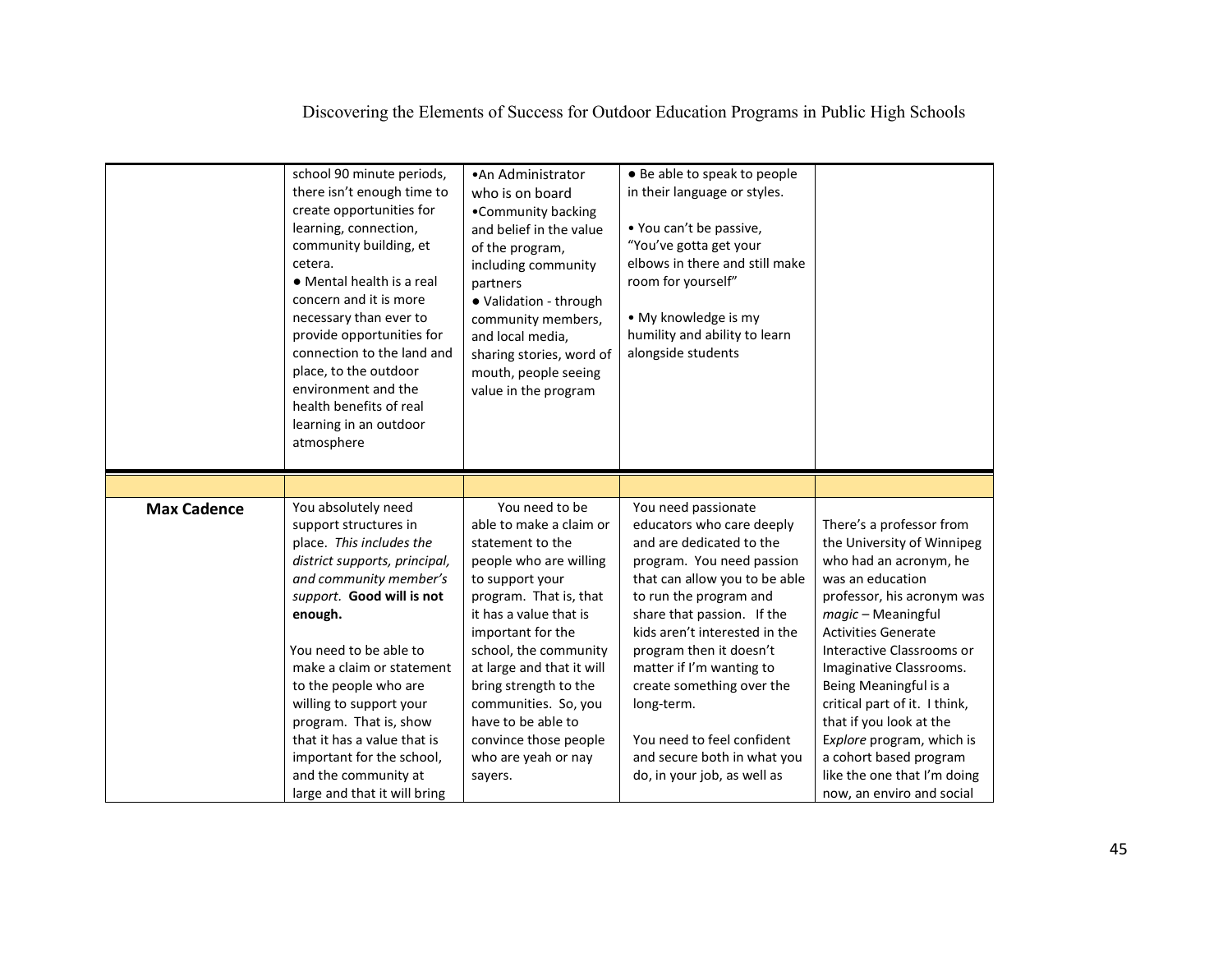|                           | strength to the<br>community. So, you have<br>to be able to convince<br>those people that are yeah<br>or nay sayers.<br>Your senior Administrators<br>need to see the value in<br>the program. You need<br>money for staffing when<br>sometimes the teacher to<br>student ratio numbers are<br>low. | You need a link with<br>the community so they<br>feel supported and are<br>supportive, and they<br>can't feel threatened<br>by what you are doing.<br>A key skill is<br>relationship-building<br>both in and outside<br>the school. It is so<br>important to make<br>connections with<br>community members,<br>parents, students,<br>teachers, principals,<br>super intendents, et<br>cetera | confident with the culture of<br>the building that you're in.<br>I have seen this job as a<br>calling. So how can I<br>recharge that? I need to<br>walk outside, I need to ride<br>my bike outside, I need to<br>touch trees, I need to work<br>in my garden, I need to go<br>kayaking and these are the<br>experiences that I want kids<br>to get in and the OE program<br>helps them with that. | studies class, if you look at<br>any program like it, it's<br>going to be a cohort based<br>program.                                                                                                                                    |
|---------------------------|-----------------------------------------------------------------------------------------------------------------------------------------------------------------------------------------------------------------------------------------------------------------------------------------------------|----------------------------------------------------------------------------------------------------------------------------------------------------------------------------------------------------------------------------------------------------------------------------------------------------------------------------------------------------------------------------------------------|---------------------------------------------------------------------------------------------------------------------------------------------------------------------------------------------------------------------------------------------------------------------------------------------------------------------------------------------------------------------------------------------------|-----------------------------------------------------------------------------------------------------------------------------------------------------------------------------------------------------------------------------------------|
| <b>Interview Topics</b>   | 1. What elements of structure<br>and organization should be in<br>place to create, implement<br>and sustain an outdoor<br>education program as an<br>effective educational<br>experience for students at<br>high school levels?                                                                     | 2. What program formats<br>are likely to be important<br>in gaining success in<br>implementing an OE<br>program in the<br>organizational structure<br>and cultures of a public<br>high school setting,<br>including the<br>expectations of students,<br>colleagues, and parents.                                                                                                             | 3. What are the most important<br>attitudes, knowledge, and skills<br>required for success in working<br>as a teacher in an OE learning<br>environment.                                                                                                                                                                                                                                           | 4. How do these experienced<br>OE Teachers assess the<br>effectiveness of their<br>professional preparation or<br>other life experiences for<br>their work in OE?                                                                       |
|                           |                                                                                                                                                                                                                                                                                                     |                                                                                                                                                                                                                                                                                                                                                                                              |                                                                                                                                                                                                                                                                                                                                                                                                   |                                                                                                                                                                                                                                         |
| <b>The Travelling Son</b> | I changed the way that I<br>was teaching--moving to a<br>lot less curriculum focus.<br>Building community was a<br>first priority.                                                                                                                                                                  | Last year there was a<br>much stronger sense of<br>community among the<br>group of students.<br>The Outdoor studies<br>program is now combined<br>with Social Studies 11.                                                                                                                                                                                                                    | You have to have some sort of<br>outdoor background. You are<br>often going to be on your own<br>whether it's for hikes or simple<br>camps. You have got to have the<br>skills down pat that you that<br>you're trying to convey to the                                                                                                                                                           | I think that for a teacher the<br>attitude that is so important is<br>to be flexible in the school<br>program and working with the<br>kids. I think the more rigid<br>you are the more difficult that<br>it can become if you're always |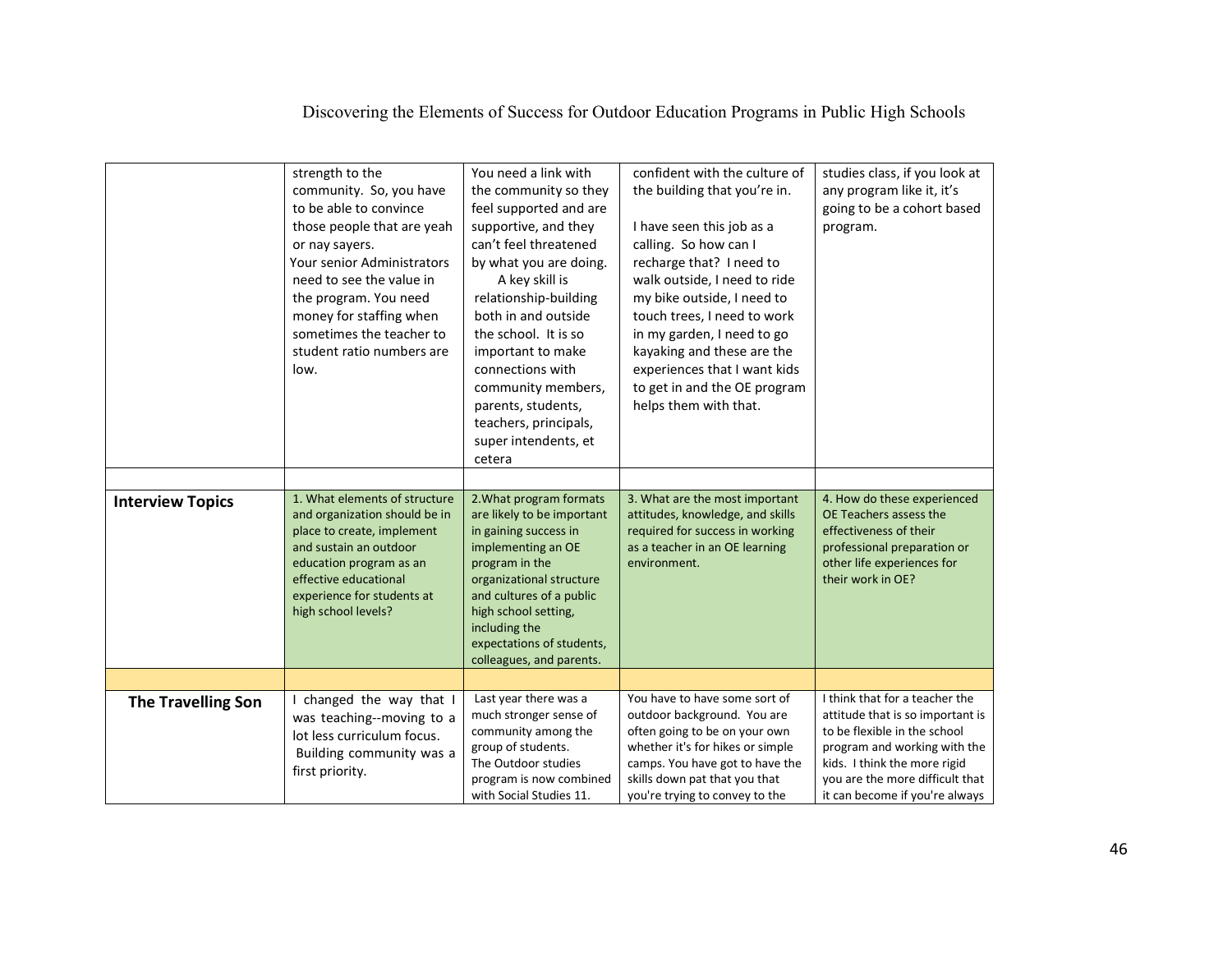|                         | The<br>administration<br>has<br>been supportive of what I<br>am doing. I have been able<br>borrow teachers to<br>to<br>come<br>out<br>on certain<br>activities like overnight<br>trips. The kids were excited<br>to have other teachers<br>drop in and be a part of<br>things.<br>Everything that I do is<br>reliant on students signing<br>up for the course. If I didn't<br>have anyone signed up or if<br>I had only 10 students sign<br>up that's would be the<br>death of the program. I've<br>gone from having<br>- 90<br>students down to under 30.<br>I want to promote the<br>program to have students<br>sign up but I also don't<br>want students to sign up<br>who are not the right fit or<br>are not really going to<br>enjoy the program and<br>might bring in wrong<br>attitudes. | This gives me twice as<br>much time with the class.<br>We are not a semester<br>school and are<br>structurally flexible so it<br>was possible to add one<br>more course which<br>doubled the amount of<br>time that we can spend<br>doing local things right<br>here around the school<br>and during class time as<br>well as only on our daily<br>trips. At another school it<br>is likely going to be a set<br>schedule or rotation of<br>blocks and that makes it<br>more difficult to create<br>larger blocks of time.<br>Developing a sense of<br>community among the<br>students is really an<br>important place to start<br>to make the magic<br>happen in a program.<br>I don't need to focus<br>quite as much on the<br>content that am I going to<br>teach today so I can give<br>time to developing part of<br>a sense of community | students. Having a background<br>and comfort with various skills is<br>really important.<br>You have to be flexible when<br>working in an outdoor<br>environment. When talking with<br>District staff it can be difficult to<br>have them understand that<br>sometime plans change and that<br>this may needed in the best<br>interest of student safety in<br>whatever is going on. Changes to<br>the weather may dictate changes<br>and mean that you can't<br>follow your plan exactly.<br>I am kind of like a Renaissance<br>outdoors person. I love a lot of<br>different activities although I<br>probably don't do any of them<br>fabulously well. I do a lot of<br>things that I just enjoy: canoe<br>and kayak and white water<br>paddling and rock climbing and<br>backcountry skiing. I'm not the<br>best at any of those things but I<br>think having skills in a diversity of<br>activities and having a range of<br>activities that you love is<br>probably an asset. | following the letter of the Law<br>and the book rules.<br>When I was a new teacher I<br>took a few years just building<br>up the basic skills. I think it's<br>important to have some sort<br>of outdoor and environmental<br>orientation to what I'm doing.<br>I have tried to bring in the<br>idea of food as a community<br>builder. It is something that<br>we all share together. I found<br>for my students that cooking<br>and organizing food was really<br>influential. |
|-------------------------|---------------------------------------------------------------------------------------------------------------------------------------------------------------------------------------------------------------------------------------------------------------------------------------------------------------------------------------------------------------------------------------------------------------------------------------------------------------------------------------------------------------------------------------------------------------------------------------------------------------------------------------------------------------------------------------------------------------------------------------------------------------------------------------------------|------------------------------------------------------------------------------------------------------------------------------------------------------------------------------------------------------------------------------------------------------------------------------------------------------------------------------------------------------------------------------------------------------------------------------------------------------------------------------------------------------------------------------------------------------------------------------------------------------------------------------------------------------------------------------------------------------------------------------------------------------------------------------------------------------------------------------------------------|-------------------------------------------------------------------------------------------------------------------------------------------------------------------------------------------------------------------------------------------------------------------------------------------------------------------------------------------------------------------------------------------------------------------------------------------------------------------------------------------------------------------------------------------------------------------------------------------------------------------------------------------------------------------------------------------------------------------------------------------------------------------------------------------------------------------------------------------------------------------------------------------------------------------------------------------------------------------------------------|----------------------------------------------------------------------------------------------------------------------------------------------------------------------------------------------------------------------------------------------------------------------------------------------------------------------------------------------------------------------------------------------------------------------------------------------------------------------------------|
|                         |                                                                                                                                                                                                                                                                                                                                                                                                                                                                                                                                                                                                                                                                                                                                                                                                   |                                                                                                                                                                                                                                                                                                                                                                                                                                                                                                                                                                                                                                                                                                                                                                                                                                                |                                                                                                                                                                                                                                                                                                                                                                                                                                                                                                                                                                                                                                                                                                                                                                                                                                                                                                                                                                                     |                                                                                                                                                                                                                                                                                                                                                                                                                                                                                  |
| <b>Humble Innovator</b> | As one of two teachers really<br>promoting Outdoor Learning I<br>think having a team, just<br>having another person to lean<br>on was extremely important.                                                                                                                                                                                                                                                                                                                                                                                                                                                                                                                                                                                                                                        | The ones that are the<br>most successful are the<br>ones that can have the<br>kids for long periods of<br>time                                                                                                                                                                                                                                                                                                                                                                                                                                                                                                                                                                                                                                                                                                                                 | Some experience is obviously<br>necessary. I think that<br>competency is important but it's<br>just having that energy and that<br>excitement around the outdoors                                                                                                                                                                                                                                                                                                                                                                                                                                                                                                                                                                                                                                                                                                                                                                                                                   | Talk to people who have<br>done it and learn from their<br>work                                                                                                                                                                                                                                                                                                                                                                                                                  |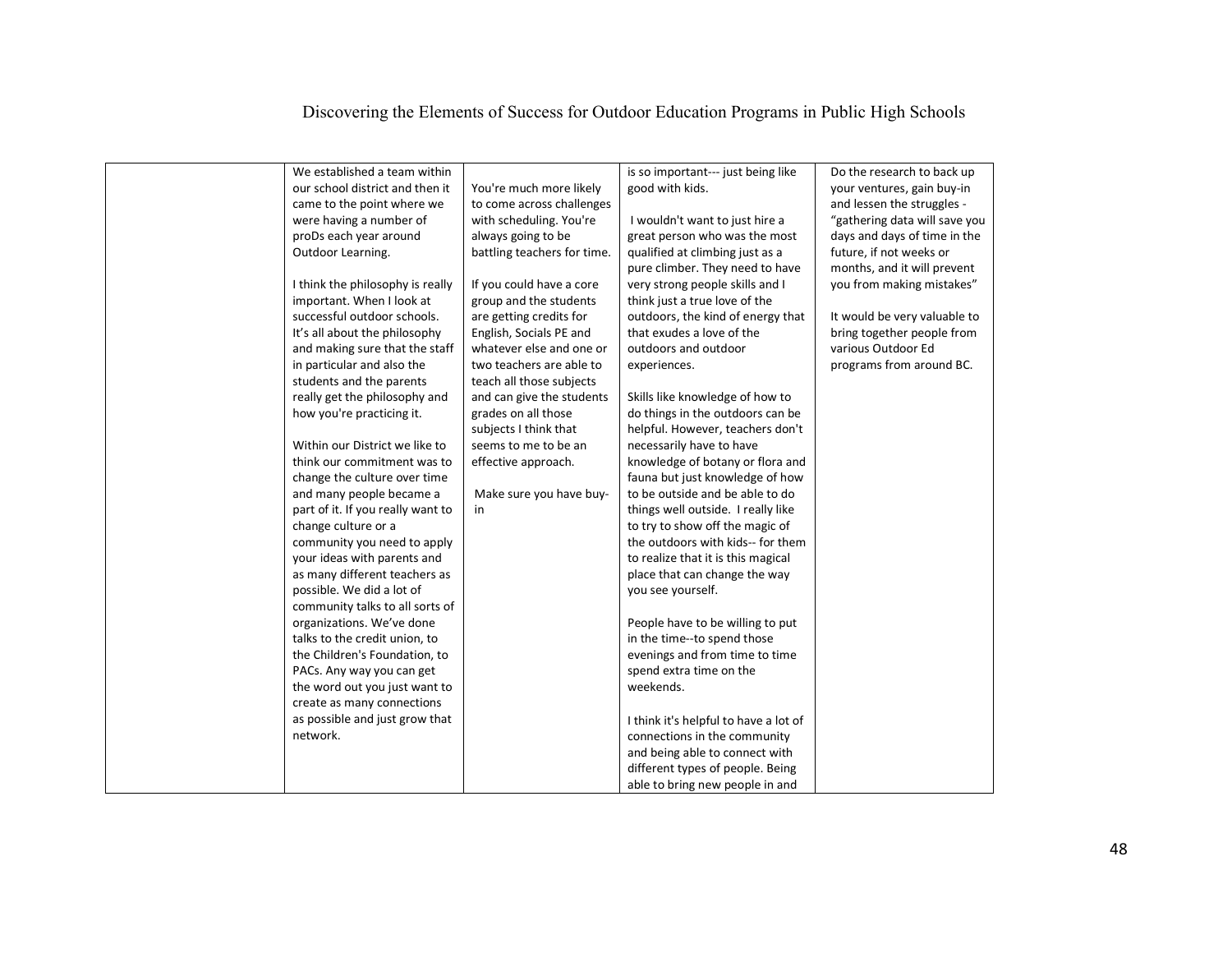| Discovering the Elements of Success for Outdoor Education Programs in Public High Schools |  |  |
|-------------------------------------------------------------------------------------------|--|--|
|                                                                                           |  |  |

|                         |                                                                                                                                                                                                                                                                                                                                 |                                                                                                                                                                                                                                                                                                                                                                      | having just being willing to cold<br>call people that you don't know:<br>the art gallery or farmer or<br>whatever and just ask are they<br>willing to help. Also being willing<br>to ask different organizations, I<br>think that is important.                                                                                                                                                                                             |                                                                                                                                                                                                                                    |
|-------------------------|---------------------------------------------------------------------------------------------------------------------------------------------------------------------------------------------------------------------------------------------------------------------------------------------------------------------------------|----------------------------------------------------------------------------------------------------------------------------------------------------------------------------------------------------------------------------------------------------------------------------------------------------------------------------------------------------------------------|---------------------------------------------------------------------------------------------------------------------------------------------------------------------------------------------------------------------------------------------------------------------------------------------------------------------------------------------------------------------------------------------------------------------------------------------|------------------------------------------------------------------------------------------------------------------------------------------------------------------------------------------------------------------------------------|
|                         |                                                                                                                                                                                                                                                                                                                                 |                                                                                                                                                                                                                                                                                                                                                                      |                                                                                                                                                                                                                                                                                                                                                                                                                                             |                                                                                                                                                                                                                                    |
| <b>Interview Topics</b> | 1. What elements of structure<br>and organization should be in<br>place to create, implement<br>and sustain an outdoor<br>education program as an<br>effective educational<br>experience for students at<br>high school levels?                                                                                                 | 2. What program formats<br>are likely to be important<br>in gaining success in<br>implementing an OE<br>program in the<br>organizational structure<br>and cultures of a public<br>high school setting,<br>including the<br>expectations of students,<br>colleagues, and parents.                                                                                     | 3. What are the most important<br>attitudes, knowledge, and skills<br>required for success in working<br>as a teacher in an OE learning<br>environment.                                                                                                                                                                                                                                                                                     | 4. How do these experienced<br>OE Teachers assess the<br>effectiveness of their<br>professional preparation or<br>other life experiences for<br>their work in OE?                                                                  |
|                         |                                                                                                                                                                                                                                                                                                                                 |                                                                                                                                                                                                                                                                                                                                                                      |                                                                                                                                                                                                                                                                                                                                                                                                                                             |                                                                                                                                                                                                                                    |
| <b>Oliver E. Coach</b>  | 1. Administration support/<br>A person with passion and<br>commitment.<br>2. Program Budget<br>(Administration<br>involvement, fund-raising,<br>and support via Parent<br>Council.<br>3. Creative fund raising:<br>Garage sales, used<br>equipment, etc.<br>4. Community support (in<br>combination with the<br>Administration. | Lessons are well<br>thought out and<br>planned with special<br>touches, for example,<br>"magic trails" where<br>magical things appear<br>on the trail with a focus<br>and understanding of<br>the give and take<br>relationship.<br>Healthy connections<br>with community<br>members including<br>mentors, leaders, First<br>Nations, service<br>providers, parents, | A teacher in this role needs to<br>be open and positive. They<br>need to have a passion for<br>outdoor education that gives<br>them the ability and drive to<br>put the work in.<br>Have a very clear and proper<br>direction. Don't be too<br>ambitious at the beginning.<br>Play into your strengths and<br>then slowly build capacity.<br>Take workshops and perhaps<br>hire service providers for the<br>things you are not as good at. | Try to incorporate your<br>learning from academic<br>subjects (science, biology)<br>as well as local knowledge<br>into your programming.<br>Develop your appreciation<br>and knowledge of First<br>Nations culture and<br>stories. |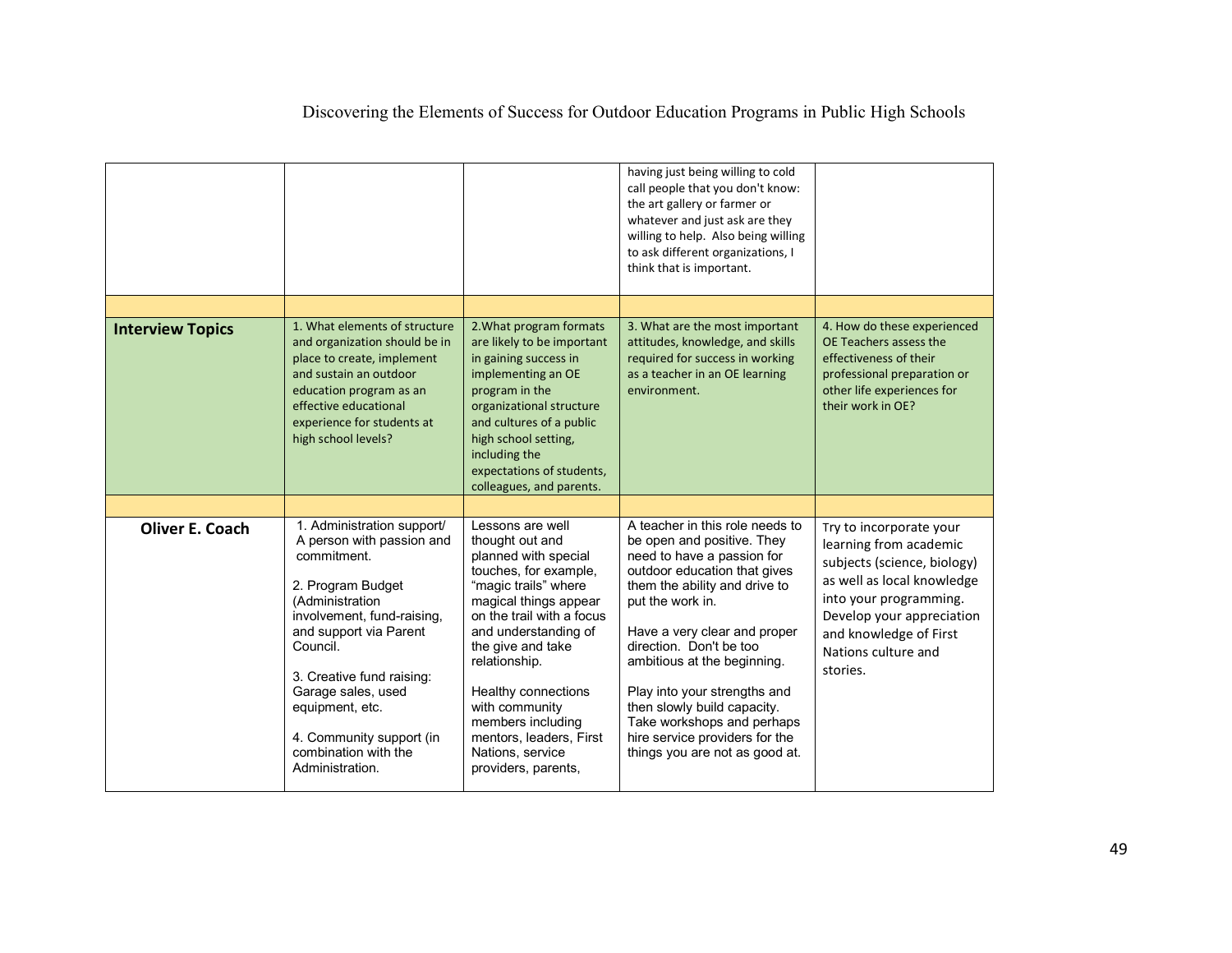| 5. Buy-in from the students-<br>-student leadership and<br>action projects. | students, and alumni<br>over time.<br>An emphasis on<br>leadership<br>development.<br>Continually, "raising the<br>bar" for students to<br>meet challenges, gain<br>confidence and mature<br>through life skills and<br>lessons.<br>The combination of an<br>outdoor leadership club<br>as well as grades 7, 8<br>and 9 streams in<br>outdoor education work<br>well.<br>Start with a club format<br>in a new school to gain<br>numbers and then<br>expand to a tiered<br>system that would<br>include grades 10<br>through 12. | Don't put yourself at risk nor<br>place the students at risk.<br>Work on your strengths,<br>commit to life-long learning<br>and don't be afraid to ask for<br>help.<br>Be willing to show the<br>students areas where you are<br>working on improving your<br>own knowledge and skills. Let<br>the students know that you<br>are a continuing learner. |  |
|-----------------------------------------------------------------------------|---------------------------------------------------------------------------------------------------------------------------------------------------------------------------------------------------------------------------------------------------------------------------------------------------------------------------------------------------------------------------------------------------------------------------------------------------------------------------------------------------------------------------------|--------------------------------------------------------------------------------------------------------------------------------------------------------------------------------------------------------------------------------------------------------------------------------------------------------------------------------------------------------|--|
|                                                                             |                                                                                                                                                                                                                                                                                                                                                                                                                                                                                                                                 |                                                                                                                                                                                                                                                                                                                                                        |  |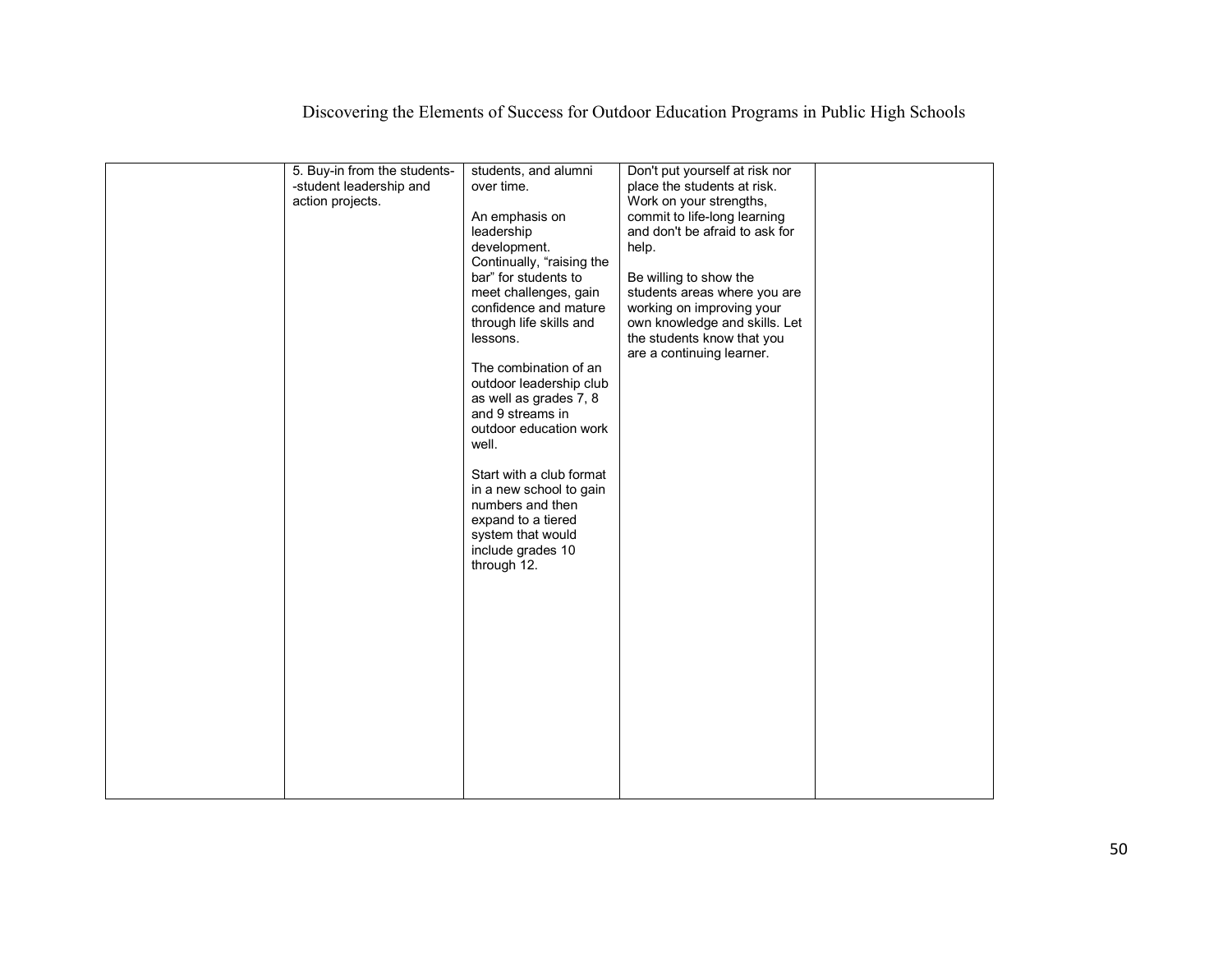| <b>Interview Topics</b>     | 1. What elements of structure<br>and organization should be in<br>place to create, implement<br>and sustain an outdoor<br>education program as an<br>effective educational<br>experience for students at<br>high school levels?                                                                                                                                                                                                                                                             | 2. What program formats<br>are likely to be important<br>in gaining success in<br>implementing an OE<br>program in the<br>organizational structure<br>and cultures of a public<br>high school setting,<br>including the<br>expectations of students,<br>colleagues, and parents.                                                                                                                                          | 3. What are the most important<br>attitudes, knowledge, and skills<br>required for success in working<br>as a teacher in an OE learning<br>environment.                                                                                                                                                                                                                                                                                                                                                                                                                    | 4. How do these experienced<br>OE Teachers assess the<br>effectiveness of their<br>professional preparation or<br>other life experiences for<br>their work in OE?                                                                                                                                                                                                                                                                                  |
|-----------------------------|---------------------------------------------------------------------------------------------------------------------------------------------------------------------------------------------------------------------------------------------------------------------------------------------------------------------------------------------------------------------------------------------------------------------------------------------------------------------------------------------|---------------------------------------------------------------------------------------------------------------------------------------------------------------------------------------------------------------------------------------------------------------------------------------------------------------------------------------------------------------------------------------------------------------------------|----------------------------------------------------------------------------------------------------------------------------------------------------------------------------------------------------------------------------------------------------------------------------------------------------------------------------------------------------------------------------------------------------------------------------------------------------------------------------------------------------------------------------------------------------------------------------|----------------------------------------------------------------------------------------------------------------------------------------------------------------------------------------------------------------------------------------------------------------------------------------------------------------------------------------------------------------------------------------------------------------------------------------------------|
|                             |                                                                                                                                                                                                                                                                                                                                                                                                                                                                                             |                                                                                                                                                                                                                                                                                                                                                                                                                           |                                                                                                                                                                                                                                                                                                                                                                                                                                                                                                                                                                            |                                                                                                                                                                                                                                                                                                                                                                                                                                                    |
| <b>The Roaming Explorer</b> | .The school curriculum is<br>taught outside through<br>experiential learning--a<br>hands-on model.<br>•. A Cohort Model<br>. Student buy-in and fun.<br>• . Support from parents<br>and Community.<br>• Community connections,<br>stewardship and<br>mentorships.<br>•. Effective planning, more<br>meetings with trustees or<br>district or principals to<br>ensure safety of students.<br>• Time is the first thing<br>because if you don't have<br>enough time you can't go<br>anvwhere. | • A Cohort Model<br>• Field trips that reflect<br>the strengths of the<br>teachers involved.<br>• Outdoor locations that<br>are located proximate to<br>the school involved.<br>•. Equipment and logistic<br>support--clothing, extra<br>gear, regular<br>maintenance.<br>• Journaling and<br>Reflection<br>•. Programming in<br>diverse seasons and<br>weather conditions.<br>• At least two trips and<br>one overnight. | . Build on the strengths of the<br>teachers involved.<br>• Dedication to the program and<br>their work; Passion - must be<br>passionate about what they are<br>doing for the teacher, the<br>teacher has to have some sort of<br>outdoor passion.<br>• Outdoor competencies<br>including skills in the activity they<br>are passionate about.<br>• Understand that the workload<br>for an OE program is more work<br>than for a regular classroom<br>teacher, and that they will need<br>to work hard.<br>• Avoid Teacher Burnout - need<br>to balance work and home life. | When I finally started<br>teaching my first year is up on<br>Baffin Island and I did some<br>environmental science there.<br>A lot of the outdoor stuff was<br>kind of guided by the elders<br>and the other folks in the<br>community because I was not<br>the specialist in high Arctic<br>stuff.<br>.A lot of my stuff Is<br>Experiential Science linked.<br>Tailor to your<br>strengthswhat are you<br>into? What are you<br>passionate about? |

• You need enough money

to cover your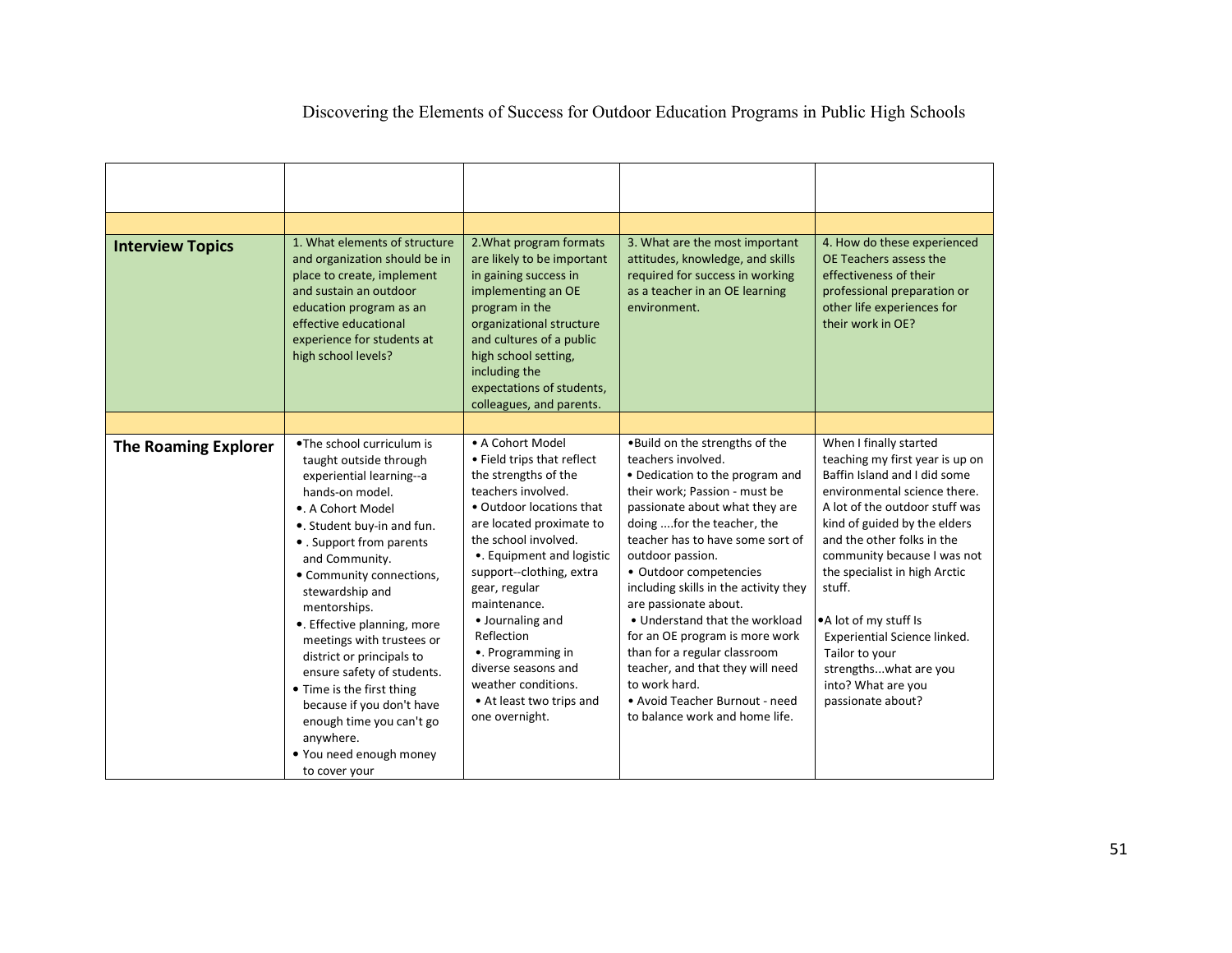|                         | transportation and<br>possibly subs teachers.<br>. You need students who<br>want to be there---you're<br>getting students who kind<br>of want to be there.<br>. Work hard at selling the<br>value to the stakeholders<br>it's your School District,<br>your administration who<br>are the ones going to make<br>it fly. Without their support<br>you don't have a program.<br>You really got to nail down<br>why they should be<br>financing it. |                                                                                                                                                                                                                                                                                  |                                                                                                                                                                                                                        |                                                                                                                                                                                    |
|-------------------------|--------------------------------------------------------------------------------------------------------------------------------------------------------------------------------------------------------------------------------------------------------------------------------------------------------------------------------------------------------------------------------------------------------------------------------------------------|----------------------------------------------------------------------------------------------------------------------------------------------------------------------------------------------------------------------------------------------------------------------------------|------------------------------------------------------------------------------------------------------------------------------------------------------------------------------------------------------------------------|------------------------------------------------------------------------------------------------------------------------------------------------------------------------------------|
|                         |                                                                                                                                                                                                                                                                                                                                                                                                                                                  |                                                                                                                                                                                                                                                                                  |                                                                                                                                                                                                                        |                                                                                                                                                                                    |
| <b>Interview Topics</b> | 1. What elements of structure<br>and organization should be in<br>place to create, implement<br>and sustain an outdoor<br>education program as an<br>effective educational<br>experience for students at<br>high school levels?                                                                                                                                                                                                                  | 2. What program formats<br>are likely to be important<br>in gaining success in<br>implementing an OE<br>program in the<br>organizational structure<br>and cultures of a public<br>high school setting,<br>including the<br>expectations of students,<br>colleagues, and parents. | 3. What are the most important<br>attitudes, knowledge, and skills<br>required for success in working<br>as a teacher in an OE learning<br>environment.                                                                | 4. How do these experienced<br>OE Teachers assess the<br>effectiveness of their<br>professional preparation or<br>other life experiences for<br>their work in OE.                  |
|                         |                                                                                                                                                                                                                                                                                                                                                                                                                                                  |                                                                                                                                                                                                                                                                                  |                                                                                                                                                                                                                        |                                                                                                                                                                                    |
| <b>Carpe Diem</b>       | • The program should<br>develop the major outcomes,<br>attached to the curriculum.<br>• Relevance: Include as many<br>academics as you can to<br>create validity for the<br>administration and other                                                                                                                                                                                                                                             | • Foster Social cohesion -<br>create a trusting<br>environment where<br>students are comfortable<br>to take risks, people feel<br>safe and willing to share<br>their ideas.                                                                                                      | "Teachers should try to create<br>learning environments where<br>students can explore and be<br>inquisitive and inquire and take<br>some chances and push<br>themselves from a cognitive<br>philosophical perspective" | The most importance areas of<br>prior education and<br>experience:<br>Practice as a kid in survival<br>and automotive inquiry plus<br>experiences in teaching<br>different grades. |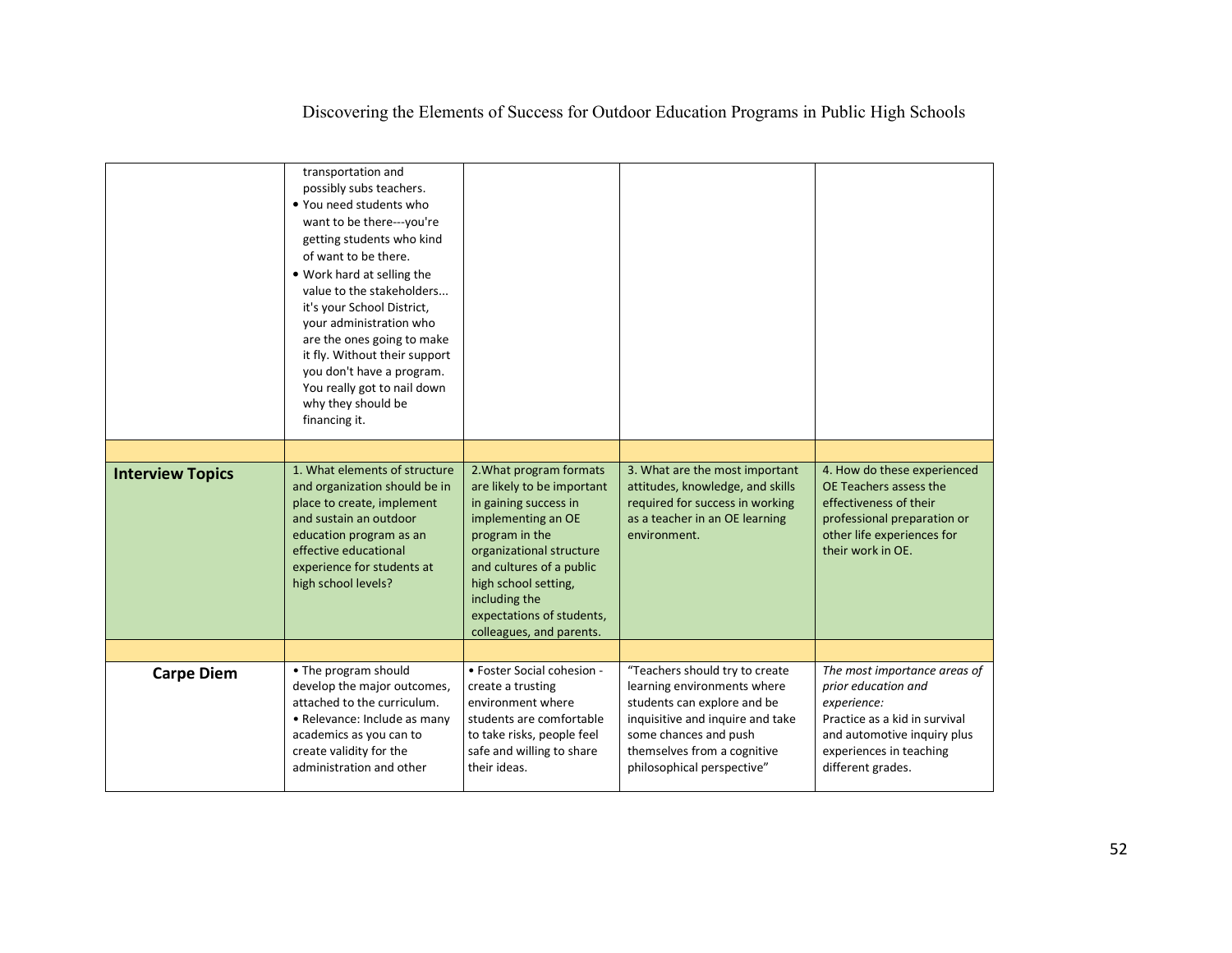| people for the worth or value<br>of the program.<br>• Identify how things align<br>with the goals and objectives<br>of the school, the mandates<br>and the curriculum.<br>• A Cohort style, integration<br>of subjects and not separated<br>in the class, connect to the<br>curriculum near the end of<br>the class.<br>• Freedom to start and finish<br>when you want, a situation<br>where you don't have to<br>worry about the school's<br>schedule.<br>• Attend to the perceptions<br>of colleagues and<br>administration - seek their<br>support and work on their<br>perceptions by showing them<br>the value of the program.<br>• Address Costs<br>If you can, make equipment<br>to save costs. If possible<br>arrange your own bus and<br>driver's license to helps<br>transport costs. You may<br>fundraise to get a bus | • Engage students by<br>giving them the reason<br>why you are doing what<br>you are doing, relevance<br>to place (place-based<br>practice). Relevance brings<br>value when something is<br>attached to something<br>real.<br>· Goals or outcomes/<br>continuation beyond the<br>class - active citizenship,<br>self-efficacy,<br>volunteerism.<br>• Risk. Students should<br>have chances to challenge<br>themselves, move outside<br>their comfort zones, and<br>responsibility to find<br>solutions to problems,<br>academic and physical<br>challenges or both.<br>· Find create, allow, invite,<br>or give both to access to<br>intrinsic motivation<br>• Invite students to engage<br>rather than looking for<br>buy-in.<br>• Let experiences<br>outdoors drive the<br>learning and connect to<br>curriculum afterwards. | • A teacher has to have<br>confidence in students to<br>support each other, to not leave<br>anybody behind. Create a family-<br>like atmosphere.<br>Allow students some freedom<br>with responsibility and<br>opportunities for inputs and<br>challenges.<br>•Demonstrate that this program<br>is a physical challenge, and also<br>an academic challenge.<br>• Need to be able to relinquish<br>control in your classroom<br>environment and hand over<br>more decision making to your<br>students.<br>. You have to have the passion<br>and the willingness to put in the<br>extra time. You are definitely<br>spending more time than a<br>typical classroom teacher when<br>you are running these<br>programs"<br>. You have to know your<br>outdoors - be competent in the<br>outdoors skills that you are<br>including.<br>• Creation of a social<br>environment where people can<br>accomplish challenges that push<br>their comfort zones | • I found teaching special<br>needs taught me more about<br>myself than it did anything<br>else. It really exposes all of<br>your weaknesses it really<br>does, so does elementary<br>school in some regards, it<br>exposes all of your<br>weaknesses as a manager as a<br>classroom manager or<br>whatever. |
|-----------------------------------------------------------------------------------------------------------------------------------------------------------------------------------------------------------------------------------------------------------------------------------------------------------------------------------------------------------------------------------------------------------------------------------------------------------------------------------------------------------------------------------------------------------------------------------------------------------------------------------------------------------------------------------------------------------------------------------------------------------------------------------------------------------------------------------|-------------------------------------------------------------------------------------------------------------------------------------------------------------------------------------------------------------------------------------------------------------------------------------------------------------------------------------------------------------------------------------------------------------------------------------------------------------------------------------------------------------------------------------------------------------------------------------------------------------------------------------------------------------------------------------------------------------------------------------------------------------------------------------------------------------------------------|---------------------------------------------------------------------------------------------------------------------------------------------------------------------------------------------------------------------------------------------------------------------------------------------------------------------------------------------------------------------------------------------------------------------------------------------------------------------------------------------------------------------------------------------------------------------------------------------------------------------------------------------------------------------------------------------------------------------------------------------------------------------------------------------------------------------------------------------------------------------------------------------------------------------------------------------------|--------------------------------------------------------------------------------------------------------------------------------------------------------------------------------------------------------------------------------------------------------------------------------------------------------------|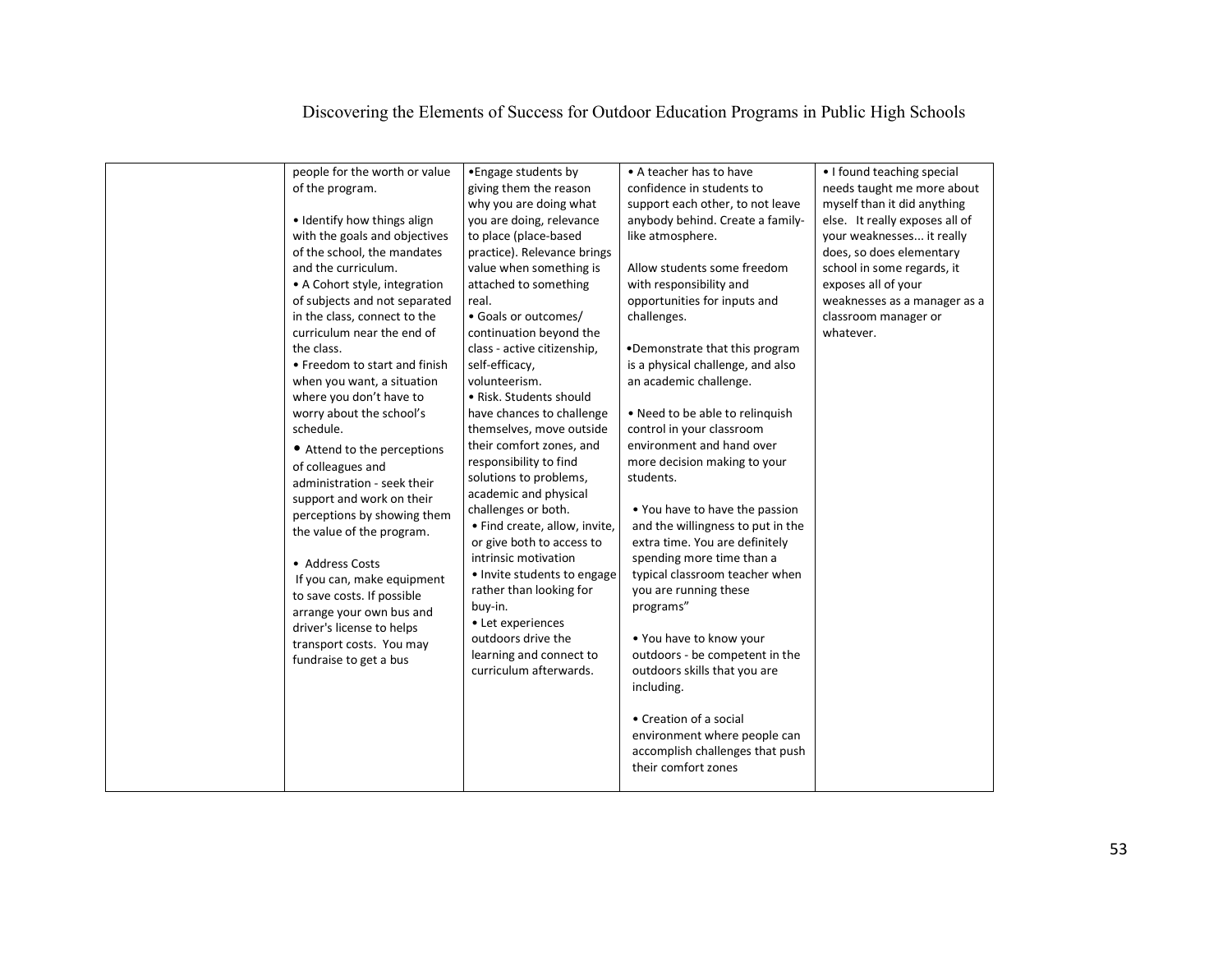| <b>Interview Topics</b> | 1. What elements of structure<br>and organization should be in<br>place to create, implement<br>and sustain an outdoor<br>education program as an<br>effective educational<br>experience for students at<br>high school levels?                                                                                                                                                                                                                                                                                                                                                                                                      | 2. What program formats<br>are likely to be important<br>in gaining success in<br>implementing an OE<br>program in the<br>organizational structure<br>and cultures of a public<br>high school setting,<br>including the<br>expectations of students,<br>colleagues, and parents.                                                                                                                                                                                                             | 3. What are the most important<br>attitudes, knowledge, and skills<br>required for success in working<br>as a teacher in an OE learning<br>environment.                                                                                                                                                                                                                                                                                                                                                                                                                                                                                                                                                    | 4. How do these experienced<br>OE Teachers assess the<br>effectiveness of their<br>professional preparation or<br>other life experiences for<br>their work in OE?  |
|-------------------------|--------------------------------------------------------------------------------------------------------------------------------------------------------------------------------------------------------------------------------------------------------------------------------------------------------------------------------------------------------------------------------------------------------------------------------------------------------------------------------------------------------------------------------------------------------------------------------------------------------------------------------------|----------------------------------------------------------------------------------------------------------------------------------------------------------------------------------------------------------------------------------------------------------------------------------------------------------------------------------------------------------------------------------------------------------------------------------------------------------------------------------------------|------------------------------------------------------------------------------------------------------------------------------------------------------------------------------------------------------------------------------------------------------------------------------------------------------------------------------------------------------------------------------------------------------------------------------------------------------------------------------------------------------------------------------------------------------------------------------------------------------------------------------------------------------------------------------------------------------------|--------------------------------------------------------------------------------------------------------------------------------------------------------------------|
|                         |                                                                                                                                                                                                                                                                                                                                                                                                                                                                                                                                                                                                                                      |                                                                                                                                                                                                                                                                                                                                                                                                                                                                                              |                                                                                                                                                                                                                                                                                                                                                                                                                                                                                                                                                                                                                                                                                                            |                                                                                                                                                                    |
| <b>Spirit Hawk</b>      | • In relation to indigenous<br>education programs, it is<br>imperative to ensure that<br>programs are community-<br>based. There must be a<br>strong connection with what<br>the community sees as<br>priorities.<br>• Another key component in a<br>successful program is<br>engagement: it is critical that<br>programs respond to the<br>needs of youth, link to<br>cultural values, and opens<br>doors for additional<br>educational opportunities and<br>meaningful employment.<br>• Programs offered in a<br>cohort model attract youth<br>with specific goals, and when<br>support by family members<br>and/or leaders in the | · "I think environmental<br>education, by nature,<br>lives somewhat outside<br>of what is perceived to<br>be part of the standard<br>processes and<br>practices"<br>• The magical part of a<br>program is seeing the<br>creation of a learning<br>community that<br>students are excited<br>and proud to be a part<br>of. This was expressed<br>through the<br>demonstration and<br>sharing of their culture<br>to family and friends.<br>. Family and community<br>support is also critical | • Leadership components are<br>essential to quality<br>programming, as well as<br>reflection and analysis on things<br>seen or experienced on field<br>trips, opportunities for thrills or<br>excitement and challenges that<br>provide a new experience for<br>students to accomplish and learn<br>and grow from.<br>As a group, we work together to<br>ensure everyone has the skills, to<br>make sure everybody has the<br>skills and for some people who<br>may have already developed the<br>skills they work closely and<br>mentor with people who don't.<br>Find out what is of interest to the<br>community and the way that<br>drives the student engagement.<br>. You have to also be willing to | A background working with<br>youth-at-risk and developing<br>programs and teaching<br>students from a number of<br>First Nations who live<br>primarily on reserve. |
|                         | community can assist with                                                                                                                                                                                                                                                                                                                                                                                                                                                                                                                                                                                                            | as the learning                                                                                                                                                                                                                                                                                                                                                                                                                                                                              | adapt and change to meet the                                                                                                                                                                                                                                                                                                                                                                                                                                                                                                                                                                                                                                                                               |                                                                                                                                                                    |
|                         | reinforcing the important                                                                                                                                                                                                                                                                                                                                                                                                                                                                                                                                                                                                            | community is a                                                                                                                                                                                                                                                                                                                                                                                                                                                                               | needs of the community.                                                                                                                                                                                                                                                                                                                                                                                                                                                                                                                                                                                                                                                                                    |                                                                                                                                                                    |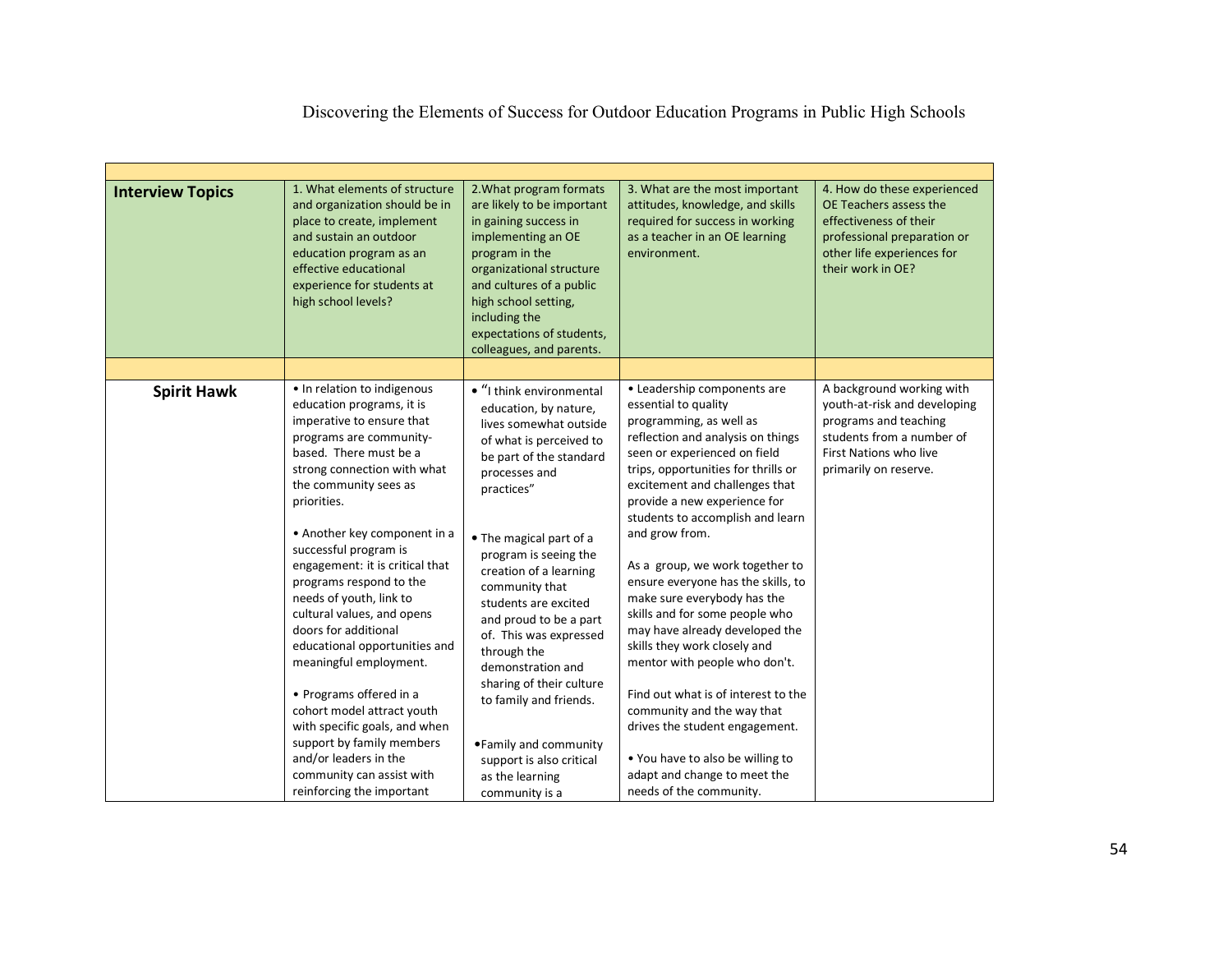| work they are undertaking<br>and can often remove barriers<br>(e.g. childcare). It is necessary<br>to have the community<br>perspective driving the<br>learning.<br>• Funding comes from a mix<br>of places and includes<br>contributions of money,<br>products and services. When<br>hearing of the program's<br>success these generous<br>supporters often attract<br>others to become involved.<br>Support comes from a range<br>of sources including:<br>municipal, provincial and<br>federal governments, First<br>Nations themselves, school<br>districts, individual donors<br>and corporations. | reflection of the wider<br>community. These<br>barriers can be<br>overcome through<br>well-developed<br>relationships with<br>teachers,<br>administrators and<br>community members.<br>• These types of<br>programs can mesh with<br>the traditional education<br>system. In order to do<br>this, she suggests that<br>they have to be<br>integrated and woven<br>into the curriculum, while<br>maintaining the direction<br>and goals of the<br>community. | Remember that "everything<br>doesn't have to happen at the<br>same time or as quickly as what<br>you (you) hope". You sometimes<br>have to shift from the initial<br>vision and go with it. |  |
|---------------------------------------------------------------------------------------------------------------------------------------------------------------------------------------------------------------------------------------------------------------------------------------------------------------------------------------------------------------------------------------------------------------------------------------------------------------------------------------------------------------------------------------------------------------------------------------------------------|-------------------------------------------------------------------------------------------------------------------------------------------------------------------------------------------------------------------------------------------------------------------------------------------------------------------------------------------------------------------------------------------------------------------------------------------------------------|---------------------------------------------------------------------------------------------------------------------------------------------------------------------------------------------|--|
| • Barriers to OE/ EE programs<br>often include lack of human<br>and financial resources.<br>Financial support is required<br>for things like transportation<br>and equipment, but may also<br>be required to address other<br>type of barriers. These<br>barriers can be overcome<br>through well-developed<br>relationships with teachers,<br>administrators and<br>community members.                                                                                                                                                                                                                 |                                                                                                                                                                                                                                                                                                                                                                                                                                                             |                                                                                                                                                                                             |  |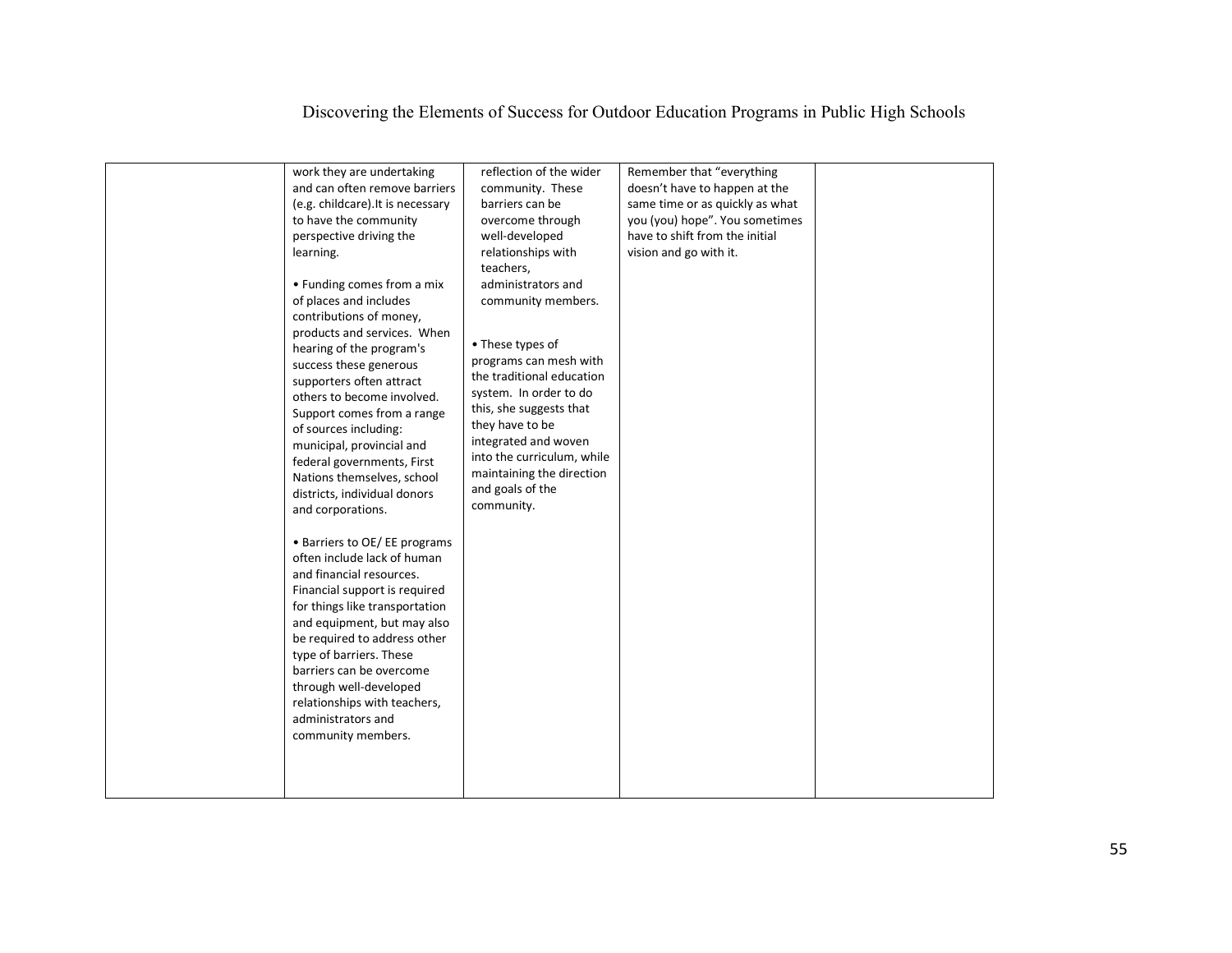| Discovering the Elements of Success for Outdoor Education Programs in Public High Schools |  |  |  |
|-------------------------------------------------------------------------------------------|--|--|--|
|                                                                                           |  |  |  |

| <b>Interview Topics</b>   | 1. What elements of structure<br>and organization should be in<br>place to create, implement<br>and sustain an outdoor<br>education program as an<br>effective educational<br>experience for students at<br>high school levels?                                                                                                                                                                                                                                                                                                                                                                                                                                                     | 2. What program formats<br>are likely to be important<br>in gaining success in<br>implementing an OE<br>program in the<br>organizational structure<br>and cultures of a public<br>high school setting,<br>including the<br>expectations of students,<br>colleagues, and parents.                                                                                                                                                                                                                               | 3. What are the most important<br>attitudes, knowledge, and skills<br>required for success in working<br>as a teacher in an OE learning<br>environment.                                                                                                                                                                                                                                                                                                                                                                                                                                                                                                                                                                                                                                                 | 4. How do these experienced<br>OE Teachers assess the<br>effectiveness of their<br>professional preparation or<br>other life experiences for<br>their work in OE?                                                                                                                                                                                                                                                                                                                                                                                                                                                                                                                     |
|---------------------------|-------------------------------------------------------------------------------------------------------------------------------------------------------------------------------------------------------------------------------------------------------------------------------------------------------------------------------------------------------------------------------------------------------------------------------------------------------------------------------------------------------------------------------------------------------------------------------------------------------------------------------------------------------------------------------------|----------------------------------------------------------------------------------------------------------------------------------------------------------------------------------------------------------------------------------------------------------------------------------------------------------------------------------------------------------------------------------------------------------------------------------------------------------------------------------------------------------------|---------------------------------------------------------------------------------------------------------------------------------------------------------------------------------------------------------------------------------------------------------------------------------------------------------------------------------------------------------------------------------------------------------------------------------------------------------------------------------------------------------------------------------------------------------------------------------------------------------------------------------------------------------------------------------------------------------------------------------------------------------------------------------------------------------|---------------------------------------------------------------------------------------------------------------------------------------------------------------------------------------------------------------------------------------------------------------------------------------------------------------------------------------------------------------------------------------------------------------------------------------------------------------------------------------------------------------------------------------------------------------------------------------------------------------------------------------------------------------------------------------|
|                           |                                                                                                                                                                                                                                                                                                                                                                                                                                                                                                                                                                                                                                                                                     |                                                                                                                                                                                                                                                                                                                                                                                                                                                                                                                |                                                                                                                                                                                                                                                                                                                                                                                                                                                                                                                                                                                                                                                                                                                                                                                                         |                                                                                                                                                                                                                                                                                                                                                                                                                                                                                                                                                                                                                                                                                       |
| <b>Pathways Beginning</b> | What stands out as the main<br>requirement in your mind that<br>needs to be present in an<br>outdoor education program?<br>Attention to the group<br>dynamics.<br>If you focus on the dynamics<br>first, and that could be in the<br>process of learning content,<br>Focus on that first and build<br>the Community. Then<br>everything else follows from<br>that.<br>This is particularly the case in<br>the integrated programs<br>where the students are<br>spending the entire semester<br>or school year together.<br>If they get tired of each other<br>they need to have the skills<br>and capacity and connection<br>in order to be successful.<br>Further keys to success: | Can outdoor education<br>work in that sort of<br>traditional scheduling or<br>in the traditional system<br>of schools?<br>Questions:<br>What set of course<br>combinations would work<br>Where is the site? Is most<br>of the work going to<br>happen at the school with<br>trips to very local places?<br>Do you meet off site the<br>entire time? Do programs<br>meet at a camp for<br>example and are you<br>going to draw only from<br>that school or are you<br>going to draw from the<br>whole District? | if there's a general discourse<br>within the school that outdoor<br>education is "playtime" well that<br>is one of the things that you need<br>to work at .--- Changing that<br>discourse. Because as long as<br>outdoor education is seen as<br>"play time" it is not going to get<br>the resources, in whatever form<br>those resources come, that it<br>deserves.<br>The parent Community of the<br>students I had was also very<br>good at promoting educational<br>values. So, say you ran a<br>program one year, you do some<br>kinds of surveys where you get<br>interviews with parents and<br>students and or teachers for the<br>next year that talk about the<br>educational value of the<br>programming--- that can do so<br>much to change that discourse of<br>outdoor education as play. | I taught for almost 2 years on<br>a long-term occasional<br>contracts in Education<br>Centers. They were very<br>collaborative Learning Spaces<br>so I got 2 years to absorb<br>some of the best outdoor<br>education teachers in Ontario.<br>I also took any opportunities I<br>could to get my Orca<br>instructors course, my Orca<br>canoe tripping courses, my<br>instructor courses, my First<br>Aid courses, and get<br>mentored by some fabulous<br>outdoor education folks.<br>"This experience alone would<br>not have been enough to run<br>a program well and safely<br>without that other kind of<br>mentoring. I feel like it's not<br>something you just jump<br>into." |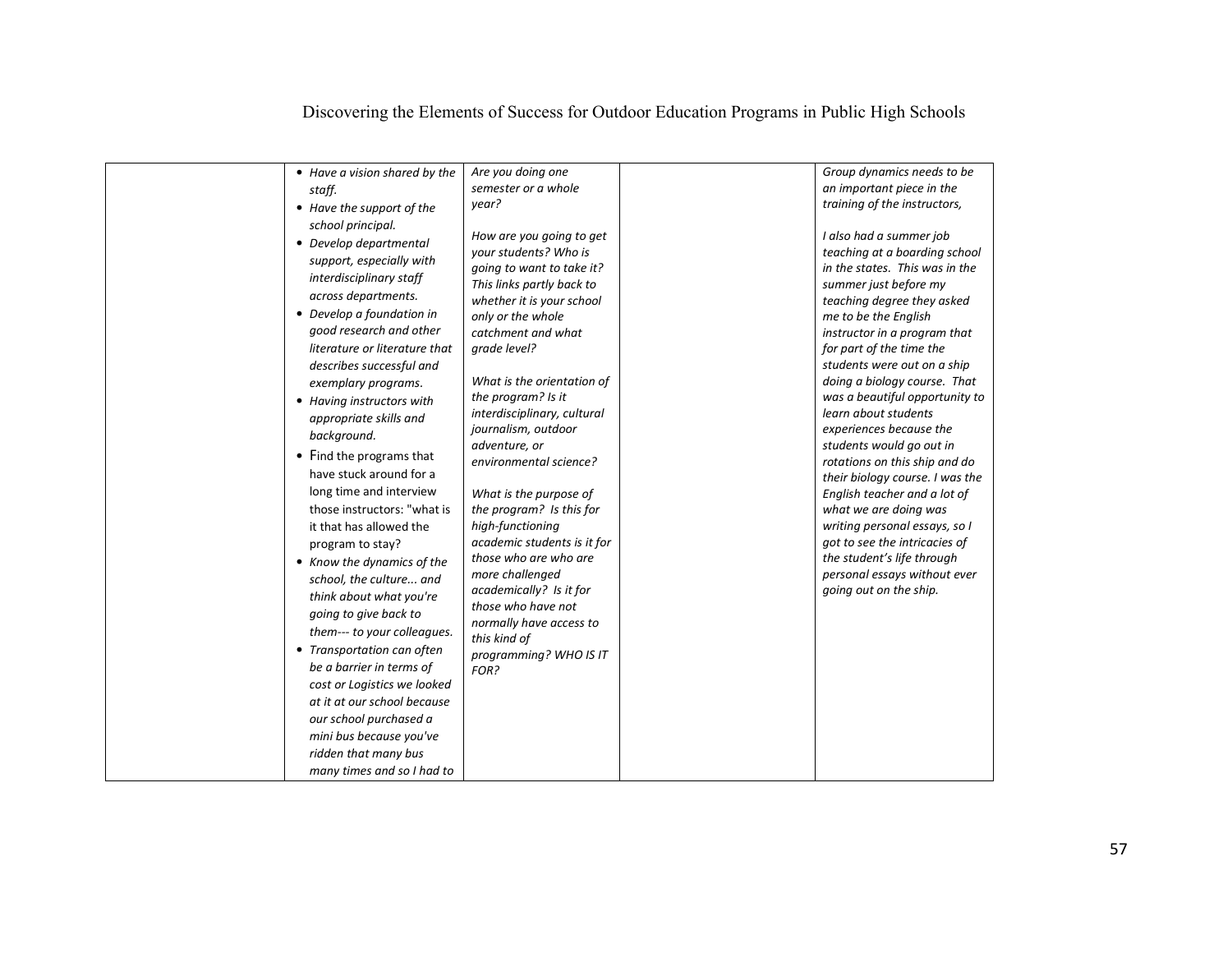|                         | get my driver's license for                                                                                                                                                                                                     |                                                                                                                                                                                                                                                                                  |                                                                                                                                                         |                                                                                                                                                                   |
|-------------------------|---------------------------------------------------------------------------------------------------------------------------------------------------------------------------------------------------------------------------------|----------------------------------------------------------------------------------------------------------------------------------------------------------------------------------------------------------------------------------------------------------------------------------|---------------------------------------------------------------------------------------------------------------------------------------------------------|-------------------------------------------------------------------------------------------------------------------------------------------------------------------|
|                         | it.                                                                                                                                                                                                                             |                                                                                                                                                                                                                                                                                  |                                                                                                                                                         |                                                                                                                                                                   |
|                         |                                                                                                                                                                                                                                 |                                                                                                                                                                                                                                                                                  |                                                                                                                                                         |                                                                                                                                                                   |
|                         |                                                                                                                                                                                                                                 |                                                                                                                                                                                                                                                                                  |                                                                                                                                                         |                                                                                                                                                                   |
| <b>Interview Topics</b> | 1. What elements of structure<br>and organization should be in<br>place to create, implement<br>and sustain an outdoor<br>education program as an<br>effective educational<br>experience for students at<br>high school levels? | 2. What program formats<br>are likely to be important<br>in gaining success in<br>implementing an OE<br>program in the<br>organizational structure<br>and cultures of a public<br>high school setting,<br>including the<br>expectations of students,<br>colleagues, and parents. | 3. What are the most important<br>attitudes, knowledge, and skills<br>required for success in working<br>as a teacher in an OE learning<br>environment. | 4. How do these experienced<br>OE Teachers assess the<br>effectiveness of their<br>professional preparation or<br>other life experiences for<br>their work in OE? |
|                         |                                                                                                                                                                                                                                 |                                                                                                                                                                                                                                                                                  |                                                                                                                                                         |                                                                                                                                                                   |
| <b>Fortunate Free</b>   | It is very important that the                                                                                                                                                                                                   | The program content                                                                                                                                                                                                                                                              | Teachers must be willing to take                                                                                                                        | Teachers need to develop and                                                                                                                                      |
| <b>Spirit</b>           | students in the program<br>develop a distinct culture or                                                                                                                                                                        | should be integrated<br>across several subject                                                                                                                                                                                                                                   | on commitments of time beyond<br>regular class assignments.                                                                                             | apply skills needed to<br>continually develop and                                                                                                                 |
|                         | sense of belonging.                                                                                                                                                                                                             | areas.                                                                                                                                                                                                                                                                           |                                                                                                                                                         | extend the program                                                                                                                                                |
|                         |                                                                                                                                                                                                                                 |                                                                                                                                                                                                                                                                                  | Teachers need to develop skills                                                                                                                         | structures and experience.                                                                                                                                        |
|                         | The program should be                                                                                                                                                                                                           | Learning experiences                                                                                                                                                                                                                                                             | needed to promote the program                                                                                                                           | Effective pre-service and in-                                                                                                                                     |
|                         | organized around 3 themes:                                                                                                                                                                                                      | should be structured to                                                                                                                                                                                                                                                          | to diverse audiences and to                                                                                                                             | service pro-D should help in                                                                                                                                      |
|                         | education for sustainability,                                                                                                                                                                                                   | be transformative for                                                                                                                                                                                                                                                            | attract sponsors and supporters.                                                                                                                        | developing and extending                                                                                                                                          |
|                         | outdoor pursuits, and                                                                                                                                                                                                           | students.                                                                                                                                                                                                                                                                        |                                                                                                                                                         | those skills.                                                                                                                                                     |
|                         | leadership development.                                                                                                                                                                                                         |                                                                                                                                                                                                                                                                                  | Teachers should be able to                                                                                                                              |                                                                                                                                                                   |
|                         |                                                                                                                                                                                                                                 | Learning experiences                                                                                                                                                                                                                                                             | develop and sustain high                                                                                                                                | Teachers should be prepared                                                                                                                                       |
|                         | The program should be                                                                                                                                                                                                           | should be relevant,                                                                                                                                                                                                                                                              | performance teamwork among                                                                                                                              | in group management, team-                                                                                                                                        |
|                         | structured as a cohort in                                                                                                                                                                                                       | engaging, and                                                                                                                                                                                                                                                                    | students and teachers.                                                                                                                                  | building, and time                                                                                                                                                |
|                         | which the students                                                                                                                                                                                                              | challenging.                                                                                                                                                                                                                                                                     |                                                                                                                                                         | management.                                                                                                                                                       |
|                         | experience one academic                                                                                                                                                                                                         |                                                                                                                                                                                                                                                                                  | It will be extremely helpful for                                                                                                                        |                                                                                                                                                                   |
|                         | term and one term focused                                                                                                                                                                                                       | Learning experiences                                                                                                                                                                                                                                                             | teachers to develop and apply                                                                                                                           |                                                                                                                                                                   |
|                         | on outdoor education.                                                                                                                                                                                                           | should place emphasis on                                                                                                                                                                                                                                                         | the skills needed for effective                                                                                                                         |                                                                                                                                                                   |
|                         |                                                                                                                                                                                                                                 | direct experiences in local                                                                                                                                                                                                                                                      | fund-raising.                                                                                                                                           |                                                                                                                                                                   |
|                         | Intend the program to be                                                                                                                                                                                                        | community activities and                                                                                                                                                                                                                                                         |                                                                                                                                                         |                                                                                                                                                                   |
|                         | accessible to a diversity                                                                                                                                                                                                       | settings.                                                                                                                                                                                                                                                                        | Teachers should work to develop                                                                                                                         |                                                                                                                                                                   |
|                         | students and backgrounds.                                                                                                                                                                                                       |                                                                                                                                                                                                                                                                                  | a personal repertoire of outdoor                                                                                                                        |                                                                                                                                                                   |
|                         |                                                                                                                                                                                                                                 |                                                                                                                                                                                                                                                                                  | skills as well as skills in team                                                                                                                        |                                                                                                                                                                   |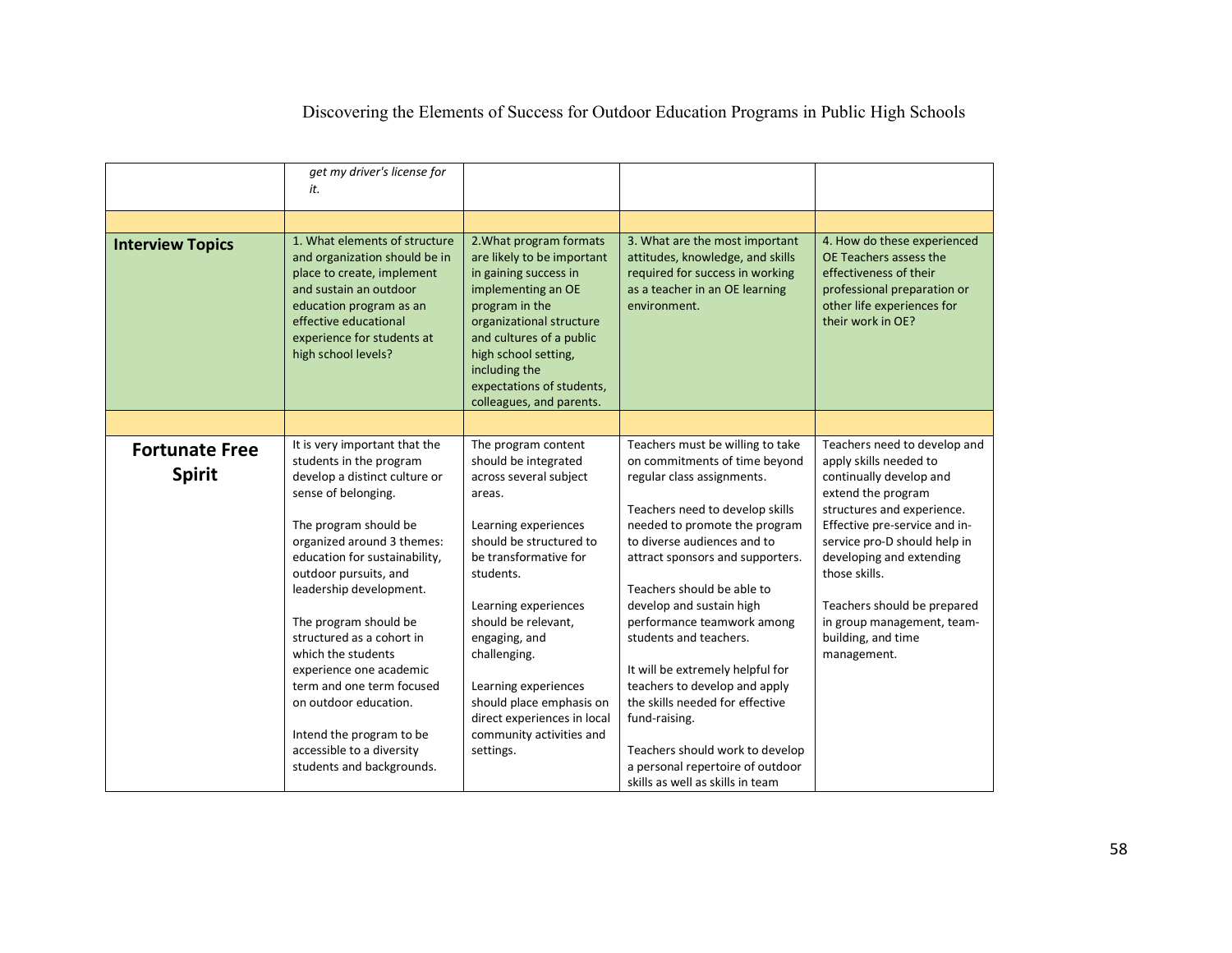|                                | Foster and develop a support<br>system that includes parents,<br>teaching colleagues, and<br>school administrators.<br>Student recruitment should<br>be designed to attract those<br>who are motivated and willing<br>to invest time and effort in<br>the program.<br>Program activities and<br>contents should be designed<br>and implemented to<br>demonstrate academic and<br>intellectual quality and<br>integrity and as important<br>assets to the school and its<br>community. | Successful OE programs<br>must be developed to<br>break beyond the time<br>structures and schedules<br>that are commonly found<br>in high schools.<br>Teachers will need to<br>help students manage the<br>transition between<br>conventional classroom<br>learning and high level<br>experiential learning<br>outside regular classes<br>and schedules. | building and leadership for<br>students.                                                                                                                    |                                                                                                                                                                   |
|--------------------------------|---------------------------------------------------------------------------------------------------------------------------------------------------------------------------------------------------------------------------------------------------------------------------------------------------------------------------------------------------------------------------------------------------------------------------------------------------------------------------------------|----------------------------------------------------------------------------------------------------------------------------------------------------------------------------------------------------------------------------------------------------------------------------------------------------------------------------------------------------------|-------------------------------------------------------------------------------------------------------------------------------------------------------------|-------------------------------------------------------------------------------------------------------------------------------------------------------------------|
|                                |                                                                                                                                                                                                                                                                                                                                                                                                                                                                                       |                                                                                                                                                                                                                                                                                                                                                          |                                                                                                                                                             |                                                                                                                                                                   |
| <b>Interview Topics</b>        | 1. What elements of structure<br>and organization should be in<br>place to create, implement<br>and sustain an outdoor<br>education program as an<br>effective educational<br>experience for students at<br>high school levels?                                                                                                                                                                                                                                                       | 2. What program formats<br>are likely to be important<br>in gaining success in<br>implementing an OE<br>program in the<br>organizational structure<br>and cultures of a public<br>high school setting,<br>including the<br>expectations of students,<br>colleagues, and parents.                                                                         | 3. What are the most important<br>attitudes, knowledge, and skills<br>required for success in working<br>as a teacher in an OE learning<br>environment.     | 4. How do these experienced<br>OE Teachers assess the<br>effectiveness of their<br>professional preparation or<br>other life experiences for<br>their work in OE? |
| <b>Biophilic</b><br>Salamander | 1. It is extremely important to<br>identify and develop settings<br>nearby and accessible to the<br>school that will support and<br>enhance outdoor and place-<br>based learning.                                                                                                                                                                                                                                                                                                     | 1. OE should be an<br>intentional extension to<br>every subject area--math,<br>language, journaling, art,<br>creative<br>writingathletics, etc.                                                                                                                                                                                                          | 1. Assess the readiness of the<br>school for an OE program.<br>What are the attitudes of<br>teachers and administrators;<br>parents; students? What do they | 1. Teachers should be<br>encouraged to view teaching<br>as an opportunity for creative<br>problem solving.                                                        |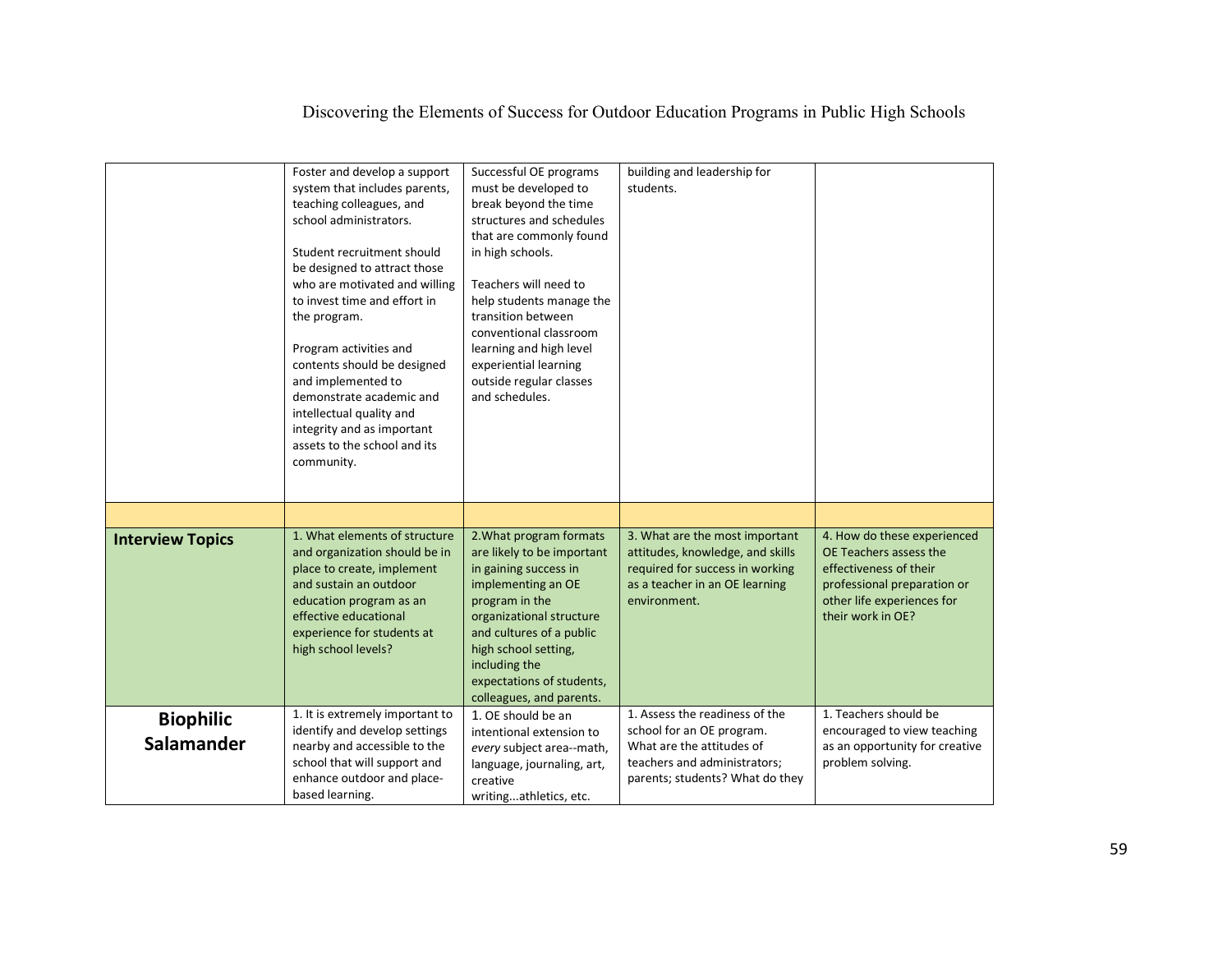| 2. Make a commitment to<br>including<br>outdoor/environmental<br>learning experiences in the<br>school program several times<br>in each week.                                                                                                                                                                                                                                                                                                                                                                                                                                                                                                                                                                                                                                                                 | 2. Develop a cadre or<br>team of teachers or<br>support workers who are<br>able and willing to<br>commit the time and<br>effort to the OE program.                                                                                                                               | want and how well does your<br>program or concept fit.<br>2. Does the school or teachers<br>have any "history" with OE<br>programs--is that history an<br>asset or liability?                                                                                                                                                                                                                                                                                                                                                                                                                                                                                                           | 2. Teachers should be<br>encouraged to select<br>opportunities for professional<br>development that will extend<br>their knowledge and skills<br>throughout their professional<br>careers.                                                        |
|---------------------------------------------------------------------------------------------------------------------------------------------------------------------------------------------------------------------------------------------------------------------------------------------------------------------------------------------------------------------------------------------------------------------------------------------------------------------------------------------------------------------------------------------------------------------------------------------------------------------------------------------------------------------------------------------------------------------------------------------------------------------------------------------------------------|----------------------------------------------------------------------------------------------------------------------------------------------------------------------------------------------------------------------------------------------------------------------------------|-----------------------------------------------------------------------------------------------------------------------------------------------------------------------------------------------------------------------------------------------------------------------------------------------------------------------------------------------------------------------------------------------------------------------------------------------------------------------------------------------------------------------------------------------------------------------------------------------------------------------------------------------------------------------------------------|---------------------------------------------------------------------------------------------------------------------------------------------------------------------------------------------------------------------------------------------------|
| 3. Build a group of teachers or<br>assistants who are committed<br>to the program.<br>4. Develop the momentum of<br>the program to reflect a<br>commitment to continuing as<br>a regular and expected<br>commitment to the school<br>rather than as a "trial run" or<br>"experiment".<br>5. Develop and communicate<br>a clear philosophy about the<br>values and possible outcomes<br>of OE programming.<br>6. A cohort organization will<br>aid in the development of a<br>class as a learning community.<br>At the high school level OE<br>programs are most likely to<br>succeed when they do not<br>involve students in the<br>graduating year because of<br>competition for time and<br>effort to meet graduation<br>goals and requirements.<br>7. Residential experiences<br>should allow students and | 3. Seek to build a team<br>that includes a diversity<br>of people with a range of<br>attributes and skills.<br>4. Ideally an OE program<br>should emphasize cultural<br>diversity and support<br>contacts with indigenous<br>ways of knowing and also<br>with non-human species. | 3. What are the estimated costs<br>of the program--operations;<br>equipment, transport? What is<br>the financial record of the<br>program in previous offerings?<br>Are there any sponsors and<br>donors?<br>4. Teachers in OE programs need<br>to have a personal interest in<br>and value for the environment--<br>both natural and constructed.<br>They should develop their skills<br>in effectively communicating<br>their attitudes and experiences.<br>5. An effective teacher in an OE<br>program needs to develop their<br>skills and attitudes toward<br>innovation and risk-taking and<br>work to enhance their abilities to<br>develop effective and workable<br>proposals. | 3. Teachers should be<br>encouraged to develop<br>contacts with potential<br>community supporters or<br>donors. This will require the<br>development of effective<br>communications and the<br>exploration of various<br>networks and businesses. |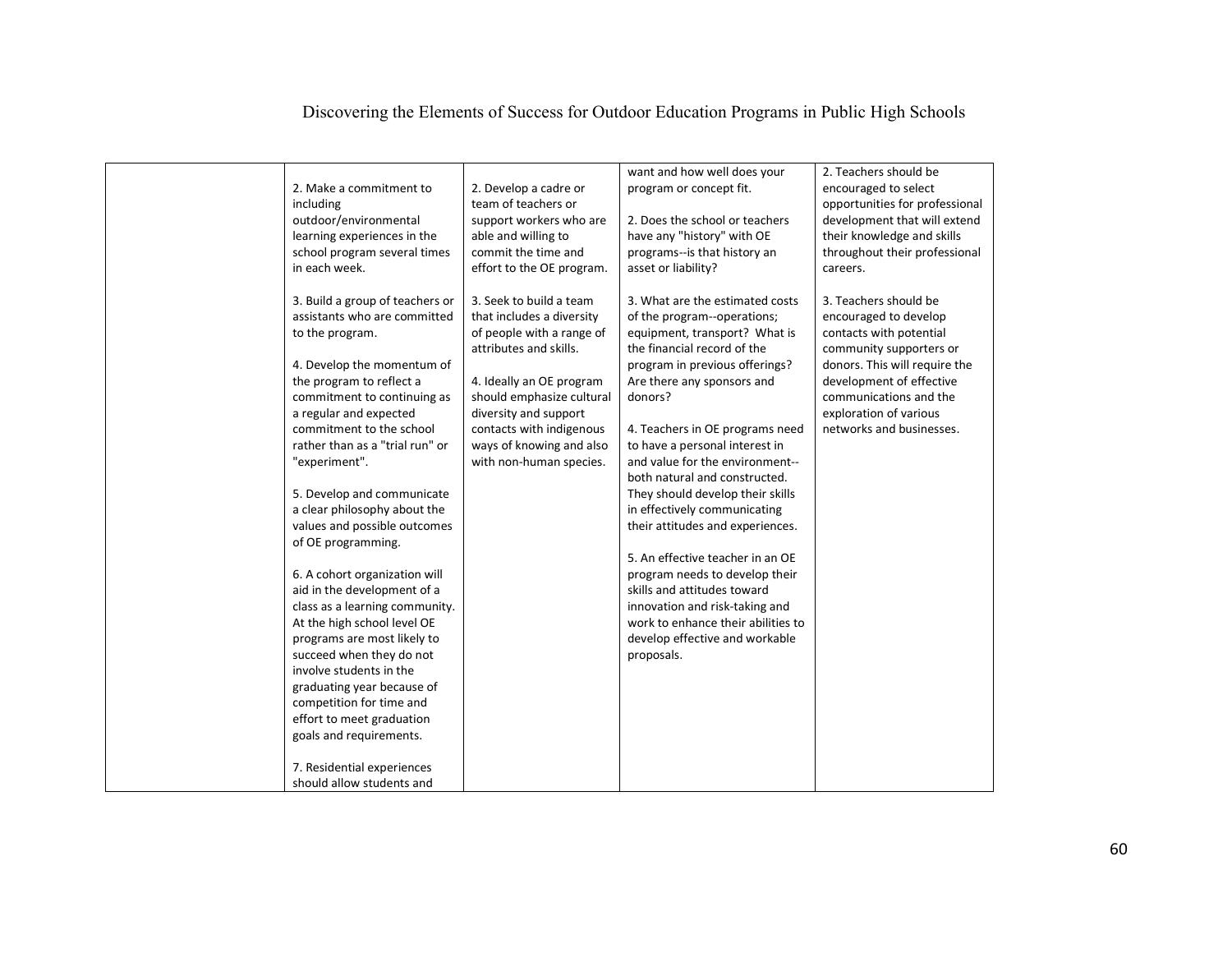| staff to engage in learning<br>across seasons, in diverse<br>settings, and at various times<br>of day. |  |  |
|--------------------------------------------------------------------------------------------------------|--|--|
|--------------------------------------------------------------------------------------------------------|--|--|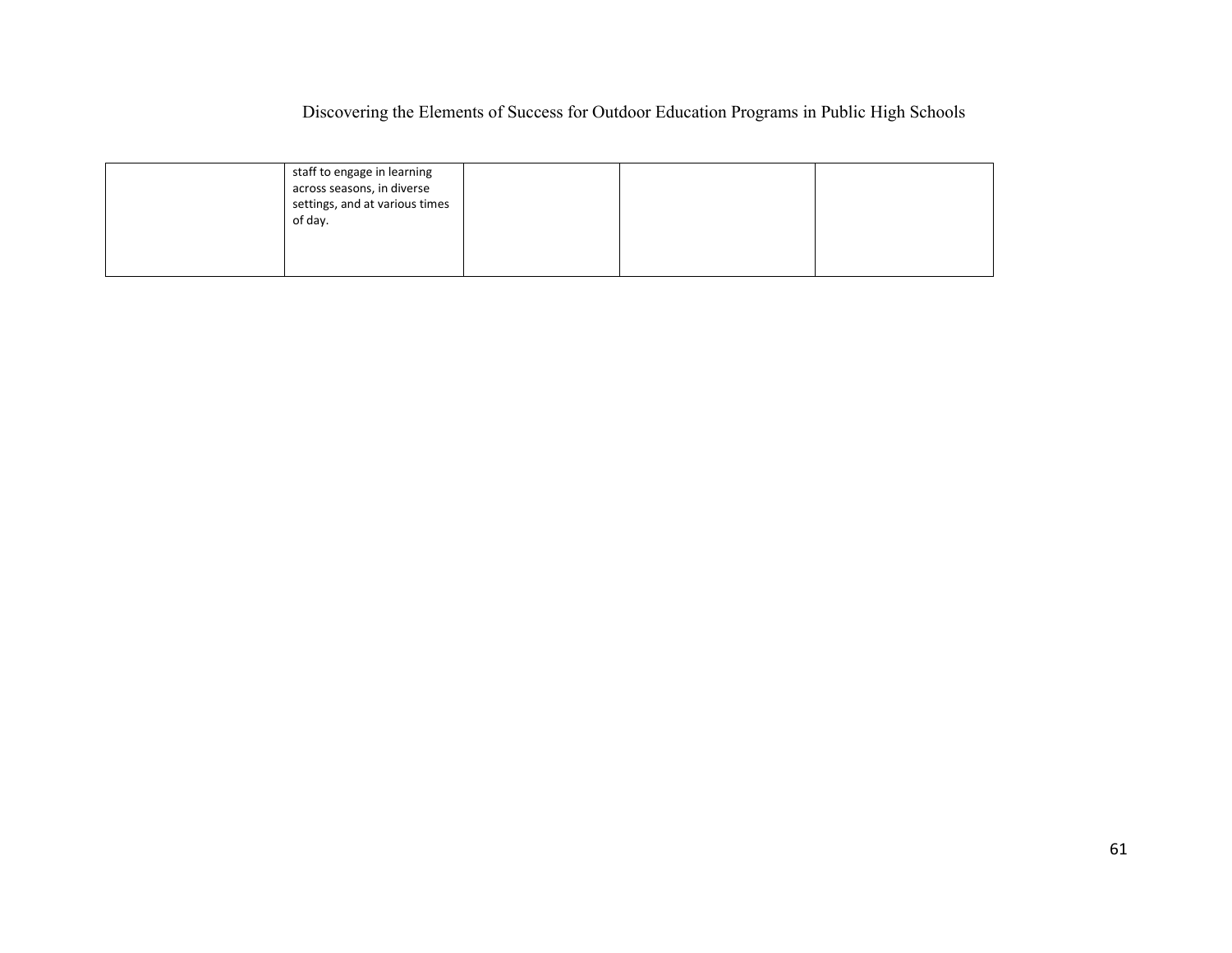# **Discussion of Key Themes Emergent from the Thesis Research Questions and Interview Results and Summaries**

## **A. The importance of healthy relationships between OE/EE programs and the contexts in which they are offered and implemented.**

One of the participants in a research interview made the following observation:

*"I think environmental education, by nature, lives somewhat outside of what is perceived to be part of the standard processes and practices."* 

Many of the interviews included some mention of the importance of having programs such as OE and EE that were outside the structures of the regular school curriculum and organizational structures although also must be accepted by the wider community of the school. Interview participants recognized the need for program teachers to develop active partnerships and a positive reputation with the larger community while also being aware of how their program fits with the goals and objectives of the school and can add value to the school's reputation. An effective program should develop healthy and active connections with community members including parents, mentors, partners, service providers, alumni, and the local or regional indigenous communities. A program should also foster the positive perceptions of colleagues and administration and work to gain their support by showing them the value of the program. Some interviewees noted the importance of gaining support from school administration and made mention of the fact that school administrators often change appointments over time so it becomes necessary to make them aware of the importance and contribution of the program to the school's culture and to the larger community. Note was also made of the importance for OE teachers to understand a community's vision and priorities while being willing to adapt and make changes from initial program visions in order to meet local needs.

# **B. Desirable characteristics and preparation for teachers in outdoor education programs in high school contexts.**

The interviews raised the question of how the interviewee felt about the significant elements of their personal preparation or backgrounds for teaching in OE programs. The interview subjects didn't reveal much about whether their specific pre-service teacher education prepared them for their work in OE. Most of the interviewees felt that they didn't need to be experts in fields that might be seen as directly relevant to OE. That is, they didn't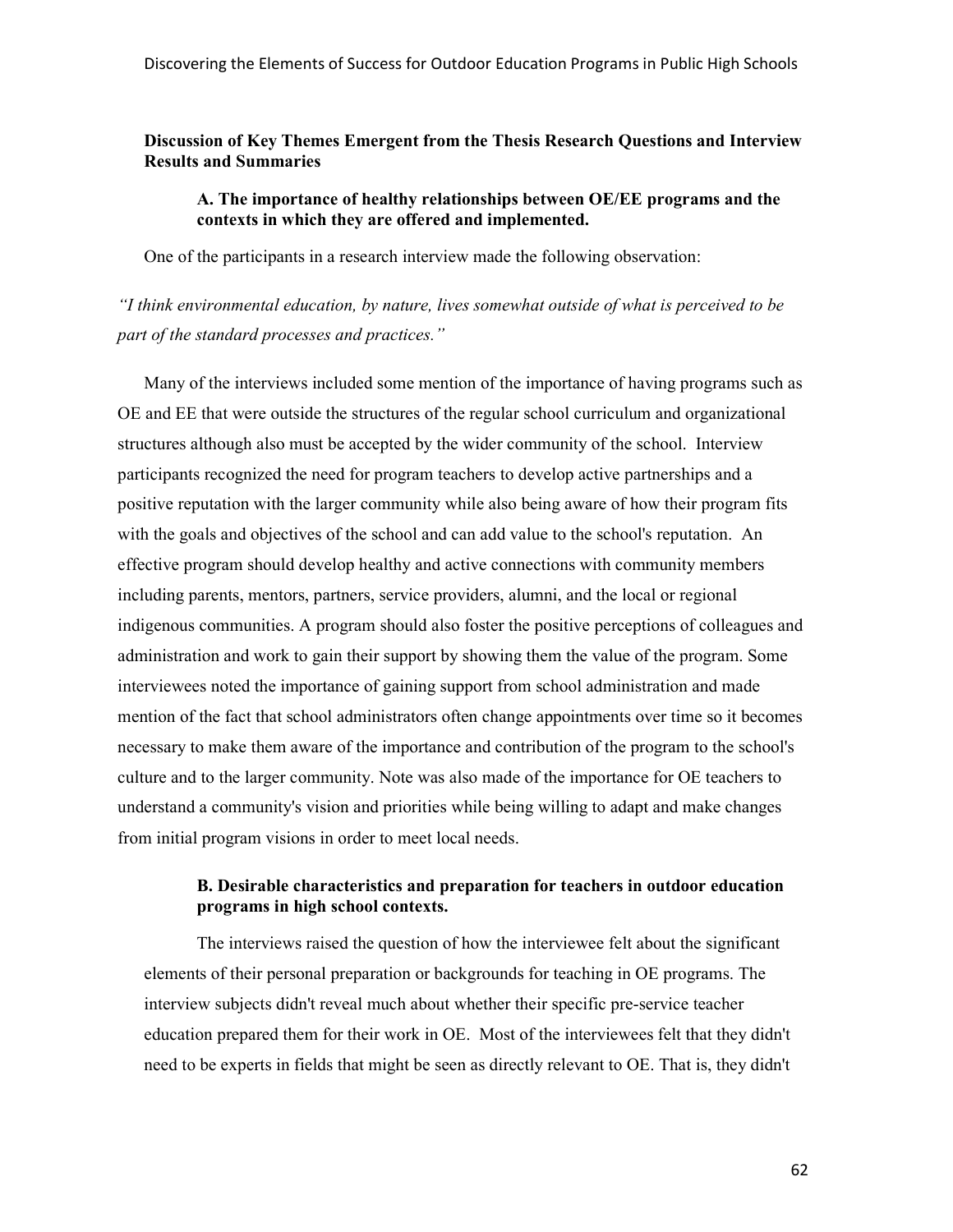have to be mountaineers or expert canoeists, although they could build on areas where they had relevant prior experiences and had developed skills. One interviewee commented that OE teachers need to exercise good judgment and care to avoid getting over their heads while also operating in their zone of capability. *Oliver E. Coach* explained how he was filling shoes by taking on a program after the retirement of a teacher. He needed to maintain and know his own capabilities rather than try to copy what was done in the past.

This topic invites consideration of the importance or value of OE programs being taught by more than one teacher. Some interviewees were operating their programs in a team format and appreciated having co-teaching colleagues. However, some interviewees who had solo responsibilities for teaching their programs, also noted the value of inviting and engaging experts who had certified skills in areas of outdoor recreation as assistants for parts of their program experiences.

More than pre-service training, the interviewees described needing experience in the field, especially in the areas where they were exploring new sites and appreciated connections to people, including other teachers and administrators, who would come to support their innovation. I believe that my pre-service training in outdoor education gave me initial ideas and I still use an expanded version of my outdoor education professor's lesson plans today. there plans related to the efficacy of using games or macro-models to teach ecologically complex concepts to students grade 7 through 12 (Stibbards & Puk, 2011). I think further research could go towards looking at essentials in pre-service training that could contribute to successes in teaching outdoor education.

An issue of note here is that many high schools are still structured in classes taught by solo teachers who are subject matter specialists with students often moving as individuals to classes in diverse subjects such as science, math, music, or social studies, and meeting other students and specialist teachers in those classes. The cohort model in which a group of students and teachers work together on the whole curriculum as a group or community was noted by several interview participants as a unique feature of OE. In this structure they may develop strong interpersonal relationships and have extended contact with a solo teacher or small team across a variety of experiences. A useful question concerns how much attention is paid by pre-service programs to developing the skills needed by teachers to work effectively in teams vs the one teacher/class/specialty model of high schools.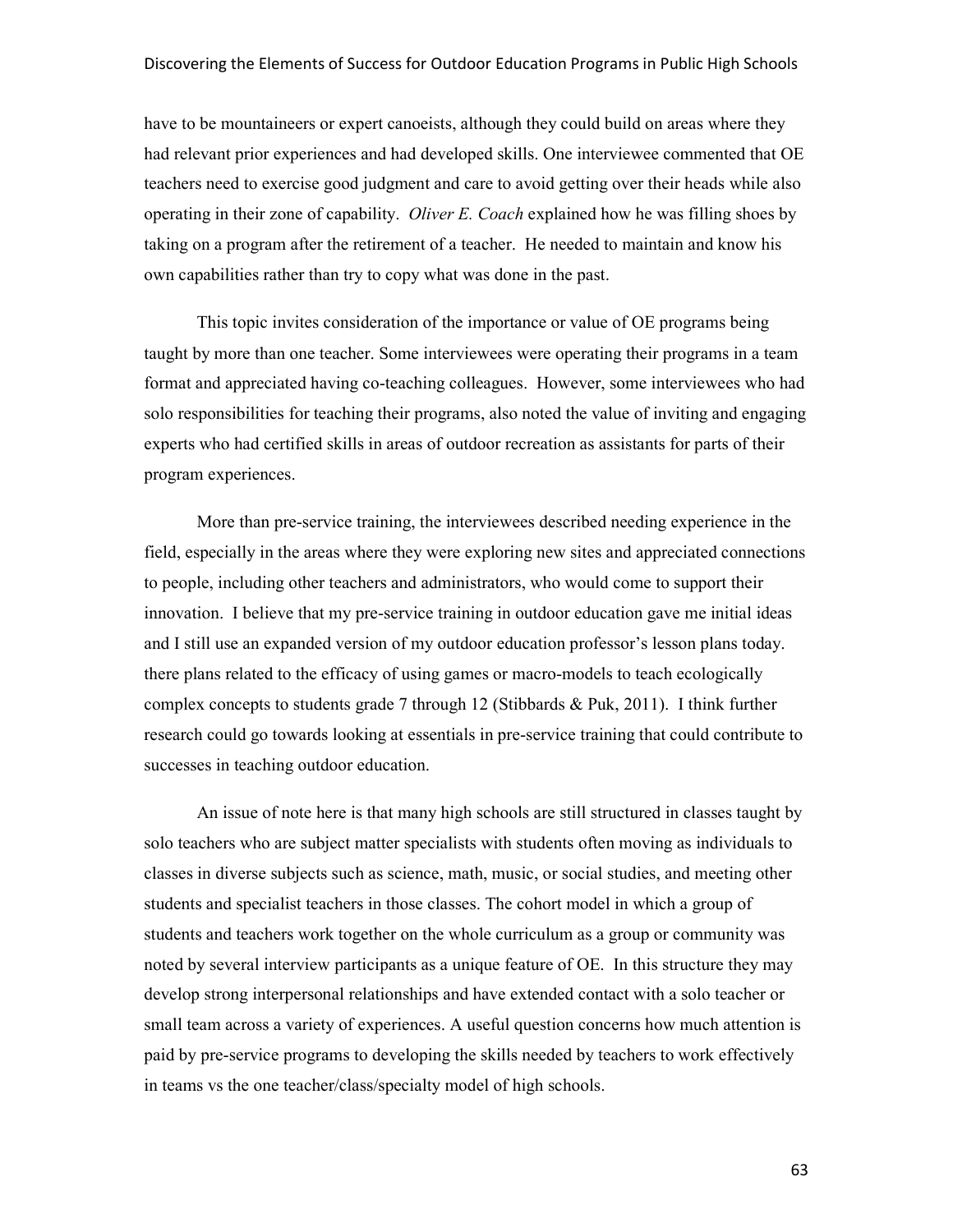The concept of having a specialist Outdoor Education teacher versus several different math/science or humanities teachers who also teach outdoor education is an interesting possibility. Currently, I am teaching in a Junior High as an outdoor education specialist, but the school is changing to a model where all teachers teach a "core" subject and pick up an "option". As in the quote "Despite efforts over 40 years, environmental sustainability is still on the margins of curriculum in most countries" (Gough, 2016, p.83), it is unfortunate that outdoor education isn't described or accepted as a "core"/ important/or necessary course, and instead OE lives outside the mainstream and is an optional choice to which students may connect and be active outside classrooms.

 Although I do not have the ability to change labels in my school, I do see value in a model of more generalists and less specialists. I see this move as an opportunity to have more ideas and energy going into outdoor education planning and preparations with a team of teachers, rather than being solo on an island on my own while trying to be innovative. I think that multi-disciplinary approaches such as hybrid half-day combinations of Outdoor Ed, Science, Career and Life Management and Physical Education are gaining momentum in high schools and continue to be created and offered across Alberta and BC. Examples of such programs are often operating outside of the regular school structure as in summer programming or alternatives to public education for a year or semester. A notable comment from an interview participant claimed that OE teachers are "...people who try to create learning environments where students can explore and be inquisitive and inquire, take some chances, and push themselves from a cognitive philosophical perspective." Thinking outside of the box of scheduling, and structure is an important trait in and training for Outdoor Educators.

## **C. The challenges of time structures.**

 Most interviewees mentioned class time as a major factor shaping or limiting OE in Schools. In Chapter 2 the Literature Review refers to the *Prisoners of Time* report from the US National Commission on Time and Learning, (1994). (The Education Commission of the States, Education Reform Reprint Series, 2005). This Report claims that schools are still highly structured and scheduled in formats appropriate to work in factories, offices, and farms rather than into organizational arrangements clearly intended to support and foster learning, innovation, and critical thinking.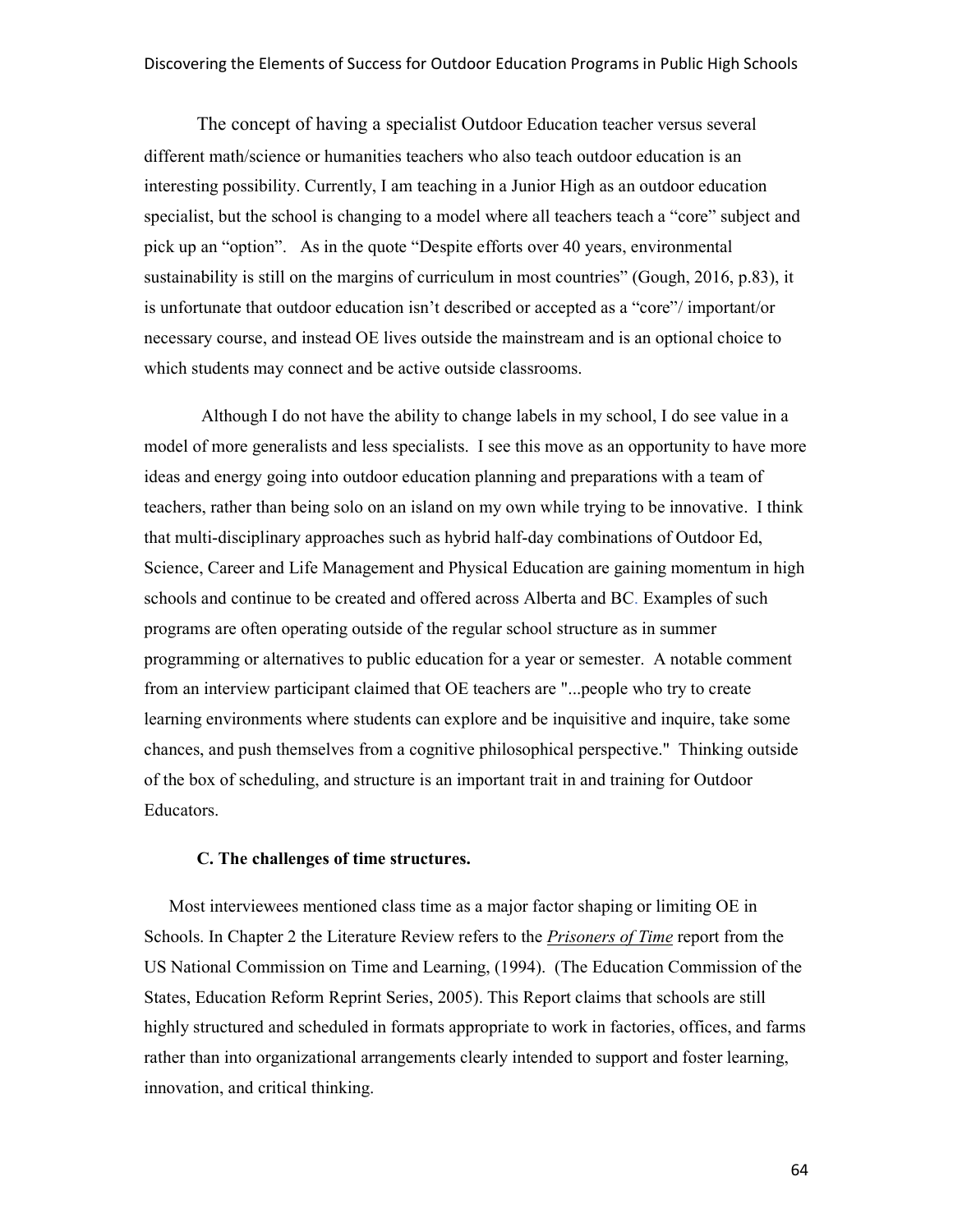Some schools and districts have made attempts to change the high school timetable through the implementation of specialized semesters or focus weekdays, etc. Thomas Haney High School in Maple Ridge in BC is an example of innovative structure in time and curriculum that has been operating for some years. However, the School District also offers "traditional high schools" to meet the expectations of some conservative parents (and perhaps kids). High Schools in Calgary have attempted to block off a half day for Outdoor Education, but often students and parents are concerned that they are missing out on something like a different option class or more regular science. It appears there is a constant battle to get out of the traditional timetable and curriculum structure. It takes a lot of repetition, proven successes, and convincing to get OE programs out of the conventional timetable piece. Of course, the universities also play a role here-- they often seem to simply replicate the high school timetable, especially in undergrad programs. However, there are innovations. For example, Simon Fraser University has a one semester integrated theme-based undergrad program which attracts a number of students (a fairly small number and enrolment is limited) each term. The program which is called "Semester in Dialogue" is also team taught and supported further by invited guest specialists.

Some high school outdoor educators respond to the challenges of freeing their programs from the restrictions and constraints of the typical high school timetable by offering their programs in full term or even full year formats. Some school districts have also developed specialized outdoor or environmental schools. Three of the interviewees in my research were involved with full term integrated programs or with entirely separate outdoor schools. However, these options are costly in terms of both staffing and facilities that are outside the budgets of most public-school districts. In some areas Indigenous communities have also developed specialized schools and programs designed to reinforce and extend their cultures and focus on indigenous forms of knowledge and patterns of environmental relationships.

The issue of how structures, schedules, and staffing patterns might be arranged to enable more time for effective learning and teaching likely deserves more research than it often gets. It might be useful to follow up from the *Prisoners of Time* report with studies that consider how online or hybrid learning arrangements have affected conventional patterns especially in the post-pandemic high school context.

## **D. Student recruitment and retention.**

65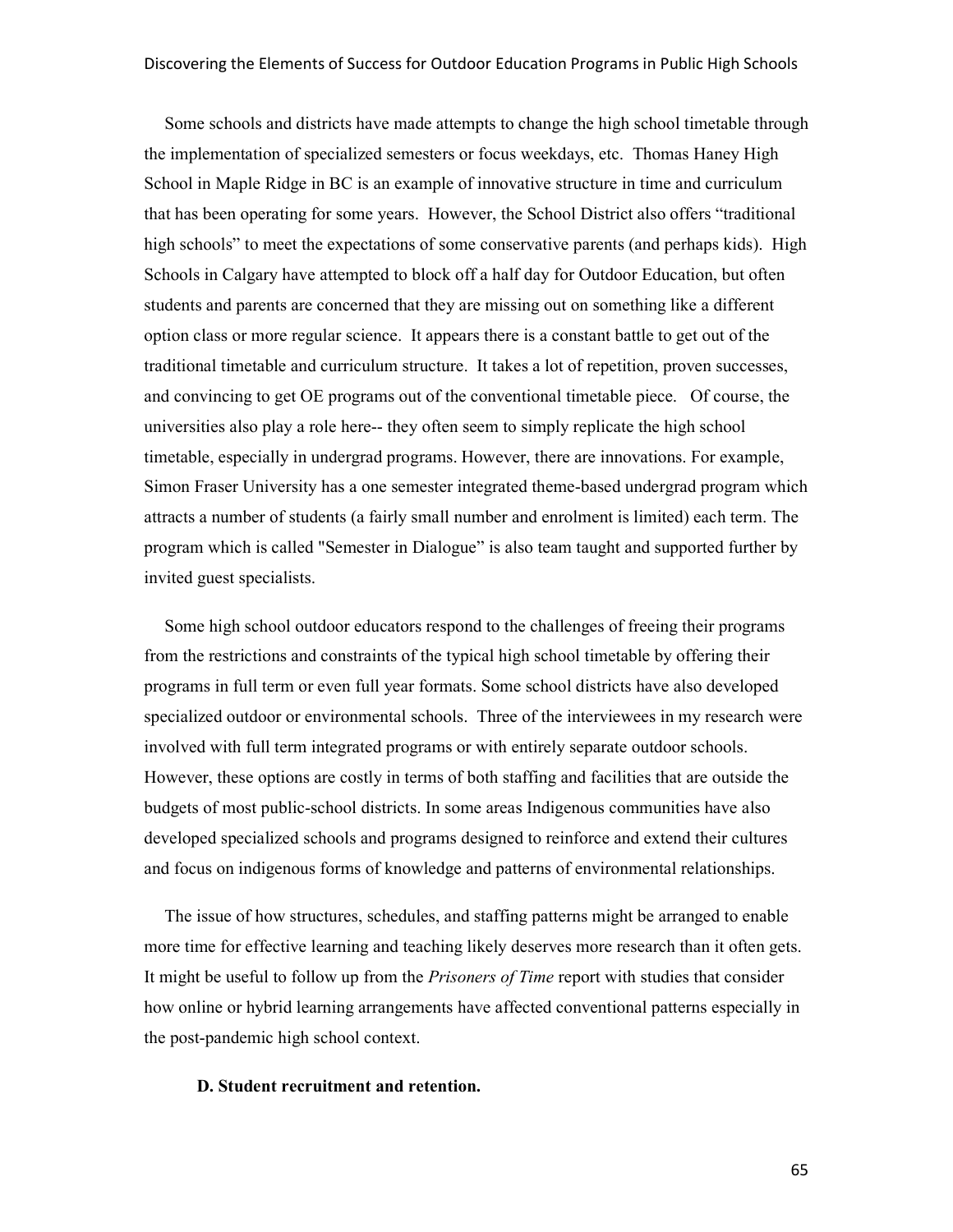An important issue raised by some participants in this thesis research was the need to recruit/invite/attract students who would be assets to their programs while at the same time wanting programs to be inclusive of students with diverse interests, experiences, and abilities. Several interviewees noted that programs cannot hope to be sustained and supported unless they attract sufficient student enrolments. *Project Wizard* spoke to the idea of sustaining a program by having the reports and projects developed by currently enrolled students or recent alumni shared with prospective new students. These presentations could give potential students encouragement that they will also enjoy the program and can succeed in it. *Biophilic Salamander* recommended building regular connections between so-called feeder elementary or middle schools and the high schools which offered OE/EE emphasis programs so that students and parents would have wider awareness of the availability of OE/EE emphasis programs in the high schools. On the other hand, *Max Cadence* cautioned in a follow-up email that adding things like a shopping excursion to get more student's interest can result in the loss of values of the initial outdoor values to learn in the field. He stated, "We added the Museum of Popular Culture, the Great Wolf Lodge, a Seattle Mariners baseball game and shopping at outlet malls. All these things added student numbers to the trip, which helped with its sustainability from year to year, but that's exactly what it became...a trip, not a field study of Mount Saint Helens."

## **E. The demands and rewards of teaching in OE programs.**

Although the teachers interviewed for this research had experiences actively teaching outdoor education, they described encountering circumstances that required them to get a program going with little time for research, planning and preparation. *Pathways Beginning* mentioned the importance of time for planning and preparation while *Fortunate Free Spirit* shared how her program was organized to allow spare time for teachers to plan and prepare for lessons and trips. I believe it is a combination of teacher personality and circumstance that allows these programs to function regardless of the spare time or preparation time that a teacher is given during the day.

In 2020 a new program started in Calgary with a half day scheduled for outdoor education to serve as a lens to the curricula in science, physical education and the environment curriculum. Those involved mentioned that even with a full schedule and no prep time in a school day they were able to plan and prepare and create a great program for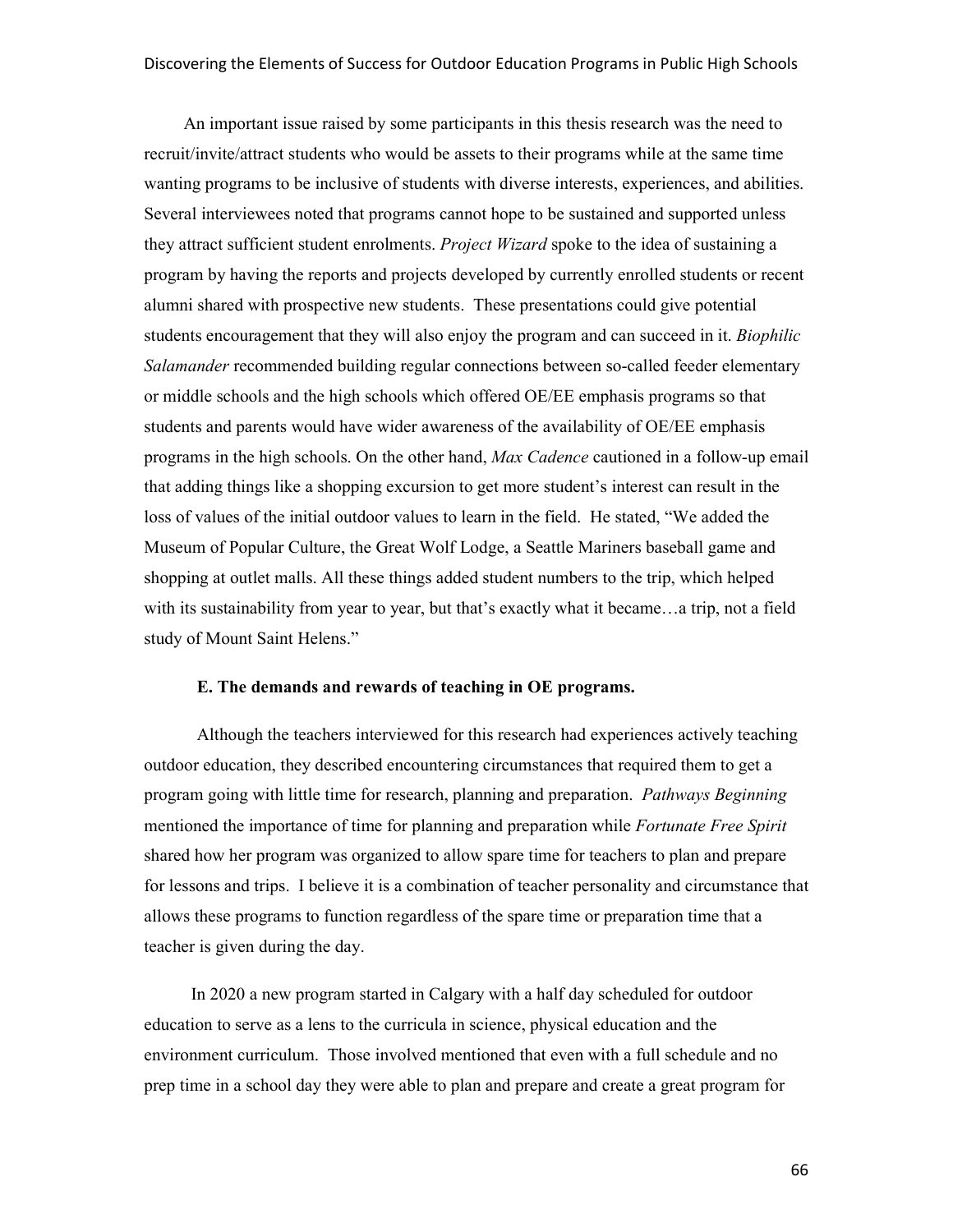students, driven by experience and passion to get students outside. My interviews clearly revealed teachers who were committed to reflective practice and were passionate about their work. However, in spite of the energy and enthusiasm shown by my interviewees I think further investigation into teacher burnout and prep time allotted could usefully be explored.

# **F. Indigenous education and perspectives**

Although I found some indigenous learning perspectives coming from *Spirit Hawks* interview, I felt dishonor in writing this thesis while missing a more in-depth perspective of Indigenous outdoor educators. I found a company that is running Indigenous outdoor education programming and is highly successful, but I was unable to get an interview with its Director. Currently a regular priority in our teaching practices in Alberta and BC is to implement and include indigenous connections to the land, history and culture in an attempt to reconcile what was lost years ago. At the graduate level of teacher inservice education, the EcoEd Cohort M.Ed. program offered by Simon Fraser University has a very strong commitment to the involvement of indigenous persons as faculty instructors and resource persons. A portion of the 2-year program includes a several week field-school located in an indigenous community at Haida Gwaii in BC.

An important area for further research and curriculum design in the field of OE and EE would be to take a deep dive into the connections between Indigenous Education and Outdoor Education and how these topics can merge and be complementary. There is also now considerable interest in the inclusion of cultural diversity as an element of ecological/environmental literacy and research in both theory and practice.

# **General Discussion of the Overall Curriculum Goals for Outdoor Education**

## **The Question of program "magic".**

In my interviews I regularly asked participants about what they considered to be particularly distinctive or important as an element of the operation and implementation of a high school outdoor/environmental education programs. In other words, what makes a program have special meaning or significance for students? In raising the question I sometimes asked my interviewee to discuss the "Magic" or special characteristics that they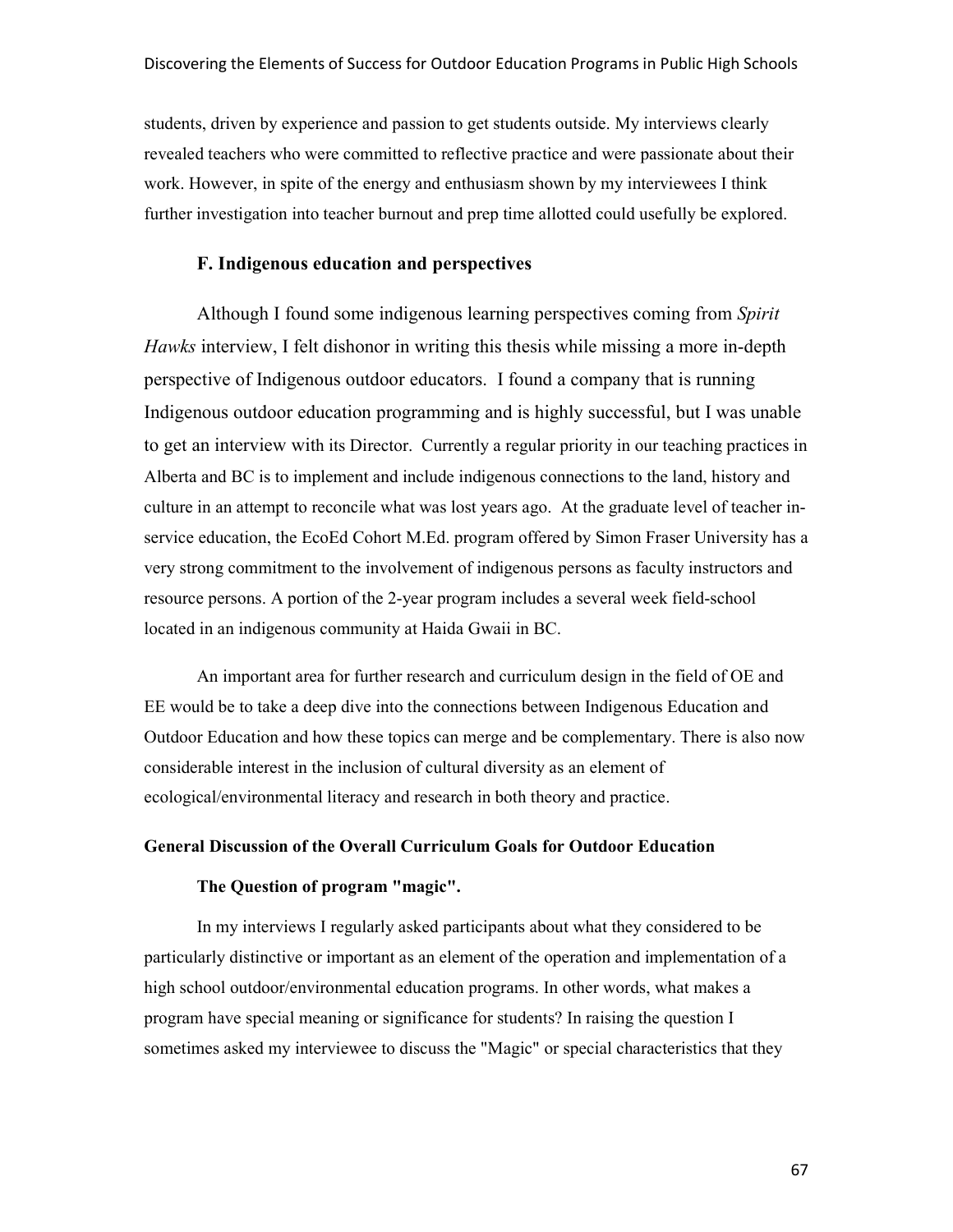looked for or considered in thinking about their program experiences or for OE programs in general.

I came to treat the term MAGIC as an acronym: that is, **M**eaningful **A**ctivities **G**enerate **I**nteractive/imaginative **Classroom**s. As noted above, many OE programs are structured as cohorts in which students and teachers work together to create a learning community. For this thesis I propose that it is the building of very strong relationships and deep connections, as enabled by a cohort organization combined with coherent use of time that make a program "magical". Magic is the uniqueness of each program and the passion that burns inside of it.

Magic is seen in the creation of a social environment where people can accomplish challenges that push their comfort zones and where students and teachers learn with and from each other. The philosophical foundation that I would propose for OE programs could be outlined by four pillars: Inquiry, Place, Opportunities, and Experiences that lead to deeper connections to the other-than-human world. Further, I would propose that an element of the Magic is in the dialogue and social interactions between Places and People and in the opportunity to listen to something outside ourselves; "something that speaks to the soul" and stretches human interactions beyond our comfort level.

*The magical part of a program is found in seeing the creation of a learning community that students are excited and proud to be part of.* A cohort community allows students to follow their own pathways where that is relevant to them - student-centered learning is essential in the true sense of the practice. A family-like atmosphere needs to be created. Teachers sometimes need to work on this-- kids don't always walk into a program already getting along. It is important to work on group dynamics first before covering content.

**The Cohort Style.**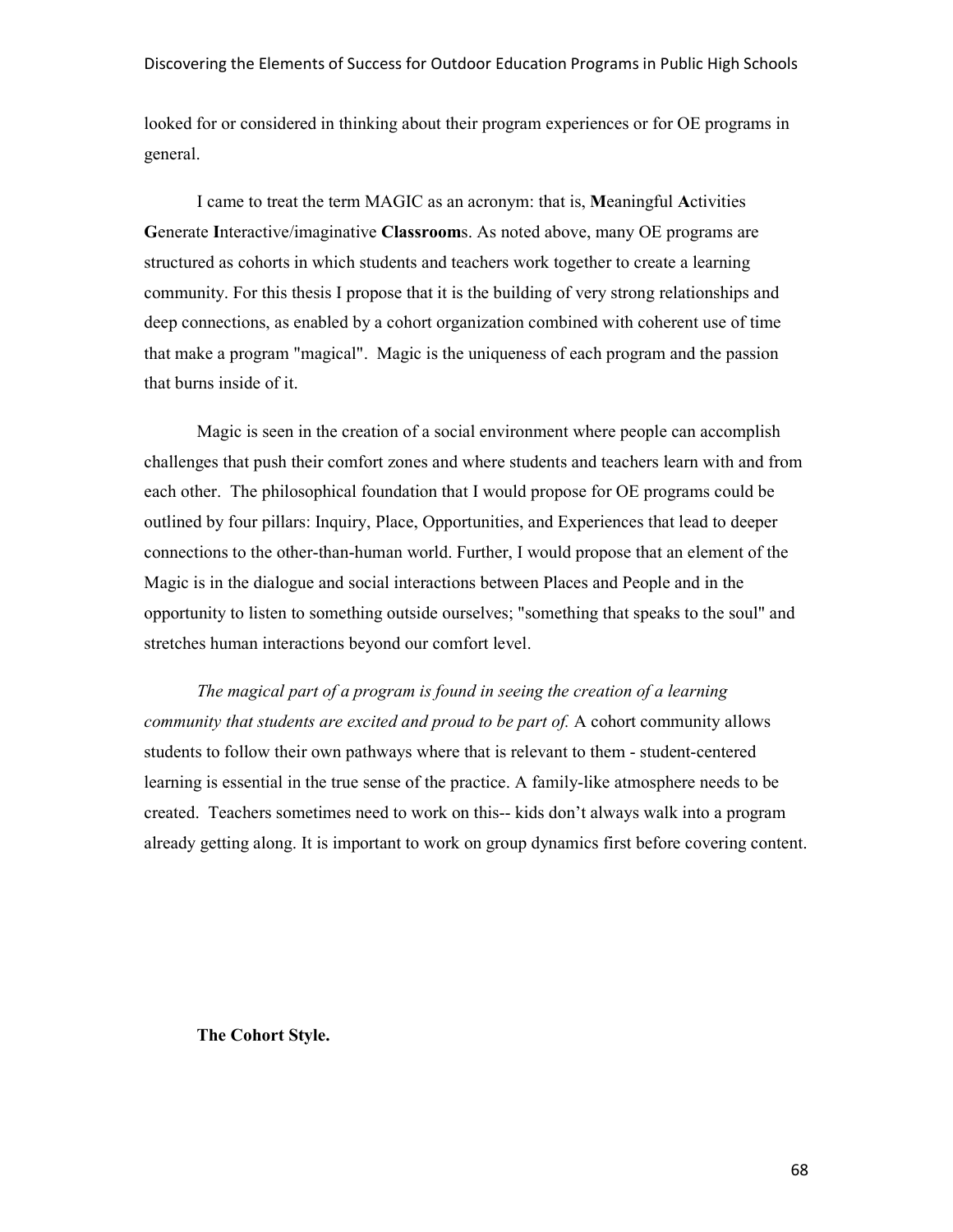A cohort style, integrates all subjects not separated in the class, and connects to the curriculum near the end of the class sessions. A cohort style keeps a group of students together to learn over time and through experiences. It entails:

The integration of all subjects not separated in the class, and connects to the curriculum near the end of the class sessions. A cohort style keeps a group of students together to learn over time and through experiences. It entails:

- Building community relationship-building from being put in situations where students need to depend on one another. Students find through collaboration that they have more capacity than they previously thought.
- Transformative learning challenge, time, immersion, reflective practice, dialogue, teamwork and promotion of interdependence.
- Close proximity to doing things that include the out-of-doors.
- A commitment to being outside doing things several times a week.
- Includes dedicated individuals who are willing to be facilitators.

# **Curriculum and content in the cohort context.**

# *Time.*

Time is a critical element of a cohort model.

- Time is required for meaningful learning. When boxed into high school 90 minute periods, there isn't enough time to create opportunities for learning, connection, community building, et cetera;
- OE wants to escape the rigid schedule, and so it often needs to be scheduled much as possible for or to exist in a flexible or open time frame;
- "The ones that are the most successful are the ones that can have the kids for the longest period of time without interruptions";
- Time for OE teachers to *learn from one another and connect.*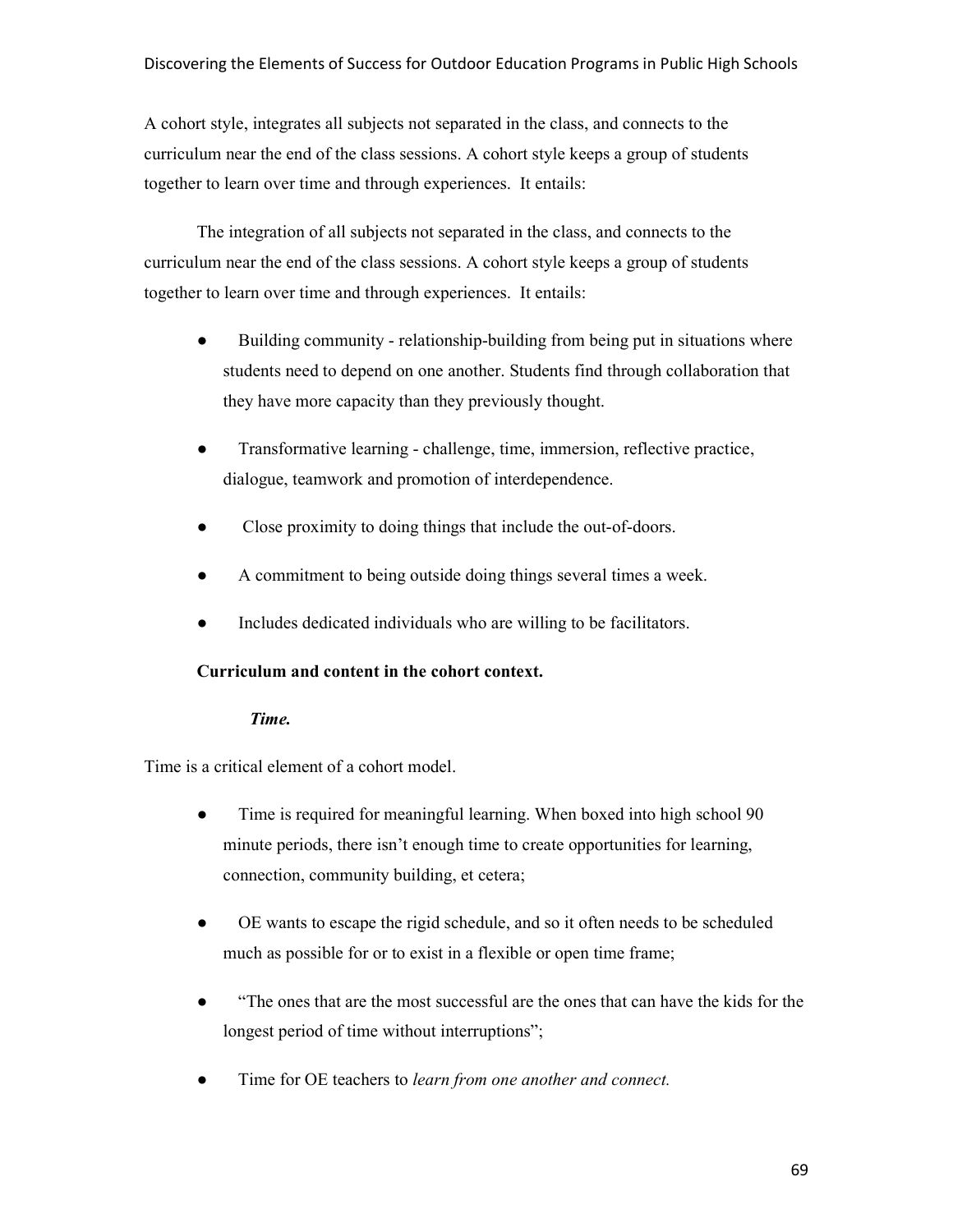#### **Personnel management and school-based outdoor education programs.**

The participant known for this study by the alias *Biophilic Salamander* (BS) raised the issue of the need to consider changes to personnel and policies when school administrators, or other decision-makers shift positions and move to new roles or different schools. BS reported personal situations in which he had to fight to gain support from new administrators who may move into position with little background knowledge or appreciation of a OE program. Similarly, issues can arise, and a program's future can be at risk, when a teacher experienced in OE leaves a school with no designated replacement--this is especially problematic when a program is activated by only one teacher. A replacement teacher may not be introduced or oriented to resources, documents, equipment, and program history left behind by the departing teacher. The replacing teacher may have the necessary outdoor skills but little appreciation of special experiences and approaches developed by their predecessor, as well as special styles and unique activities and experiences.

Looking back on my own experiences, I think that in a high school program where I arrived at as a new appointment it wasn't a lack in my ability to teach outdoor education in an effective and innovative way, but rather there was a lack of communication needed for me to step into the shoes of the person who was leaving. The teacher I was replacing was playing a role in parent connection and inclusion. He was putting out fires from parents who were worried the OE science program wasn't as complete as the regular program and he was charismatic and served as the personal face of the program. It took me a year to figure out what he had been doing and by the time I clued in, the program was dead. Some of the people I interviewed for this thesis recognized the importance of having a philosophy, paying attention to staff change-over and maintaining a program's core values as being essential to sustaining a program in outdoor education.

#### **Topics and Issues for Further Consideration**

#### **Technology and changing the face of Outdoor Education**

What might I advise someone on running a successful program in the 21<sup>st</sup> Century, during a pandemic when the system has shut down and we are trying to combat a deadly virus? Or, when Ukraine is a country under attack… We need the common system of the timetable grid and the bells and the lectures to blow up, and that is partially what the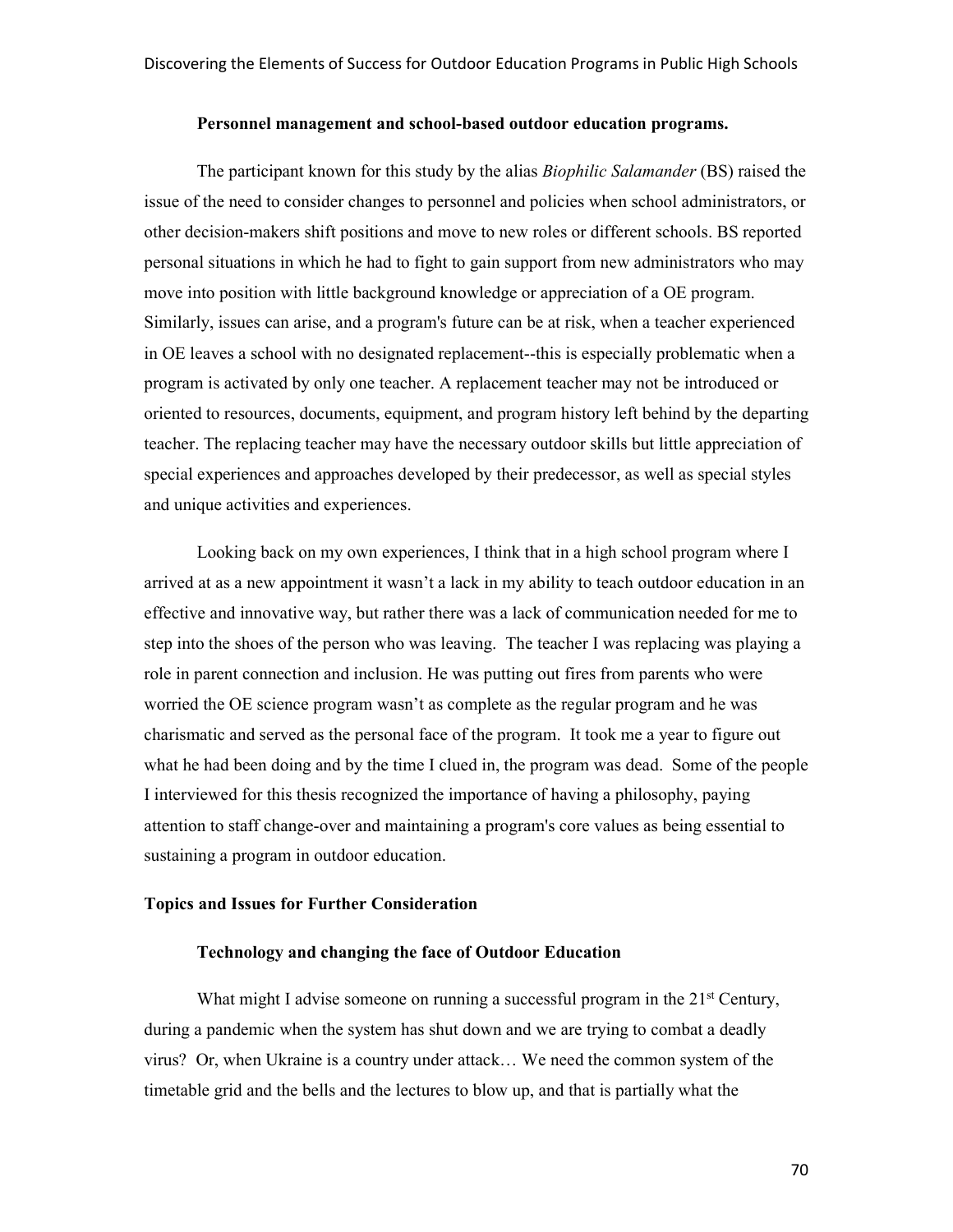pandemic has done. Perhaps, we should rethink the way we do things. John Taylor Gatto in his book called *Dumbing Us Down* (2017) spoke to the idea that school as it is today is not working and this may need a system level change. He refers to the education system as a place to train and educate for roles in business and to follow a planned path. Further research into changing the system of how schools currently operate under bells and timetables would be a worthy and informative feat. Outdoor Education programs find most success by pushing this time-envelope, by pulling students outside of the regular schedule for a time (semester, term or year) and then reintroducing them back into traditional or regular programming.

My principal announces at the end of June, "September is going to be different and I strongly advise that you put your files and binders and lesson plans from years past on the shelf, we need to do something new, try new ideas, be innovative with your colleagues". Teaching needs to look different. Students can access much of the world's data and information from the cell phones they carry their back pockets. In my view teaching is not about giving kids information. Rather, it is now about helping students to know how to use the torrent of information coming at them at an incredible speed. They need character building skills, social networking skills, the ability to be innovative, attack challenges and think critically and creatively to solve world system problems beyond just doing the same old things we have been doing. Kids need to learn work ethic, how to apply technology, and how to take care of and connect with the people and places that they are in contact with on a regular basis.

As a passionate OE educator I am biased but honestly, the core work of EE and OE programs is to make students aware of themselves, their connections to the land and others, and to give them problems to consider, act on and to creatively find solutions, while pushing their limits and learning that they are capable and can follow their passions to live successful lives as a democratic, involved and intelligent citizens. Further insights into how so-called free time that gave students chances to have ideas and act on them could also be explored as an important and integrated component of the structure and actions of OE. I recall subject *Carpe Diem* mentioning that creating a task on the fly or changing directions for the day is an important component in experiential learning and problem solving/critical thinking skills that educators should not fear, but rather embrace.

## **Indigenous education and perspectives.**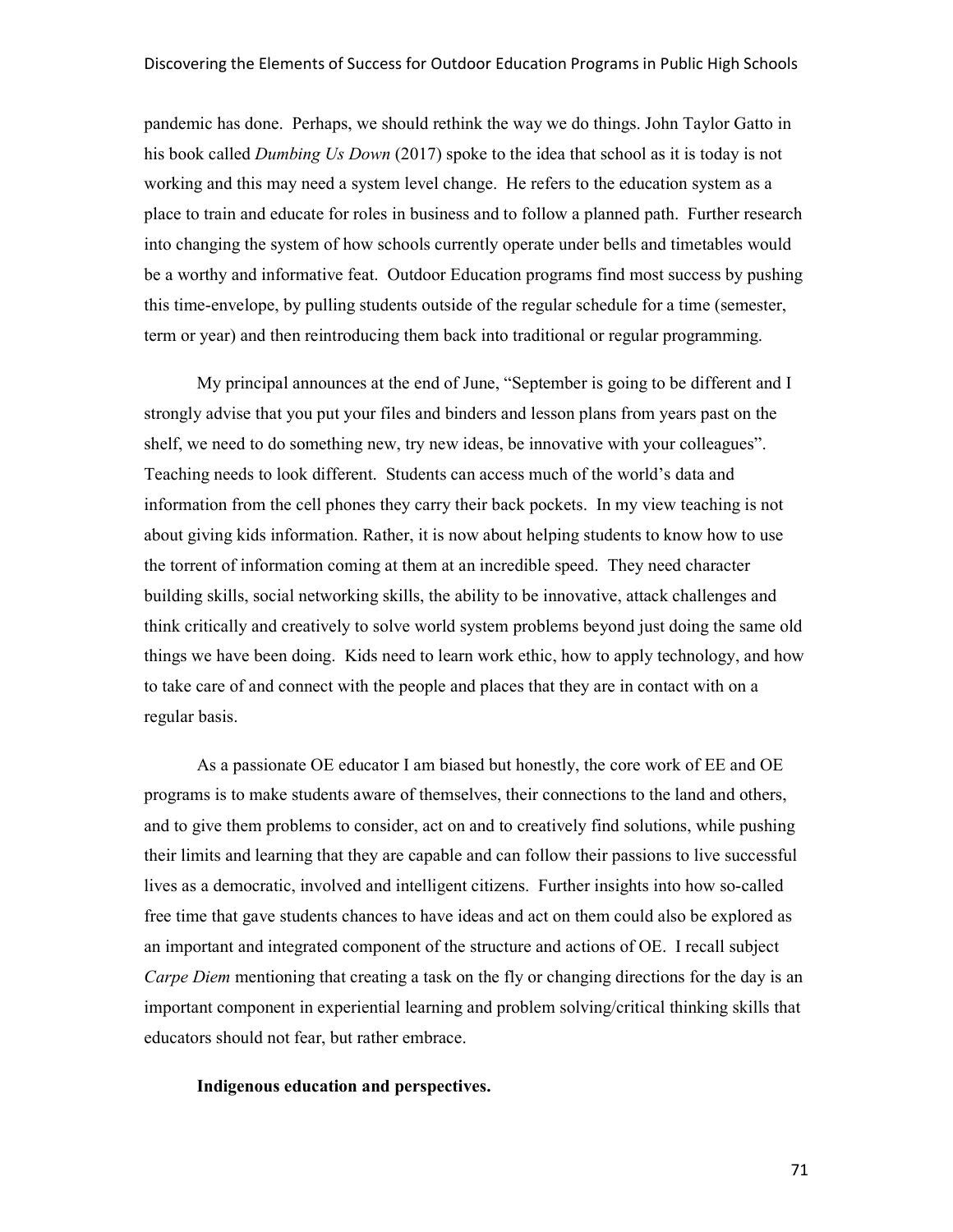Although I had some indigenous learning perspectives that came from *Spirit Hawk's*  interview, this is an area that could be further explored. I found a company that is running Indigenous outdoor education programming and is highly successful. However, I was unable to get an interview with the Director. In Alberta and BC, indigenous learning is seen as a regular priority for our teaching practices. There is now also a growing interest in considering cultural literacy as an important component of environmental and ecological literacy. Research that involved a deep dive into the connections between Indigenous Education and Outdoor Education and how these topics can merge or complement, would be highly beneficial in many avenues of the field.

## **In Closing**

In Chapter 1 I included a quote from David Orr in which he describes the unfortunate lack of priority for environment- related topics and subjects in the core school. Many of my research participants also described some of the struggles and challenges that they have had to face in order to have their programs accepted or taken seriously in the schools where they work to implement outdoor/environmental education. Too often it appeared that outdoor education was viewed as optional or extra-curricular among the list of possible priorities for contemporary public high schools. There are many competitive proposals for courses to have positions at the centre of modern school objectives: courses in new media, computer logic and artificial intelligence, courses developing data literacy, and courses that foster entrepreneurship as well as designs for learning environments built on virtual and digital realities rather than actual places and settings with real human actors and communities. Further, the growing need to have school programs and student activities address the urgent topic of climate change may also be viewed as being in competition for time, space, equipment, and staff resources. Of course, climate might easily be viewed as an important element of environmental literacy rather than as a competitor with outdoor education. The programs of many modern high schools are also highly weighted as important steps in the competition for places in post-secondary institutions and programs.

Several of my research participants noted the need for clarity about the goals and outcomes of programs in outdoor education and indicated that teachers who advocate for OE will need to participate with and communicate actively and effectively with colleagues, parents, and students about the ways in which OE programs can make important contributions to the

72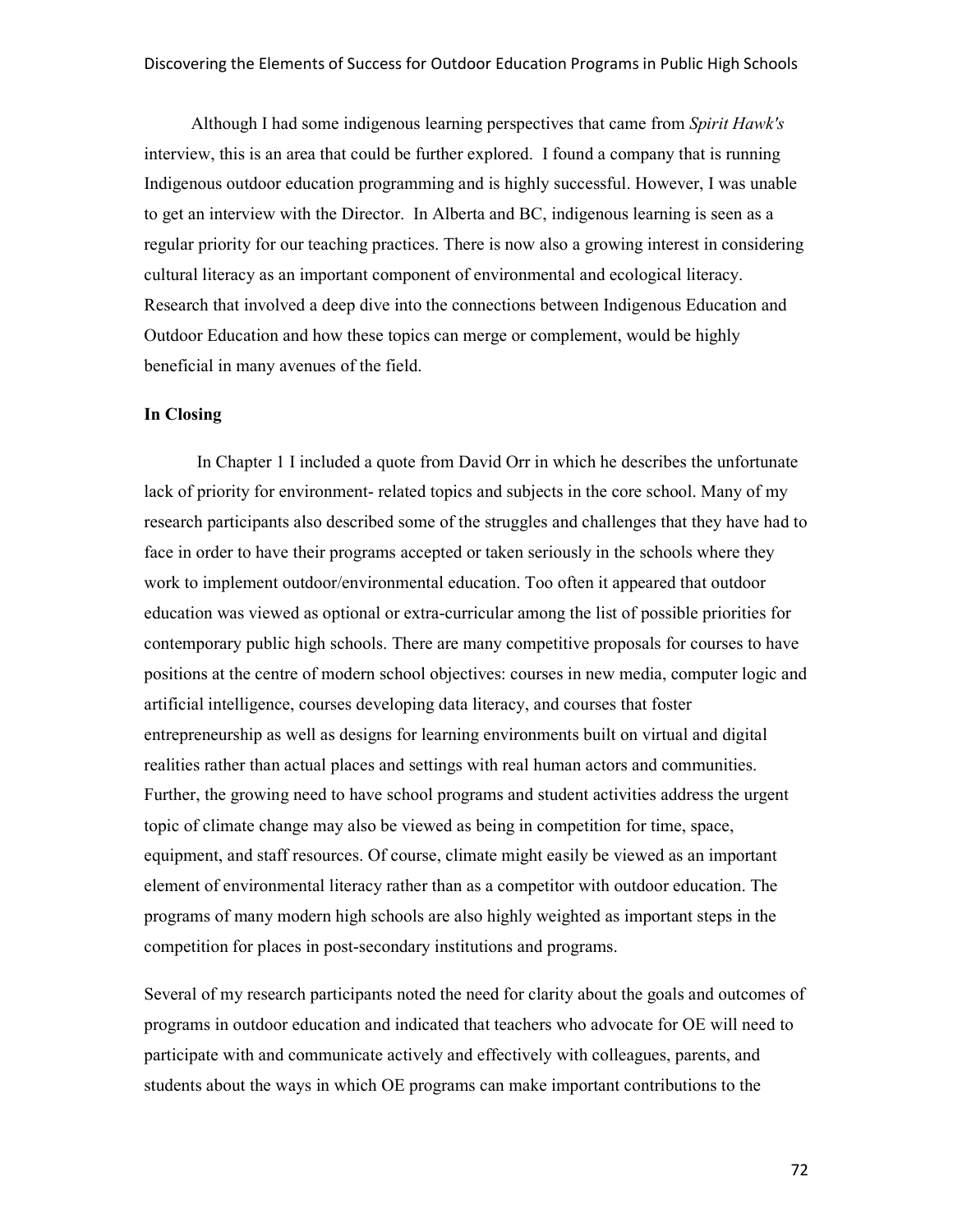overall purposes and values of high schools. This will be a task requiring clarity, time, and focus and imagination by teachers. Building effective partnerships and networks will be critical if we hope to place OE in the core of the current high school learning experience.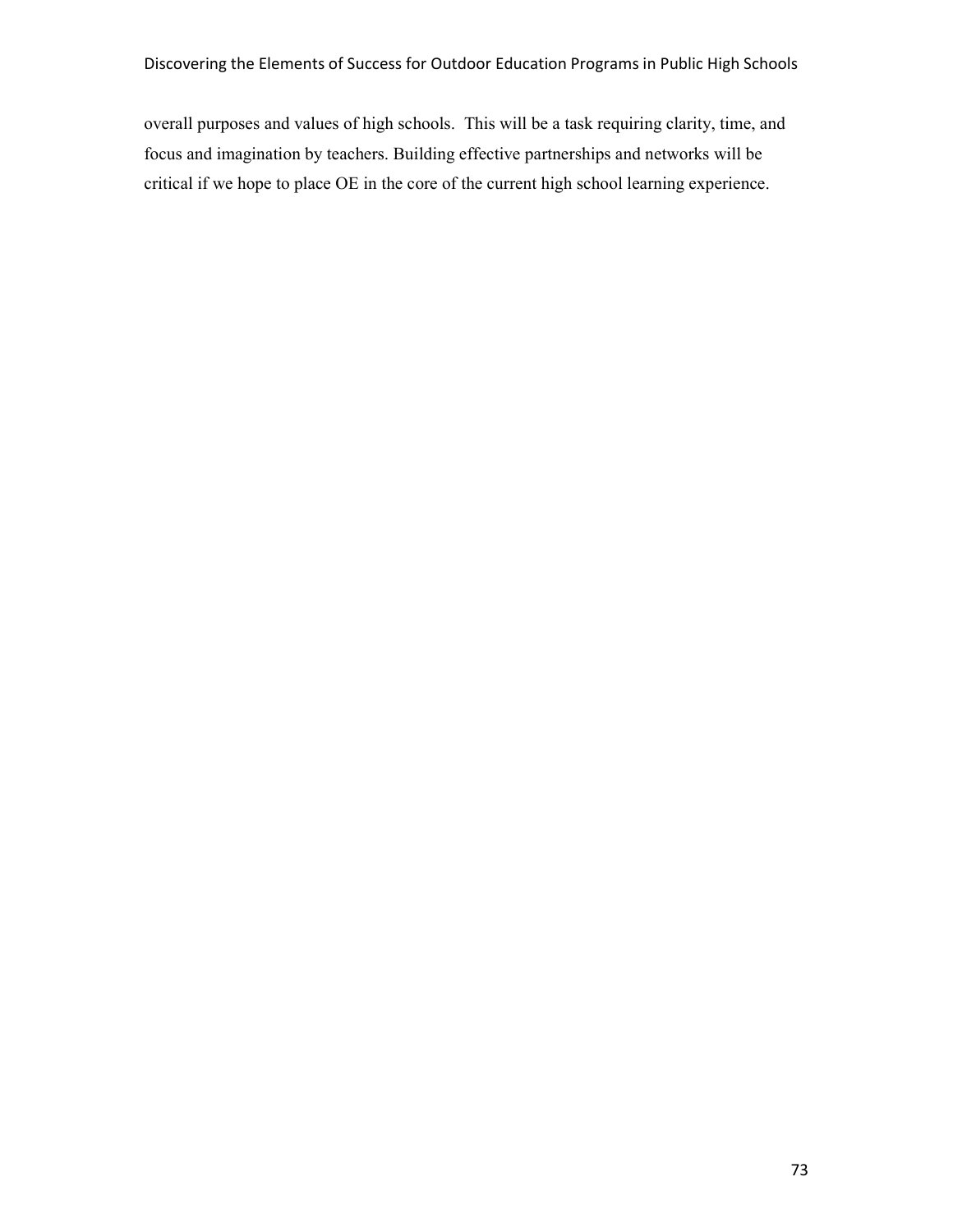#### **References**

- Botsford Comstock, A. Beyond science—Learning about self and nature through field experience. Woodhouse, Janice L. and Christopher D.Wells. pp.100-107. In Smith T.E. and Knapp, C.E. (2011). *Sourcebook of Experiential Education*, NY. Routledge.
- Connelly, F. M., & Clandinin, D. J. (1999). Narrative inquiry. *Issues in Educational Research*, 132–140. https://doi.org/10.1016/b978-008043349-3/50013-x
- Comstock, A.B. (1910). Handbook of Nature Study (24<sup>th</sup> Ed.) Ithaca, NY. Comstock Publishing.
- Dewey, John. (1963). *Learning and Experience*. NY. The Macmillan Co.
- *E. E. Cummings* (2006) Catherine Reef. Houghton Mifflin Harcourt.
- *Environmental Education Materials: Guidelines for Excellence*. (2009). North American Association for Environmental Education, Washington, DC.
- Gatto, J. T. (2017). *Dumbing us down: The hidden curriculum of compulsory schooling*. New Society Publishers.
- Gough, A. (2016). *Environmental sustainability in schools*. Global Learning in the 21st Century, 83–101. https://doi.org/10.1007/978-94-6300-761-0\_6
- Hattie, J., Marsh, H. W., Neill, J. T., & Richards, G. E. (1997). Adventure Education and outward bound: Out-of-class experiences that make a lasting difference. *Review of Educational Research*, *67*(1), 43–87. https://doi.org/10.3102/00346543067001043
- Hawkins, Donald E. and Vinton, Dennis A. (1973). *The Environmental Classroom*. Toronto. ON. Prentice-Hall. p.40.
- James, J. & Williams, T. (2017). School-Based Experiential Outdoor Education. *Journal of Experiential Education, 40*(1), 58-71. Doi:10.1177/1053825916676190
- Jickling, Bob and Sterling, Stephen. (2017). *Post-Sustainability and Environmental Education: Remaking Education for the Future*. Cham, Switzerland. Palgrave Macmillan.
- Kirk, John J. Values and Current Trends in Outdoor Education. Keynote Address delivered by Dr. John J. Kirk at Educational Change—*What about the Outdoors?* A Conference on Outdoor Education and Recreation, Vancouver BC, October 23, 1970.
- Leopold, A. (1966). *A Sand County Almanac*: *With Essays from Round River*. New York. Sierra Club/ Ballantine.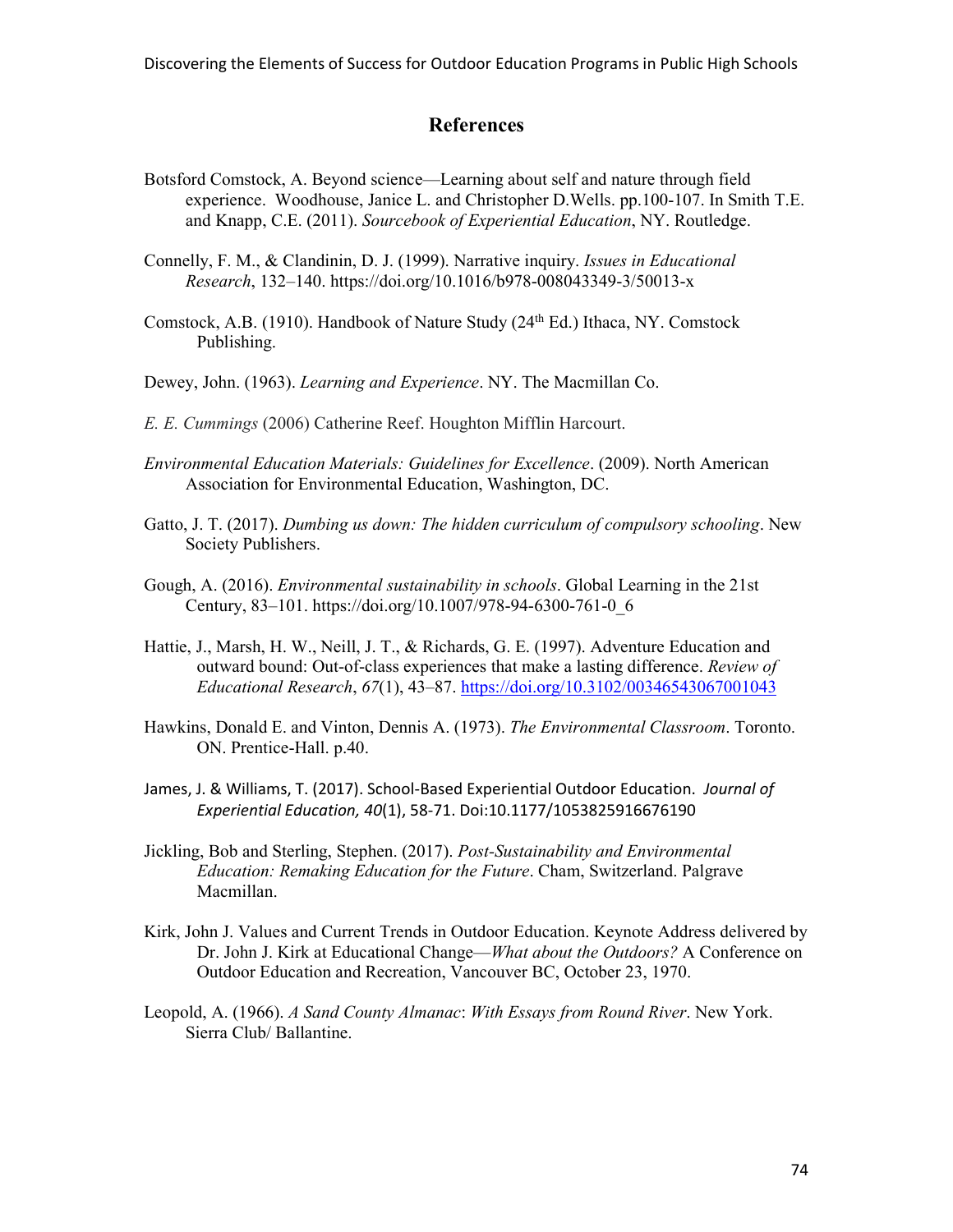Discovering the Elements of Success for Outdoor Education Programs in Public High Schools

- Marvette, L. (2017, October 14). *Phenomenology or narrative inquiry methodology?* Medium. Retrieved March 22, 2022, from https://medium.com/@Marvette/phenomenology-or-narrative-inquiry-methodologyb89888bd7780
- McBride, B.B., Brewer, C.A., Berkowitz, A.R., & Borrie, W.T. (2013). Environmental literacy, ecological literacy, ecoliteracy: What do we mean and how did we get here? *Ecosphere 4* (5) 67. Retrieved from http://dx.doi.org/10.1890/ES13-00075.1
- Newton, J.L. (2006). *Aldo Leopold's odyssey: Rediscovering the author of a Sand County Almanac*. Washington, DC. Island Press.
- O'Sullivan, Edmund, (1999). *Transformative Learning*: *Educational Vision for the 21st Century*. London. Zed Books.
- Priest, Simon. *The Semantics of Adventure Education*. In Miles, John and Priest Simon, Adventure Education. (1990) State College PA. Venture Publishing.
- *Prisoners of Time*. (1994). (2005 Reprint). The Education Commission of the States Education Reform Reprint Series. (https://files.eric.ed.gov/fulltext/ED489343.pdf).
- Roth, Charles E. Curriculum Overview for Developing Environmentally Literate Citizens. Liberty Council of Schools. Lincoln. Mass. Conservation Education Center. Spons Agency Office of Education <DHEW>. Washington. D.C. Div. of Plans and Supplementary Centers. Pub Date (1968)
- Seidel, K. (2005). Education commission of the States (ECS). *Encyclopedia of Educational Reform and Dissent*. https://doi.org/10.4135/9781412957403.n142
- Sharp, L.B. (1943). Outside the Classroom. *The Educational Forum*, 7(4), 361-368.
- Silverman, D. (2017). *Doing qualitative research*. SAGE Publications Ltd.
- Simpson, Steven. Aldo Leopold. Teaching in the Spirit of the Land Ethic. In pps 117-123. In Smith, T.E. and Knapp, C.E. (2011). *Sourcebook of Experiential Education*. Key Thinkers and their Contributions. NY. Routledge.
- Smith, Julian W. Carlson, Reynold E. Donaldson, George W, Masters Hugh B. *Outdoor Education*. (1963) Englewood Cliffs NJ. Prentice-Hall.
- Stibbards, A. & Puk, T.G. (2011). The efficacy of ecological macro models in developing ecological consciousness in preservice teacher candidates: Transforming states of mind. *International Journal of Applied Environmental Education and Communication, 10(1)*, 20-30.
- Suter, W.N. (2012). *Introduction to educational research: A critical thinking approach* (2<sup>nd</sup> ed.). London: Sage Publishing.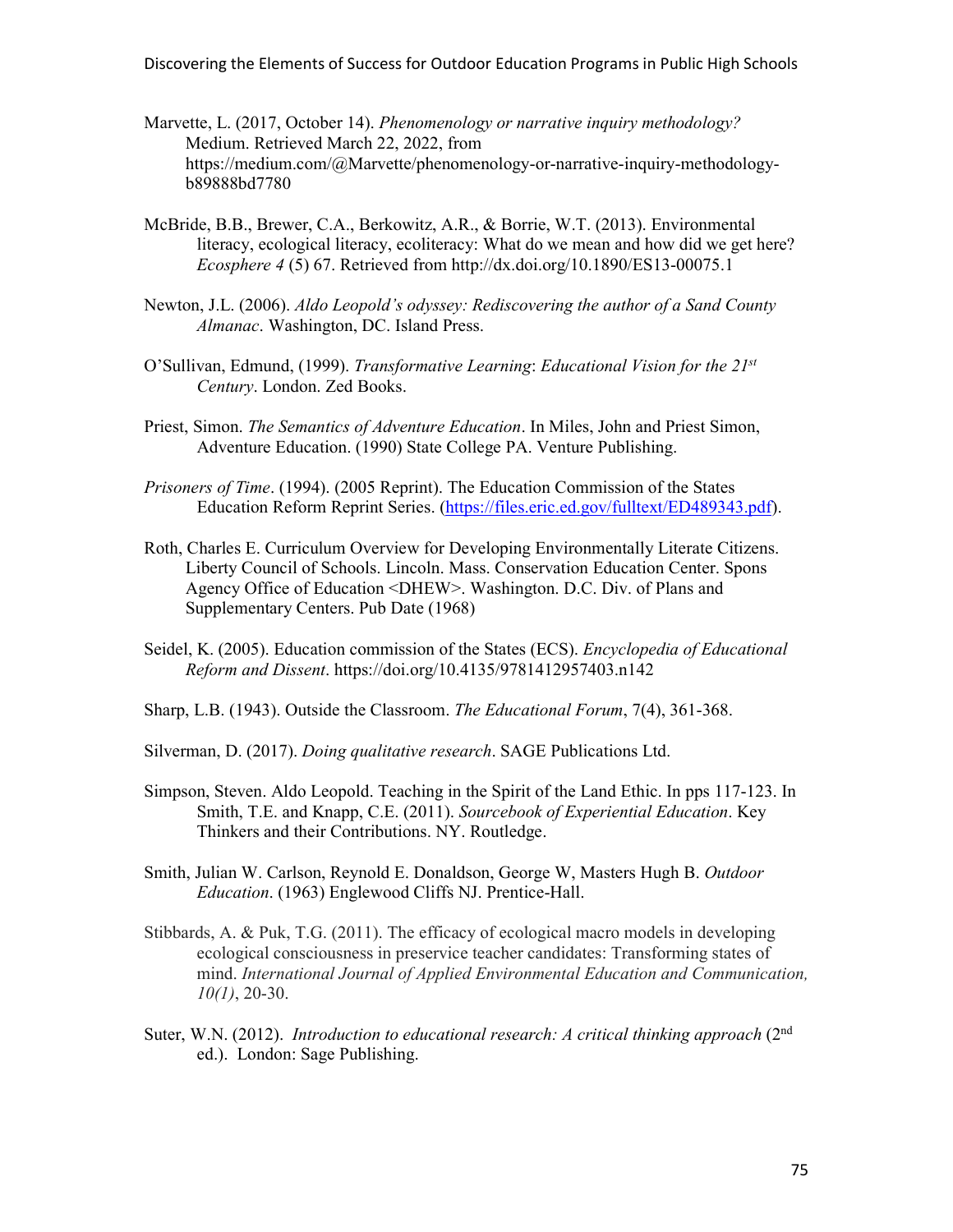Discovering the Elements of Success for Outdoor Education Programs in Public High Schools

- Swiderski, Michael J. (2011). Maria Montessori. Founding Mother of Experiential Education. in Smith T.E. and Knapp, C.E. (2011). *Sourcebook of Experiential Education*, NY. Routledge. (p.197.)
- Woodhouse, Janice L. and Christopher D.Wells. pp.100-107.In Smith T.E. and Knapp, C.E. (2011). *Sourcebook of Experiential Education*, NY. Routledge.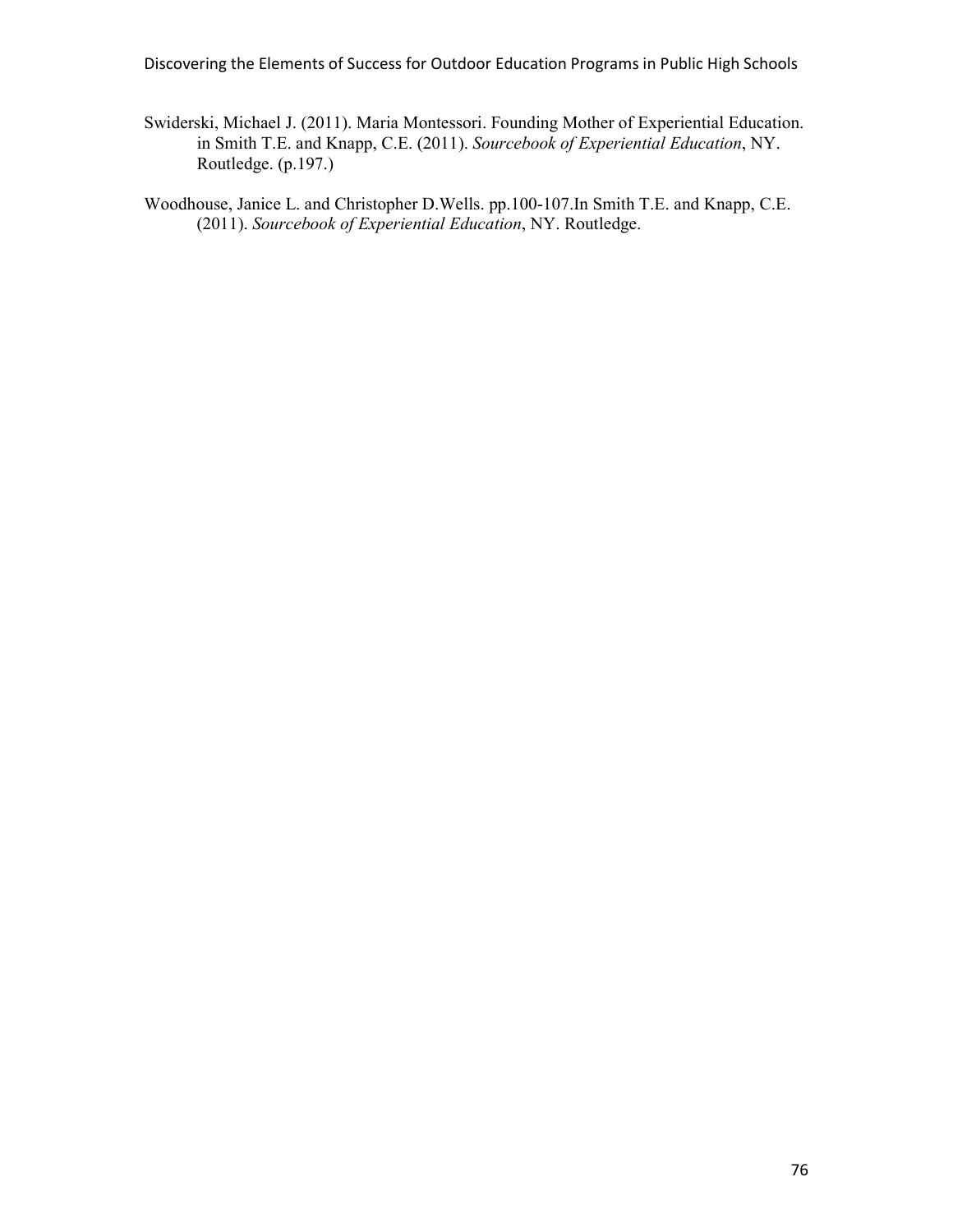## **APPENDIX 1**

### **Interview Summaries**

These summaries from the interviewees were included in my thesis to provide the reasons for their pseudonyms, but also to capture more details of what they are about and their fantastic insight on the topic of successful outdoor education programming**.** Their insights felt like gold in my hands for creating, implementing and sustaining an OE program in the public high school setting.

### **Summary 1. Project Wizard**

Pseudonym - *Project Wizard - for his humility and humble nature for what he accomplishes on a regular basis with his students, for the feats he takes on related to student ideas and project work that takes flight, and the wizardry involved with having kids from all over the city able to come together and experience community with limited time and create a connection to place*

#### **Background**

Connection to place and the importance of this concept was developed teaching in Jasper and having a hand in the Palisades Outdoor Center. Commitment in teaching to connecting students to place. Grew up on a farm where connection to the land was strong.

#### **Essential or Characteristic Elements in your program?**

- Students attending adult conferences
- A unique and comfortable atmosphere
- Attention to building community through working together
- Project-oriented work that is student-led, designed and implemented
- An open approach to learning together and finding experts or organizations to support learning
- Focus on connection to place
- Calm intensive 4-5 day programs focus on real learning that is hands-on
- Validation through community members, media, sharing stories, word of mouth, people seeing value in the program

#### **Essential Requirements for Success?**

- Administrator on board
- Community backing and belief in the value of the program, including community partners
- Active recruitment of students to get them in and realizing what this program is about and what it matters; Need to attract students to the program sometimes by attaching a core subject to an options class - - You need to get numbers in the door
- Building relationships in the program, creating a safe and comfortable atmosphere
- Always be ready to defend what you are doing, meaningful learning
- Need to be having fun, doing fun things
- Develop notoriety through media and advertising to protect the program and validate its value to the community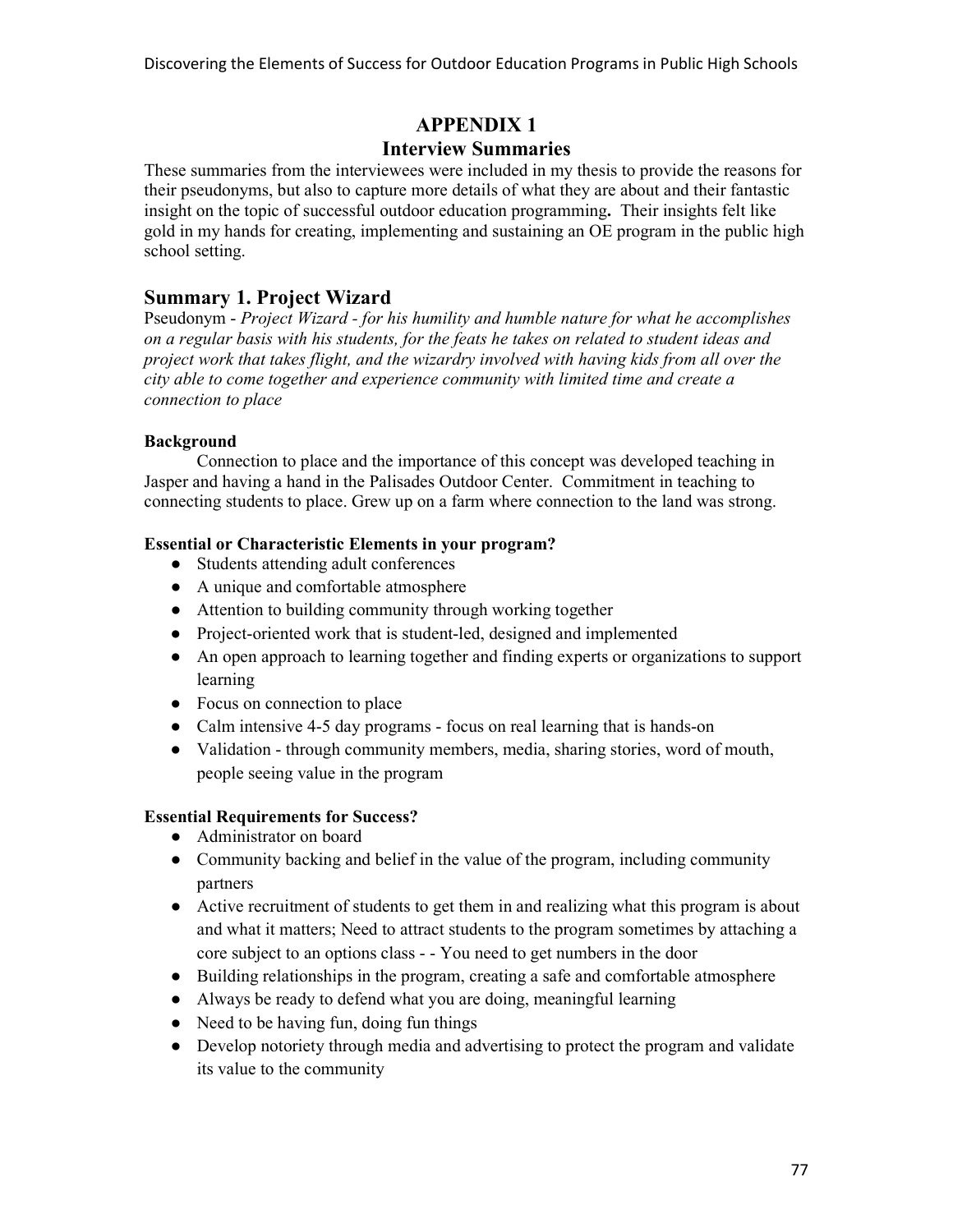- Funding fundraisers, district support for numbers (teacher: student ratios)
- The place matters need to be able to connect students to the location/place in a positive way

#### **Attitude, Knowledge, and Skills of a Teacher**

- Can't be passive, "you've gotta be pretty, you get your elbows in there and make room for yourself"
- "Just start doing it"
- Able to connect to community partners and bring in experts, not thinking you can do everything
- Able to speak to people in their language
- My knowledge is my humility and ability to learn alongside students
- Able to trust in kids and allow them to find their interests and lead their journey
- Comfortable and confident to use your knowledge and skills you are comfortable with and just start doing things
- Able to speak to people in their language

#### **Formatting**

- Try to attach an academic course to an option to create time and legitimacy for the program to students and parents
- Ensure the program is close to an outside space that students can explore, including the community outside of the school building

#### **Magic**

● "that ultimate or the high point it is the cellphone is put away they are laying in an open field in the winter, bundled up, looking up at the stars and finally hearing their own voice just hearing other things and just experiencing feeling cold and and they just think that's the greatest thing in the world there's nothing they would describe that they like more as when we have those moments"

#### **Barriers**

- To avoid barriers, you need to get as many people on board as possible
- You can't do this on your own
- Gather people with similar values
- Fear a barrier to teachers that see this as doing something crazy and different, there is pressure to do the same as everyone else (worksheets day after day) - Systemic Fear
- Technology has become distracting to wellness and engagement in learning, can be a tool, but
- Comfort levels can be limiting when teachers have large class sizes, behavioral problems, IPP students, ESL, high needs in a class grouping
- The pressure of diploma results, which would be better addressed through experiential learning opportunities, connection to place and community
- Support without enough support, the job can become overwhelming, too much fight to fight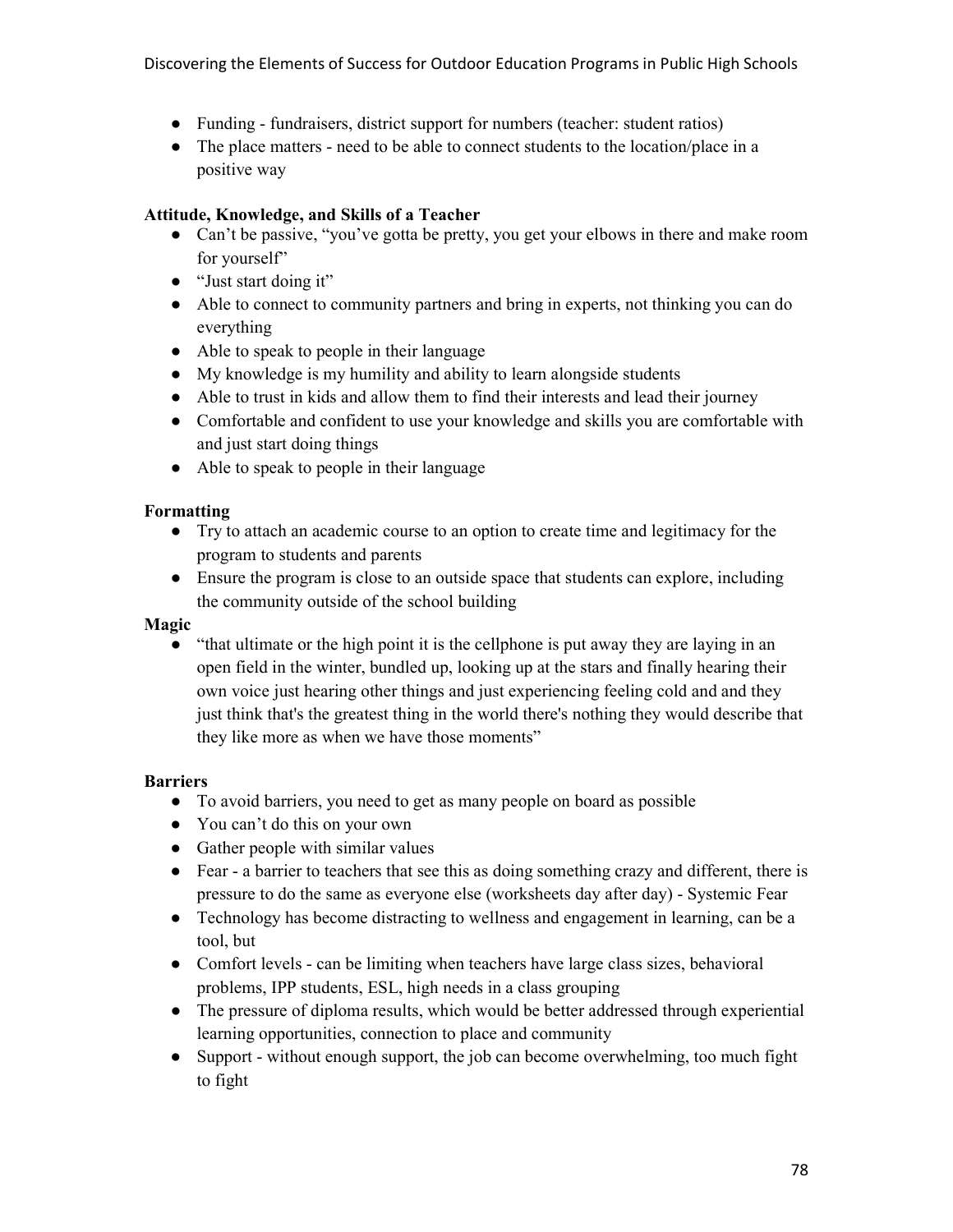Discovering the Elements of Success for Outdoor Education Programs in Public High Schools

- The system, "we are forcing people through a system that is not benefitting them"
- Time is required for meaningful learning and when boxed into 1 highschool 90 minute period, there isn't enough time to create opportunities for learning, connection, community building, et cetera

### **Final Thoughts**

● Calgary needs an outdoor environmental learning center to create access to all communities - Calgary has no outdoor centre

## **Summary 2. Max Cadence**

*Max Cadence* – *given his name for his need to bike every day, get outside and maintain a balance to keep energy charged as a formidable environmental educator. He is a passionate and has been from a young age, dedicated and committed to his calling to educate and connect students to the community and outdoors.*

With a background in geography, Max has spent time at first with creating a field trip to a volcano as a learning tool for a club at his school. He had a hand in creating a program that has been running for 20 years, a semester long, district program that allows 48 students to be accepted to the program and together for that semester, gaining 5 HS credits in life sciences/ biology, pre-calculus/ math, ELA, PE, and Outdoor Education. His current project with team teaching a half day program that includes Explorations in Social Studies 11 and Environmental Sciences 11.

His advice on OE programming is to ensure supports are in place to run a program. Supports are gained by giving a high sense of value to the OE program. This value and support must translate into funding for the program in relation to staffing, equipment, and transportation needs for a program. The program needs to fit in with the culture of the community both inside and outside of the school. A note on staffing and ratios of staff to students is that in the first 2 to 3 years, the staff to student ratio will be low, for example 1 teacher: 11 students. If you value the program, this needs to be funded for in order to get to a sustainable number as the program takes off. EXPLORE pulls kids in from the district, so the school itself starts with a staffing ratio deficit and this requires getting funding from the district for the imbalance.

The conditions need to include support from parents, students, administrators, district representatives, and a strongly aligned program to the curriculum expectations and overall district goals and mandates. BC's new curriculum contains mandates for environmental stewardship and indigenous education. The main condition, though, is you need funding and money to back up that value and support people of given. Your supports need to "walk the walk". If you are new to a school, you need to use staff allies that have more years of experience to help you get the money to build a program.

The educator needs to have a strong skill in building relationships. Relationships are key in the way cohorts are created to build deep and lasting connections between people and the environment. Relations must be formed to gain support and communicate the value of a starting program. Educators need to be engaging and dynamic. If you aren't dynamic, then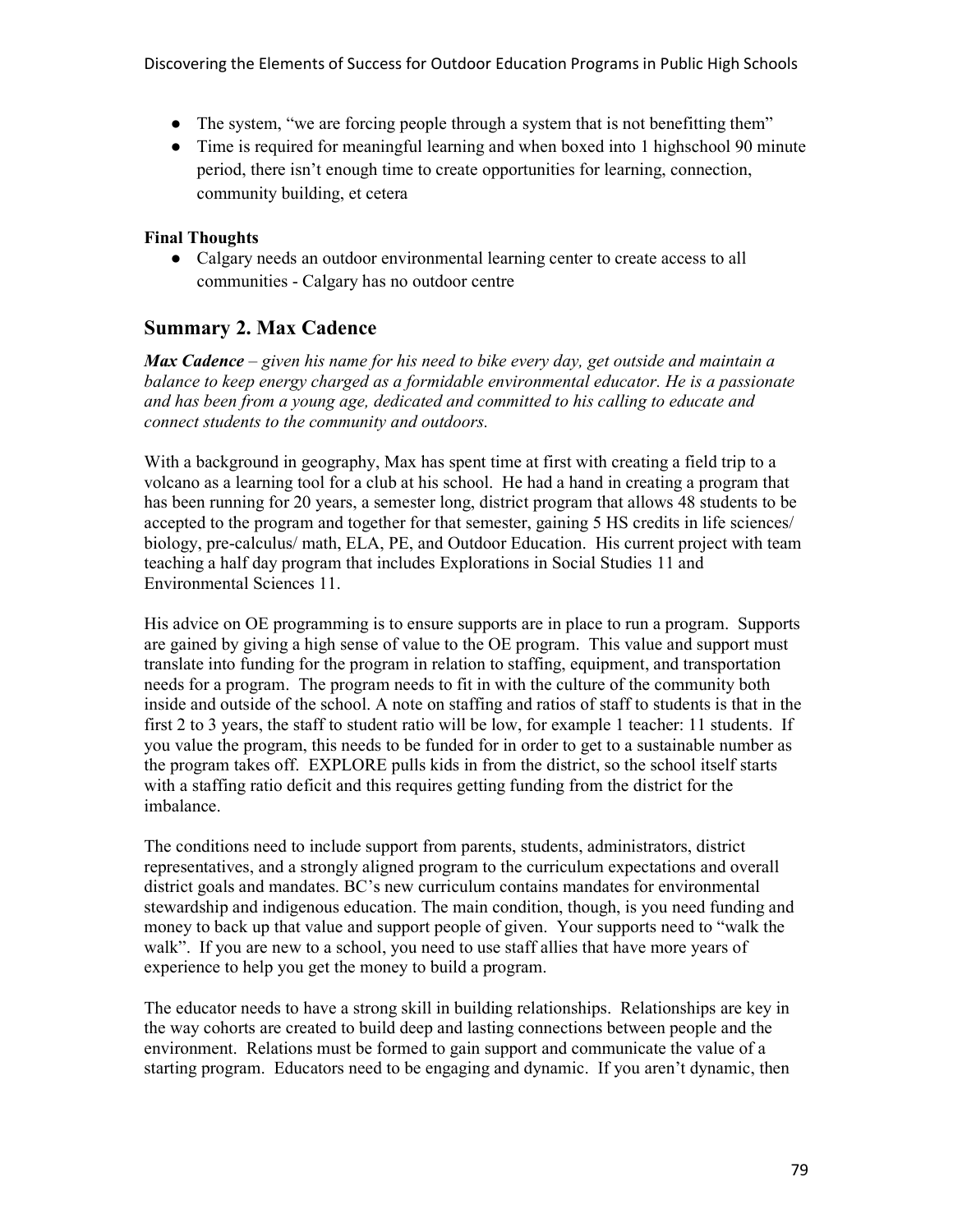you're not providing those experiences. To be dynamic, you need to take care of yourself and "make sure you still love what you do without life getting in the way".

Leaders need to be competent, confident and feel secure in their ability and role as a passionate educator in their OE program. They need to have a good understanding of the culture of the building, which is also determined by the culture outside of the building. The leaders need to be dedicated to the program and they need to be able to make a claim or statement to gain supports and allies. The value of a program needs to be seen as important for the school, the community at large and something that will bring strength to the communities.

It helps if a principal believes in the program, that way they will be generous with staffing, help to fund the program, and act as a support. As new principals come in, you need to explain to them the importance in the community and culture for that program.

*"The linear traditional system doesn't work with a holistic outdoor education program".* An OE program would best work with the school within a school program – either a semester 5 credit inclusive program or a half day 2 credit program seems to work well, then you have cohorts, continuity, character, confidence, and relationship building at the core of the program. You need the freedom in OE to structure each day however you want. In reference to the magic of OE programs, Max replied with an acronym from a professor of education in Winnipeg. The acronym is MAGIC – meaningful activities generate interactive/imaginative classrooms. The most important is that in a cohort model with kids grouped together for the full or half day, you can generate more activities and relationship building over a longer period of time. The building of really strong relationships and deep connections makes a program magical.

*"So, if we can provide the support and structure for kids through outdoor education that allow them to feel confident and take risks and then accomplish things that they never thought they could before in the environment then maybe they may not be afraid of the environment and they might actually want to do something about it, which is kind of important, to me, that's the magic important part."*

### **Summary 3. Pseudonym - The Travelling Son**

*Name given for inheritance features of dad having taught OE at the same school. Traveling from the trips he runs each year and community gained from experiences on trips, focus on adaptation. China, Hong Kong, Honduras, Panama, Utah, et cetera. His Master's program a helped his move from outdoor education to outdoor studies, by giving more time to the program and adding in a social studies course. The addition of place-based focus and connection and community building came to the forefront for the best use of time.* 

#### **Characteristic or Essential Program Elements**

- Enthusiastic kids that want to be in the program, the right fit for the program
- A teacher that is operating within their comfort and skill level
- Support from the administration, the district office, teaching colleagues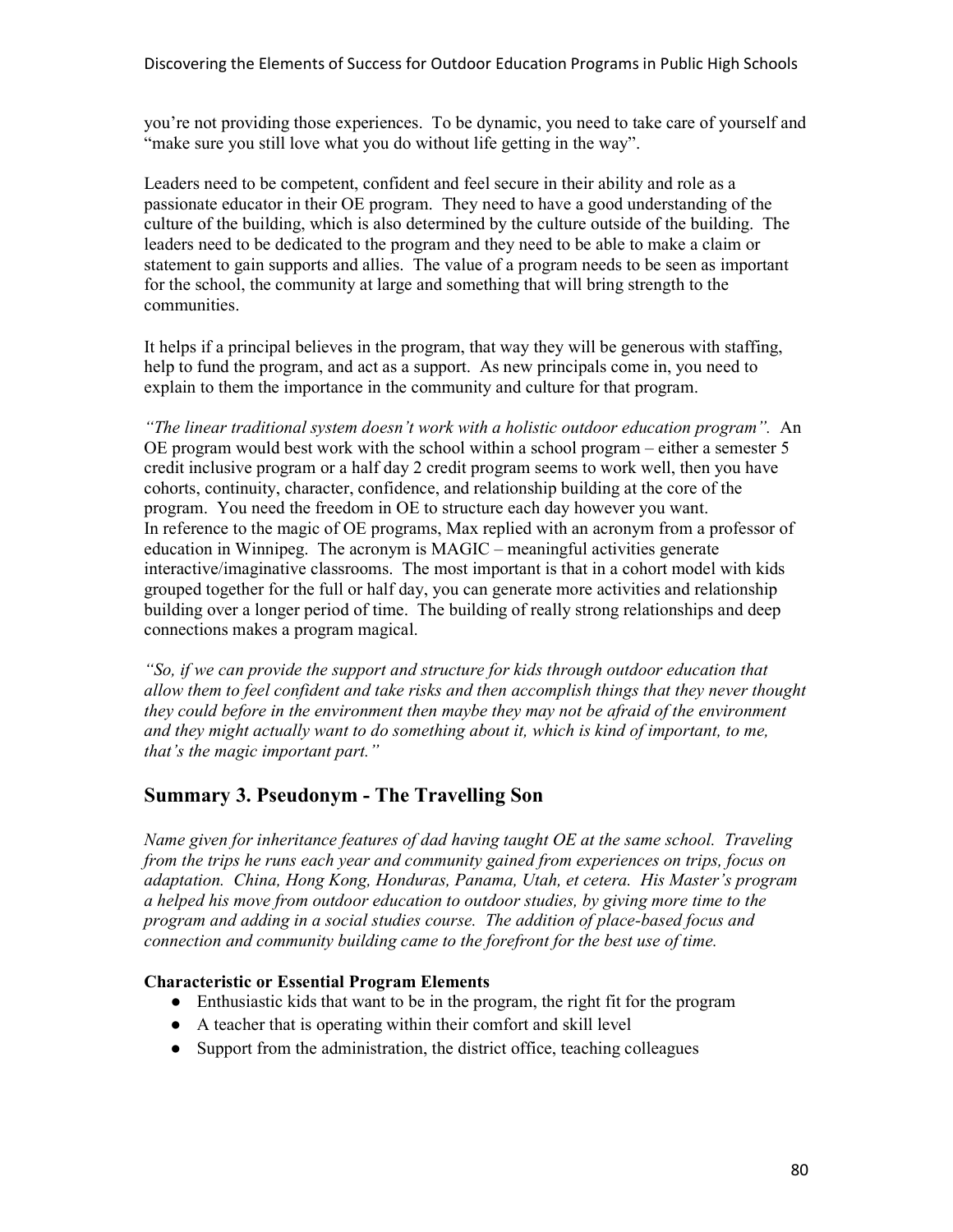- You need to cater to the appetite in the community for the type of program you are trying to start up or run
- Field trips at least a few to provide the time for community building and cohesion
- Relationships with people outside of the program to connect them with it
- An element of challenge
- Flexibility to make changes on the fly based on safety, weather, group dynamics, et cetera
- A challenging situation to help build community through helping each other and pushing through a challenge that they experience together
- Food planning preparation and sharing together is a great community builder
- More than just the activities themselves:
	- Group cohesion
	- $\circ$  The building of a community
	- Connection to place

#### **Attitude, Knowledge, and Skills of an (OE) Teacher**

- Some experience and comfort in outdoor education and outdoor skills you don't have to be the best, but a good basic knowledge and comfort, some sort of outdoor background
- You need to have the skills for whatever you are showing students
- Flexible and able to adapt to changing conditions inherent in outdoor learning
- Must be able to build and create relationships with others, the connection piece to gain district-level support, teacher support, students comfort, company service provider relationships

Organized in your efforts and planning

#### **Formatting**

- Depends on the environment, the scheduling structure, which would be ideally a flexible scheduling structure
- The format needs to allow for enough time to create connections to each other and place, some overnight experiences and time enough to create a community within each OE group
- Using weekends for trips can lead to teacher burn out
- A full day worth of time over semester would likely be the best option
- The schedule must consider the balance of other classes and maintaining administrator and other teacher support

#### **MAGIC**

● The magic is in the sense of community among the kids, the relationships and the opportunity to learn from all students in a group as teachers, not just the one official teacher of the class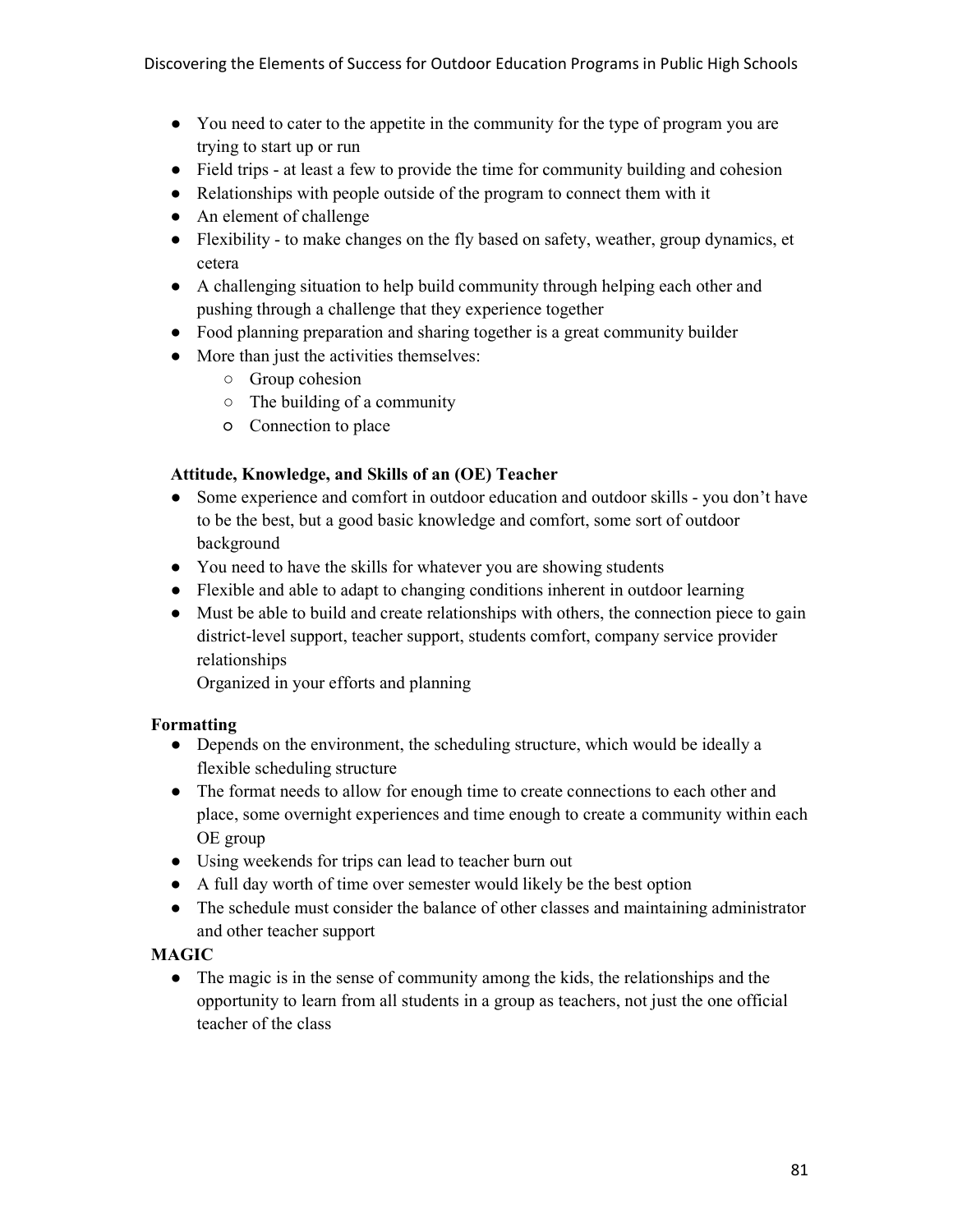• The rich learning that comes from the experience, which allows students to find their interests and inquire into things they have discussed with others and found as their personal interest to explore (i.e. inquiry-type learning)

### **Barriers**

- There are inevitable battles, struggles and barriers for OE teachers
- Time is the biggest struggle for getting kids out, for building community, for creating connections, for opportunities to share their learning, to conduct authentic inquiry, for planning, for paperwork , for meetings to ensure safety and support from the district and colleagues, time to let conversations carry on
- Burn-out if a teacher pushes too hard often doing the planning on their own, they are at risk of getting burned out
- Cost
- Support district level, admin, colleagues
- Scheduling OE wants to escape the rigid schedule, and so it often needs to be scheduled for or exist in a flexible or open time frame as much as possible
- Group dynamics each group is unique and so planning needs to adapt to the group you have as far as breaking up cliques and creating a cohesive group connection
- Too much focus on the content can become problematic in building that community first as a base for learning together.

#### **ADVICE OVERALL**

- You are never going to be able to do it all by yourself
- You need to find the people around you in the school and community that can help support you
- Conserve your energy as much as you can so you have it when you need it

## **Summary 4. Humble Innovator**

*Pseudonym - Humble Innovator - for his raw look at successes in OE from a perspective of gratitude for all of the things that go into great work in outdoor learning. He is part of a team and takes all of the world around him on this journey to connect and learn in a natural setting* 

**Passion** - comes from working outdoors, and seeing changes in kid's views around the environment and how they see themselves.

#### **Characteristic Elements included in your program?**

- Innovation creating new and unique opportunities that get students excited
- Connection to the community specifically to the neighbors and people with expertise or space to share allow students to learn from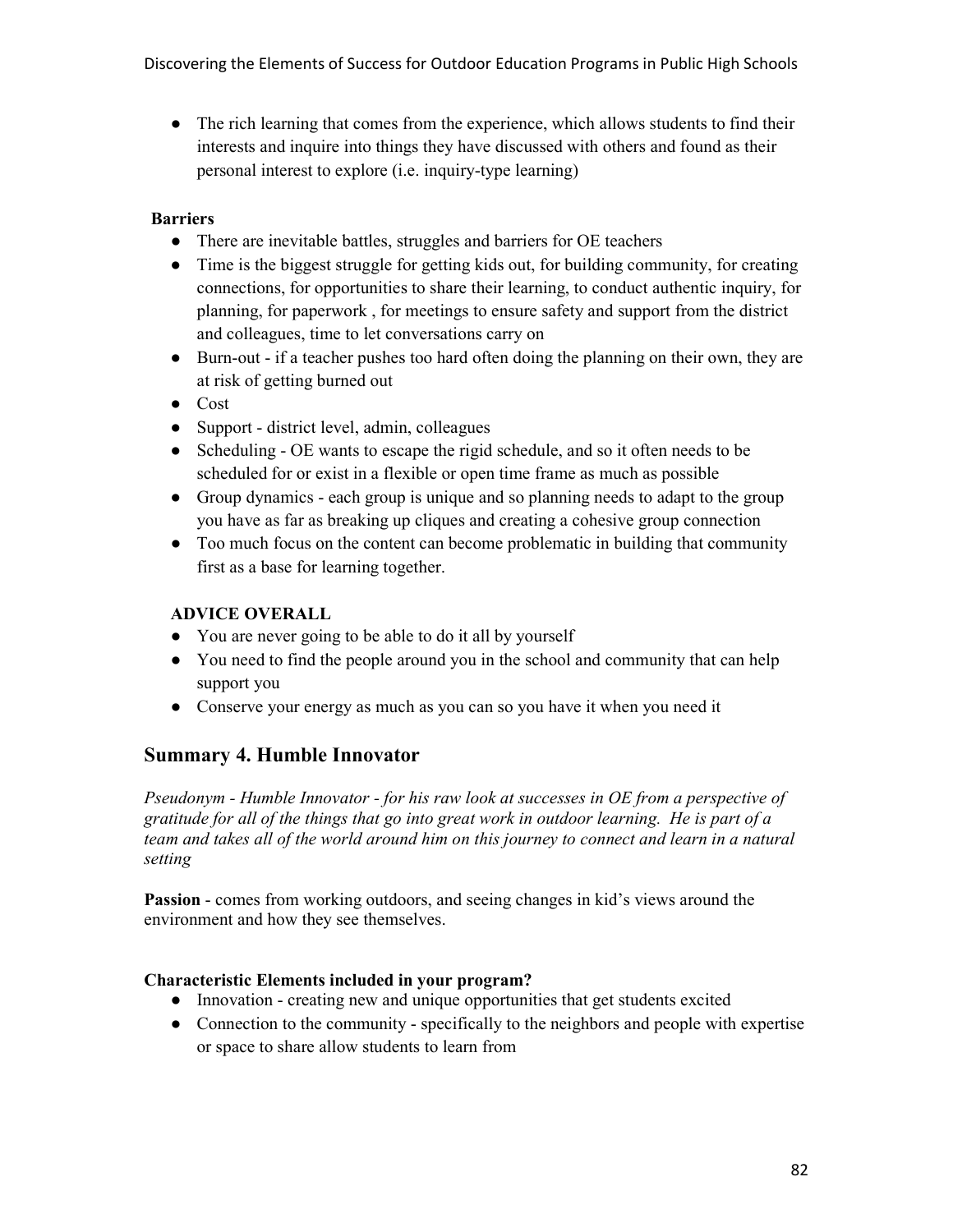- Philosophy a strong foundational belief system that is outlined by 4 pillars: Inquiry, Place, Experiential Education, and Community
- Winter outdoor concert an innovative and new experience which included a parent producer, song writing and inclusion of community in and outside of the school
- The use of story and bringing nature to life and to a magical sense of wonder in students
- A community and culture of support that had been created prior to opening the outdoor learning school

## **Requirements for Success**

- Administrative support
- Philosophy and buy-in from admin, staff and students on that philosophy, "embrace the philosophy"
- Community connections and networking
- Research to back up programming
- A culture that is open and receptive to outdoor learning
- Passionate teachers that are willing to work hard, be creative, be innovative, collaborative, and make connections
- Funding has to be sorted out, where is it coming from?
- "The ones that are the most successful are the ones that can have the kids for the longest period of time without interuptions"
- A committment, buy-in, supportive network of teachers, students, admin, superintendants, parents, community members
- Flexibility
- A multi-faceted approach coming at a program from varying avenues and creating buy-in along the way

### **Attitude Knowledge Skills required of a teacher**

- Willingness to put in the time and do the work
- Ability to make connections
- Competencies in outdoor skills can vary, but comfort in an outdoor setting
- Ability to be creative and innovative to build unique and new experiences to learn from
- An avenue in outdoor learning to be able to engage students
- A positive outlook on all types of weather and conditions
- Must be collaborative and work well with a team
- Committed to trying new things and embracing the school's philosophy
- Dedicated
- Believing in the worth and seeing it through
- Ability to avoid burnout
- A teacher needs to have the energy
- Really strong people skills and a true love of the outdoors
- Ability to "cold call" people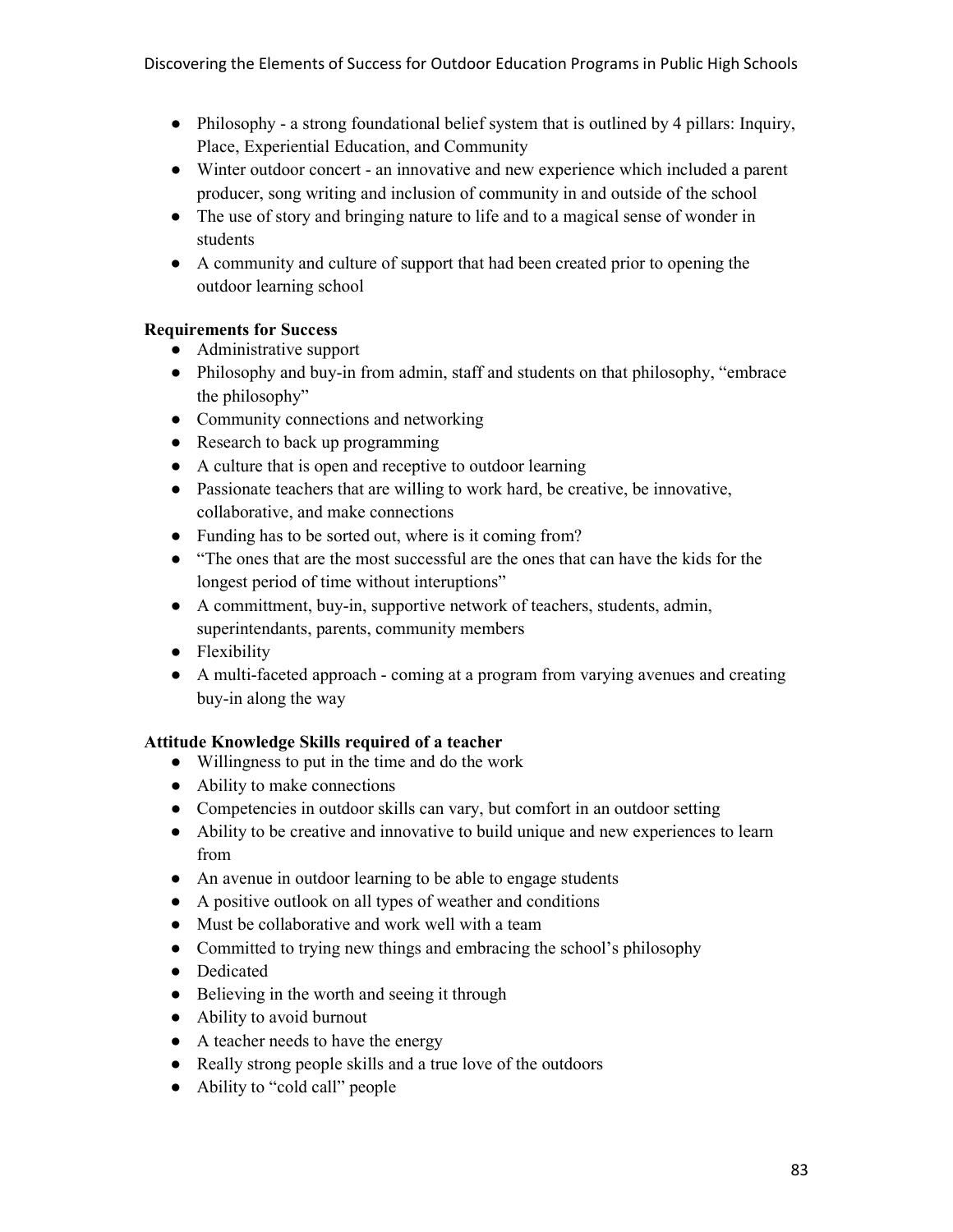#### **What is required in the formatting?**

- Need to have as much flexibility in timetabling as possible
- Need to have the kids for as long a period of time without any interruptions
- Avoid forcing transitions indoors during a day, or period of time
- Avoid putting yourself in a position where you need to battle other teachers for time
- Admin needs to make decisions from a place of understanding the benefits of the program, Admin needs to be on board - making presentations in principal/ vice principal meetings can help with this when admin changes from school to school in the public board
- An idea in formatting comes from John Blekinsop, Gillian Judson and Laura Perisol that have been a part of "dual-track" schools where there is an outdoor stream and an indoor stream similar to the formatting of French Immersion dual-track schools And/or an Outdoor School District that comes with support and creates resources to keep people connected

#### **Are there aspects of your program that contribute to its' "magic"?**

- Appreciating and sharing the magic that is the outdoors, nature itself is magical and through story and energy and wonder, a teacher or facilitator can share that and bring it out for students to see and appreciate
- Example: "photosynthesis is just such an incredible thing"
- "I like to try showing off the magic of the outdoors with kids" "this is a magical place that can change the way you see yourself, there are all these mysteries and stories"
- Doing things that people havent seen before, for example: a christmas/ winter concert that incorporates a Sikwitmak story, tea lights and paper bags, snow falling and lights set up, creating a wonder in parents walking in, add drumming and a gathering of everyone

### **Barriers?**

- Behaviors not have a good balance of the type of kid in your program, you need to be aware of and proactive with how you set up your program and the types of kids that you are attracting based on scheduling, credit options, location, et cetera.
- Maintaining a positive image/ popularity requires making sure media interviews and radio shows go well, making sure that you are showcasing the things that are going really well and the kids that are doing really well
- Burnout to avoid burnout, you need a healthy balance of the type of kids in your program, this can be established in the way a program is set up and the credits that are offered
- Funding can be a barrier, to avoid this you need to have a sustainable source of money for things like transportation costs, funds to create access, the use or creation of a foundation, grant or funds access needs to be in place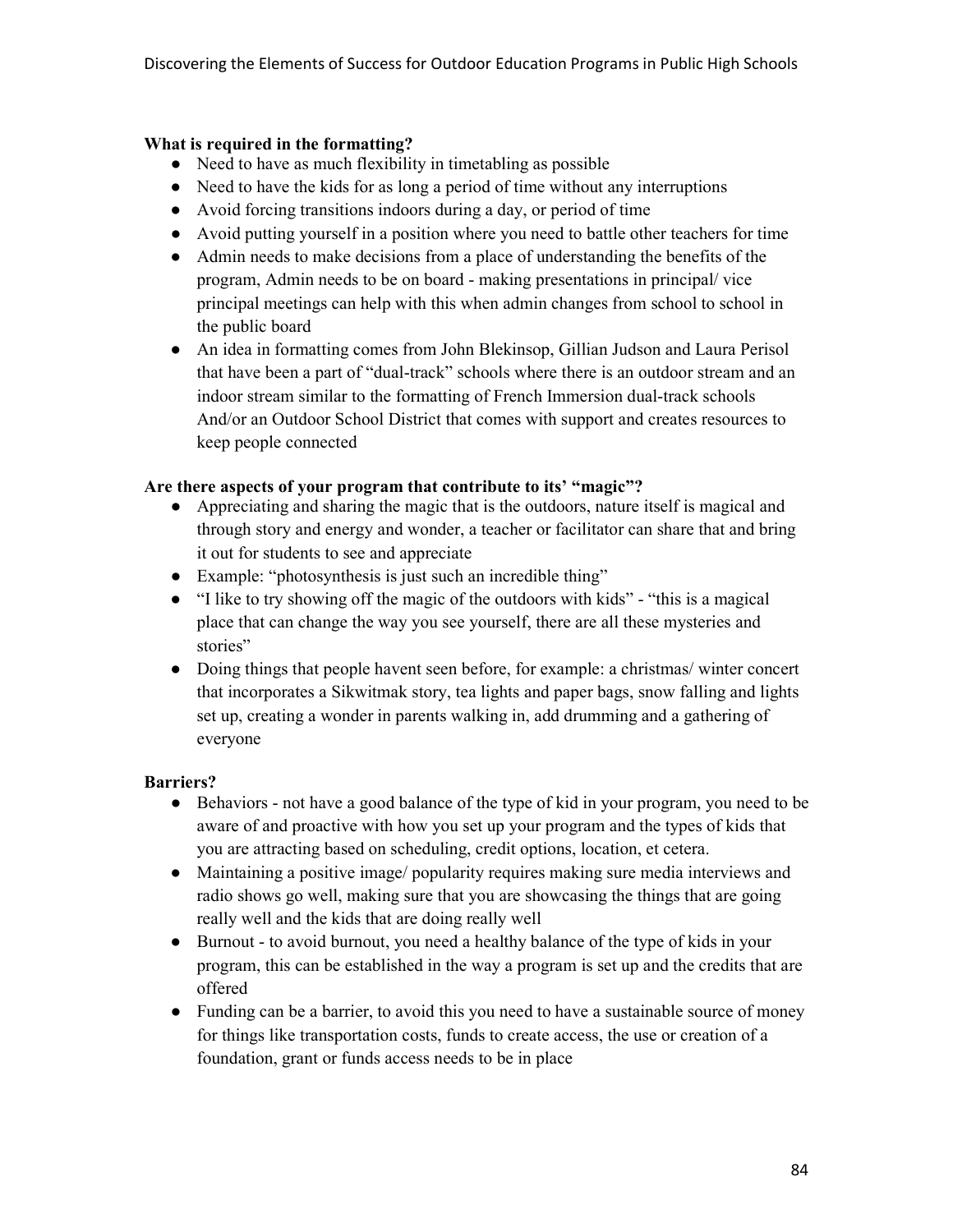- Having a teacher or teachers that don't buy-into or don't understand the philosophy can become a barrier to the program. For example, a music teacher in an outdoor learning school that resists being outside, inquiry and innovation. Or, another example is a teacher that has been engrained in traditional education and their ways that resists a movement to teach within the philosophy of a school. The best way to overcome this is to have mentor teachers in place, be selective when picking a team of educators to maintain strength in the philosophy of a school and the willingness of teachers to collaborate and work towards the same goals of the school.
- Time for OE teachers to learn from one another and connect a great idea would be to have a convention of sorts that uses an open spaces format to allow educators to share challenges and solutions, ideas and supports

### **Overall Advice?**

- Start small, build on successes and then grow, and perhaps even one grade at a time to work through any growing pains
- Make sure you have buy-in
- Talk to people who have done it and learn from their work
- Do the research to back up your ventures, gain buy-in and lessen the struggles -"gathering data will save you days and days of time in the future, if not weeks or months, it will prevent you from making mistakes"

### **SUMMARY 5. Oliver E. Coach**

*Pseudonym* - *symbolizing a change in direction from high school basketball coach to OE, and for his work as a mentor for environmental educators in Alberta (GEOEC) and Calgary through PD opportunities, sharing knowledge and making connections. Like Oliver Twist, not afraid to ask for what he wants and go on an adventure to learn and grow more.*

### *What are your essential or characteristic elements included in your OE program, the things that make your program what it is?*

This OE program has built capacity over several decades. Traditions within the program have been maintained over the years, but also Oliver has found ownership and passion to make changes, and incorporate his comfort and strengths into the program. I think the combination of an outdoor leadership club as well as grades 7, 8 and 9 streams in outdoor education work well. The club has a special draw as it requires passionate, dedicated students to join and become part of a family-type community. Characteristic of this program is the skills camp days in grade 8 that lead to the club participation and goal of a 12-day west coast trip. Attention to reflection exercises and students' learning to journal well also seems to be an important component of this program. Other things mentioned is that lessons are well thought out and planned with special touches, for example, "magic trails" where magical things appear on the trail with a focus and understanding of the give and take relationship. This program also has healthy connections with community members including mentors, leaders, First Nations, service providers, parents, students, and alumni over time.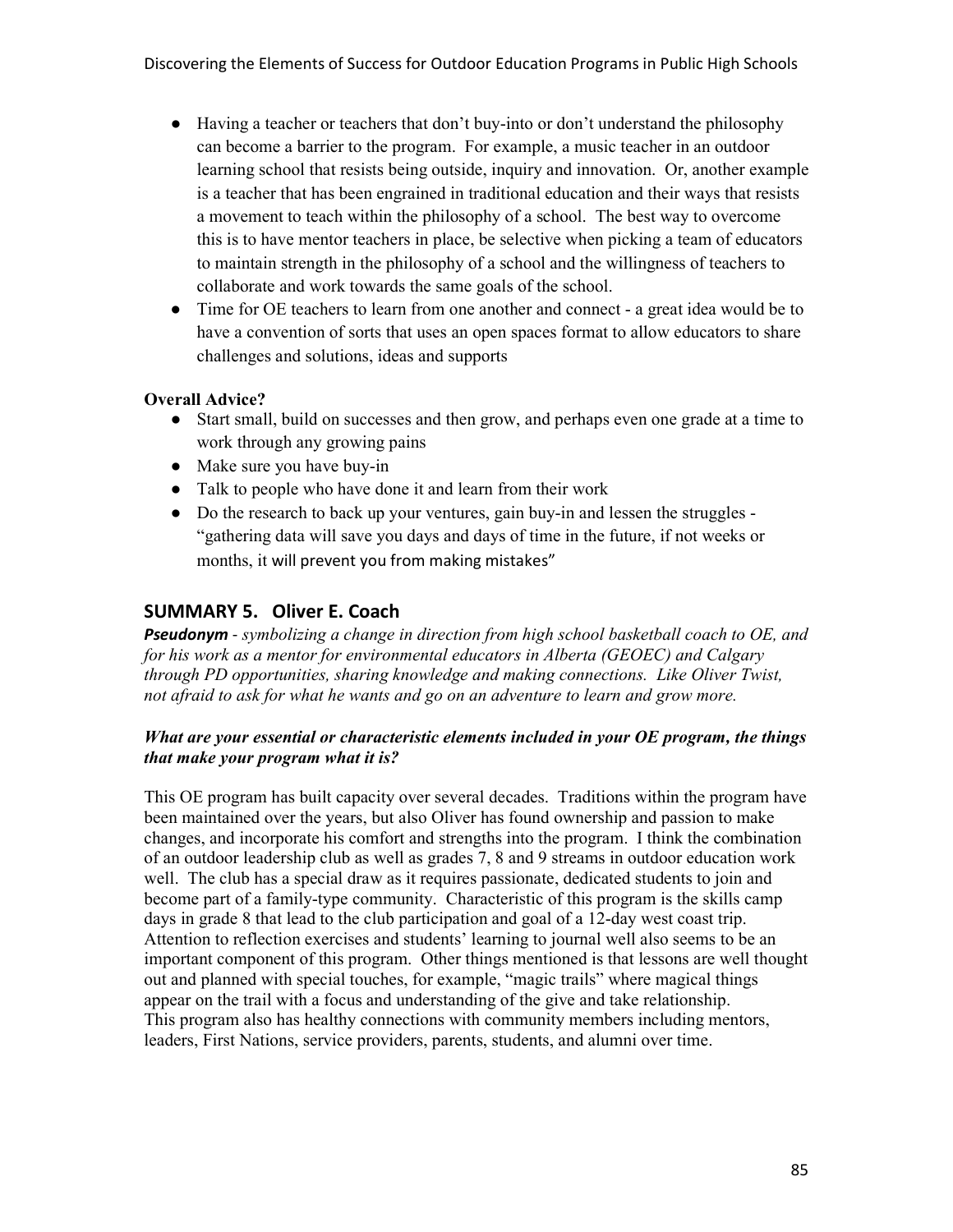Another key component of this program is an emphasis on leadership development. Continually, "raising the bar" for students to meet challenges, gain confidence and mature through life skills and lessons.

### **Essential requirements for success in a program?**

- 1. Administration support/ Community support
- 2. Budget
- 3. A person with passion in that role
- 4. Awareness of interest and Sell your program...you need Buy-In

#### *What attitude, knowledge and skills are required of a teacher for success working in an outdoor learning environment? What life experiences are most important for you?*

A teacher in this role needs to be open and positive. They need to have a passion for outdoor education that gives them the ability and drive to put the work in. This person can't be afraid to ask for help, and they need a high level of self-awareness - know where their passions are, know your strengths, and this will help a teacher to build capacity by making connections and committing to life-long learning. A person in this role must "never be stagnant" and should always be revamping things.

#### *What is required in the formatting of an OE program? How would you arrange or set up a High School program?*

In the formatting of a high school program, Coach would say you need to do your research on the number of kids coming in, the school population and what it is that they want. Consider that high school students have increased academic pressures, so credits may need to align with university programs or career goals. It was recommended to start with a club format in a new school to gain numbers and then could expand to a tiered system that would include grades 10 through 12. The high school program would work best with limited time constraints, like at least a half-day format.

#### *Are there aspects of your program that contribute to its "magic"?*

- When kids take over and lead
- When kids are loving it with confidence and passion
- When 45 kids are in a gym silent journaling, the buy-in piece that leads into reflection and learning about themselves
- "Kids have a eureka or breakthrough moment" that leads to confidence that is through the roof, a love for something new/ a kid gets hooked for life, and an experience dispels previous fears
- It is magic to sit back and see kids in action by caring for each other and the environment (i.e. BC trees) and showing strong leadership.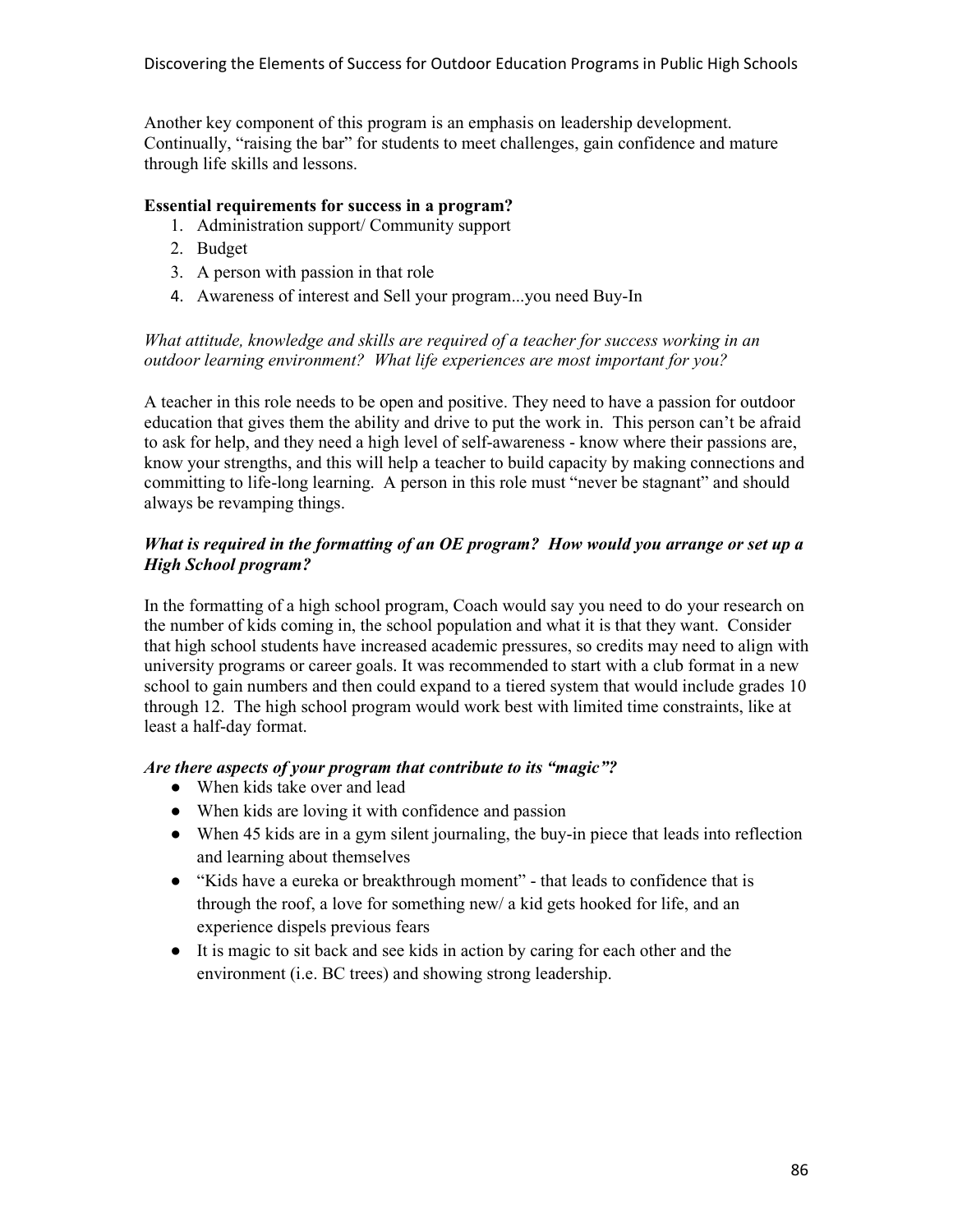#### *What have you experienced as the most important barriers to implementing and sustaining your program? Do you have suggestions about how you might have removed or reduced these barriers?*

- Teachers are not all aware that they can and should take kids outside perhaps discomforts, perhaps they are not pushed by admin, but definitely elementary school teachers have an "easy lay-up" to get kids outside every day or at least every week because they have students with them all day.
- Trying to do something you aren't comfortable with as a teacher and putting students at risk. I.e. trying to do too much too fast without the background research and planning
- "Don't go crazy in the beginning"
- Expectations need to be clear and consistent

# **SUMMARY 6. The Roaming Explorer**

*Pseudonym: The Roaming Explorer for his ability to move and adapt and learn from so many travels, opportunities and locations, a real guru of outdoor education programming and he has a strong grip on what an outdoor program needs to have and the commitment and energy required.* 

- *Passion climbing and exploring all over the world, biking, paddling, sailing, surfing,*
- *Taught Baffin Island, Yukon, Golden, and now in Courtney/ Comox*

## **Essential or characteristic elements in your program?**

- $\bullet$  Field trips that were the strengths of the teacher(s) involved
- Motivated kids, families and the community
- Outdoors location where recreation and outdoor education was at the doorstep of the school...i.e Baffin Island
- Yukon Wood Street School had 30-day trip and momentum from years of running and support in place for things like TOC coverage, bussing, outdoor equipment, and prep and planning time
- Golden, BC 2 climbing trips a year, including ice climbing
- Journaling and reflective practices, journals were marked in the vestibule of kid's tents each night
- Teaching school curriculum outside, experiential learning
- Used the cohort model
- Connection including breaking up friend groups

### **Essential requirements for success in starting up a program in a high school setting?**

- Support and honestly it is Financial support needed
- Transportation available busses
- Journaling and reflection
- Fun the students need to be having fun
- Student buy-in and interest in being there in the first place, Keen kids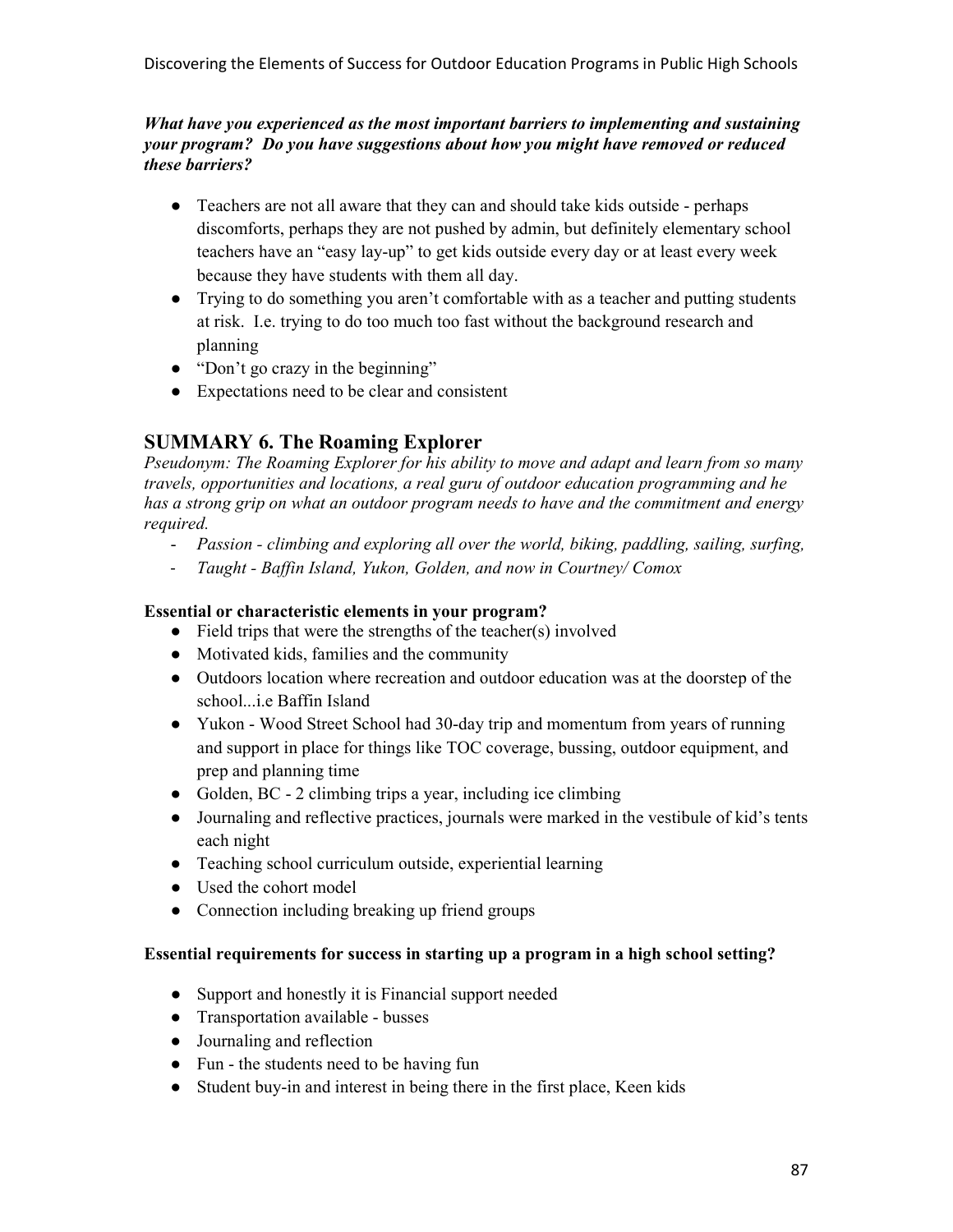- You need to know what resources you have and plan accordingly
- Hands-on Learning
- This program must be better than a regular classroom might be on a rainy day
- Equipment extra clothing, gear, teacher ability to fix equipment kids need to be taken care of and comfortable in the outdoor activity
- Good program promotion and active recruitment of students
- Trips you need that carrot for kids to come to the program and work towards it in the program - it doesn't need to be extravagant, but at least a couple trips and one overnight

#### **Attitude, knowledge and skills an OE teacher should have for success?**

- Dedication to the program and their work
- Outdoor competencies including skills in the activity they are passionate about, basic camp skills, being comfortable outside skills, skills to fix equipment on the fly, on a trip
- Passion must be passionate about what they are doing
- Work hard an OE teacher must understand that the workload for an OE program is more work than a regular classroom teacher, they need to work hard
- Good judgment and care to not get in over their head and operate within their zone of capability

#### **Required Formatting in the traditional school setting?**

- Time you need at least a double block of time to get outside for lessons
- Some freedom and flexibility in the timetable
- Combined courses at least 2, the curriculum should be tailored to that teacher's strengths
- Consistency in the program structure and supports being able to run trips and having the time built into the program is essential

#### **Are there aspects of your program that contribute to its magic?**

- Students connecting with each other, and with the outdoors through personal experiences
- Students having the opportunity for experiences they may not otherwise get
- Mental health barriers overcome, for example, a girl finding solitude in the forest from her anxiety
- The challenge that pushes students out of their comfort zone and allows them an accomplishment and/or learning through that challenge
- Magic for stakeholders is in the community connections, stewardship, creating passions for their futures, career opportunities becoming revealed
- To sit in the forest for 20 minutes and listen to some quiet that is valuable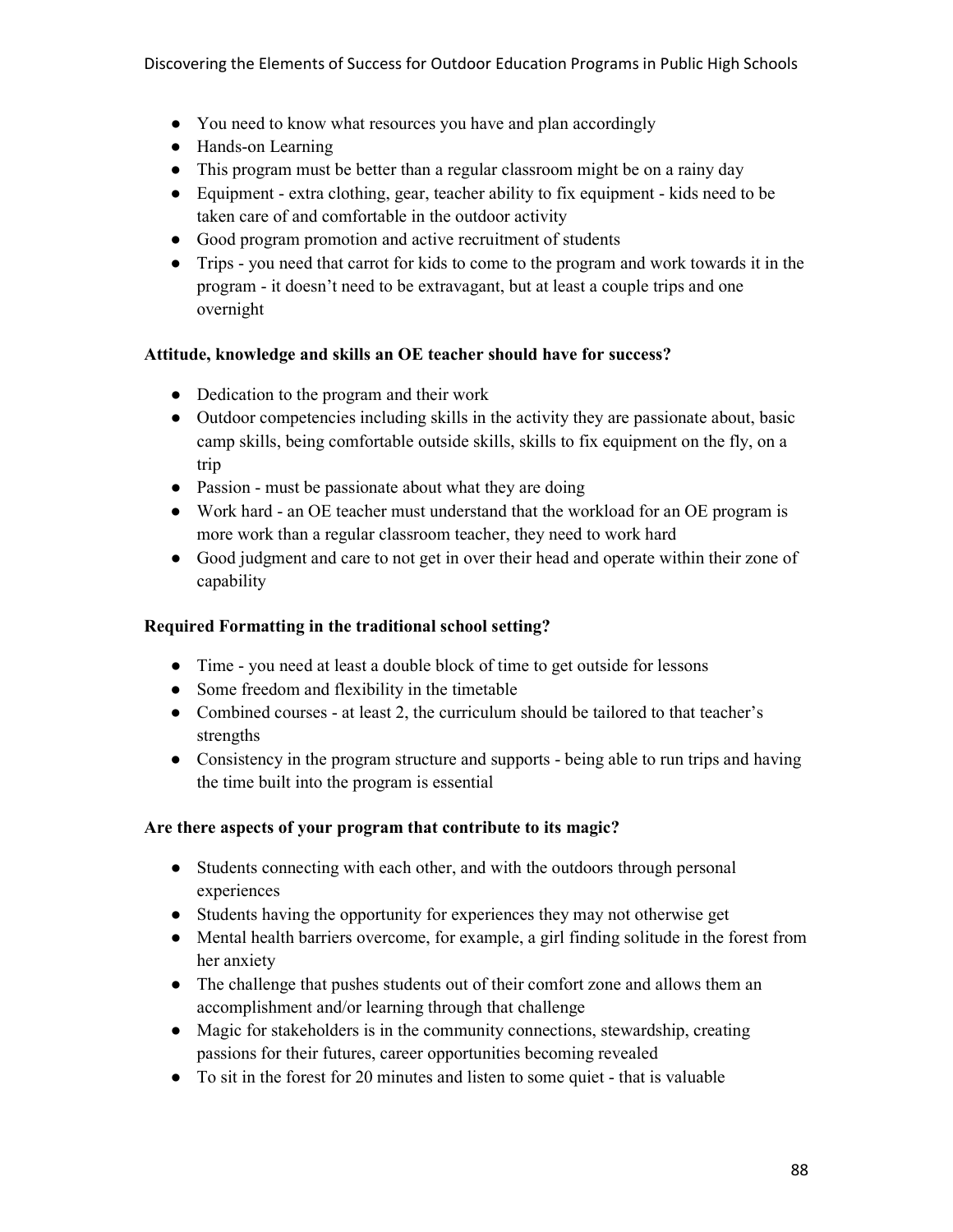#### **Barriers and how to avoid them?**

- Don't volunteer to do it unless the conditions are right
- Kids being put in an OE elective when they have no interest in it
- Not enough gear, equipment or resources
- Lack of financial support for subs and transportation, also money for planning time
- Not enough time, ensure you have a minimum of 2 high school blocks 2 combined courses
- Teacher Burnout sometimes there is an inability to balance work and home life for example, 60 field days out with Wood Street School in Yukon is not sustainable in that regard
- Accidents can cause challenges related to risk management and what you can do in a program - it may require earlier planning, more meetings with trustees or district or principals to ensure safety of students

## **SUMMARY 7: Carpe Diem**

*Pseudonym - Carpe Diem - I found this name most fitting for your drive to make the most of every teachable opportunity, to read the group and the dynamics and maximize the learning that can happen through creating and recognizing opportunities* 

#### **Background**

With a focus on experiential learning and creating opportunities to learn, he has started a 4credit cohort high school program known as ES 10 with credits in earth science 11, science 10, phys.ed 10 and social studies 10. Overtime the credits shifts, but always a full semester and cohort style since 2003. (Can add in details from Peter Koci's detailed study on this program in relation to learning features). Grew up in Northern Ontario with outdoor experiences and experiential learning and problem solving led by his Dad in auto mechanics and survival skills. A big feature in growing up was the opportunity to figure it out on your own, not hand fed what to do or the answers.

#### *What are the essential or characteristic elements you included in your outdoor education program?*

The essential elements depend on the goals and outcomes you are trying to achieve in the program

#### **That said…**

- Social cohesion creating a trusting environment where students are comfortable to take risks, people feel safe and willing to share their ideas
- Critical voice student's voice in the process of making decisions, say in what they are doing, choice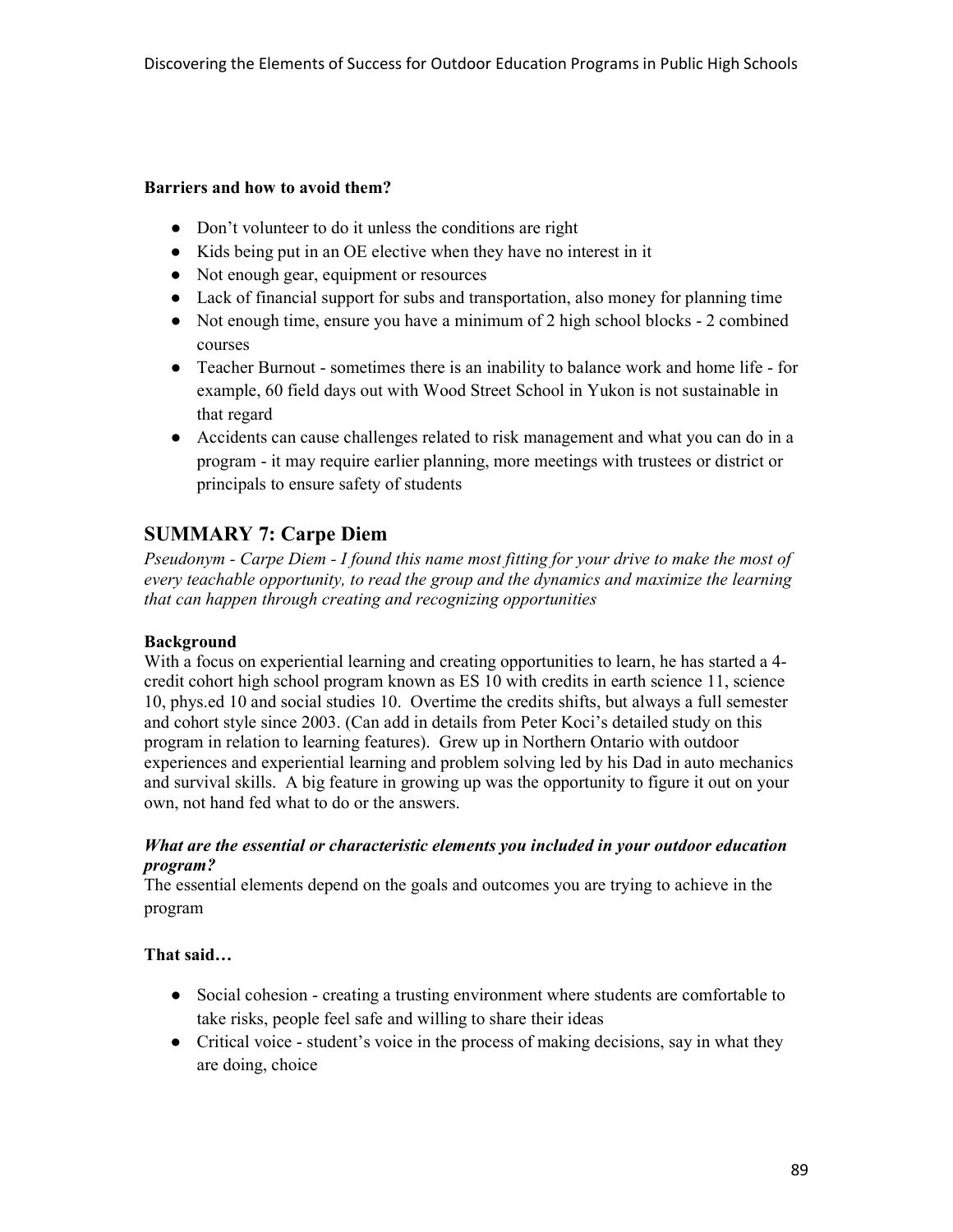- Relevance attached to major outcomes, attached to the curriculum and can and should be "hard" curriculum, put in as much academics as you can to create validity to admin and other people for the worth or value of the program, get engaged students by giving them the reason why you are doing what you are doing, relevance to place (place-based practice), relevance brings value when something is attached to something real
- Don't miss opportunities that go beyond just being active outside, there is so much more going on
- Goals or outcomes/ continuation beyond the class active citizenship, self-efficacy, volunteerism
- Risk chances to challenge themselves, move outside their comfort zone, and responsibility to find solutions to problems, academic and physical challenges both
- "We are not teachers anymore, we are people who try to create learning environments where students can explore and be inquisitive and inquire and take some chances and push themselves from a cognitive philosophical perspective"
- Find, create, allow, invite, or give access to intrinsic motivators

### *What are the essential requirements for success in starting up a program?*

- Attention to the learning environment features that the students perceived as important factors…the "lens of the students" is important
- Begin with paying attention to social cohesion create that learning environment and connection or everything else will not be enough or may not exude value
- Perceptions last a long time in these types of programs, perceptions are important in terms of Administrative support, other teacher support, students becoming engaged
- Allow students to follow their own pathways where it is relevant to them studentcentered learning is essential in the true sense of the practice
- The Teacher the interaction through the teacher and the students creating those relationships, teacher has to have confidence in students to support each other, to not leave anybody behind
- Family-like atmosphere needs to be created teachers sometimes need to work on this, kids don't always walk in already getting along
- Laughing, emotions come out and good feeling emotions in a supportive environment
- Allow students some freedom with responsibility, opportunity to have input and challenge
- Invitation you are not indoctrinating students to think in a certain way, invite to explore, challenge, think, discuss and be inquisitive
- "Experiential" not "environmental" make your own path through experiences and learning and this leaves pathways open
- Must be able to identify how things align with the goals and objectives of the school, the mandates and the curriculum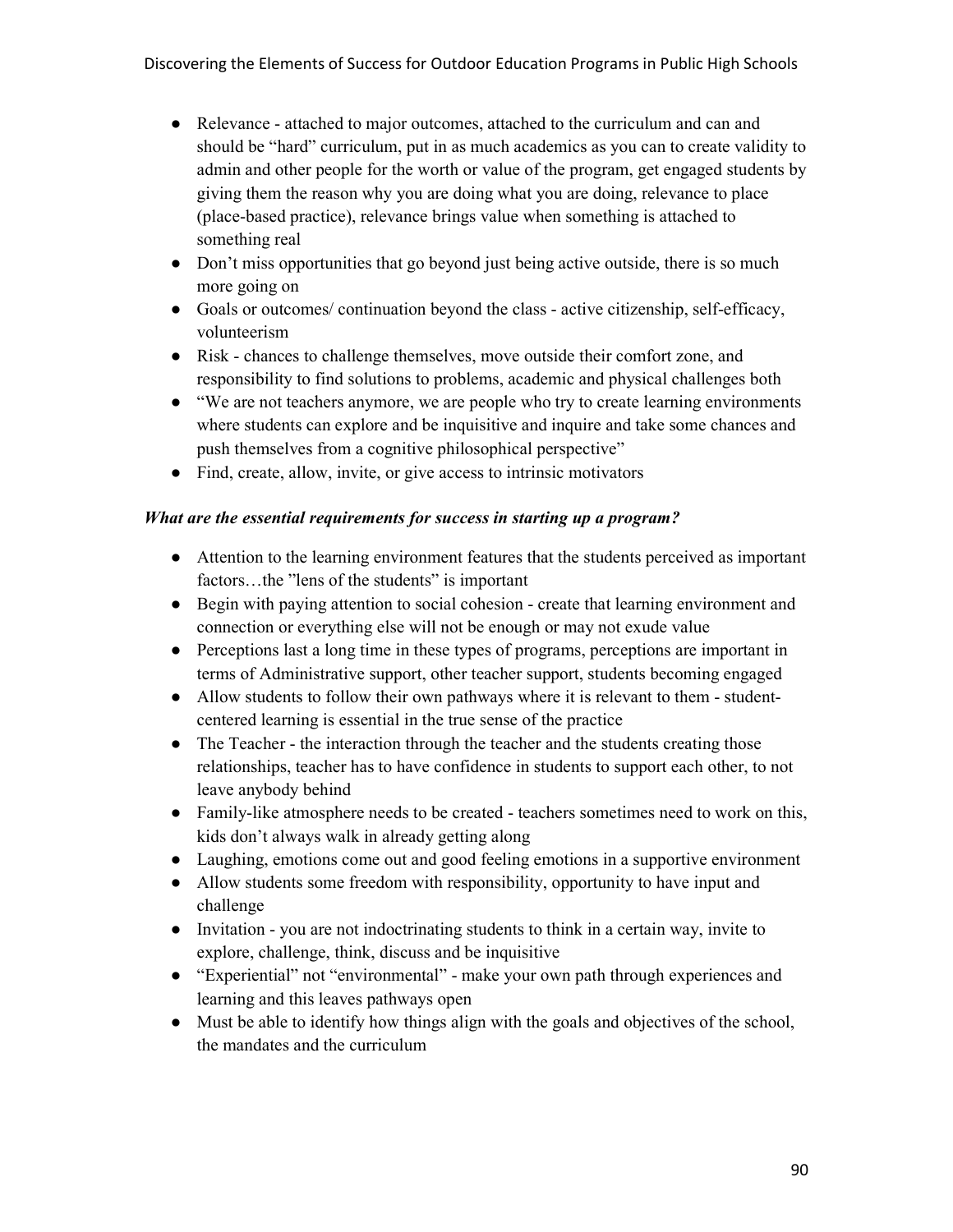• Demonstrate that this program is a physical challenge, yes, but also an academic challenge

### *What attitude, knowledge and skills are required of a teacher for success working in an OE learning environment?*

- Need to be able to relinquish control in your classroom environment and handover more decision making to your students
- To truly know inquiry, which allows students to pick a topic, design their own rubric
- A teacher needs to interact and create relationships in the classroom
- Be able to read the group and raise the bar on a regular basis
- Be innovative and see opportunities or moments for growth, seize those moments
- It takes a special teacher to recognize the cohesiveness of the group and what is needed at different times, during different tasks and find a way to bring a group together and/or back together
- To work hard, "not anybody can do it, you have to have the passion and the willingness to put in the extra time..like coaching...you are definitely spending more time than a typical classroom teacher when you are running these programs"
- Knowledge in the curriculum to be able to tie it in after experiences rather than prior
- Attitude is not looking for buy-in, but rather inviting students to engage
- You have to know your outdoors competent in the outdoors skills that you are including
- Reflective practice an educator should be always reflecting on their own work and challenging themselves and their practice

## *What parts of your previous education or life experiences do you regard as being most important for your work in OE/ EE?*

- Experiential education
- Practice as a kid in survival and automotive inquiry
- Previous experience in teaching different grades

### *What is required in the formatting of an OE program that will likely make it successful?*

- Cohort style, integrated all 4 subjects and not separated in the class, connect to the curriculum near the end of the class
- Freedom to start and finish when you want, a situation where you don't have to worry about the school's schedule
- "When you are engaged in something, the worst thing that can happen is all of a sudden the bell goes and you're done"
- Recommend combining at least 2 subjects together so that you have larger chunks of time to do things - really difficult in our typical one block scheduling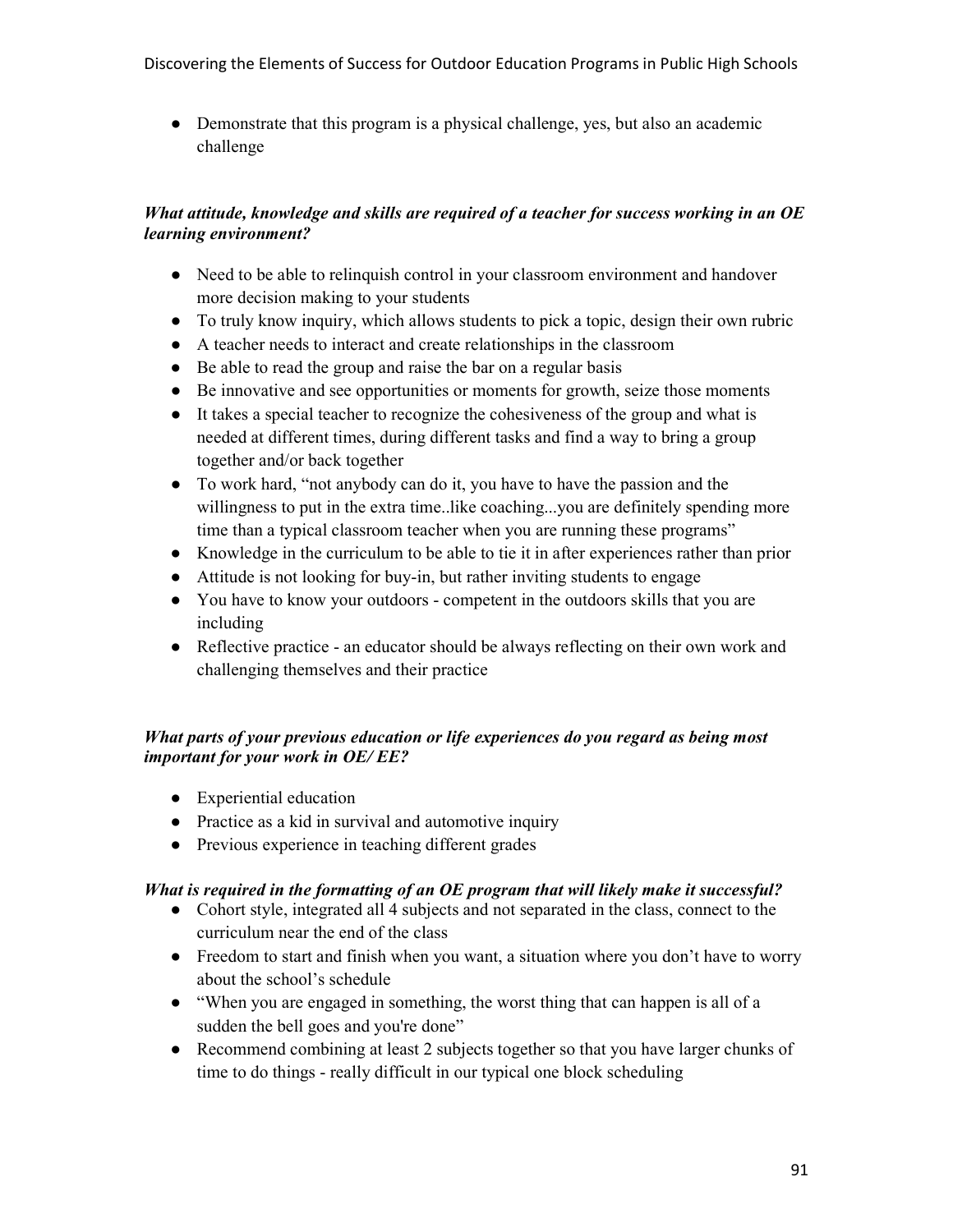• No time limit on learning

### *Are there any aspects of your program that contribute to its magic?*

- The magic is in the creation of a social environment where people can accomplish challenges that push their comfort zones
- The magic is when you see it through the lens of the students to find the key ingredients
- Peter and I working together with different skill sets of an exceptional outdoor educator and an academic opportunist, it is a magical partnership where we already know what each other is thinking, it is a very moving experience that is created.

### *What are the important barriers and any suggestions on how to remove or reduce these barriers?*

- Perceptions of colleagues and administration you need their support and you have to work on their perceptions by showing them the value of the program
- Risk management choose perceived risk over real risk
- Costs transportation especially, but also equipment if you can make equipment to save cost that furthers learning and saves costs, also having your own bus and license helps transport costs and you can fundraise to get a bus
- Avoid rigidity to your program, it needs to be dynamic and changing through reflective practice and a keen understanding of the needs of the group
- Don't get stuck by attaching experience to the curriculum, let experiences outdoors drive the learning and connect to curriculum afterwards

# **SUMMARY 8:** *Pathways Beginning*

*Alias: as a reference to the start and transformation that occurred from me through her ROC program. To symbolize Ontario and the Pathways journal as a continuous reference to using literature and research to support your work and your programming. Pathways also in the sense of the journey and making educated decisions and plans to find your way. And finally, with reference to beginning with bravery to arrange experiences by calling up and asking to hang out and be open to learning and growing continuously.*

### **Background and Current work**

- ROC program for 4 years at Mayfield Secondary, Brampton, ON
- University Assistant Prof at University of Saskatchewan in Sustainability Education with a noted class assignment call the natural history journal which invites students to be chosen by a natural being or non-human entity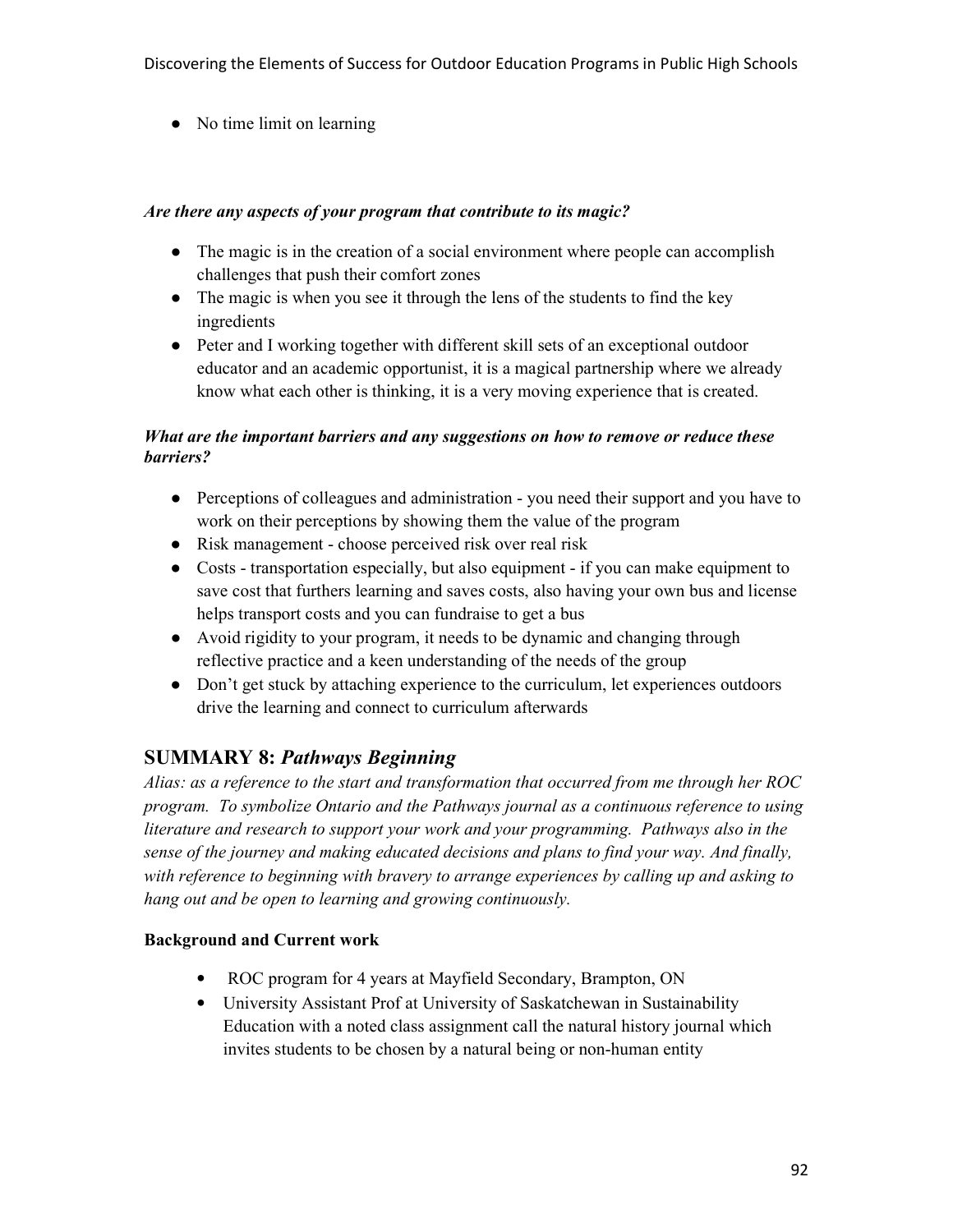• Other experience includes working for a camp in the states, shadowing university programs, gaining certifications in canoeing and XC skiing, first aid, et cetera.

#### *Characteristic Elements of a specific program (ROC/ other experiences in education)*

- $\bullet$  A close-knit group
- Preparing together
- Transformation another teacher's comment "after ROC, kids are different and think different" and that was in a good way
- Unique and energetic school dynamic
- Journaling and reflection
- Own short school bus for transport, sometimes fairly spontaneously
- Grade 11, where there wasn't too much academic focus in terms of grades and credits for university (Ontario has OACs at that time)

### *OE Program Requirements for success*

- Support from other staff maybe you are solving other teacher's problems
- A vision shared by several people
- Attention to the audience who are the students, what do they need, how should the program be oriented considering the students first
- Principal support and Department support
- Be Ready I had the training and experience, mentors in place, had deliberately chosen the location, the school, the community, the culture, the principal, had researched other successful programs in the area
- Carefully considered program orientation and courses that will be covered
- Work on group dynamics first before covering content
- I did my homework and was well prepared, this includes active engagement in professional development
- Promotion grade 11 was chosen to run the program partially because it gave time to promote the program to students in grade 9 and 10
- Students were asked that if they see the value in the program then they need to represent that, share with others that they value the program through their behavior on trips and when talking about the program to others

### *The essential knowledge, skills, and attitude of an OE teacher*

- The teacher needs to have a vision and a solid grounding in Outdoor Education through experiences, mentorship, and professional development
- They need both the hard skills and certifications for outdoor activities and it is essential that they are trained in group dynamics (Queen's University did a great job of training for group dynamics)
- Educated and skillful in group dynamics
- Good safety management and group management
- Prepared with research and background work for finding success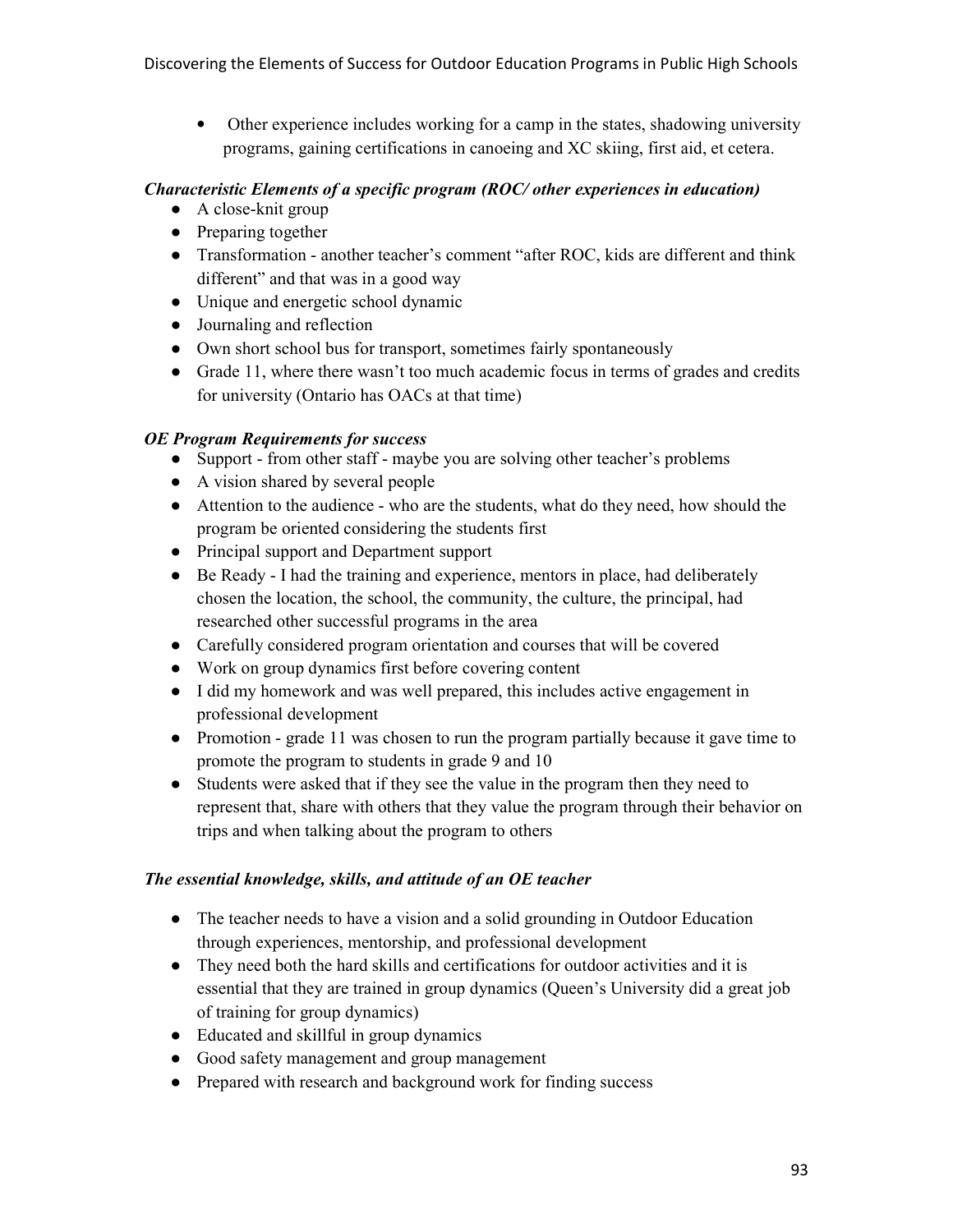- Knowledge of the area and connections in the community
- Mentors: several, but Burt Horwood and Bob Henderson for sure

### *Magical elements of OE programming*

- 2 things: community building and connection to the land
- Active and holistic engagement through mind-body-spirit
- A high expectation that allows students to step up to the plate
- An elevated level of maturity and respect
- Challenges and challenges together
- Those misery days that are memory days i.e. 4 days of rain and slogging through the mud
- Being in the presence of the land physical and neurobiology is affected by the land and connection to place (i.e. Japanese concept of forest bathing, Dr. Shami Kang prescribes nature as a remedy
- Connection to land can lead to a higher quality of being

### *Potential Barriers and methods for overcoming these barriers*

- Not being prepared and ready can be a problem in this type of program, do your homework - research, building capacity, understanding, training, location
- The discourse how is the program viewed? I.e. if OE is viewed as "play" or not academic or legitimate, this can be a problem
- Transportation should be planned for in order to allow flexibility and a certain element of spontaneity - bus and bus licensed teacher
- Teacher allocations of time need to be planned for and sorted out to keep everything smooth and colleagues and admin happy

#### *Other Advice and Resources*

- Focus on group dynamics first and build the community then everything follows from that
- Ontario Pathways Journal
- Shami Kang perhaps has done some articles in addition to books related to nature as a prescribed remedy
- Do your research, continue networking and learning
- Look at what you are doing from the parents, students, colleagues or administrators and know how you are in some ways solving their problems through this programming - i.e. helping students mature is helpful to parents at the junior high level.

#### **SUMMARY 9. Shutumin Sapin; Spirit Hawk**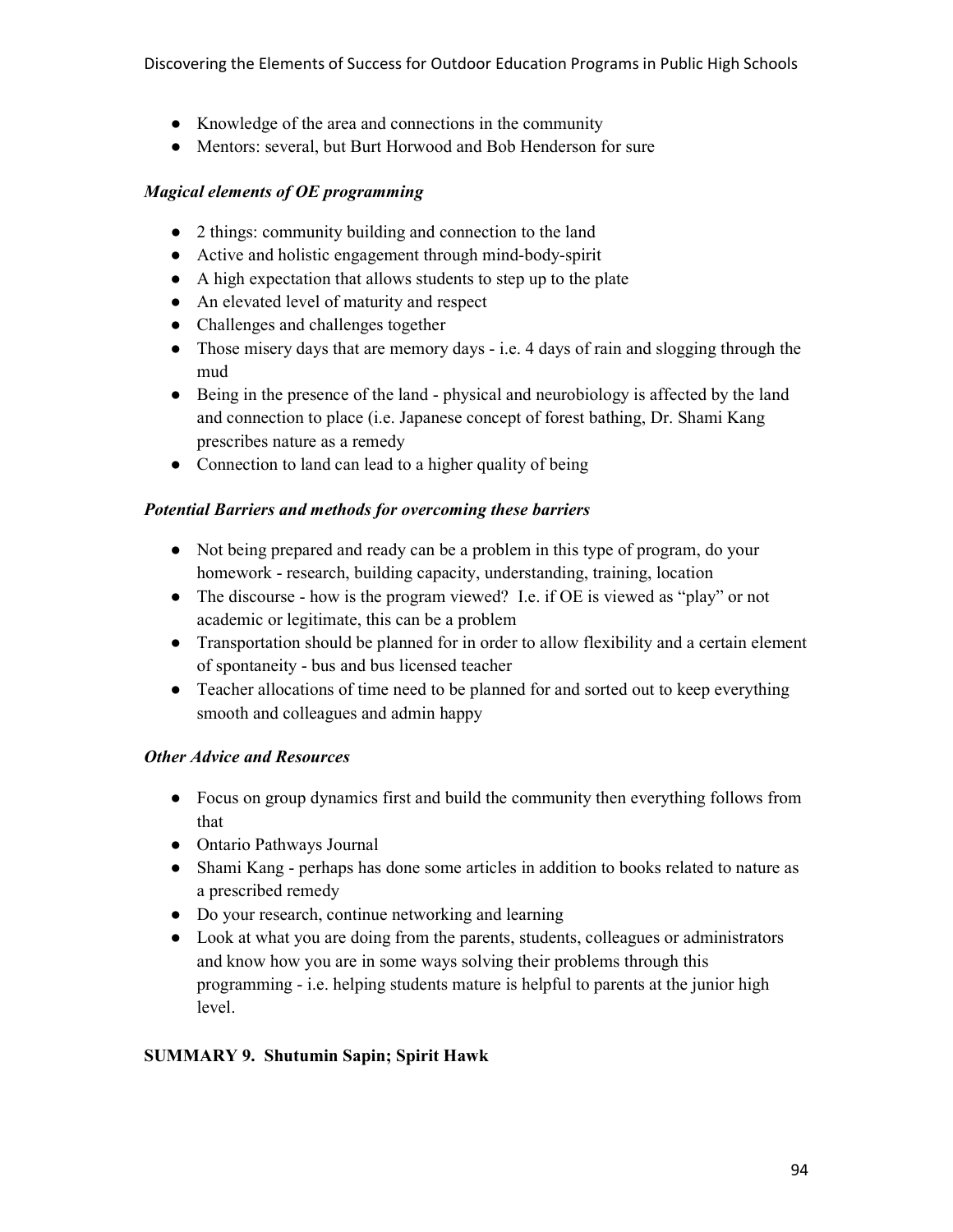*Pseudonym: The name was suggested by her when asked what pseudonym she would like or was known for. This name was given for her role "connecting the goals of the community with the resources" as a person who works to find funding and resources for outdoor education experiences in the Squamish/ Whistler corridor. She is innovative, bright and full of spirit. She has creatively and effectively obtained funding from multiple levels of government, First Nations, grants, individual donors, and companies to support outdoor education programming.* 

### *Background*

- Working with youth-at-risk and developing programs, and teaching students from a number of Nations who live primarily on reserve.
- Immersed within the community, Spirit Hawk is able to build close connections with people in the community and really understand the goals and priorities of the Nation. She has had a hand in developing a cultural center that shares place-based knowledge and indigenous perspectives and ways of knowing.

### *Critical components needed in OE/ EE programming*,

- In relation to indigenous education programs, it is imperative to ensure that programs are community-based.
- A strong connection with what the community sees as priorities. Once you understand the community vision, then you can start to connect that to educational institutions and seek resources.
- The vision needs to be driven by the community and built upon what is of interest in the community that you are in. You have to also be willing to adapt and change to meet the needs of the community. Remember that "everything doesn't have to happen at the same time or as quickly as what you (you) hope". You sometimes have to shift from the initial vision and go with it.
- Engagement the program must respond to the needs of youth, link to cultural values, and opens doors for additional educational opportunities and meaningful employment.
- Programs offered in a cohort model attract youth with specific goals, and when support by family members and/or leaders in the community can assist with reinforcing the important work they are undertaking, barriers are removed (e.g. childcare)
- Leadership components are essential to quality programming, as well as reflection and analysis on things seen or experienced on field trips, opportunities for thrills or excitement and challenges that provide a new experience for students to accomplish and learn and grow from.
- "I think environmental education, by nature, lives somewhat outside of what is perceived to be part of the standard processes and practices"

#### *A note on Indigenous Perspectives*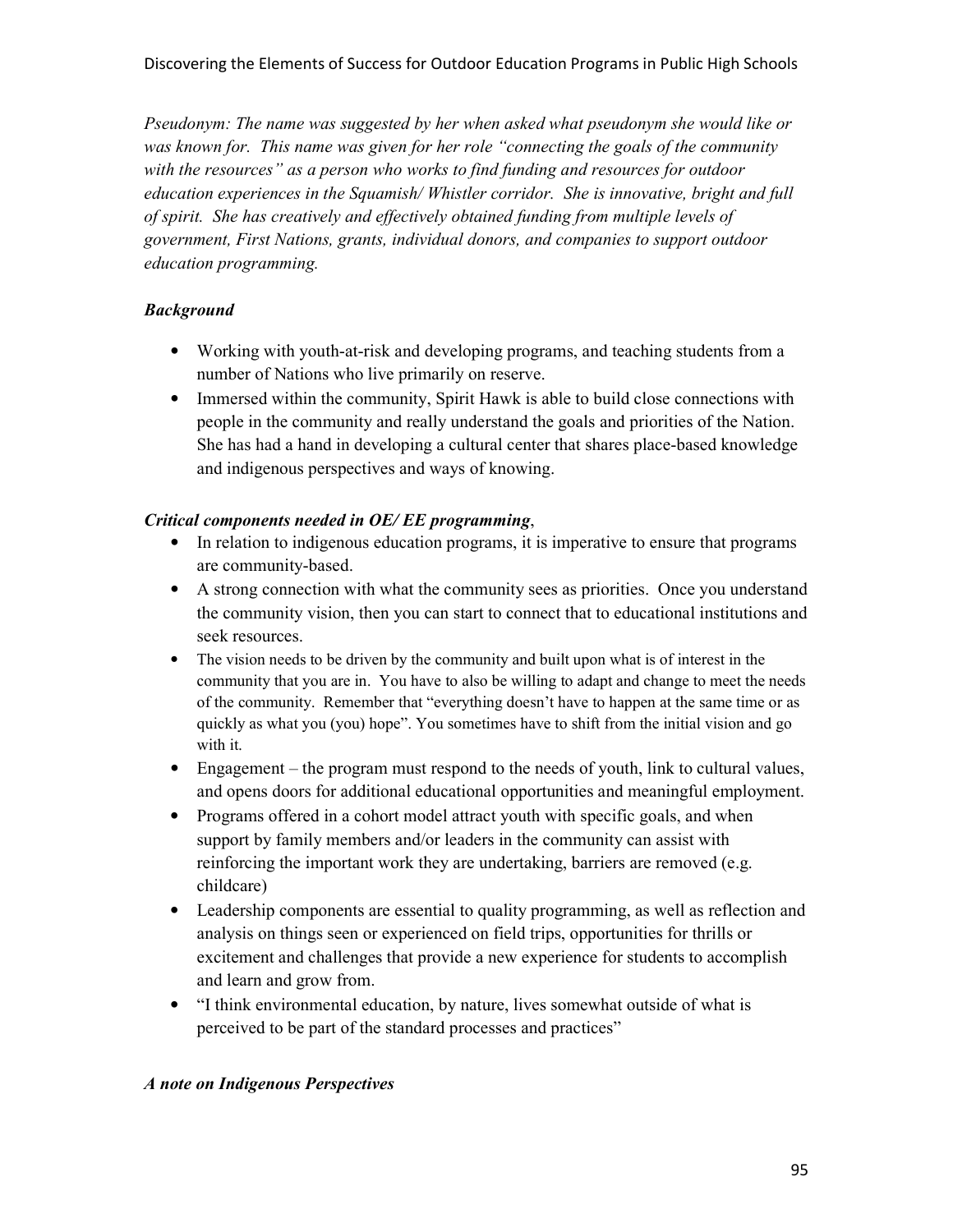- Seek opportunity for non-indigenous people to learn directly from youth about indigenous cultures, but also for youth to be in a physical environment that empowers them to share information in authentic and meaningful ways.
- She shared that the program design ensures that everyone finds success. "It's a community-based model that is informed by traditional teachings, that identifies that each person has skills, abilities, and talents to ensure that the group can function effectively as a team or family". Students work together learning from each other and collaborative to achieve the goals of the program.
- Maintain routine, for example, start each day with a morning circle and songs from each Nation
- Incorporate sessions led by cultural experts and Elders
- To ensure authenticity, cultural components are taught by elders and community experts who draw on their knowledge, and teaching expertise.

### *The Magic in OE Programming?*

- Seeing the creation of a learning community that students are excited and proud to be a part of shown through the demonstration and sharing of their culture to family and friends.
- Witnessing a magical moment when students became mesmerized by salmon who were moving along a spawning channel. They were imagining the journey of the salmon and the challenges they must have had to overcome when just minutes before they were occupied with discussing video games.

#### *Barriers to OE/ EE programs*

- Lack of human and financial resources.
- Financial support is required for things like transportation and equipment, but may also be required to address other type of barriers.
- Funding comes from a mix of places and includes contributions of money, products and services. When hearing of the programs success these generous supporters often attract others to become involved. Support comes from a range of sources including: municipal, provincial and federal governments, First Nations themselves, school districts, individual donors and corporations.
- Family and community support is also critical as the learning community is a reflection of the wider community.
- These barriers can be overcome through well-developed relationships with teachers, administrators and community members. After a program has an established track record it becomes easier to secure resources and support. It can start in a small way with an enthusiastic core of students and gain momentum from there.

#### *How can programs can mesh with the traditional education system?*

• Courses have to be integrated and woven into the curriculum, while maintaining the direction and goals of the community. She shared reflections about a recent program that enabled indigenous students from across the province to be involved in the retrofit of a cabin. As part of this process students developed trades skills, learned about Squamish culture and shared elements of their own. The learning that occurred during the week connected to variety of subjects including: Math, Leadership, Indigenous Studies, Arts, and Trades. This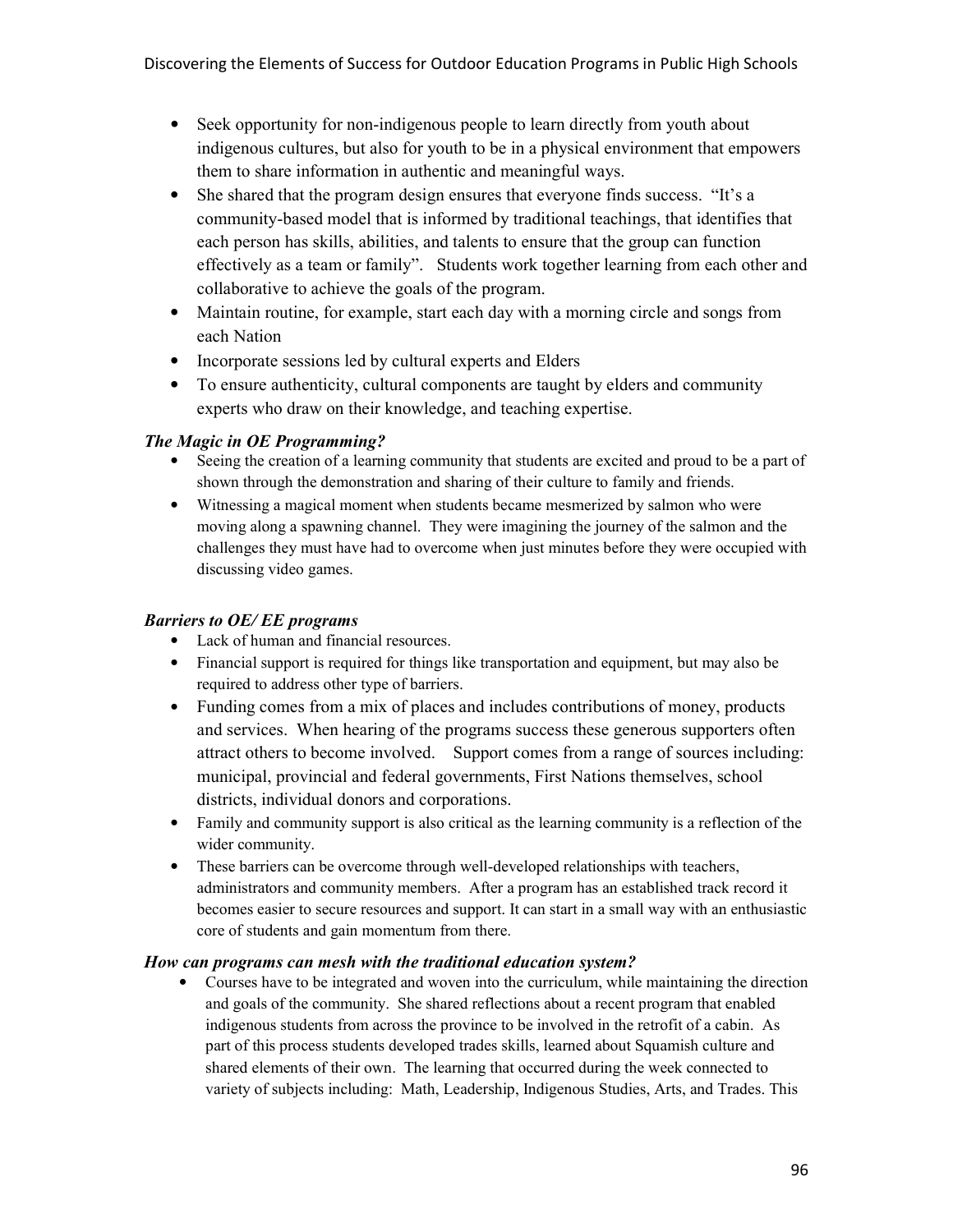OE/EE experience not only enhanced their academic careers, but created the opportunity to learn more about themselves, and reinforced how important their unique gifts are a critical part of the health and well-being of their community.

### **SUMMARY 10. Fortunate Free Spirit**

*Pseudonym - Fortunate Free Spirit - for her references to timing, location, to be lucky and fortunate with the opportunities that have come to her in her life. The free spirit refers to her ability to see outside of the box and live outside of the box in everything she does. The boundaries between work and family and outdoor pursuits seem very blurred and connected when talking to her* 

### **Essential or Characteristic Elements in your program?**

- A culture of "Trekkies" and an alumni wall, a sense of belonging
- Integrated curriculum program the curriculum is woven across the 4 curricula of studies
- Organized learning around 3 themes: education for sustainability, outdoor pursuits, and leadership development
- There exists a dichotomy of academic one term and outdoor education the other term; work term and a play term
- A trip a month, or 4 major wilderness trips
- Outward bound teaching philosophies aligned amongst On-Trek teachers
- Attention to and opportunities for transformative learning was apparent in this program (a reference to Teresa's thesis on transformative learning)
- Created a program with accessibility to all students kept in mind
- Teachers get to know students as people and vice versa
- Transformation challenge and there is no hiding who you really are, work through conflict, power of the shared experience, when "lessons reveal themselves" later on and after Trek, relationships that are built
- A strong community that was all bought in and it opened their minds to learning
- Learning that was real, relevant, engaging and challenging.

#### **Essential Requirements for OE program success?**

- Do your background research and know your audience
- A support system beyond the support of the school or the teaching team, beyond the head of the school and to the district level
- The District needs to support lower student: teacher ratios, funding
- Funding you need money to run a program, could be through fundraising i.e. a Christmas tree lot, an accessible cost for students, bursaries, grants, school and district level
- Time for teachers to plan, organize fundraisers, maintain transportation (buses), flexibility for field learning
- Money teacher: student ratios, trips, transportation, professional guides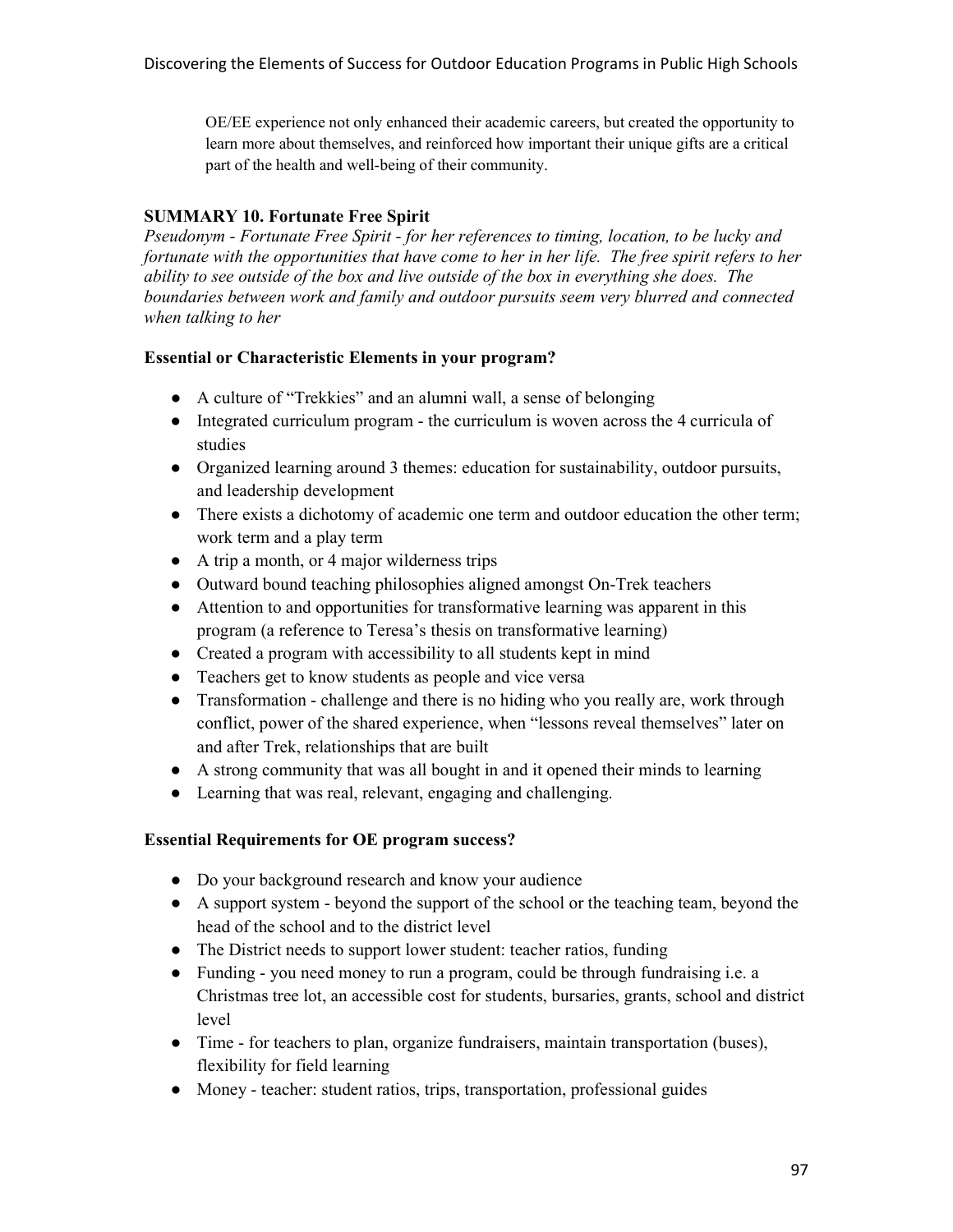- Staff that are willing to work in this pretty "all-consuming job"
- Students motivated kids that put in an effort to apply and want to be there, they are invested in learning
- Direct experience in your local environment and community to allow a topic like sustainability, which is abstract, become real and relevant through personal connections to their day to day lives (Learning in the Community)
- Timetable must be able to "ignore the bells a lot"
- Outdoor Education needs to be viewed as good pedagogy, as legitimate as what we are doing back at school - it needs to be viewed as legitimate in its own right, as legitimate and powerful learning
- You need time, you need immersion with a group of people
- Learning needs to connect to real life.

#### **How does OE fit into the traditional education system?**

- Works best when the program is taken out of the timetable/ schedule and when the bells in a school can be ignored
- You need flexibility in the schedule and timetable
- Traditional bell and schedule system does not allow for flexibility for field days and outdoor learning
- The traditional system or one block of time for OE doesn't allow immersion with a group of people
- The transition from OE learning back into a classroom is also challenging

#### **Teacher attitude, knowledge and skills?**

- Passion beyond reason
- Dedicated, special
- Willingness to spend more time with your students and colleagues than probably your own family - it is an immersive experience
- A special set of hard skills for place-based learning in your own community
- Group management skills
- Administrative skills setting up trips, hiring guides, driving a bus, fixing the bus, fixing gears, organizing fundraising.

#### **What is the magic in OE programming?**

- The capacity to build meaningful relationships, it brings people together
- Building community relationship-building from being put in a situations where students need to depend on one another
- Students finding through collaboration that they have more capacity than they previously thought they had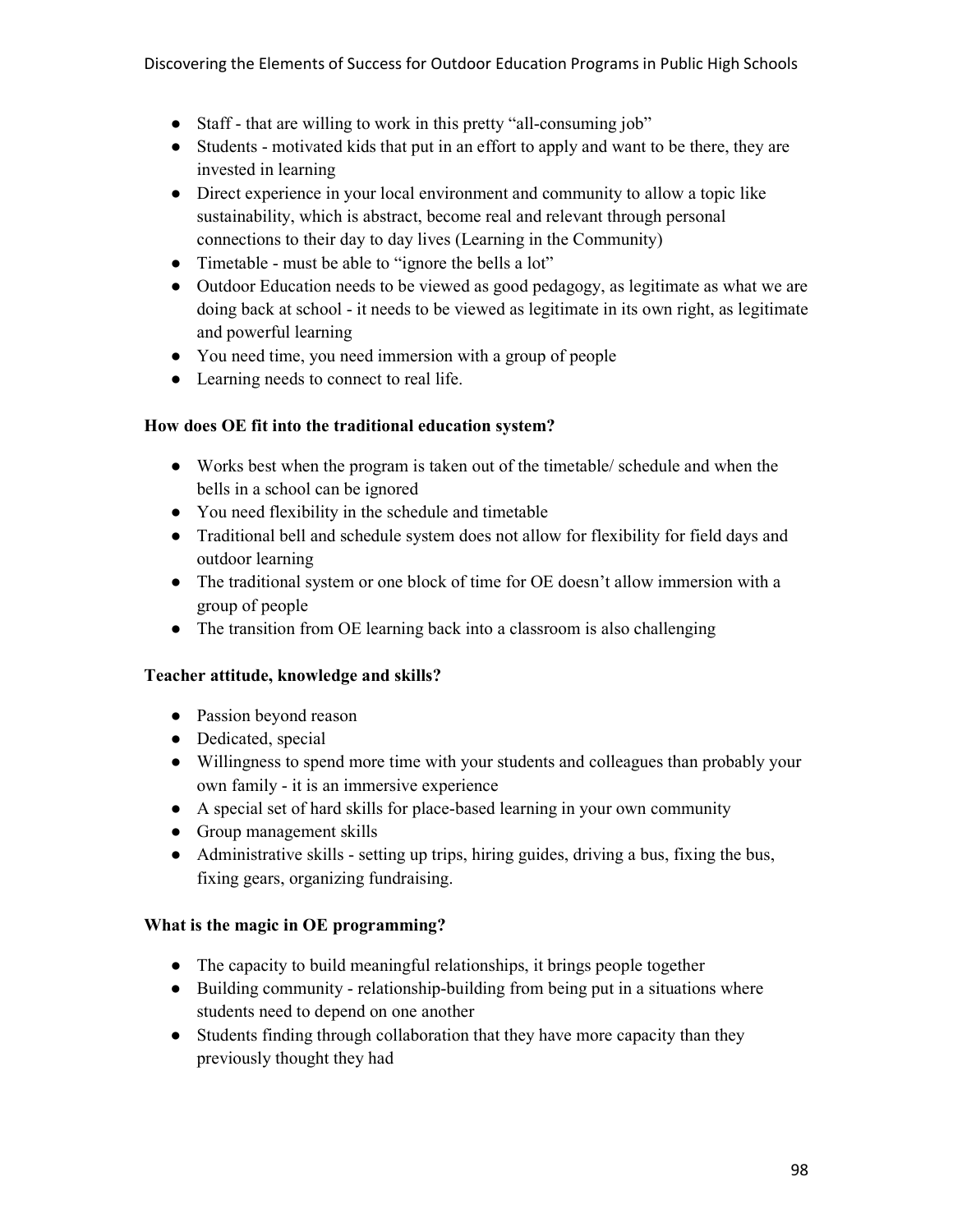● Transformative learning - challenge, time, immersion, reflective practice, dialogue, teamwork and promoting interdependance.

#### **What are the barriers and how do we overcome these?**

- Hard work, all-consuming job, burnout
- Support from Administration
- Teacher Burnout without support, it can be too much for a teacher to handle
- Risk Management issues bus driving, tired teachers, instructor capacity, policies
- Principals cost, staffing, structure changes
- The timetable is so complicated, can create problems with the admin.

### **Any extra advice?**

- Don't try to change people's minds, try to bring people alongside who are already onboard
- Try to create a momentum for change
- Story of a teacher who came back from a maternity leave as a prep teacher and got permission from the principal to take kids outside, she started to have teachers come check out what she was doing and following her lead.
- It's not a huge mountain to climb
- It is to see an opportunity, it is to approach leadership with the right pitch, it is timing, it is framing, and it is getting those people that are onside, it is to develop a support system

### **SUMMARY 11: BIOPHILIC SALAMANDER**

*Pseudonym - Biophilic Salamander - referring to where he comes from, but also referring to the adaptation that he spoke of to overcome threats over time, to be creative in finding sources of funding that were beyond where the immediate eye could see, and for the emphasis in the interview on true merits in OE programming that connects the soul to the world around us, that provides the opportunity for human connection to the more than human world in an impactful way.* 

### *Essential or Characteristic Elements in your program*

- A place to connect to
- Passionate people, including his self, dedicated to putting in the hours and the work, never giving up and taking on threats as they arise
- Connection to Elders and indigenous learning
- Overnight or multi-day programs to allow students to connect during dawn, dusk, daylight and dark
- Opportunities to explore
- Community connection
- Amazing experiences that connect people to nature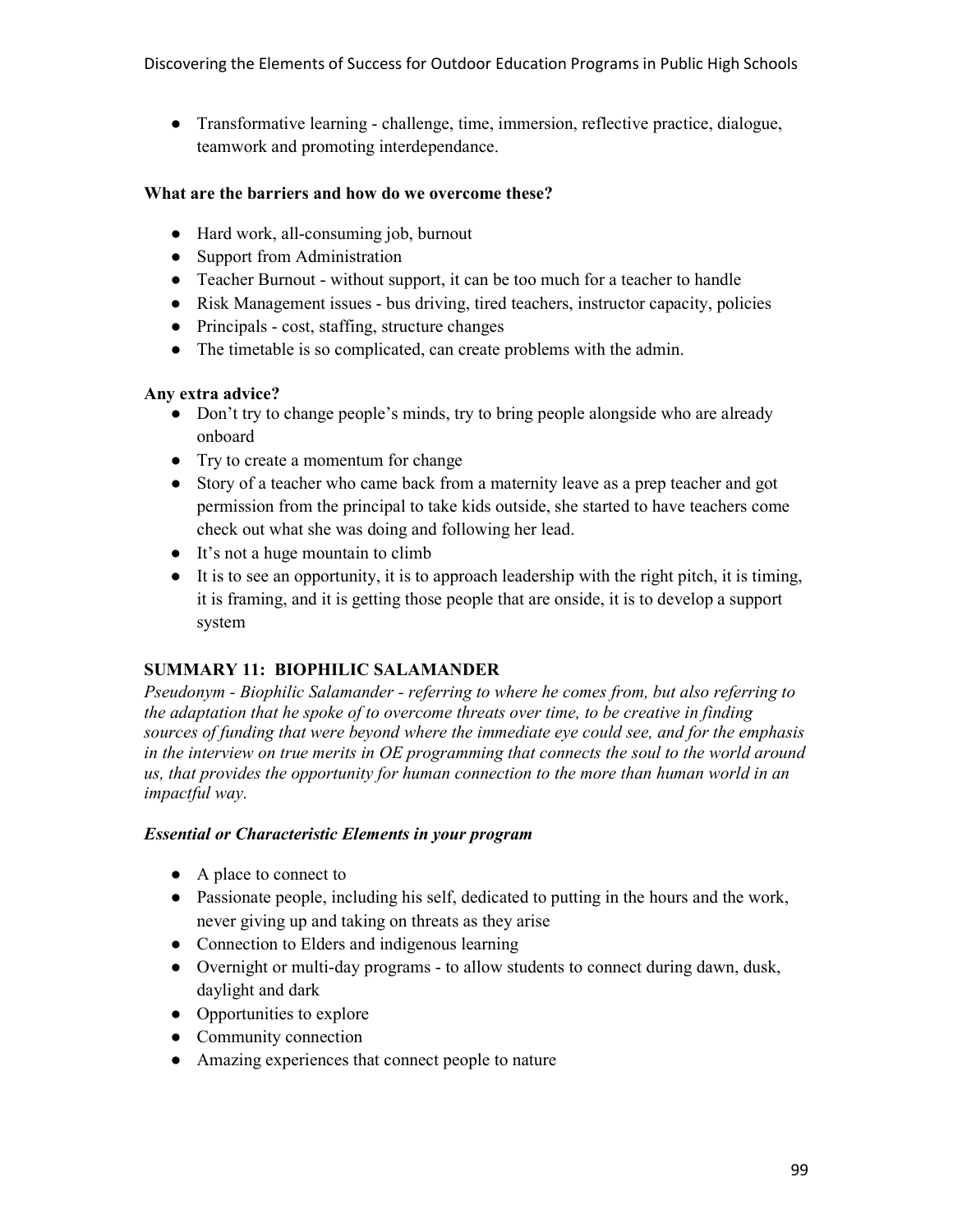### *Requirements for Success?*

- Strong philosophy as to why we would be doing this, why learning in the out-of-doors is important
- Finances in check use of a foundation, financial endowments, self-supporting within 3 to 5 years, subsidies
- Connection to the curriculum especially math and languages
- School Readiness:
	- School Culture where is the staff at, not the individual? Where is the administration at? Where is the overall school at? Are there students into it?
	- Community what do they want? Is this what they want? Are feeder schools buying-in to the program
	- Place was there opportunities very close by or right on the school ground to be daily extensions of what a program might be?
- Primary Ingredients 1. Close proximity to doing things that include the out-of-doors, 2. Commit to being outside doing things several times a week, 3. Dedicated individuals that are willing to be the facilitators of that.
- Momentum not just a one year trial period
- A place for amazing experiences
- OE should be an intentional extension of every subject area math maker culture, language - journaling and creative writing

### *Attitude, Knowledge, and Skills required of a teacher(s)*

- Diversity a variety of different skills being brought in, which could be knowledge or knack for language, a strength in politics, a keen sense and skill for digital media
- A person in this role needs to have a love for nature, be passionate and motivated, creative, collaborative and driven to intentional build and maintain "amazing experiences" and opportunities for students to find connections both social and with the other than human world.
- A teacher needs to be non-judgemental and have a business sense of how to get to "yes" and how to make connections in the community, school, and with organizations
- They need to be a problem solver that can look outside the box when a threat might come their way
- This should not be an individual, it needs to be more than one person, rather it needs to be a cadre of individuals and a collaborative effort

### *What is required in the formatting of an OE program?*

- The use of cohorts cohorts are effective in terms of being holistic and creating a cadre of individuals that you can draw on, including teachers in cohorts as well
- Ideally, a residence program would help in the formatting to allow for exploration at different times of the day